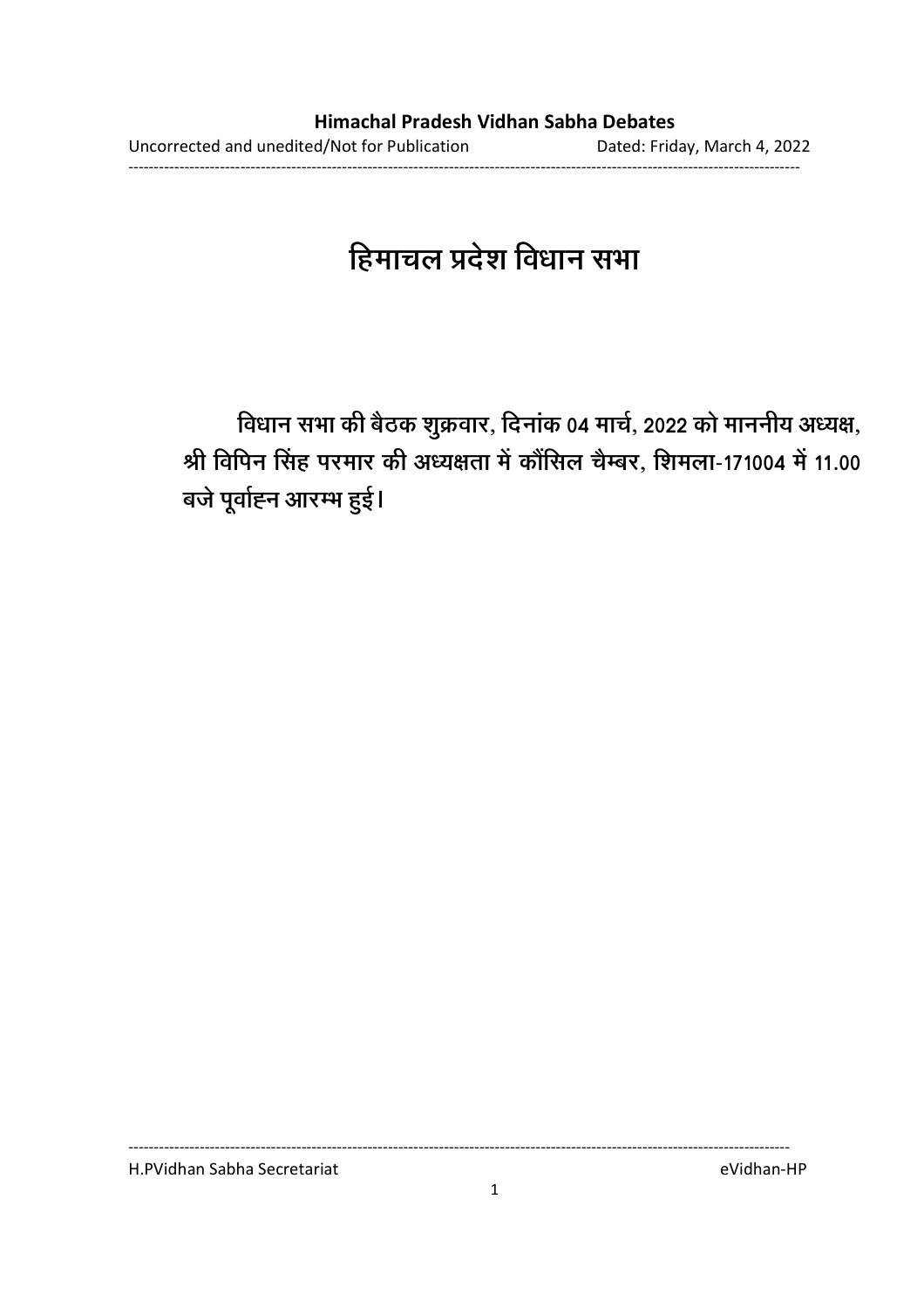Uncorrected and unedited/Not for Publication Dated: Friday, March 4, 2022 ------------------------------------------------------------------------------------------------------------------------------------

**04.03.2022/1100-05/SS-DC/1**

### <u>वित्तीय वर्ष 2022-2023 के लिए बजट अनुमान</u>

**अध्यक्ष :** अब माननीय मुख्य मन्त्री वर्ष 2022-23 के बजट अनुमानो/वार्षिक वित्तीय विवरण को सदन में प्रस्तुत करेंगे।

**मुख्य मंत्री** : माननीय अध्यक्ष महोदय,

- 1. आपकी अनुमति से मैं वर्ष 2022-23 का बजट प्रस्तुत करता हूं।
- 2. मुझे वर्तमान सरकार का पांचवां बजट प्रस्तुत करते हुए बहुत प्रसन्नता और हर्ष की अनुभूति हो रही है। गत चार वर्षा में हमारी सरकार ने अप्रत्याशित चुनौतियों के बावजूद जन आकाक्षाओं को पूर्ण करते हुए प्रगति की अभूतपर्व गाथा लिखी हैं। आज हमारा प्रदेश विकास के मार्ग पर आत्मविश्वास के साथ बढ रहा है। गत चार वर्षों में हमारी सरकार ने विकास प्रक्रिया का लाभ प्रत्येक प्रदेशवासी तक पहुंचाया है। हमारी सरकार ने 'उज्ज्वला', 'मुख्य मंत्री गृहिणी सुर्विधा योजना', 'प्रधान मन्त्री' किसान सम्मान योजना', 'आयुष्मान भारत', 'हिमकेयर', 'सहारा', 'जनमंच' तथा आर्थिक एवं सामाजिक उत्थान के उद्देश्य से चलाई जा रही अनेक योजनाओं के माध्यम से समाज के प्रत्येक वर्ग की सेवा का प्रयास किया है।
- 3. हम माननीय प्रधान मंत्री श्री नरेन्द्र मोदी जी के सूत्र 'सबका साथ, सबका विकास, सबका विश्वास, सबका प्रयास' से ऊर्जा प्राप्त करते हैं। हमारा उद्देश्य पूरे प्रदेश का एक समान विकास करना और हिमाचल वासियों को उनकी आशाओं और अपेक्षाओं को पूर्ण करने का समुचित अवसर प्रदान करना है। हमारी सरकार के इन प्रयासों में केन्द्र सरकार का भरपूर सहयोग रहा है। मैं माननीय प्रधान मंत्री श्री नरेन्द्र मोदी जी के हिमाचल प्रदेश के प्रति विशेष स्नेह के लिए दिल की गहराइयों से आभार व्यक्त करता हूं।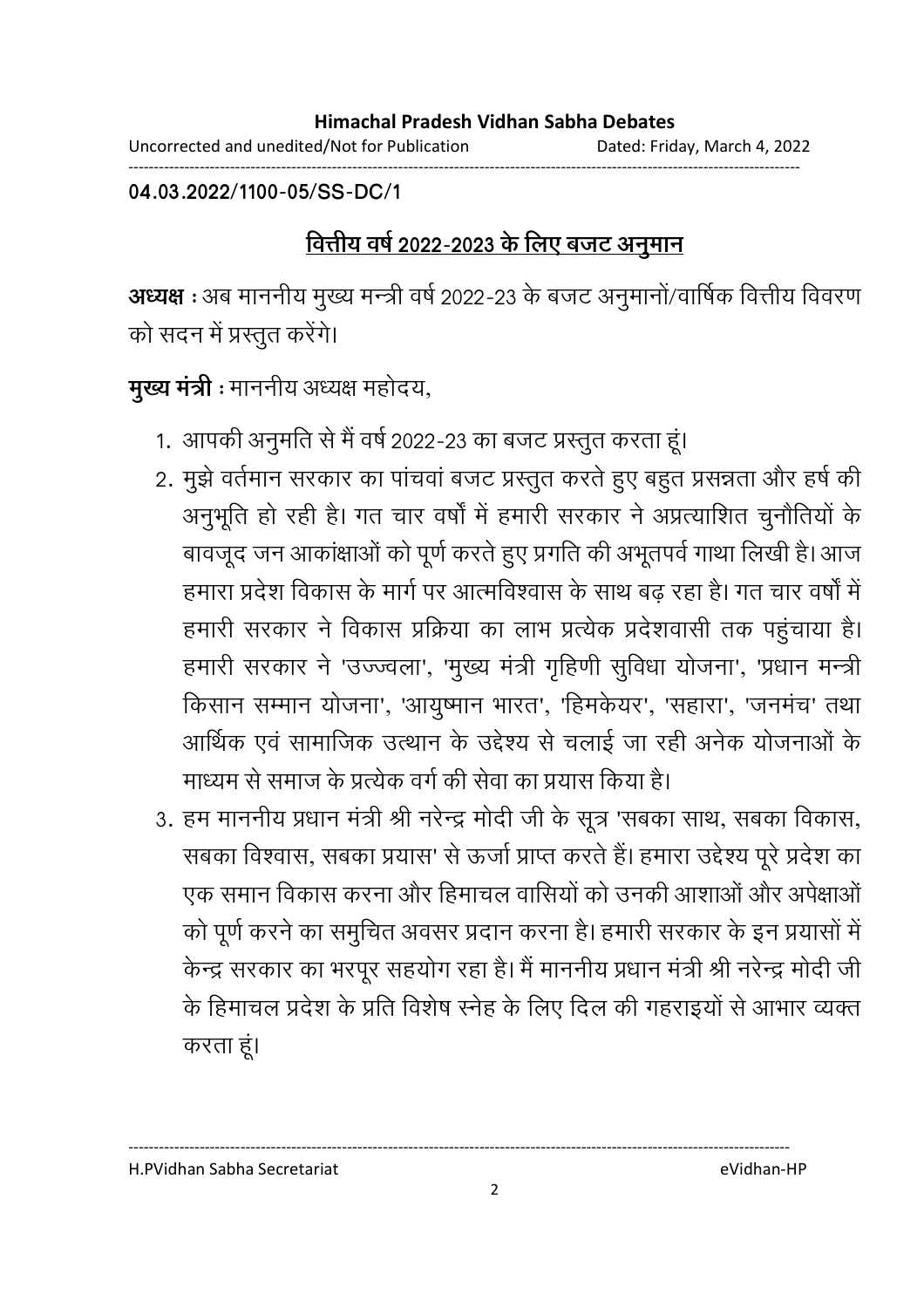### सेवा और सिद्धि के, चार साल समृद्धि के।

4. हम जनता के सेवक हैं और जन सेवा के मार्ग पर चल रहे हैं। हमारे सभी संकल्प प्रदेश हित से प्रेरित हैा। हमारे इरादे बड़े हैं और हमारी सारी शक्ति इन पावन संकल्पों को सिद्ध करने में लगी है। हमें विश्वास है कि दिसम्बर, 2017 की तरह प्रदेश की जनता का भरपूर आशीर्वाद हमें फिर से मिलेगा और प्रदेश के विकास का क्रम इसी प्रकार से जारी रहेगा।

अध्यक्ष महोदय, यहां मैं कहना चाहूंगा :-

मिट्टी से कुछ ख्वाब उगाने आया हूं, में धरती का गीत सुनाने आया हूं। चार देयि तेरी दहलीज़ पे हैं रोशन, एक दीया में और जलाने आया हूं।

अध्यक्ष महोदय, हमने चार वर्ष का कार्यकाल पूरा किया और यह हमारा पाचवा बजट हैं। तो इसका अभिप्राय इससे जुड़ करके हैं।

5. कोरोना की प्रथम लहर के समय प्रदेश में स्वास्थ्य सुविधाओं का अभाव देखा गया परन्तु हमने तमाम कठिनाइयों और बाधाओं को पार करते हुए इस समस्या का सामना किया। यही कारण है कि कोरोना की दूसरी और तीसरी लहर के आने तक हमने स्वास्थ्य ढांचे को सुदृढ़ किया और हम इस महामारी से निपटने में सफल हो पाए। महामारी से पूर्व जहां प्रदेश में केवल 2 आक्सीज़न सयत्र थे उनकी संख्या बढ़कर आज 48 हो गई है। इसी प्रकार आज प्रदेश में उप-स्वास्थ्य केन्द्र स्तर तक 5 हज़ार से अधिक Oxygen Concentrators उपलब्ध है। इस महामारी ने व्यक्तिगत स्तर से अन्तर्राष्ट्रीय स्तर तक सोच, समझ और कार्यशैली में दीर्घकालिक परिवर्तन किए हैं जो अभी भी जारी है। प्रदेश वासियों ने इस परीक्षा के समय धैर्य और साहस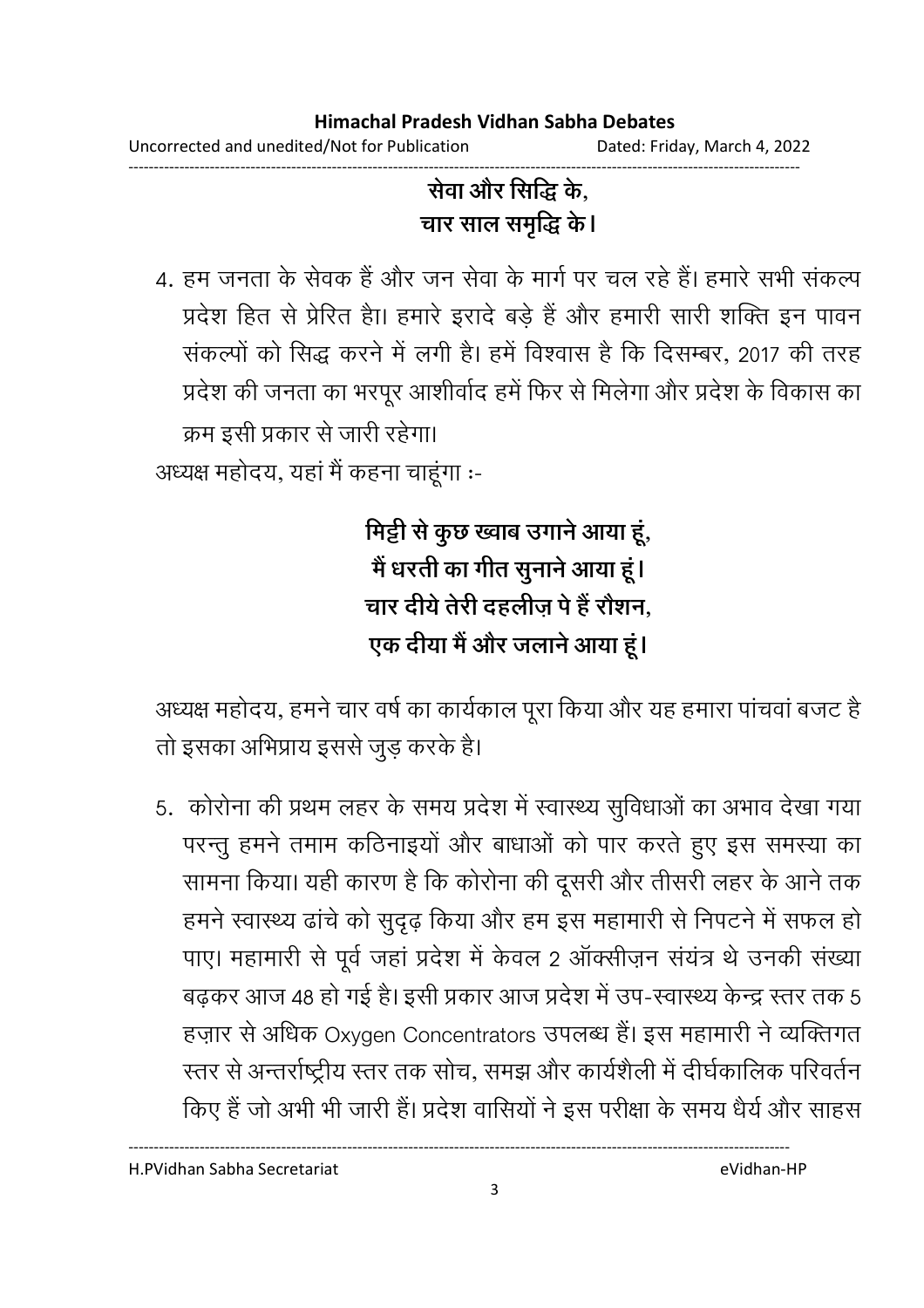Uncorrected and unedited/Not for Publication Dated: Friday, March 4, 2022

------------------------------------------------------------------------------------------------------------------------------------ का परिचय दिया है। इस महामारी में हजारों परिवारों ने अपने प्रियंजनों को खोया है। मैं उन सभी के प्रति संवेदना प्रकट करता हूं। इस विकट काल में हमारी सरकार प्रदेश वासियों के साथ खड़ी है। हमने इस महामारी के समय जीवन को बचाने के प्रयास तो किये ही साथ ही आजीविका को भी बनाए रखा।

6. हमारी सरकार का जनता के प्रति समर्पण और घोषित लक्ष्यों को पूर्ण करने की प्रतिबद्धता इस बात से प्रकट होती है कि हिमाचल प्रदेश कोविड टीकाकरण में पहली और दूसरी डोज़ लगाने में देश में पहला राज्य बना। हमने 15 से 18 वर्ष के बच्चों के टीकाकरण को भी उत्कृष्टता से प्रारम्भ किया है और वरिष्ठ नागरिकों को बूस्टर डोज़ भी पूरी सफलता के साथ लगाई जा रही है। सितम्बर, 2021 में अपने वर्चुअल सम्बोधन में माननीय प्रधान मंत्री जी द्वारा टीकाकरण अभियान में हिमाचल प्रदेश को 'चैम्पियन' राज्य की उपमा देना पूरे प्रदेश के लिए गर्व की बात है। केन्द्र सरकार द्वारा समय पर पर्याप्त मात्रा में वैक्सीन उपलब्ध करवाने के लिए मैं माननीय प्रधान मंत्री श्री नरेन्द्र मोदी जी का हार्दिक धन्यवाद करता हूं। हमारी सरकार की नीतियों से प्रेरित होकर उद्यमियों ने अतिरिक्त निर्वेश किया और आज हिमाचल प्रदेश में निर्मित मास्क, PPE किट और अन्य सामग्री दूसरे राज्यों को भेजी जा रही है। हमारे लिए यह भी गर्व की बात है कि रूस में निर्मित 'स्पुतनिक' कोविड वेक्सीन का व्यावसायिक उत्पादन हिमाचल प्रदेश में किया जा रहा है। यह सफलता हमारी सरकार की निवेशक हितैषी तथा ease of doing business को बढ़ाने वाली नीतियों का परिणाम है। हमारा काम करने का तरीका यह है :-

# मेहनत इतनी खामोशी से करो, कि तुम्हारी कामयाबी शोर मचा दें l

04.03.2022/1110/केएस/एचके/1

H.PVidhan Sabha Secretariat eVidhan-HP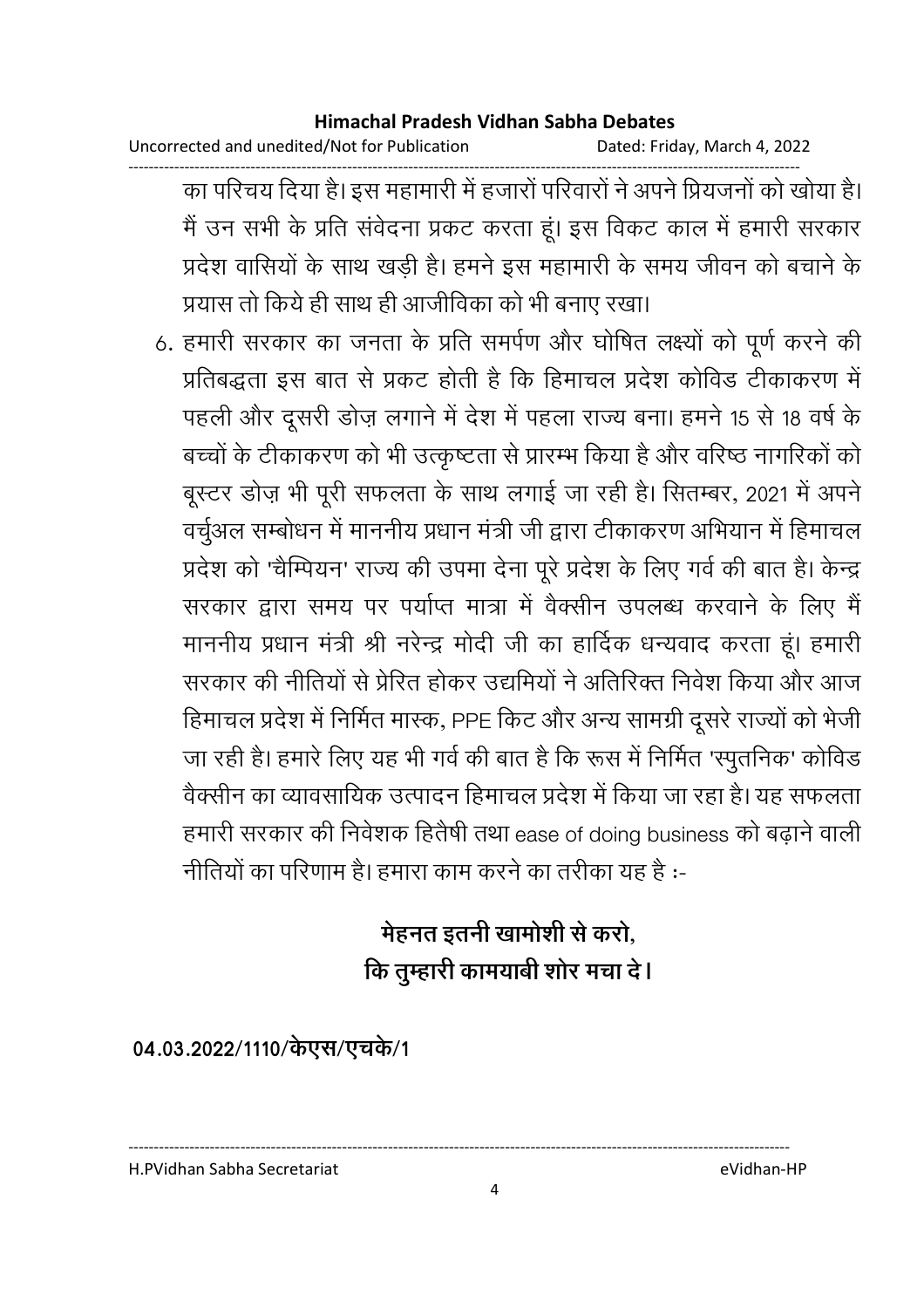Uncorrected and unedited/Not for Publication Dated: Friday, March 4, 2022

------------------------------------------------------------------------------------------------------------------------------------ 7. कठिन वित्तीय स्थिति के बावजूद केन्द्रीय सरकार ने राज्य सरकार का हाथ पकड़ा एवं हमें भरपूर सहयोग दिया। वर्ष 2021-22 में भारत सरकार ने 600 करोड़ रुपये की आतीरेक्त केन्द्रीय सहायता पूजीगत निवेश के लिए दी। इस सहायता का उपयोग महत्वपूर्ण निर्माणाधीन कार्यों को पूरा करने के लिए किया जा रहा है। चिन्ह्ति कार्यों को अगले छः माह में पूर्ण कर लिया जाएगा। वर्ष 2022-23 के केन्द्रीय बजट में इस आबटन में अभूतपूर्व वृद्धि की गई है। पूजीगत कार्या में अतिरिक्त निर्वेश के कारण प्रदेश की अर्थव्यवस्था को गति तो मिली ही है साथ ही रोज़गार के नए अवसर सृजित हुए हैं। राज्य सरकार श्री नरेन्द्र मोदी जी के प्रति इस सहायता के लिए अपना आभार व्यक्त करती है।

### राष्ट्रीय अर्थव्यवस्था

8. अध्यक्ष महोदय, अन्तर्राष्ट्रीय स्तर पर अनिश्चतता के चलते आपूर्ति श्रृंखला में व्यवधान रहे हैं तथा मुद्रास्फीति में बढ़ोत्तरी हुई है। इन सब चुनौतियों के बावजूद भारत सरकार एवं प्रदेश सरकार ने "प्रधानमंत्री गरीब कल्याण योजना", "आत्मनिभेर भारत", "मुख्यमंत्री शहरी आजीविका गारटी योजना" के अंतर्गत तथा "Building and Construction" Workers Welfare Board" के माध्यम से कमज़ोर वर्गों एवं व्यवसायियों के लिए खुले दिल से सहायता प्रदान की जिसके कारण महामारी के दुष्प्रभावों को बहुत हद तक कम किया जा सका।

9. भारत सरकार के प्रयत्नों के चलते वर्ष 2021-22 के दौरान सकल घरेलू उत्पाद (GDP) 9.2 प्रतिशत रहने का अनुमान है जबकि वर्ष 2020-21 के दौरान 7.3 प्रतिशत गिरावट (Negative Growth) दर्ज की गई थी। वर्ष 2021-22 में कृषि और सम्बद्ध क्षेत्र में 3.9 प्रतिशत, उद्योग क्षेत्र में 11.8 प्रतिशत तथा सेवा क्षेत्र में सकल मूल्य वर्धन में 8.2 प्रतिशत की वृद्धि होने का अनुमान है।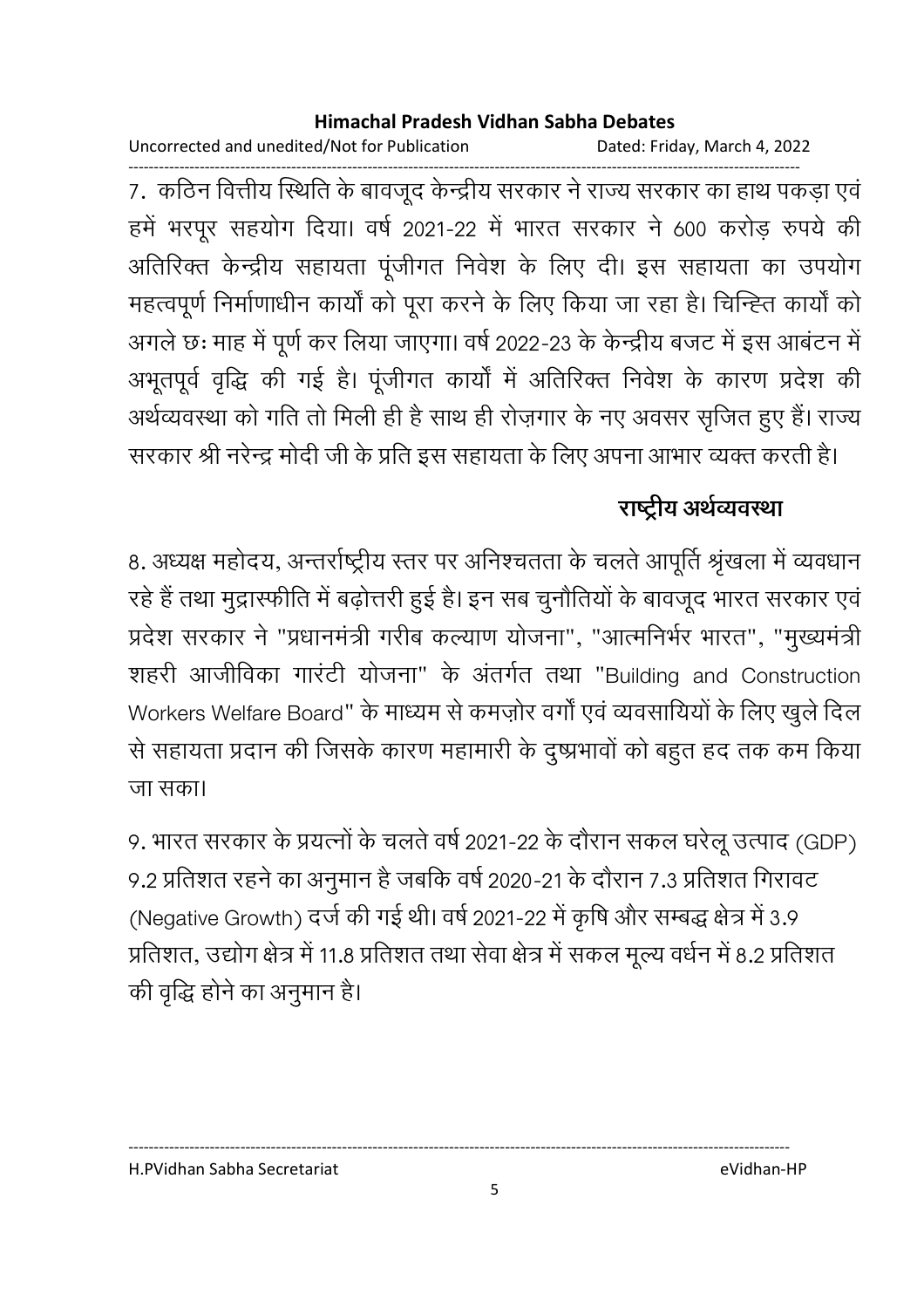#### **Himachal Pradesh Vidhan Sabha Debates**  Uncorrected and unedited/Not for Publication Dated: Friday, March 4, 2022

------------------------------------------------------------------------------------------------------------------------------------

### 04.03.2022/1110/केएस/एचर्क/2

देश की अर्थव्यवस्था की यह त्वरित एवं प्रभावी "V Shape" रिंकवरी का श्रेय हमारे उजीवान प्रधानमंत्री परम श्रद्धेय श्री नरेन्द्र मोदी जी के अभिनव और साहसिक नेतृत्व को जाता है।

### प्रदेश की अर्थव्यवस्था

10. अध्यक्ष महोदय, प्रदेश की अर्थव्यवस्था में वर्ष 2021-22 के दौरान 8.3 प्रतिशत की वृद्धि होने का अनुमान है। प्रतिकूल परिस्थितियों में पिछले वर्ष आई गिरावट के बावजूद इतनी वृद्धि हमारी सरकार की एक बड़ी उपलब्धि है। वर्ष 2021-22 के अग्रिम अनुमानों के अनुसार राज्य सकल घरेलू उत्पाद (GSDP) 1 लाख 75 हजार 173 करोड़ रुपये रहेगा। आंग्रेम अनुमानों के अनुसार ही वर्ष 2021-22 में प्रति व्यक्ति आयं 2 लाख 01 हजार 854 रुपर्य आकी गई है जो कि राष्ट्रीय स्तर पर अनुमानित प्रति व्यक्ति आय से 51 हजार 528  $\,$ रुपये अधिक है।

### <u>विकास बजट</u>

11. अध्यक्ष महोदय, वर्ष 2021-22 से बजट के बदलते स्वरूप के निरंतरीकरण में भारत सरकार द्वारा सभी केन्द्रीय प्रायोजित परियोजनाओं के अंतर्गत एक Single Nodal Agency Account (SNA) खोलने का प्रावधान किया गया है। इस व्यवस्था के माध्यम से केन्द्रीय प्रायोजित परियोजनाओं के अंतर्गत प्राप्त होने वाली केन्द्रीय सहायता राशि राज्य अशदान सहित अब बहुत ही कम समय में कार्यकारी विभागों के बैंक खातों में जारी कर दी जाएगी। प्रदेश में केन्द्र सरकार की समस्त 91 योजनाओं को इस व्यवस्था के अधीन लाया गया है। 30 राज्य एवं DBT योजनाओं को भी इस व्यवस्था के अंतर्गत वर्ष 2022-23 में लाया जाएगा।

12. वर्ष 2022-23 के लिए 12 हजार 921 करोड़ रुपये के विकासात्मक परिव्यय प्रस्तावित हैं। इसमें से राज्य विकासात्मक बजट परिव्यय 9 हजार 524 करोड़ रुपये के

H.PVidhan Sabha Secretariat eVidhan-HP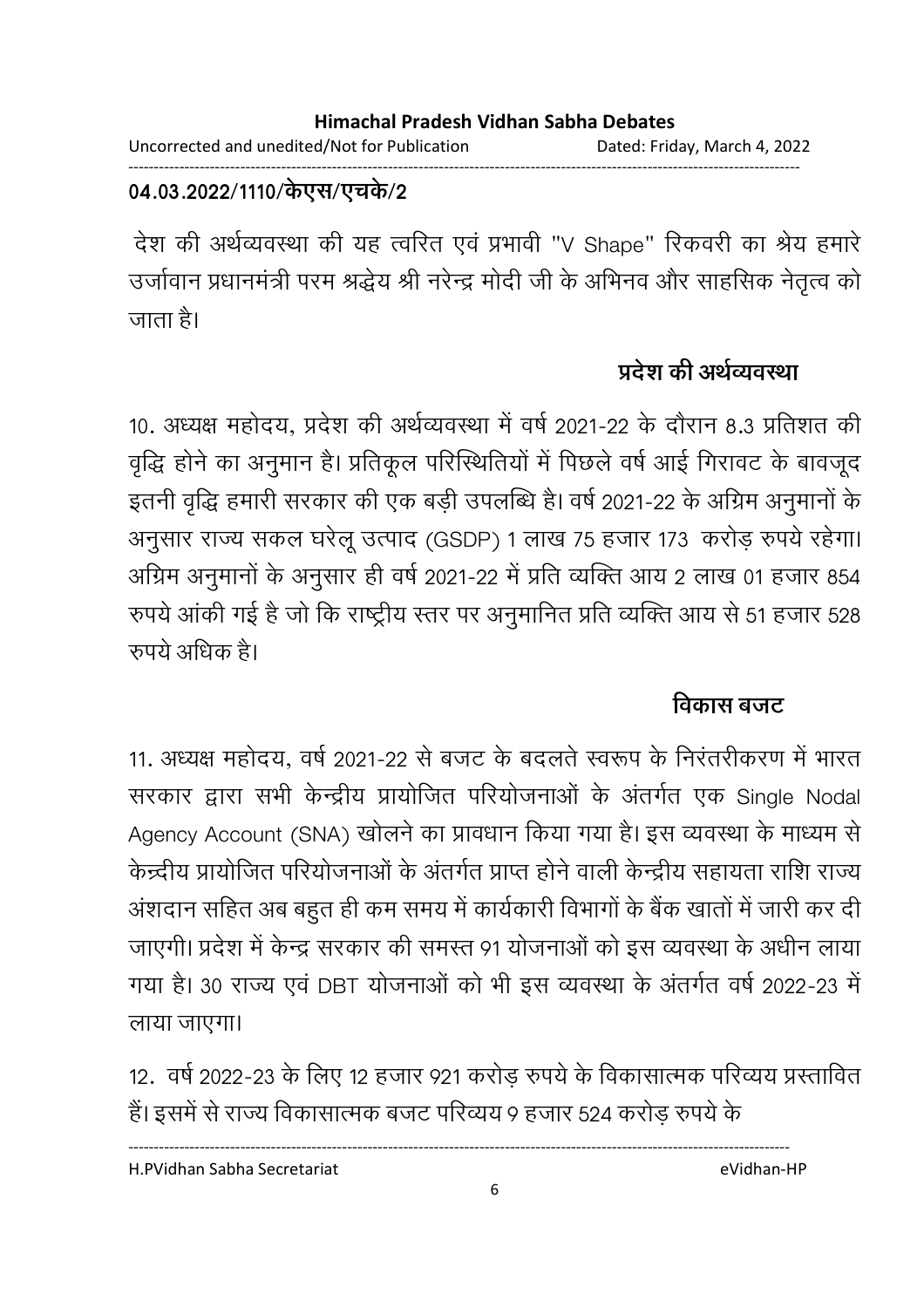Uncorrected and unedited/Not for Publication Dated: Friday, March 4, 2022 ------------------------------------------------------------------------------------------------------------------------------------

### 04.03.2022/1110/केएस/एचर्क/3

प्रस्तावित है। अनुसूचित जाति विकास कार्यक्रम के लिए 2 हजार 400 करोड़ रुपये तथा जनजातीय विकास कार्यक्रम के लिए 856 करोड़ रुपये के परिव्यय प्रस्तावित हैं। पिछड़ा क्षेत्र विकास कार्यक्रम के लिए 100 करोड़ 52 लाख रुपये के परिव्यय प्रस्तावित हैं।

13. वर्तमान सरकार के 4 वर्ष के कार्यकाल के दौरान विधायक प्राथमिकता योजनाओं की DPRs बनाने तथा उनको नाबार्ड के Rural Infrastructure Development Fund(RIDF) के अंतर्गत स्वीकृतियों में तेजी लाने के लिए विशेष प्रयास किए गए हैं।

### 04.03.2022/1115/केएस/एचके/1

अध्यक्ष महोदय, मैं आपके माध्यम से इस माननीय सदन को सूचित करना चाहूगा कि कांग्रेस की पिछली सरकार के पांच वर्षों के कार्यकाल में 3 हजार 200 करोड़ रुपये की लागत से 779 योजनाएं नाबार्ड से स्वीकृत करवाई गई थी जबकि हमारी वर्तमान सरकार द्वारा प्रथम चार वर्षों के कार्यकाल में ही 3 हजार 452 करोड़ रुपये की लागत की 826 योजनाएं नाबार्ड से स्वीकृत करवा ली गई हैं।

14. हाल ही में माननीय विधायकों के साथ दो दिवसीय बैठकों का आयोजन किया गया। इन बैठकों में माननीय विधायकों से प्राप्त सुझावों के आधार पर मैं निम्नलिखित घोषणाएं करता हूं:-

• नाबार्ड से पोषित की जाने वाली विधायक प्राथमिकता योजनाओं के लिए प्रति विधानसभा चुनाव क्षेत्र की वर्तमान सीमा को बढ़ाकर 150 करोड़ रुपये कर दिया जाएगा। अध्यक्ष महोदय, मैं यह कहना चाहता हूँ क्योंकि सभी माननीय विधायको की ओर से इस बात के लिए बार-बार आग्रह आ रहा था कि हमारी लिमिट कुछ क्षेत्रों में एग्जॉस्ट हो गई है और ऐसे में इस लिमिट को बढ़ाना चाहिए। हमने इसको बढ़ाकर 150 करोड़ रुपये किया है। जो कि 2017-18 की सीमा से लगभग दोगुना है।

H.PVidhan Sabha Secretariat eVidhan-HP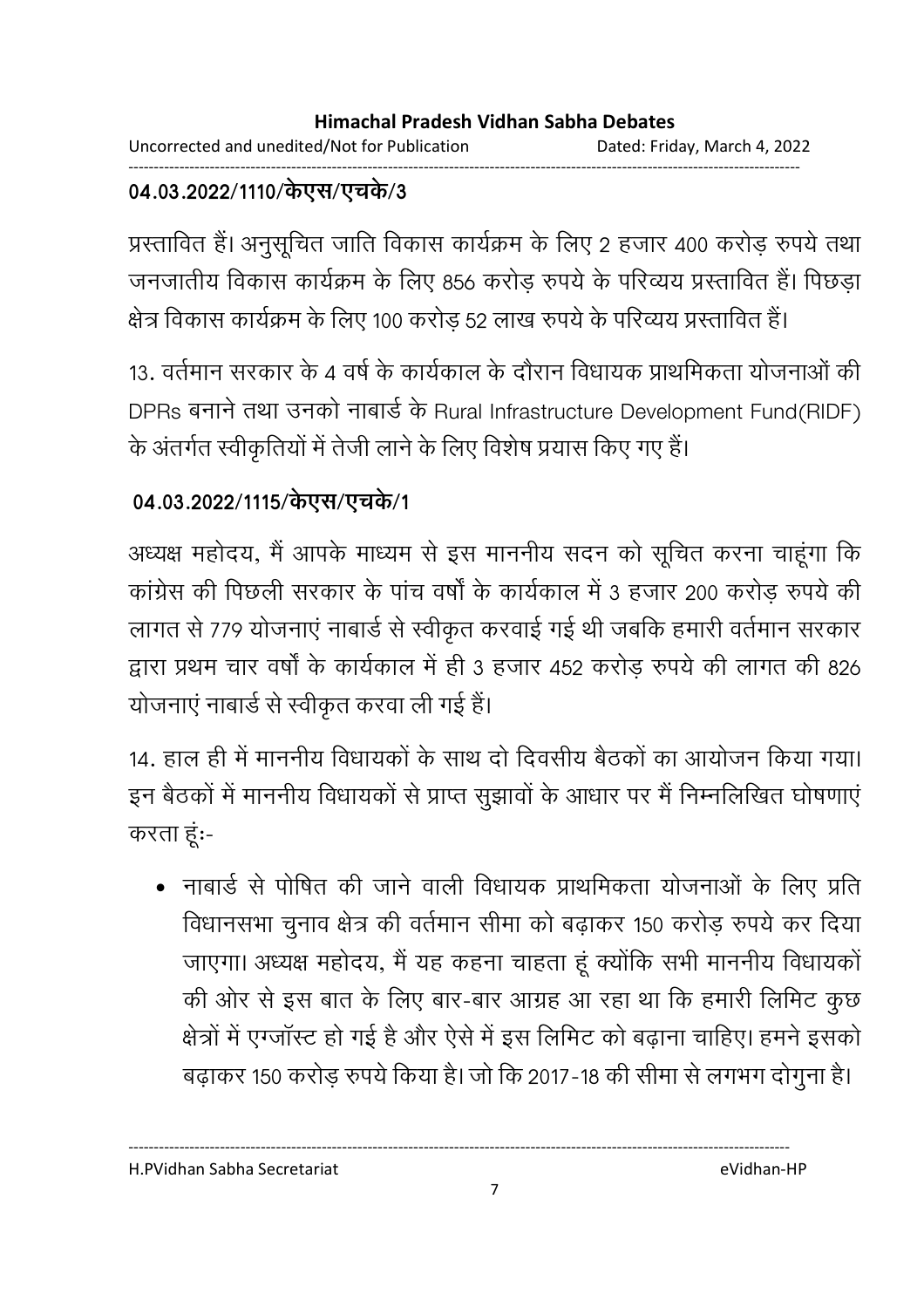Uncorrected and unedited/Not for Publication Dated: Friday, March 4, 2022 ------------------------------------------------------------------------------------------------------------------------------------

- नाबार्ड से पोषित किए जाने वाली विधायक प्राथमिकता योजनाओं में वर्ष 2022-23 से माननीय विधायक "रोपवेज़ परियोजनाएं" सम्मिलित कर सकेंगे।
- "विधायक क्षेत्र विकास निधि" से माननीय विधायक शहीदों के सम्मान में "द्वार" इत्यादि बनाने की अनुशंसा कर सकेंगे।
- "विधायक क्षेत्र विकास निधि योजना" के अंतर्गत प्रति विधान सभा क्षेत्र राशि को 1 करोड़ 80 लाख रुपये से बढ़ाकर 2 करोड़ रुपये कर दिया जाएगा। इस वृद्धि के साथ ही वर्तमान सरकार के कार्यकाल में इस निधि में कुल 90 लाख रुपये प्रति विधान सभा चुनाव क्षेत्र की वृद्धि हो जाएगी जो कि लगभग दोगुनी है।

### 04.03.2022/1115/केएस/एच**के**/2

• "विधायक एच्छिक निधि" को 10 लाख से बढाकर 12 लाख रुपये प्रति विधान सभा क्षेत्र कर दिया जाएगा। मैं माननीय सदस्यों को यह स्मरण करवाना चाहूंगा कि जब मेरी सरकार आई थी तो यह राशि 5 लाख रुपये थी और हमने दोगुना से ज्यादा इसको बढ़ाया है। सभी माननीय विधायकों की जो अनुशंसा थी, जो मांग थी हमने उसको पूरा करने की कोशिश की है।

अध्यक्ष महोदय, मैं यहाँ कहना चाहूगाः-

लहरों की खामोशी को. <u>समन्दर की बेबसी न समझ l</u> जितनी गहराई अंदर है, बाहर उतना तूफ़ान बाकी है।

<u>श्रीमती अ0व0 द्वारा जारी---</u>

H.PVidhan Sabha Secretariat eVidhan-HP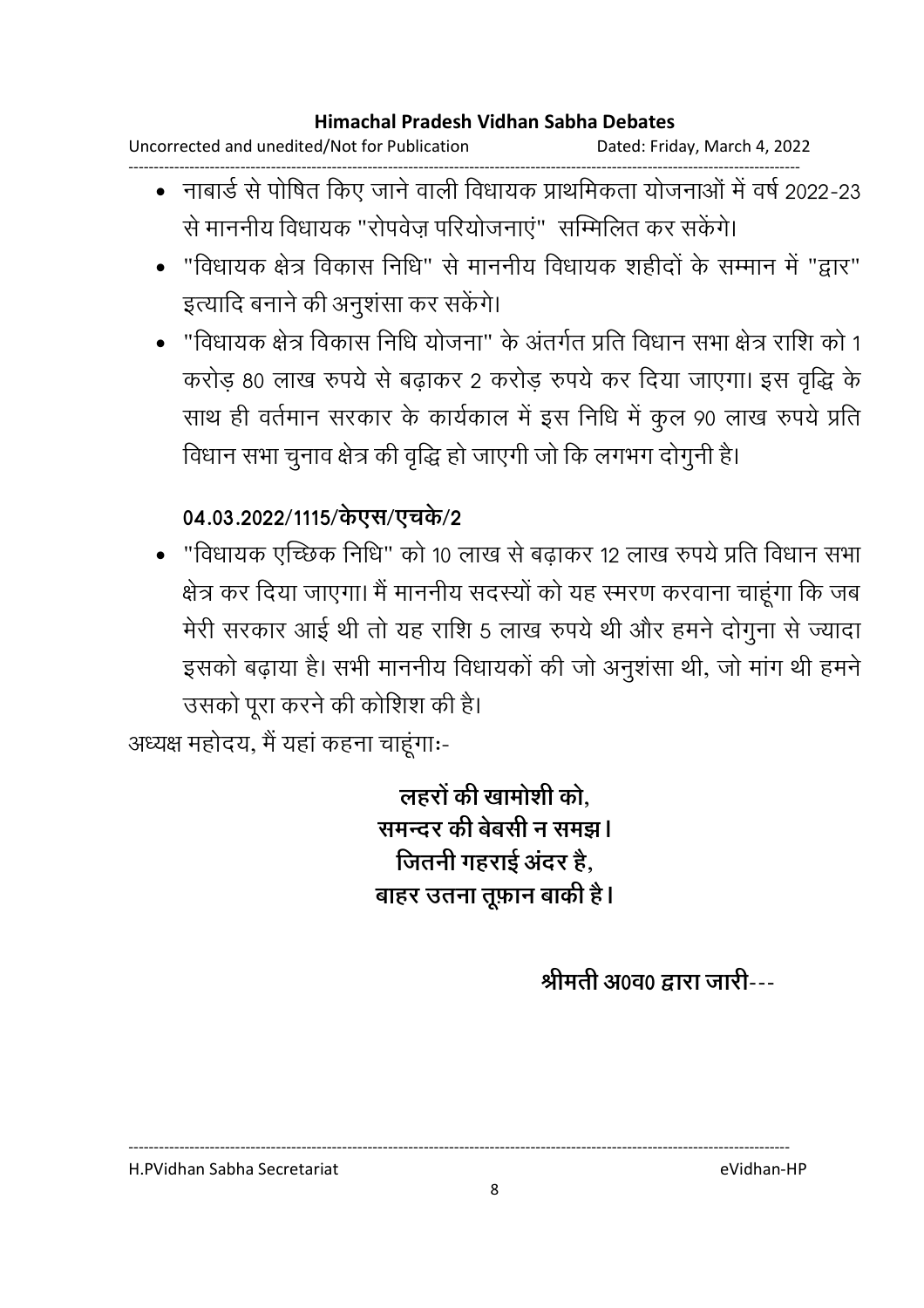Uncorrected and unedited/Not for Publication Dated: Friday, March 4, 2022 ------------------------------------------------------------------------------------------------------------------------------------

**04.03.2022/1120/av/yk/1**

तीन निःशुल्क सिलेंडर उपलब्ध करवाए जाएंगे।

उपभोक्ताओं को इनसे निम्न लाभ प्राप्त होंगे :-

- नये कनेक्शन पर एक वर्ष में 3 निःशुल्क सिलेंडर मिलेंगे।
- जिन्होंने पुराने कनेक्शन के साथ एक सिलेंडर लिया हो उन्हें दो अतिरिक्त मिलेंगे।
- जिन्होंने पुराने कनेक्शन के साथ दो सिलेंडर लिए हों उन्हें एक अतिरिक्त निःशुल्क सिलेंडर मिलेगा।

मैं यह भी कहना चाहता हूं कि इस संदर्भ में काफी जगह से जो आग्रह या सुझाव आए हैं। उसमें कुछ का कहना है कि हमें डी0बी0टी0 मिलना चाहिए और कुछ का कहना है कि सिलेंडर चाहिए। लेकिन हमने जो बजट में प्रावधान किया हुआ है उसको ध्यान में रखते हुए अभी हमने सिलेंडर का जिक्र किया है। अगर इसमें सुझाव की दृष्टि से इस तरह से बात बनेगी कि हमें डी0बी0टी0 करना चाहिए क्योंकि काफी लोग इस तरह से भी चाहते हैं; तो इस पर भी विचार करेंगे। मैं सहर्ष घोषणा करता हूं कि वर्ष 2022-23 में इसके लिए 70 करोड़ रुपये व्यय किए जाएंगे जोकि पिछले वर्ष की तुलना में 50 करोड़ रुपये अधिक है।

### माताओं, बहनों के चेहरों पर है मुस्कुराहट, 'गृहिणी सुविधा योजना' खुशी लेकर आई हैं l हिमाचल बना देश का पहला धुआ मुक्त प्रदेश, जन सहयोग से हमने यह मजिल पाई है।

16. प्रदेश में वर्तमान में अनाज़ की बिक्री के लिए कोई भी विशिष्ट मण्डी उपलब्ध नहीं है। प्रदेश में पैदा होने वाले अनाज़ को पड़ोसी राज्यों में बिक्री के लिए भेजने में मुश्किले आई। प्रदेश में आगामी रबी सीज़न में 11 स्थानों पर अनाज़ की खरीद शुरू कर दी जाएंगी जिसमें खरीद संबंधी सभी सुविधाएं जैसे ग्रेडिंग व सफाई के लिए मशीनरी, इलेक्ट्रॉनिक तोल मशीनें, कवर्ड तथा खुला नीलामी मंच, क्रेट्स, टैंट, पार्किंग, किसानों को बैठने के लिए उचित स्थान आदि उपलब्ध करवाए जाएंगे। 15 करोड़ रुपये की लागत से 4 नई अनाज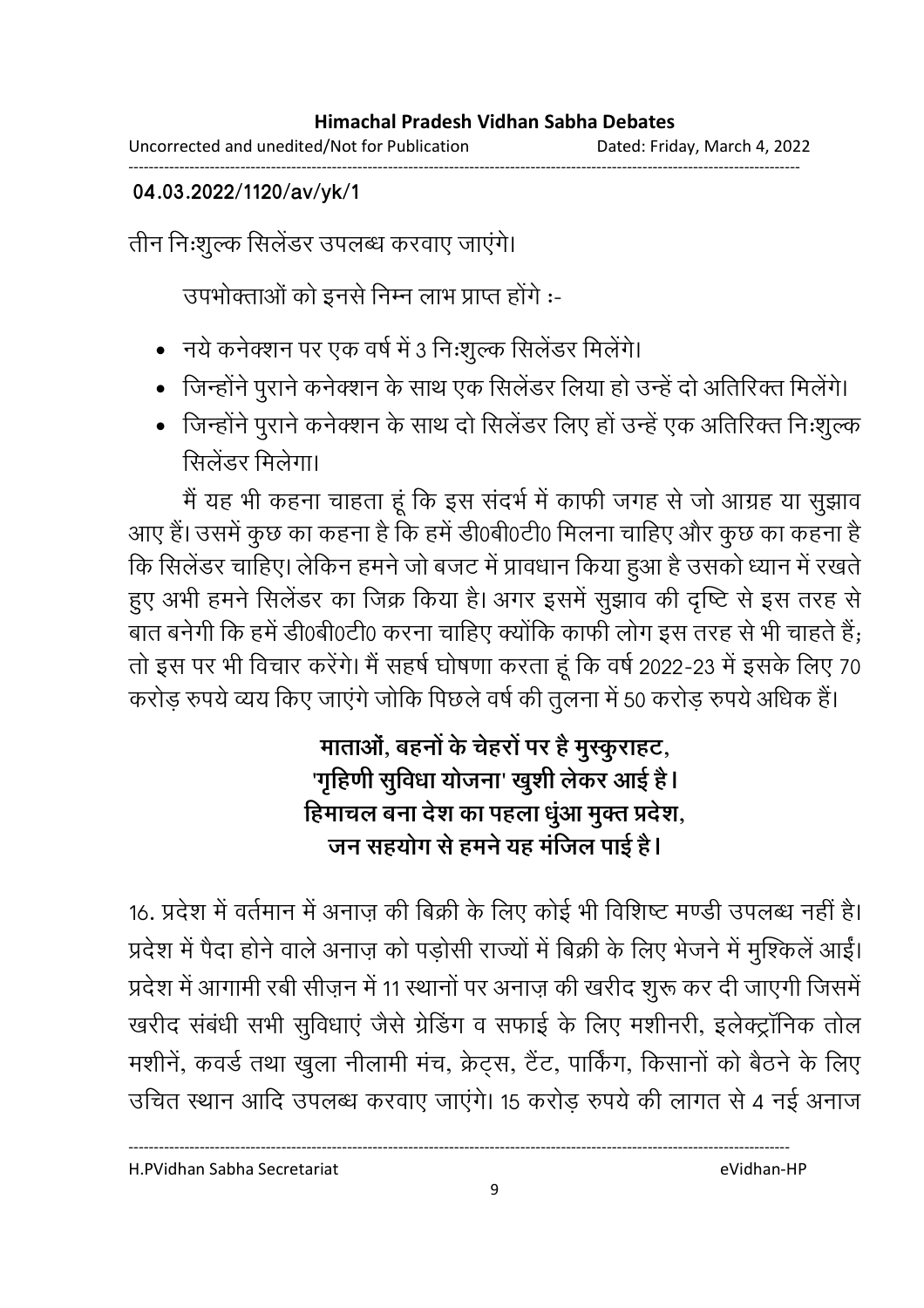Uncorrected and unedited/Not for Publication Dated: Friday, March 4, 2022

------------------------------------------------------------------------------------------------------------------------------------ मण्डिया रामपुर(ऊना), मज़ारी(बिलासपुर), रियाली एवं मिलवा(कागड़ा) में स्थापित की जाएंगी।

## कृषि

17. अध्यक्ष महोदय, कोरोना सक्रमित अर्थव्यवस्था को कृषि क्षेत्र ने बहुत सम्बल प्रदान किया है। वर्तमान वर्ष में कृषि क्षेत्र में वृद्धि 8.7 प्रतिशत होने का अनुमान है जोकि बहुत उत्साहवर्धक है। पिछले बजट को प्रस्तुत करते समय मैंने कृषि एवं सहयोगी क्षेत्रों के लिए एक्सपर्ट ग्रुप के गठन की घोषणा की थी। प्रदेश सरकार ने प्रो0 रमेश चन्द जोकि नीति आयोग के सदस्य है, की अध्यक्षता में इस एक्सपर्ट ग्रुप का गठन किया। एक्सपर्ट ग्रुप द्वारा अपनी रिपोर्ट सरकार को सौपी गई है। इसके अध्ययन के बाद संबंधित विभाग रिपोर्ट में दिए गए सूझावों पर शीघ्र विस्तृत कार्य योजना तैयार करेंगे।

18. वर्ष 2018-19 का बजट अनुमान प्रस्तुत करते समय मैंने 'प्राकृतिक खेती खुशहाल किसान (PK3Y)' योजना प्रारंभ करने की घोषणा की थी। इस योजना के परिणाम बहुत उत्साहवर्धक हैं। माननीय प्रधान मंत्री जी ने दिनांक 16 दिसम्बर, 2021 को गुजरात की प्राकृतिक कृषि पर राष्ट्रीय सम्मेलन को संबोधित करते हुए हिमाचल का उदाहरण देते हुए प्राकृतिक कृषि को अपनाने का आह्वान किया है। वर्ष 2022-23 के केंद्रीय बजट में प्राकृतिक कृषि को बढ़ावा देने के लिए लगभग 1500 करोड़ रुपये का प्रावधान किया गया है। हिमाचल प्रदेश ऐसा राज्य है जिसमें सरकारी क्षेत्र के माध्यम से प्राकृतिक खेती को प्रोत्साहित किया जा रहा है। हिमाचल प्रदेश केमिकल मुक्त प्रदेश बनने की दिशा में आगे बढ़ रहा है और अगले वर्ष के लिए निम्नलिखित लक्ष्य निर्धारित किए गए हैं :--

• वर्ष 2022-23 के अंत तक कुल 50,000 एकड़ भूमि को प्राकृतिक कृषि के अधीन लाया जाएगा।

H.PVidhan Sabha Secretariat eVidhan-HP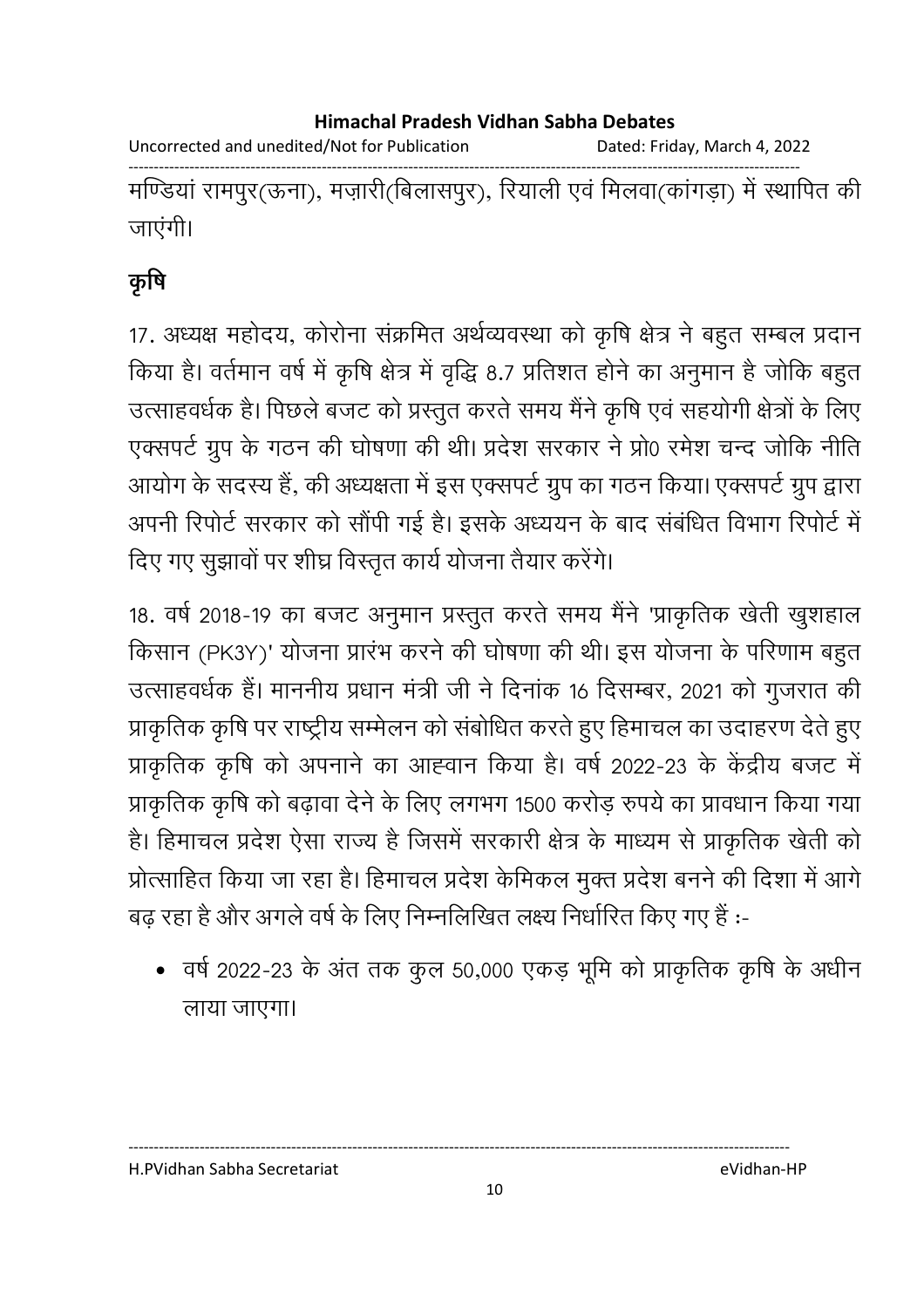Uncorrected and unedited/Not for Publication Dated: Friday, March 4, 2022

- ------------------------------------------------------------------------------------------------------------------------------------ • प्रदेश की सभी 3,615 ग्राम पंचायतों में प्राकृतिक कृषि का एक-एक मॉडल विकसित किया जाएगा, जिससे आस-पास के किसानों को प्रशिक्षित करने व प्रोत्साहित करने में सहायता मिलेगी।
	- प्रदेश में कम-से-कम 100 गांवों को राष्ट्रीय मानकों के अनुसार प्राकृतिक कृषि गांव के रूप में परिवर्तित किया जाएगा।

<u>टी सी द्वारा जारी</u>

### **04.03.2022/1125/av/yk/1**

### **मुख्य मंत्री जारी**

- प्राकृतिक कृषि कर रहे सभी किसानों को पंजीकृत किया जाएगा तथा उनमें से श्रेष्ठ 50,000 किसानों को प्राकृतिक कृषक के रूप में प्रमाणित किया जाएगा। प्राकृतिक कृषि की पूर्ण सूचना एवं आंकड़ों के साथ एक Dynamic Online Web Portal विकसित किया जाएगा।
- प्रदेश की 10 मण्डियों में प्राकृतिक कृषि उत्पादों की बिक्री के लिए विशेष स्थान उपलब्ध करवाए जाएंगे तथा 2 स्थानों पर प्राकृतिक कृषि के उत्पादों की बिक्री के लिए विशेष मण्डी स्थापित की जाएगी।
- प्राकृतिक कृषि के उत्पादों की बिक्री के लिए देश की राजधानी दिल्ली और प्रदेश में चुने गए स्थानों पर बिक्री केंद्र स्थापित किए जाएंगे।

अध्यक्ष महोदय, मैं किसान भाइयों का आह्वान करते हुए यह कहना चाहूंगा कि :-

आओ मिलकर मुट्ठी बाधे, धरती का श्रृंगार करें**।** <u>खेतों में हरियाली रोपे,</u> ्समृद्धि का सचार करे**॥** 

H.PVidhan Sabha Secretariat eVidhan-HP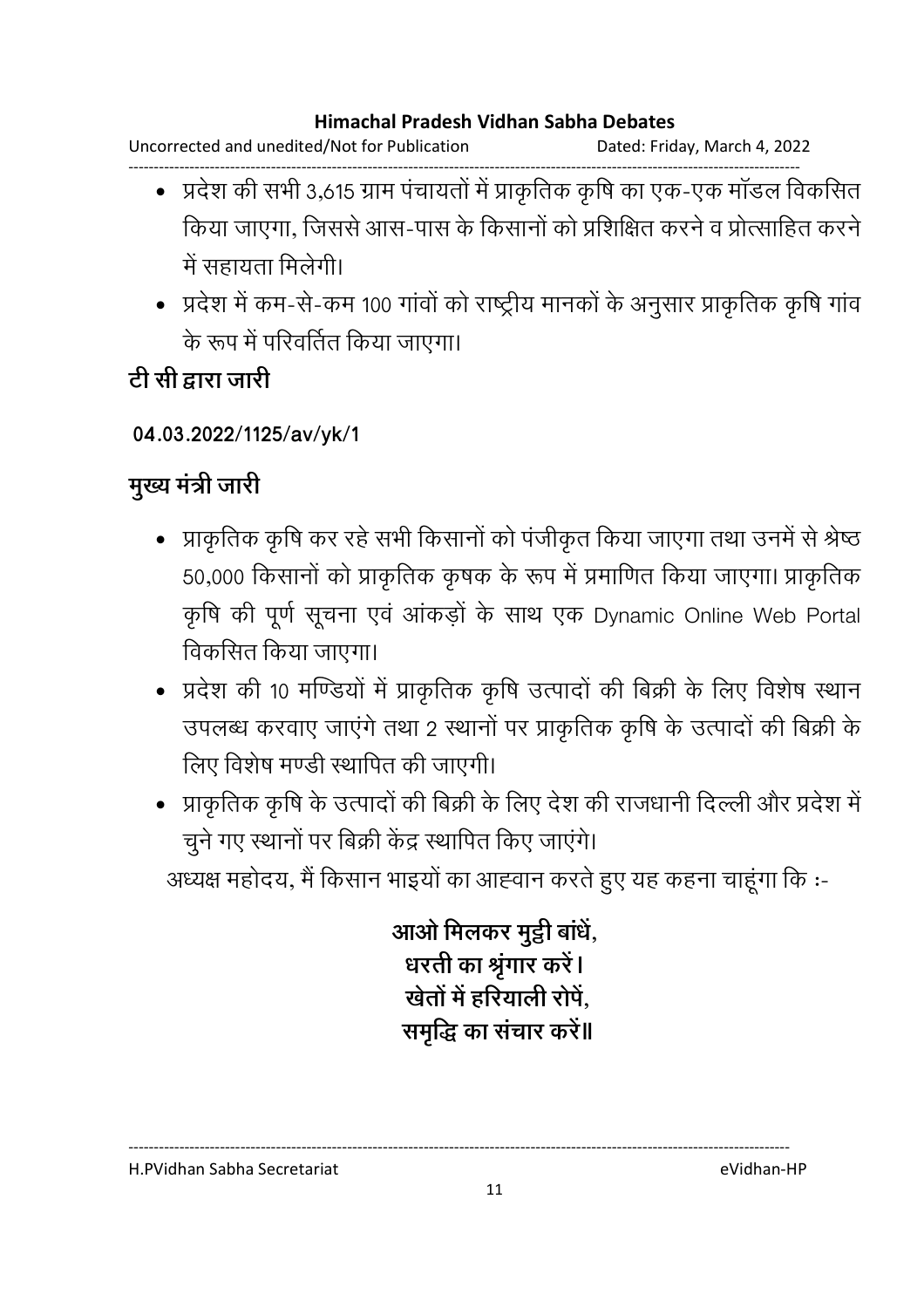Uncorrected and unedited/Not for Publication Dated: Friday, March 4, 2022

------------------------------------------------------------------------------------------------------------------------------------ 19. गत वर्ष हमारी सरकार ने पहली बार कृषि और बागवानी विश्वविद्यालयों को एक निश्चित शोध ग्रांट देने की घोषणा की थी। माननीय प्रधान मंत्री जी के निर्देशानुसार प्रदेश के कृषि एवं बागवानी विश्वविद्यालयों में प्राकृतिक कृषि पर स्नातक एवं स्नातकोत्तर स्तर पर पाठ्यक्रम में संशोधन किया जाएगा तथा शोध को प्रोत्साहित किया जाएगा।

20. पराला मण्डी को आदर्श मण्डी के रूप में विकसित किया जा रहा है। फलों और सब्जियों के भण्डारण की सुविधाओं में और अधिक बेहतरी के लिए इस मण्डी में 60.93 करोड़ रुपये की लागत से 5,000 मीट्रिक टन की क्षमता का एक नया कोल्ड स्टोर स्थापित किया जाएगा। इसके साथ ही 1.5 हजार मीट्रिक टन की क्षमता का फ्रीज़िग चैंबर, 10

### **04.03.2022/1125/av/yk/2**

मीट्रिक टन प्रति घंटा क्षमता की ग्रेडिंग पैंकिंग लाइन और एक मीट्रिक टन प्रति घंटा क्षमता की Individually Quick Freezing (IQF) लाइन स्थापित की जाएगी।

21. किसानों को अपने उत्पाद बेचने के लिए बेहतर सुविधाएं मिले इसके लिए अगले वित्तीय वर्ष में जायका चरण-2 परियोजना के तहत प्रदेश में 13 मार्किट यार्डों को और सुदृढ़ किया जाएगा जिस पर 31 करोड़ रुपये खर्च किए जाएंगे।

22. पिछले वर्ष बजट अनुमान प्रस्तुत करते हुए मैंने प्रदेश में एम फूल मण्डी की स्थापना करने की घोषणा की थी जिसे परवाणू में स्थापित किया गया है। मैं आगामी वित्तीय वर्ष में एक और फूल मण्डी स्थापित करने की घोषणा करता हूं जिस पर 3 करोड़ रुपये खर्च किए जाएंगे।

23. हमारी सरकार ने हींग और केसर की खेती प्रायोगिक तौर पर शुरू की है जिसके प्रारंभिक परिणाम उत्साहवर्धक है। अब प्रदेश में दाल चीनी एवं मौक फ्रूट की खेती को इंस्टिच्यूट ऑफ हिमालयन बायोरिसोर्स टेक्नोलॉजी पालमपुर के सहयोग से पायलट

H.PVidhan Sabha Secretariat eVidhan-HP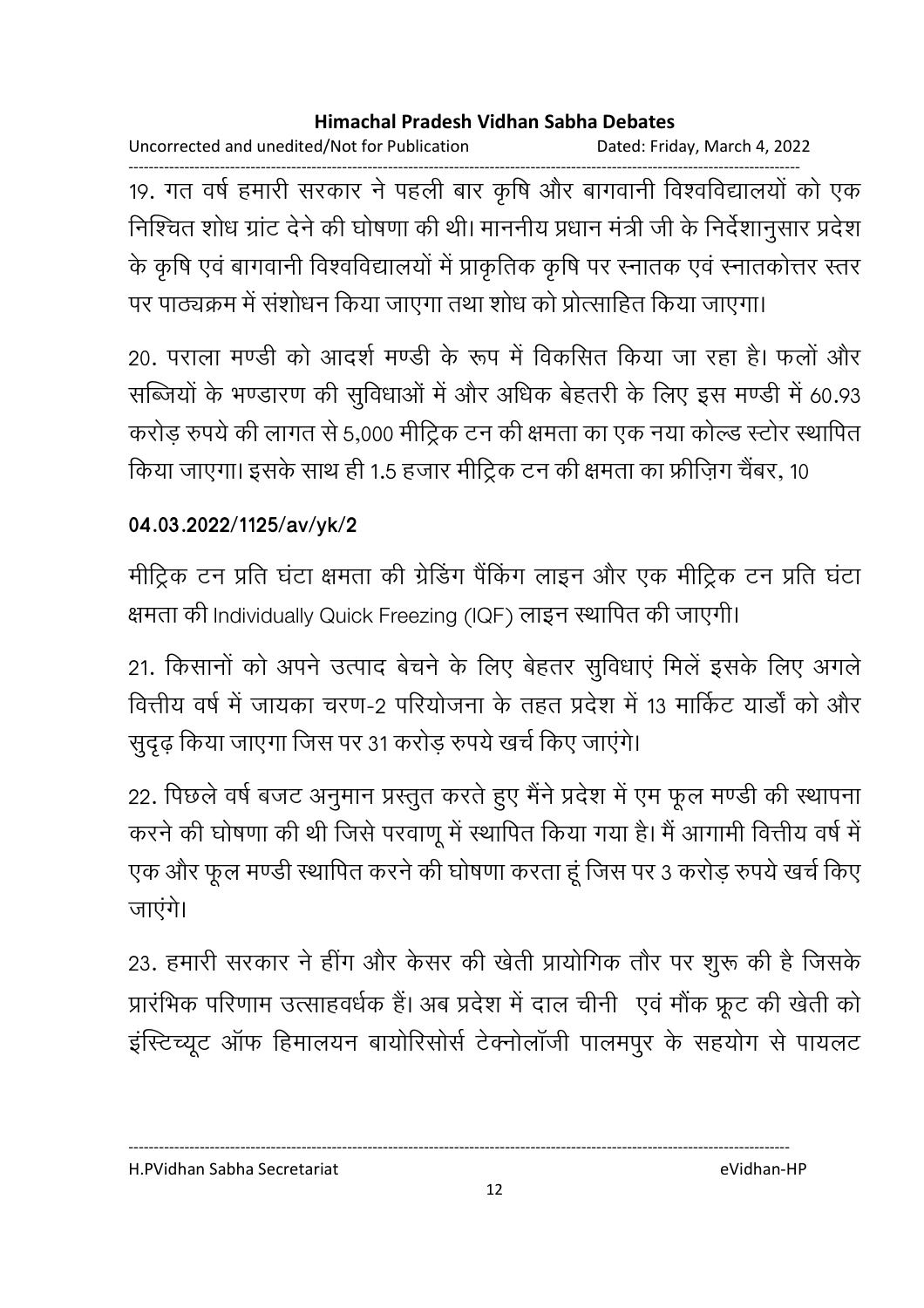Uncorrected and unedited/Not for Publication Dated: Friday, March 4, 2022 ------------------------------------------------------------------------------------------------------------------------------------ आधार पर आरंभ किया जाएगा। इसके अतिरिक्त प्रदेश में ड्रैगन फ्रूंट की खेती की संभावनाओं को भी तलाशा जाएगा।

24. प्रदेश में मक्की और गेहूं की उत्पादकता को बढ़ाने के लिए तथा प्रदेश की अपनी पहाड़ी किस्मों के संवर्धन के लिए मैं बीज उत्पादन के वर्तमान आबंटन को 5 करोड़ रुपये से बढ़ाकर 10 करोड़ रुपये करने की घोषणा करता हूं। इसके अतिरिक्त अन्य फसलों के उत्तम बीज उपलब्ध करवाने के लिए मैं 3 करोड़ रुपये का बजट प्रावधान करने की भी घोषणा करता हूं।

25. मैं प्रदेश में पहाड़ी मक्की की किस्मों को उपभोक्ताओं तक वैल्यू एडिशन एवं उचित ब्रांडिंग करके पहुंचाने की व्यवस्था करने के लिए 2 करोड़ रुपये का प्रावधान करने की भी घोषणा करता हूं।

26. कृषि क्षेत्र में किसानों को बाजार से सीधा जोड़ने के लिए किसान उत्पादक संगठनों (FPOs) का गठन किया जा रहा है। ये एफ0पी0ओज0 छोटे और सीमांत किसानों को अपनी उपज बेहतर दाम पर बेचने के लिए एक संशक्त माध्यम है। अगले वर्ष 20 और एफ0पी0ओज0 गठित किए जाएंगे जिनमें से 10 एफ0पी0ओज0 केवल प्राकृतिक कृषि पर आधारित होंगे। इसके अतिरिक्त सहकारिता

# <u>टी सी द्वारा जारी</u>

### 04/03/2022/1130/टी0सी0वी0/ए0एस0/1

विभाग भी प्रत्येक विकास खण्ड में एक एफ0पी0ओ0 स्थापित करेगा। सहकारिता विभाग इन एफ0पी0ओज0 को वित्तीय तथा तकनीकी सहायता भी प्रदान करेगा।

अध्यक्ष महोदय, कृषि क्षेत्र के लिए 2022-23 में 583 करोड़ रुपये का प्रावधान किया **गया है।** 

बागवानी

H.PVidhan Sabha Secretariat eVidhan-HP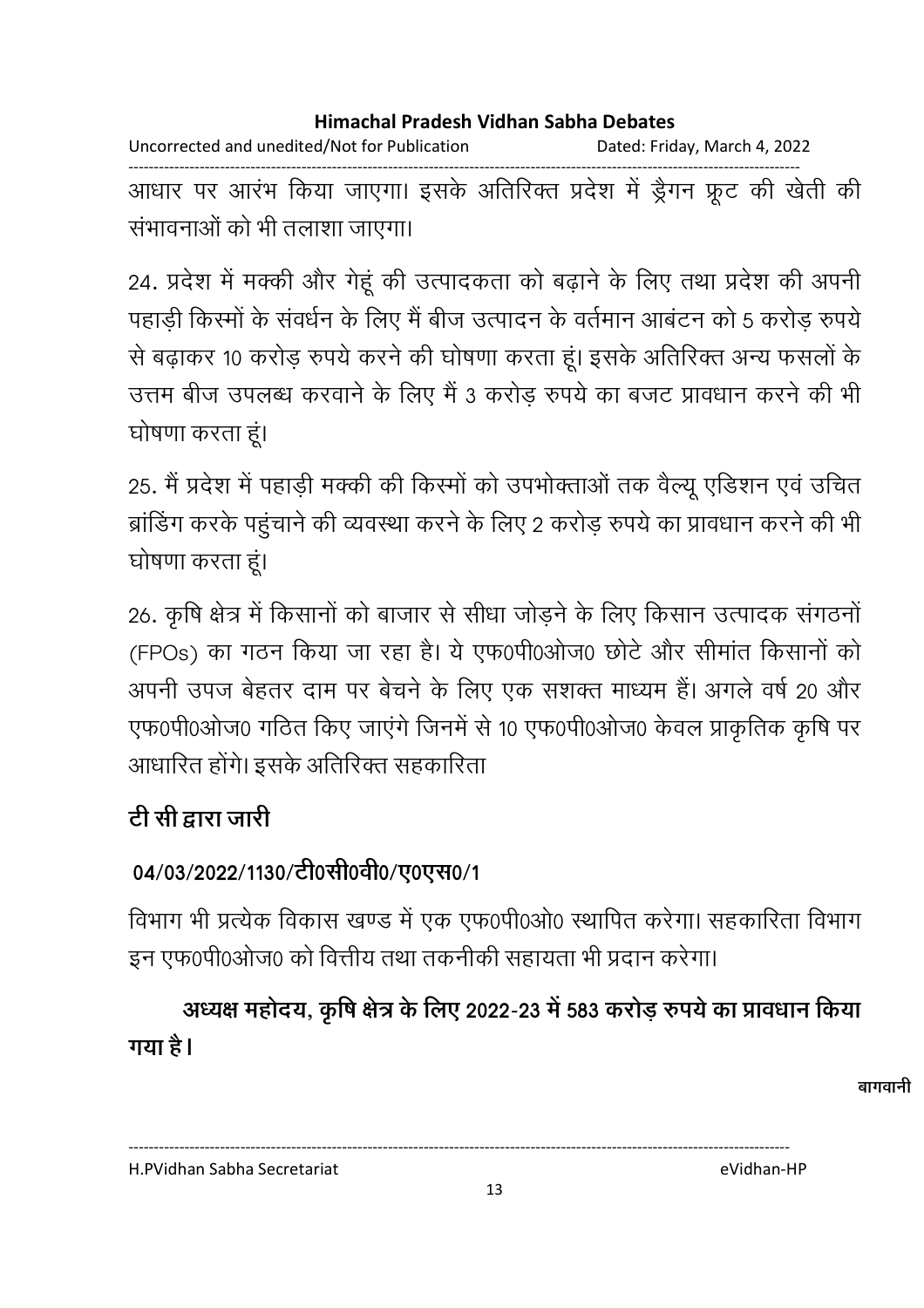Uncorrected and unedited/Not for Publication Dated: Friday, March 4, 2022

------------------------------------------------------------------------------------------------------------------------------------ 27. अध्यक्ष महोदय, हिमाचल प्रदेश देशभर में फ्रूटबाउल के रूप में जाना जाता हैं। हमारी सरकार बागवानी क्षेत्र को बढ़ावा देने के लिए सदैव प्रयत्नशील रही है। इस क्षेत्र में उत्पादन एवं उत्पादकता बढ़ाने के लिए एक बागवानी नीति तैयार की जाएगी एवं निम्न बिन्दुओं पर पहल की जाएगी: -

- फूलों की खेती का विस्तार करने के लिए आर्किड और सजावटी पौधों को प्रोत्साहन दिया जाएगा और "पुष्प क्रांति" योजना के अंतर्गत 11 करोड़ रुपये | व्यय करना प्रस्तावित है।
- •) बी0 फ्लोरा के लिए विशेष वृक्षारोपण अभियान चलाया जाएगा और भारतीय मधु मक्खियों की किस्मों को प्रोत्साहन दिया जाएगा। इसके लिए 4.50 करोड़ रुपये व्यय किए जाएंगे।
- शीटाके और ढींगरी आदि मशरुम की किस्मों को बढावा देने के लिए तथा मशरुम प्रोसैसिंग एण्ड कैनिंग के लिए 3 करोड़ रुपये व्यय किए जाएंगे।
- जामुन और मेवों की खेती के लिए क्लस्टर बनाएं जाएंगे।
- हाई डेंसिटी किस्मों का पौधारोण और इम्युनिटी बूस्टर वाली फसलों की शूरुआत की जाएगी।

28. अध्यक्ष महोदय, हिमाचल प्रदेश की जनता स्वर्गीय श्री सत्यानन्द स्टोक्स की ऋणी है जिसके प्रयास एवं मार्गदर्शन से वर्ष 1916 में प्रदेश में सेब का उत्पादन आरम्भ हुआ तथा प्रदेश की बागवानी को एक नई दिशा एवं गति प्राप्त हुई। बागवानी क्षेत्र का प्रदेश की अर्थव्यवस्था में महत्वपूर्ण स्थान है। श्री सत्यानद का देहावसान हुए 75 वर्ष हो गए है। उनके व्यक्तित्व एवं योगदान के महत्व को ध्यान में रखते हुए मैं घोषणा करता हूं कि उनकी कर्मभूमि शिमला जिला के कोटगढ़-थानाधार व आस-पास के क्षेत्र को 'सत्यानंद स्टोक्स ट्रेल' बनाया जाएगा और इसका बहुआयामी स्वरूप बागवानी, पर्यटन व भाषा एवं संस्कृति विभागों के समन्वय से विकसित किया जाएगा।

H.PVidhan Sabha Secretariat eVidhan-HP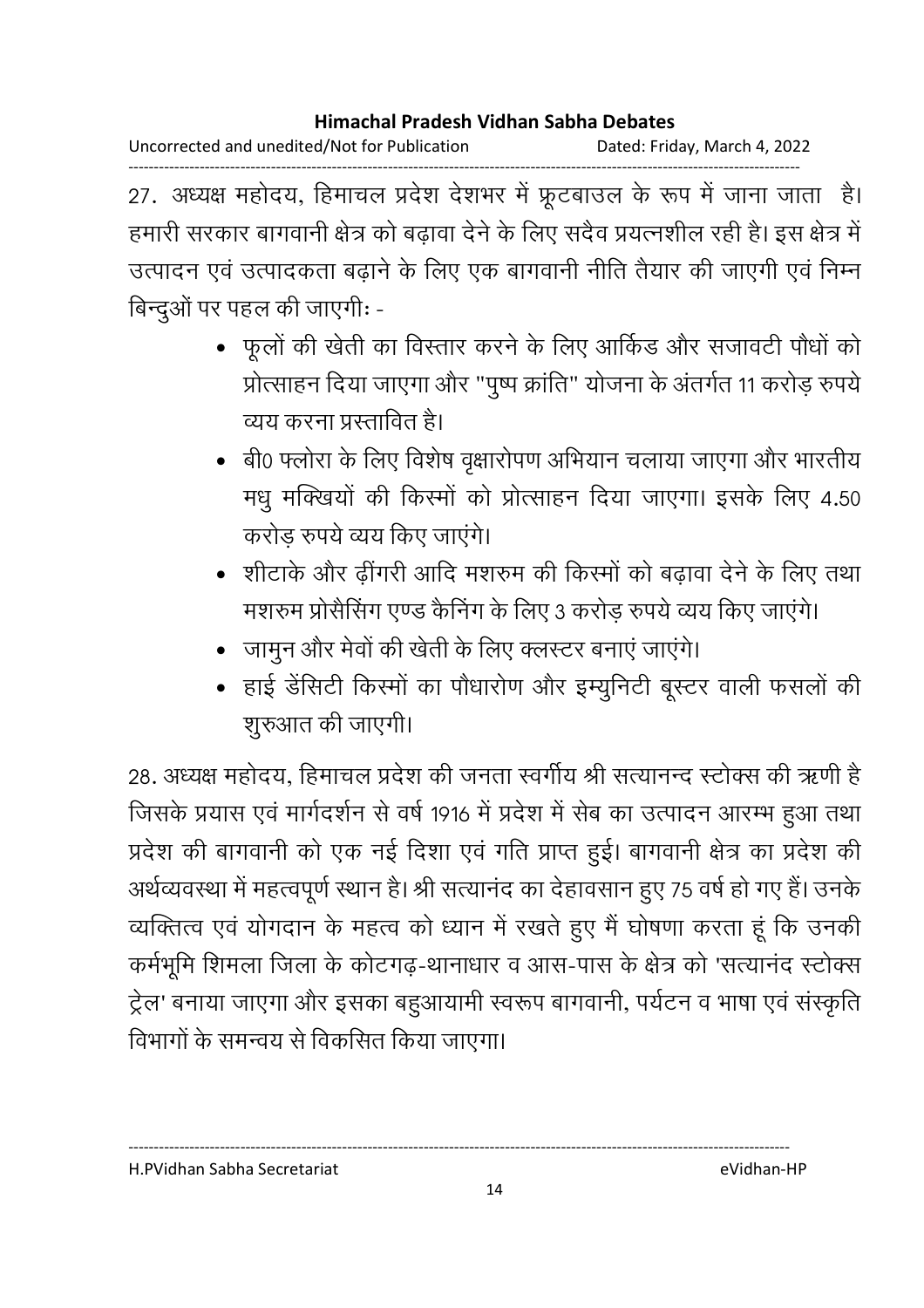Uncorrected and unedited/Not for Publication Dated: Friday, March 4, 2022

------------------------------------------------------------------------------------------------------------------------------------ 29. अध्यक्ष महोदय, विभिन्न स्थानों पर प्रसिसिंग एण्ड कैनिंग यूनिट्स के अतिरिक्त सी0ए0 स्टोर स्थापित किए जा रहे हैं। 58 करोड़ रुपये की लागत से चच्योट, रिकांगपियो, जाबोंग और चम्बा में सी0एस0 स्टोर का निर्माण वर्ष 2022-23 में आरम्भ कर दिया जाएगा। इसके साथ ही रोहडू, गुम्मा, जड़ोल, टिक्कर, टूटूपानी तथा भुंतर में बन रहे सी0ए0 स्टोर, ग्रेडिंग व पैकेजिंग हाउसिज का इसी वर्ष लोकार्पण कर दिया जाएगा। इन परियोजनाओं को पूरा करने के लिए 75 करोड़ रुपये व्यय किया जाएगा।

30. अध्यक्ष महोदय, वर्ष 2022-23 के दौरान 91 करोड़ रुपये की लागत से पराला में बन रहे फ्रूट प्रोसैसिंग यूनिट में उत्पादन आरम्भ कर दिया जाएगा तथा परवाणू व जड़ोल में स्थित प्रोसैसिंग यूनिट का 17 करोड़ रुपये की लागत से उन्नयन किया जाएगा। इसके साथ ही पावंटा साहिब, कांगनी ) तथा शाट में बन रहे मार्केट यार्ड्स को सितम्बर, 2022 तक किसानों एवं बागवानों को समर्पित किया जाएगा। परवाणू में बन रहे मार्केट यार्ड को भी

मार्च, 2023 से पहले पूरा कर लिया जाएगा। इन पर 35 करोड़ रुपये खर्च किए जाएंगे। 31. अध्यक्ष महोदय, बागवानी क्षेत्र में चलाई जा रही विभिन्न लघु सिचाई योजनाओं का निर्माण कार्य विभिन्न चरणों में हैं। वर्ष 2022-23 में लगभग 9 हजार हैक्टेयर अतिरिक्त खेती युक्त भूमि में सिंचाई सुविधाएं उपलब्ध करवा दी जाएगी। इस पर 198 करोड़ रुपये खर्च किए जाएंगे।

32. बागवानी परियोजना के सकारात्मक परिणाम देखे जा रहे हैं। इस परियोजना के अंतर्गत शिलारू एवं पालमपुर में दो सेंटर आफ एक्सीलेस स्थापित किए जाएंगे जिसकें | लिए 18 करोड़ रुपये के प्रावधान को प्रस्तावित करता हूं।

04/03/2022/1135/टी0सी0वी0/वाई0के0/1

पशु पालन/ गौ-संरक्षण

बागवानी क्षेत्र के लिए वर्ष 2022-23 में 540 करोड़ रुपये का प्रावधान किया गया है। मैं यहां कहना चाहूंगा कि

----------------------------------------------------------------------------------------------------------------------------------

H.PVidhan Sabha Secretariat eVidhan-HP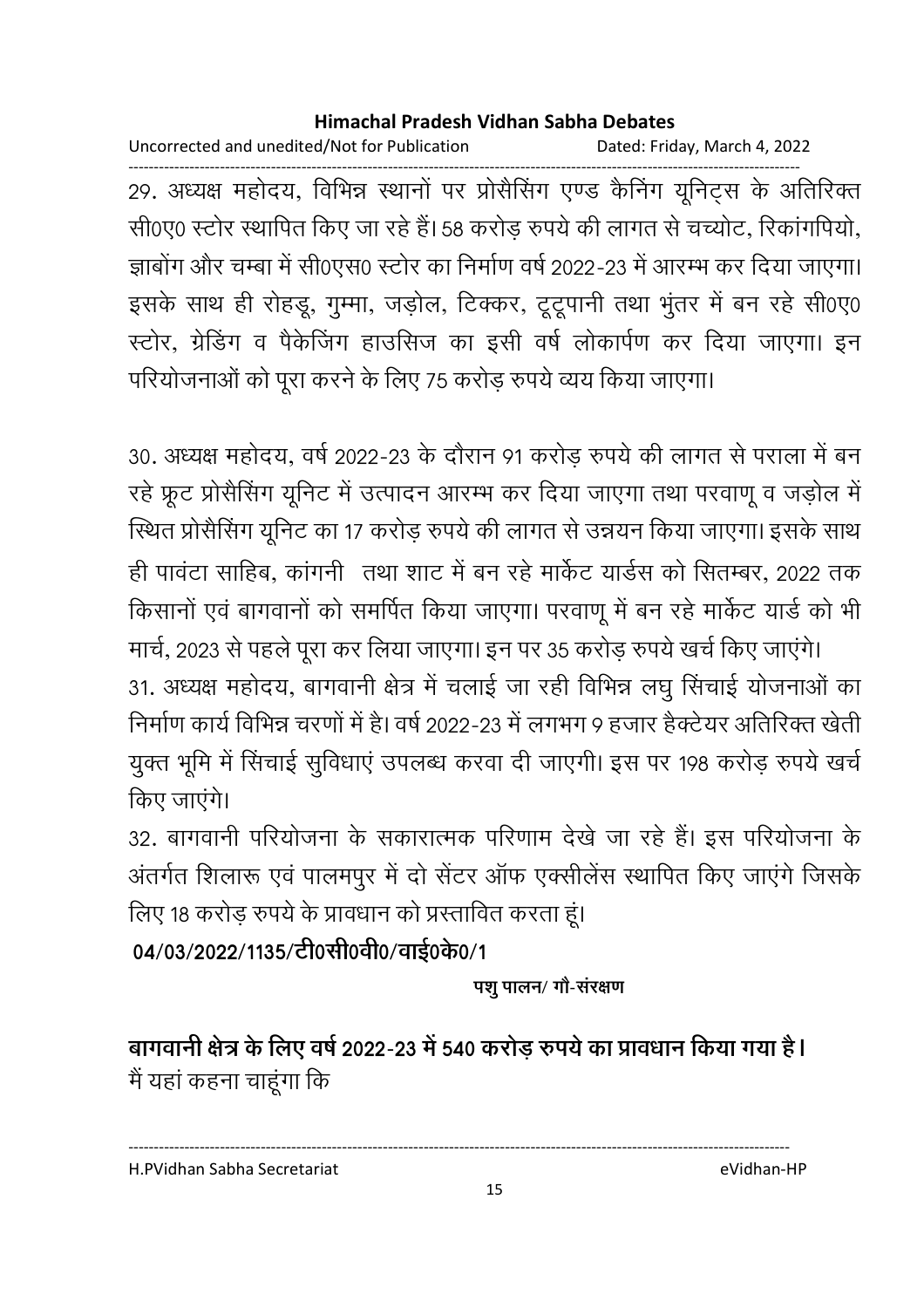# कौन कहता है कामयाबी किस्मत ही तय करती है। इरादों में दम हो तो मंजिले भी झुका करती हैं।

33. अध्यक्ष महोदय, हमारी सरकार के लिए गौवश का सरक्षण आस्था का विषय है। आपके माध्यम से मैं सदन का ध्यान वर्तमान सरकार के मंत्रिमंडल की पहली बैठक की ओर आकर्षित करना चाहूंगा। जिसमें हमने गौवंश सेवा का संकल्प लिया था। हमने न केवल विभागीय स्तर पर बड़ी cow Sanctuaries और गौशालाओं की स्थापना की है आपेतु निजी भागीदारी से भी उत्कृष्ट गों सदनों को प्रोत्साहन दिया है। प्रदेश में बड़ी संख्या में बेसहारा गायें सड़कों पर दिखाई देती थीं। हमारे प्रयासों के चलते गौशालाओं और cow Sanctuaries में गौवश की संख्या 6 हजार से बढ़कर 20 हजार हो गई है। हमें विश्वास है कि सरकार के प्रयासों तथा गैर-सरकारी एवं समाज सेवी संस्थाओं के सहयोग से हम पूरे प्रदेश में बेसहारा गौवंश की सेवा सुनिश्चित कर देंगे। मैं सभी समाज सेवियों का इस पुनीत कार्य में सहयोग के लिए आभार व्यक्त करता हूं। मैं प्रदेशवासियों से भी आहवान् करता हूं कि वे गौवश के प्रति अपने कर्त्तव्य को निभाए। इस सदर्भ में यहाँ कहना चाहूँगा कि सरकार वर्तमान कानूनों में कड़े प्रावधान करेगी तथा यदि आवश्यकता हुई तो नया कानून भी बनाया जाएगा। अध्यक्ष महोदय, जब गोवश दूध देना बंद कर देती है तो उनको सड़को पर छोड़ देते हैं और यह अमानवीय कार्य है। इस वर्ष हमने सदी के मौसम में देखा कि बहुत-सारी गायें जो छोड़ दी गई थीं, वे पहाड़ों पर चली गईं और बर्फ गिरने के पश्चात उनकी बहुत बड़ी संख्या में दुःखंद मृत्यु हुई है। इस दृष्टि से कानून को और संख्त करने की आवश्यकता है। मानवीय दृष्टिकोण इस संदर्भ में बहुत आवश्यक है। इसलिए यदि कानून को और कड़ा करने की जरूरत पड़ेगी और ऐसे लोग जो अपना मकसद निकलने के बाद गाय को छोड़ देते हैं, जब वह दूध देना बंद कर देती है, उनके खिलाफ कानूनी कार्रवाई करने का प्रावधान मजबूत करने की जरूरत महसूस हो रही है।

34. अध्यक्ष महोदय, मै वर्ष 2022-23 में 5 बड़ी cow Sanctuaries एव गौ सदन की स्थापना तथा हिमाचली पहाड़ी गाय के संरक्षण हेतु उत्कृष्ट फार्म स्थापित करने की भी घोषणा करता हूं।

H.PVidhan Sabha Secretariat eVidhan-HP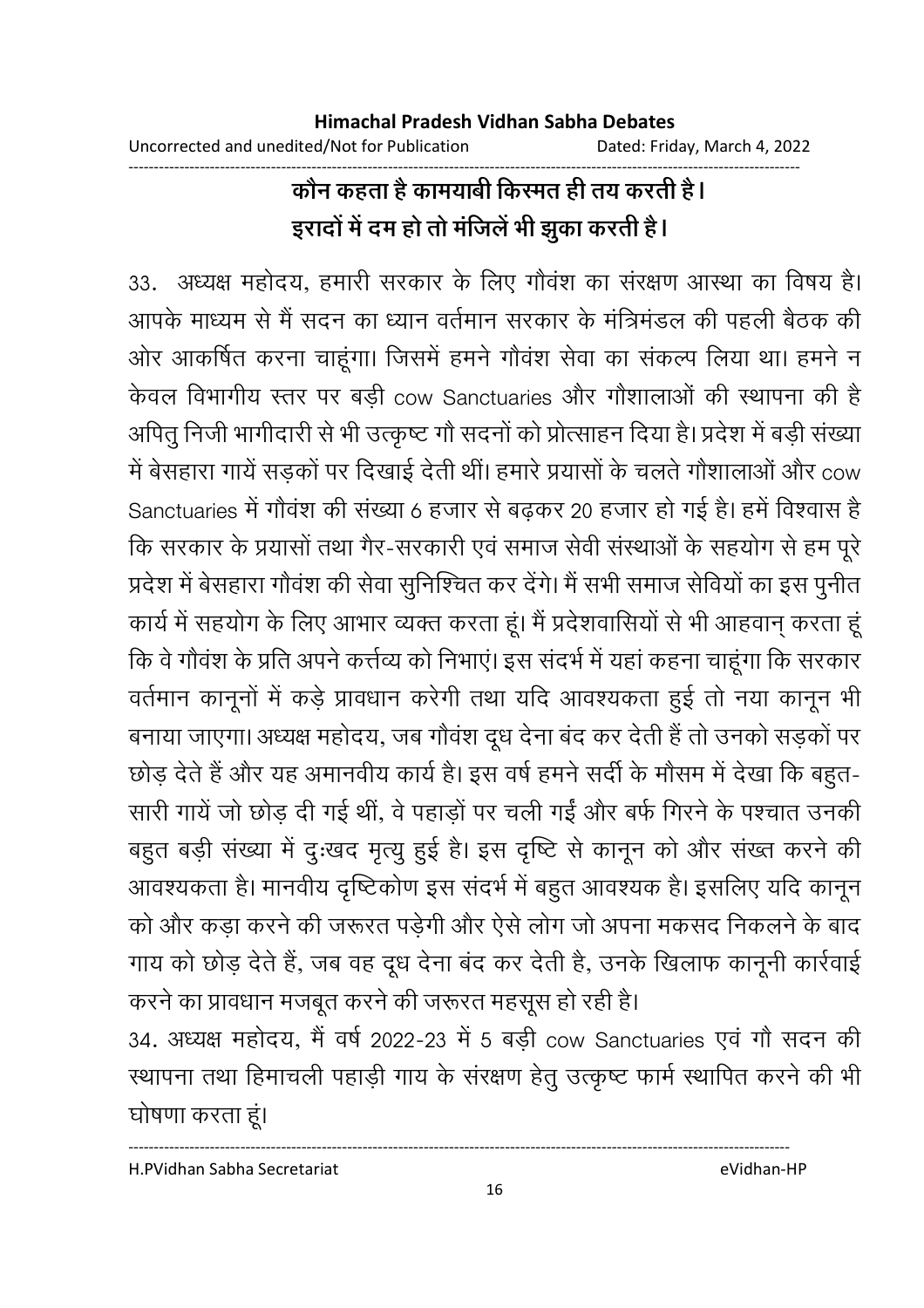------------------------------------------------------------------------------------------------------------------------------------

35. अध्यक्ष महोदय, मैं अपनी सरकार की प्रतिबद्धता दोहराते हुए निजी गौ-सदनों में आश्रित गौवश के लिए दिए जाने वाले अनुदान को 500 रुपये प्रति गौवश प्रतिमाह से बढ़ाकर 700 रुपये करने की सहर्ष घोषणा करता हूं। मैं घोषणा करता हूं कि इस व्यवस्था को अब "गोपाल" के नाम से जाना जाएगा। सरकारी क्षेत्र के गौ-सदनों के अनुदान में आवश्यकतानुसार समुचित वृद्धि की जाएगी। अध्यक्ष महोदय, यहां मैं कहना चाहूंगा । कि :-

# जब गाय नहीं होगी तो गोपाल कहा होंगे, इस दुनिया में हम सब खुशहाल कहा होंगे।

गाय के प्रति जो हमारा भाव है जिसको हम मां कहते हैं, वह आज की तारीख में कम हो रहा है। इस दृष्टि से यह बहुत आवश्यक है कि हम गऊ की सेवा करें।

36. अध्यक्ष महोदय, वर्ष 2022-23 में डेयरी गतिविधियों के विस्तार के लिए दत्तनगर तथा चक्कर (मण्डी) में प्रतिदिन लगभग 50 हजार लीटर क्षमता के दो मिल्क प्रोसैसिंग प्लांट शूरू किए जाएंगे।

37. अध्यक्ष महोदय, विगत चार वर्षा में दुग्ध उत्पादन से जुड़े परिवार के हितों की रक्षा के उद्देश्य से मैंने दूध खरीद मूल्य में 7 रुपये प्रति लीटर बढ़ोतरी की है। वर्ष 2022-23 के लिए भी मैं इसमें 2 रुपये प्रति लीटर बढ़ाने की सहर्ष घोषणा करता हूं।

38. अध्यक्ष महोदय, पशुपालको को बेहतर सुविधा प्रदान करने के उद्देश्य से पहली बार 44 मोबाइल वेटरिनरी एम्बुलेंसिंज चलाई जाएगी जिन पर 7 करोड़ रुपये व्यय किए जाएंगे। पशुपालकों को सहायता उपलब्ध करवाने के लिए कॉल सेंटर की भी स्थापना की जाएगी। पैरा ३९ एन0एस0 द्वारा जारी ....

04-03-2022/1140/NS/AS/1

39. पशुपालको की आय बढ़ाने के लिए 'रूरल बैकयार्ड शीप डवलपमेंट स्कीम' के अंतर्गत 2000 भेड़ ईकाइयां स्थापित की जाएंगी जिस पर 12 करोड़ रुपये व्यय किए जाएंगे।

H.PVidhan Sabha Secretariat eVidhan-HP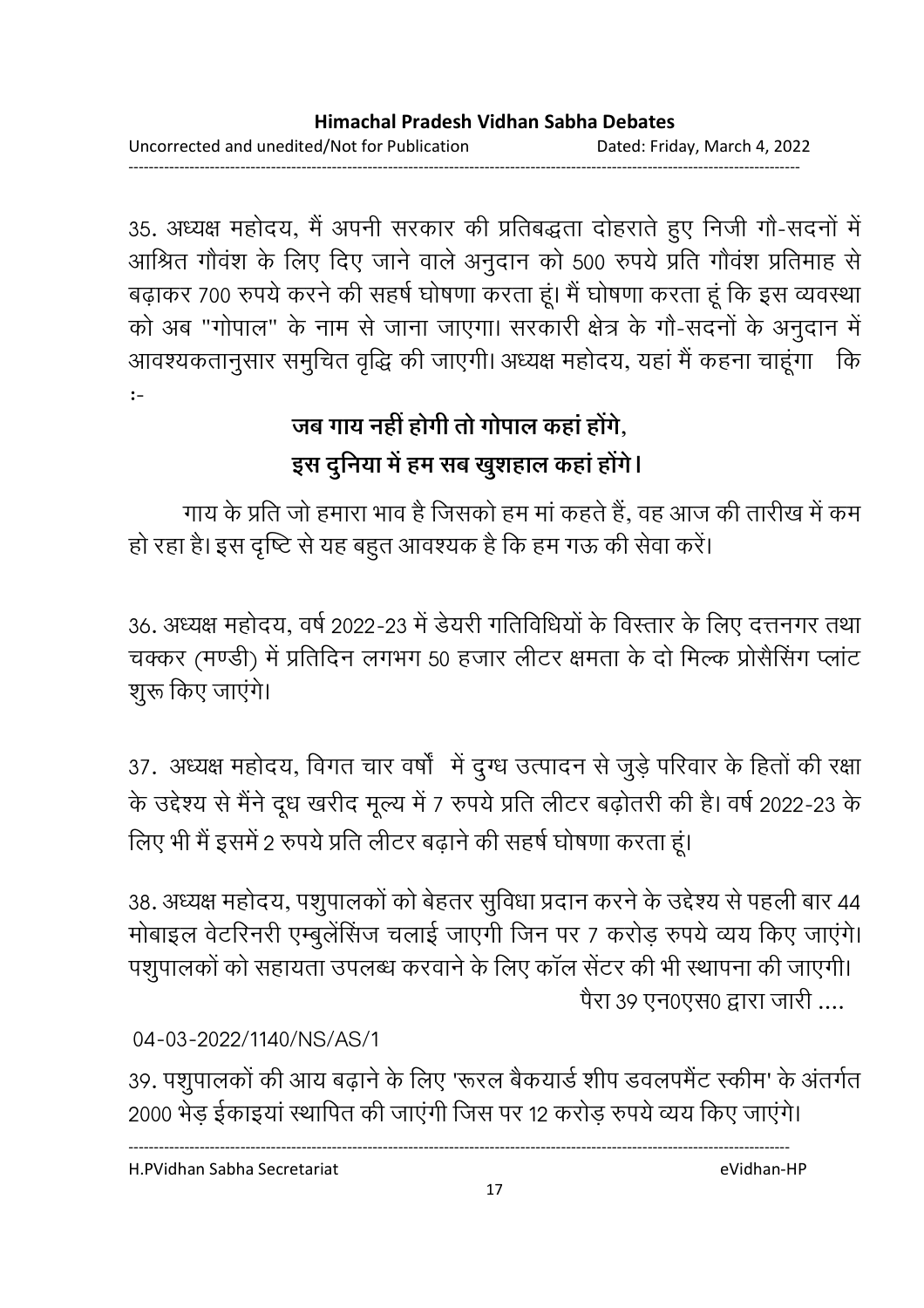Uncorrected and unedited/Not for Publication Dated: Friday, March 4, 2022

------------------------------------------------------------------------------------------------------------------------------------ 40. अध्यक्ष महोदय, 10 करोड़ की लागत से 'राष्ट्रीय कृत्रिम गर्भाधान कार्यक्रम' चरण-॥। के अंतर्गत 5 लाख गाय व भैसों को निःशुल्क कृत्रिम गर्भाधान की सुर्विधा प्रदान की जाएगी। इसके अतिरिक्त 7 करोड़ रुपये की लागत से सैक्स सोटिंड सीमन पर आधारित कृत्रिम गर्भाधान की व्यवस्था की जाएगी।

41. अध्यक्ष महोदय, 'मुख्य मंत्री आरोग्य पशुधन योजना' के तहत कार्य कर रहे कई ग्राम पंचायत वेटरिनरी असिस्टैट, वेटरिनरी फामोसिस्ट के पदों पर नियुक्ति के पात्र हो गए हैं। पात्र पशुपालन सहायकों को फार्मासिस्ट के पद पर नियुक्त किया जाएगा। इसके लिए आवश्यकता अनुसार स्कीम अथवा संबंधित नियमों में बदलाव किया जाएगा।

# पशुपालन क्षेत्र के लिए वर्ष 2022-23 में 469 करोड़ रुपये का प्रावधान किया गया है l *मत्स्य* **पालन**

42. अध्यक्ष महोदय, मत्स्य पालन क्षेत्र की क्षमता एवं सभावनाओं को देखते हुए वर्ष 2022-23 में 120 नई ट्राउट इकाइयों का निर्माण किया जाएगा। इसके अतिरिक्त राज्य में Biofloc मत्स्य पालन इकाई] ट्राउट हैचरी] मछली फीड मिल और बर्फ सयंत्र स्थापित किए जाएंगे। इसके साथ ही निजी क्षेत्र में 20 हैक्टेयर में नए मत्स्य पालन तलाबों का निर्माण किया जाएगा।

43. अध्यक्ष महोदय, वर्ष 2022 के दौरान मछुआरों को आईस बाक्स सहित 20 थ्री- व्हीलर और 80 मोटर साइंकिल, 200 नावें और जाल अनुदान पर प्रदान किए जाएंगे। पुरूषों के लिए यह अनुदान राशि कुल लागत का 40 प्रतिशत तथा महिलाओ, अनुसूचित जाति एवं अनुसूचित जनजातियों के लिए 60 प्रतिशत होगी।

44. मत्स्य पालन क्षेत्र में वर्ष 2022-23 में ग्रामीण क्षेत्र के 500 युवाओं को रोज़गार के अवसर उपलब्ध करवाए जाएगे।

### सामाजिक सुरक्षा पेशन

45. अध्यक्ष महोदय, सामाजिक सुरक्षा पेशन आर्थिक रूप से कमज़ोर लोगों के जीवनयापन को सरल बनाने में महत्वपूर्ण भूमिका निभा रही है। हमारी सरकार के लिए यह सर्वोच्च प्राथमिकता है। यही कारण है कि हमारी प्रथम मंत्रिमंडल की बैठक में ऐतिहासिक निर्णय लिया गया जिसमें बिना किसी आय सीमा के दी जाने वाली बुढ़ापा पेंशन की आयु सीमा को 80 वर्ष से घटा कर 70 वर्ष कर दिया गया था। जिसका सीधा लाभ 3 लाख से

H.PVidhan Sabha Secretariat eVidhan-HP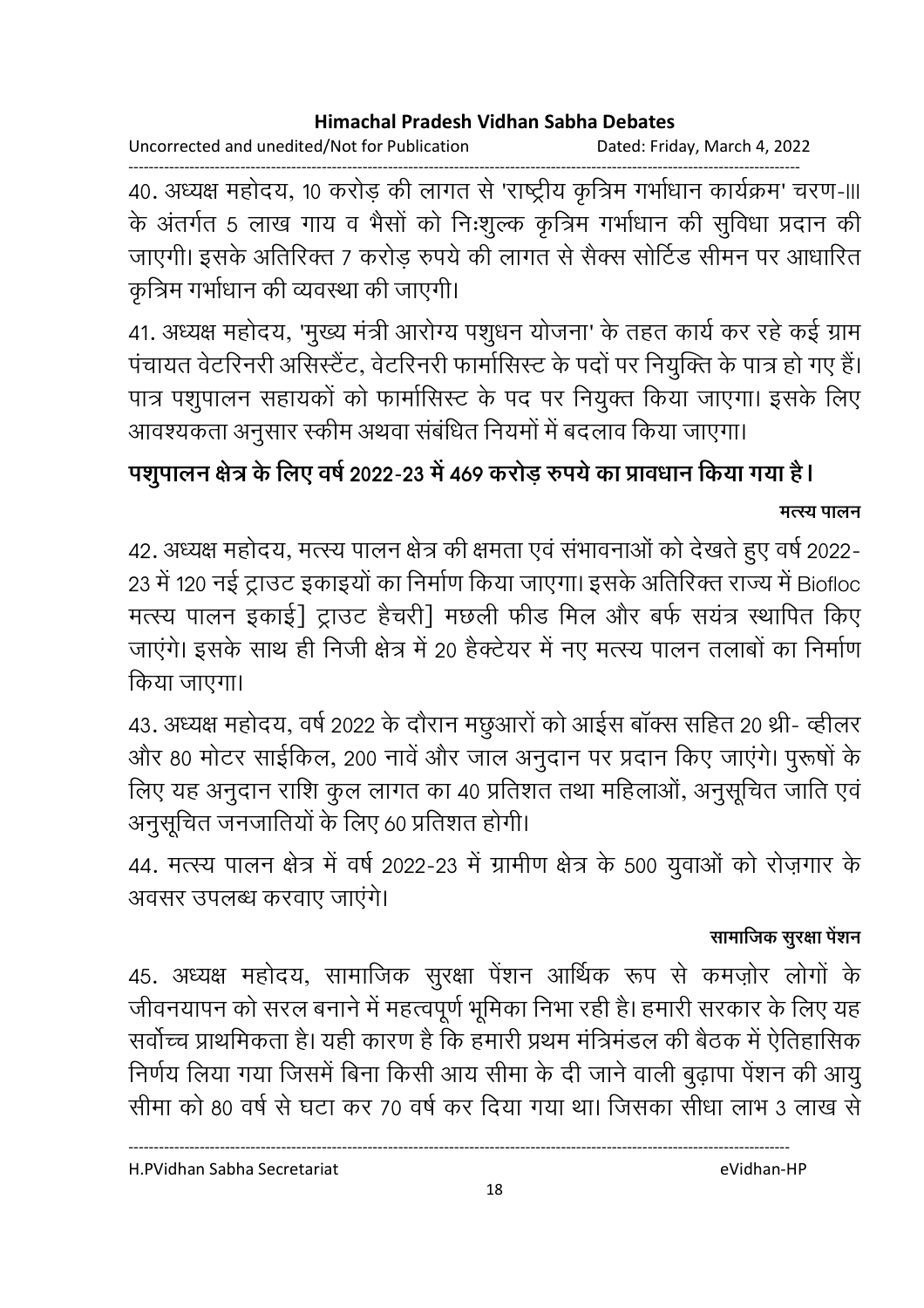Uncorrected and unedited/Not for Publication Dated: Friday, March 4, 2022

------------------------------------------------------------------------------------------------------------------------------------ आंधक लोगों को मिल रहा है। पात्र व्यक्तियों को वर्तमान में 1500 रुपये प्रति माह पेशन प्रदान की जा रही है।

46. उपरोक्त के अतिरिक्त गत 4 वर्षा के दौरान हमने सामाजिक सुरक्षा पेशन की दर्रा में चरणबद्ध तरीके से बढ़ोतरी करते हुए निम्नलिखित लाभ दिए हैं:-

- विधवाओं, एकल नारी तथा 70 वर्ष से नीचे वृद्ध जनों को मिलने वाली 700 रुपये प्रति माह की पेंशन को बढा करके 1000 प्रति माह।
- 70 वर्ष से ऊपर वृद्ध जनों तथा 70 प्रतिशत अपंगता वाले दिव्यांगजनों को मिलने वाली पेंशन को 1100 रुपये प्रति माह से बढ़ा करके 1500 प्रति माह।
- 65 वर्ष से 69 वर्ष की आयु वाली महिलाओं को बिना आय सीमा के 1000 रुपये प्रति माह।
- कुष्ठ रोगी एवं ट्रांसजेंडर को मिलने वाली 700 रुपये प्रति माह पेंशन को बढ़ा करके 850 रुपये प्रति माह।

2017 तक प्रदेश में सवा चार लाख व्यक्ति सामाजिक सुरक्षा पेंशन ले रहे थे जिन पर लगभग 450 करोड़ रुपये की राशि खर्च की जा रही थी। हमने अपनी सरकार के चार साल के कार्यकाल के अंदर ही 2 लाख 20 हज़ार से अधिक नए पात्र लोगों को सामाजिक सुरक्षा पेंशन स्वीकृत की है।

47. हमारी सरकार द्वारा वर्तमान में 6 लाख 35 हजार लोगों को सामाजिक सुरक्षा पेंशन का लाभ प्रदान किया जा रहा है। हमारी सरकार ने निर्णय लिया है कि वर्ष 2022-23 में सामाजिक सुरक्षा पेशन के 40,000 अतिरिक्त आवेदनों को वर्तमान पात्रता शतों के आधार पर सामाजिक सुरक्षा पेंशन प्रदान की जाएगी।

### 04-03-2022/1145/NS/AS/1

48. अभी हाल ही में प्रदेश के पूर्ण राज्यत्व स्वर्ण जयती वर्ष के पूर्ण होने के अवसर पर सामाजिक न्याय एवं अधिकारिता विभाग की योजनाओं में पात्रता हेतु वार्षिक आयं सीमा, जो वर्ष 2014 में 35,000 रुपये निर्धारित की थी, को बढ़ा करके 50,000 रुपये वार्षिक कर दिया है। इस निर्णय से 60,000 से अधिक अतिरिक्त लाभार्थियों को बुढ़ापा, विधवा/एकल नारी और दिव्यांगजनों को पेंशन का लाभ मिलेगा।

H.PVidhan Sabha Secretariat eVidhan-HP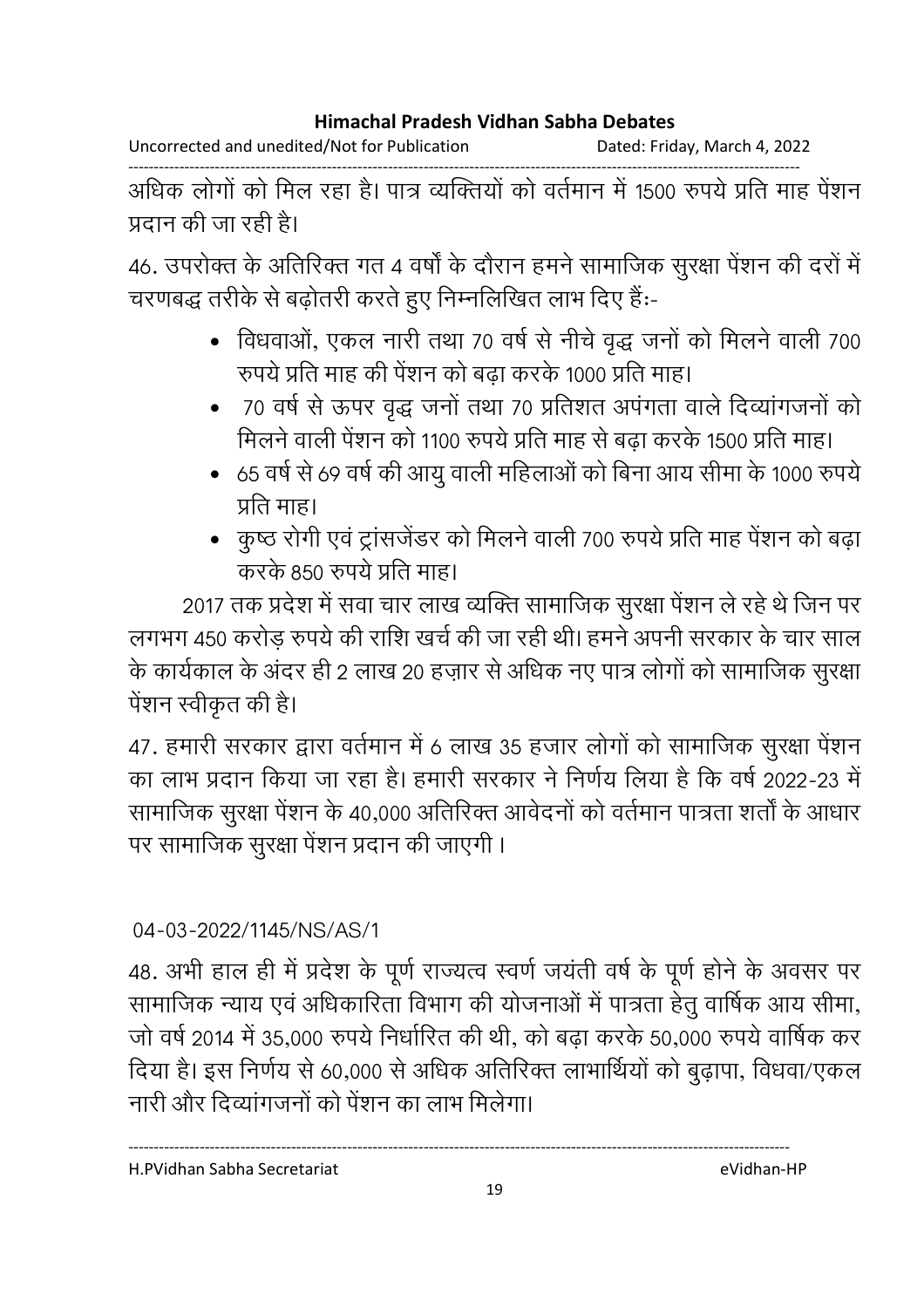Uncorrected and unedited/Not for Publication Dated: Friday, March 4, 2022

------------------------------------------------------------------------------------------------------------------------------------ 49. मैं सहर्ष घोषणा करता हूं सामाजिक सुरक्षा के प्रति सरकार के दृढ़ संकल्प को दोहराते हुए मैं, मेरी सरकार के दृष्टिपत्र में किए गए वायदों को पूरा करता हूं। सभी के लिए किसी आय सीमा के वृद्धावस्था पेंशन की पात्रता हेतु आयु सीमा घटा करके 60 वर्ष करने की घोषणा करता हूं।

अध्यक्ष महोदय, यह हमारी सरकार की एक बहुत बड़ी कमिटमेंट हैं कि बुढ़ापा सबको आएगा और बुढ़ापा जब आता है तो साथ बहुत कम लोग होते हैं तो सरकार उनका साथी बन और सहयोगी बन करके उनका ख्याल रखने के लिए खड़ी हो, यह मुझे लगता है कि बहुत पुण्य का कार्य जिसको हमने अपने हाथों में लिया है। उस काम को पूरा करने के लिए एक बड़े संकल्प के रूप में आगे बढ़ते हुए 60 साल से ऊपर सभी को आय सीमा में छूट देते हुए पेंशन का प्रावधान करने की हम घोषणा करते हैं।

अध्यक्ष महोदय, यहां मैं कहना चाहूंगा कि

जहां सजदा हो बूजुर्गों का, <u>वहां की तहजीब अच्छी है।</u> जहां लाघे न कोई मयोदा, <u>वो दहलीज अच्छी है।</u>

50. अध्यक्ष महोदय, मैं 60 वर्ष से 69 वर्ष तक के सभी पात्र लोगो, कुष्ठ रोगियों एवं ट्रांसजेंडर को दी जा रही पेंशन 850 रुपये प्रति माह से बढ़ा करके 1000 रुपये प्रति माह, विधवाओं,दिव्यांगजनों, परित्यक्त महिलाओं एव एकल नारियों को दी जा रही पेंशन 1000 रुपर्य प्रति माह से बढ़ा करके 1150 प्रति माह तथा 70 वर्ष से अधिक आयु के वृद्धजनो एव 70 प्रतिशत से अधिक दिव्यागता वाले दिव्यागजनों को दी जा रही पेशन 1500 रुपये प्रति माह से बढ़ा करके 1700 रुपये करने की भी घोषणा करता हूं।

इसके साथ 70 साल के ऊपर जो हमने पहली केबिनेट की बैठक में घोषणा की है जिनको अभी तक हम 1500 रुपये पेशन देते थे उन सभी को अब 1700 रुपये पेशन प्राप्त होगी।

51. अध्यक्ष महोदय, हमने सामाजिक सुरक्षा पेशन की परिधि को संख्या एवं परिव्यय दोनो की ही दृष्टि से प्रभावी विस्तार किया है। परिणामस्वरूप वर्ष 2022-23 में 7 लाख 50 हजार से अधिक व्यक्ति इस योजना से लाभ उठा पाएंगे एवं वर्ष 2017-18 में इस पर होने वाला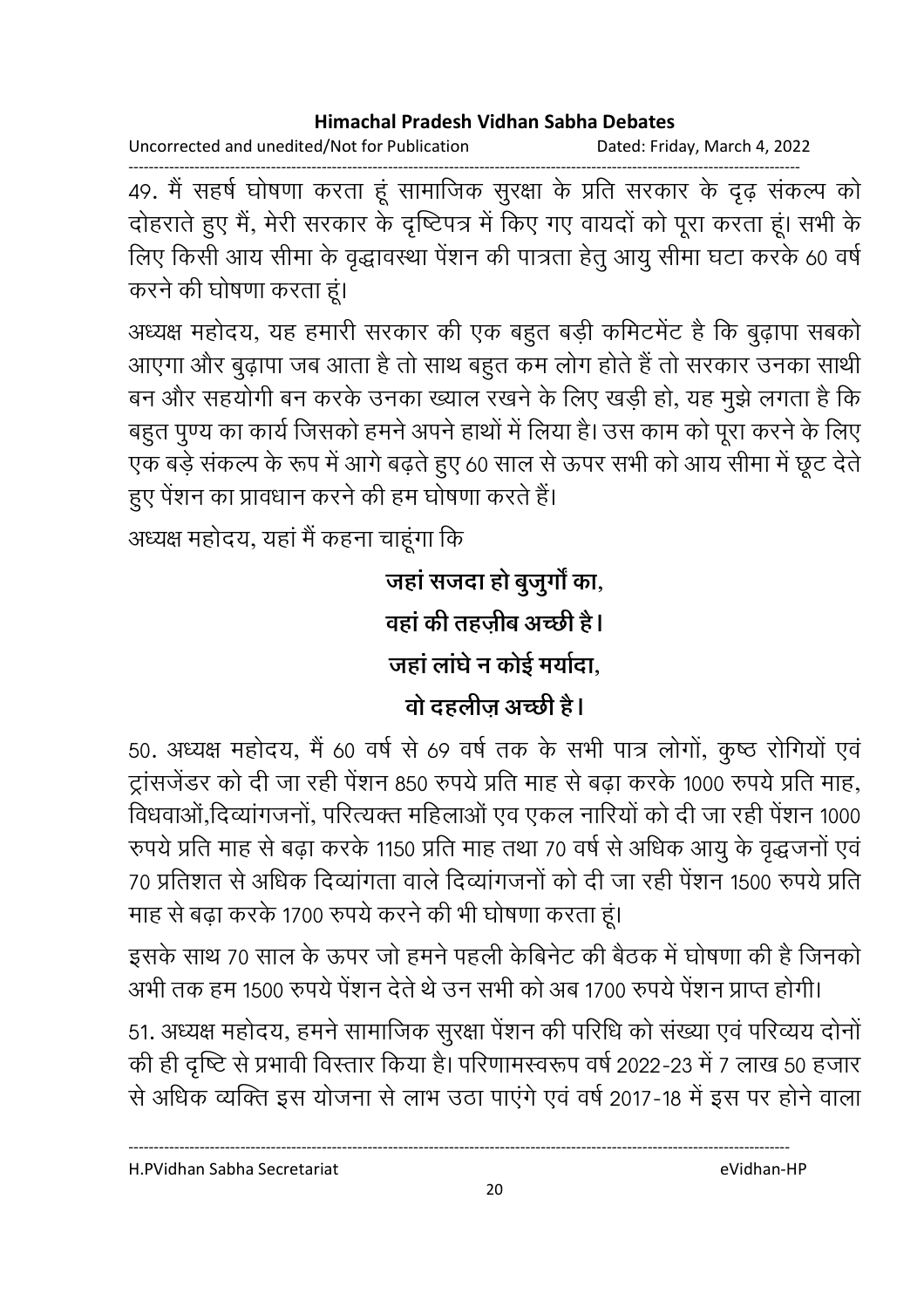Uncorrected and unedited/Not for Publication Dated: Friday, March 4, 2022

------------------------------------------------------------------------------------------------------------------------------------ 450 करोड़ रुपये के व्यय की तुलना में वर्ष 2022-23 में 1300 करोड़ रुपये व्यय किए जाएंगे। लगभग तीन गुणा बढ़ोतरी इसमें हमारे कार्यकाल में हो रही है। अध्यक्ष महोदय, इस प्रकार हमारी सरकार ने अपने कार्यकाल में सामाजिक सुरक्षा योजना के परिव्यय में 3 गुणा वृद्धि की है।

4.03.2022/1150/RKS/DC-1

अध्यक्ष महोदय, सामाजिक सुरक्षा पेशन के लिए इस बजट में घोषित लाभों का सार निम्न है:-

# <u>पेशन में वृद्धि</u>

- ऐसे सभी वर्ग जो वर्तमान में 850 रुपये प्रतिमाह की पेंशन पा रहे हैं को अब एक हजार रुपये प्रतिमाह मिलेंगे।
- ऐसे सभी वर्ग जो वर्तमान में एक हजार रुपये प्रतिमाह की पेंशन पा रहे हैं को अब 1 हजार 150 रुपये प्रतिमाह मिलेंगे।
- ऐसे सभी वर्ग जो वर्तमान में 1 हजार 500 रुपये प्रतिमाह की पेंशन पा रहे हैं को अब 1 हजार 700 रुपये प्रतिमाह मिलेंगे।
- 60 से 65 वर्ष की आयु की महिलायें बिना किसी आय सीमा के वृद्धावस्था पेंशन का लाभ पात्र होंगी।
- 60 से 69 वर्ष की आयु के पुरुष बिना किसी आय सीमा के वृद्धावस्था पेंशन का लाभ पाने के पात्र होंगे।

# सबकी दुआओ को दिल में उतारना **है**, हमको तो हर घर का चूल्हा संवारना **है**।

<u>महिला एवं बाल विकास एवं कमजोर वर्गा का कल्याण</u>

52. अध्यक्ष महोदय, प्रदेश एवं राष्ट्र के निर्माण में माताओं और बहनों की महत्वपूर्ण भूमिका रही है। हमारी सरकार महिला सशक्तिकरण एवम् Gender Equality के लिए तत्परता से

H.PVidhan Sabha Secretariat eVidhan-HP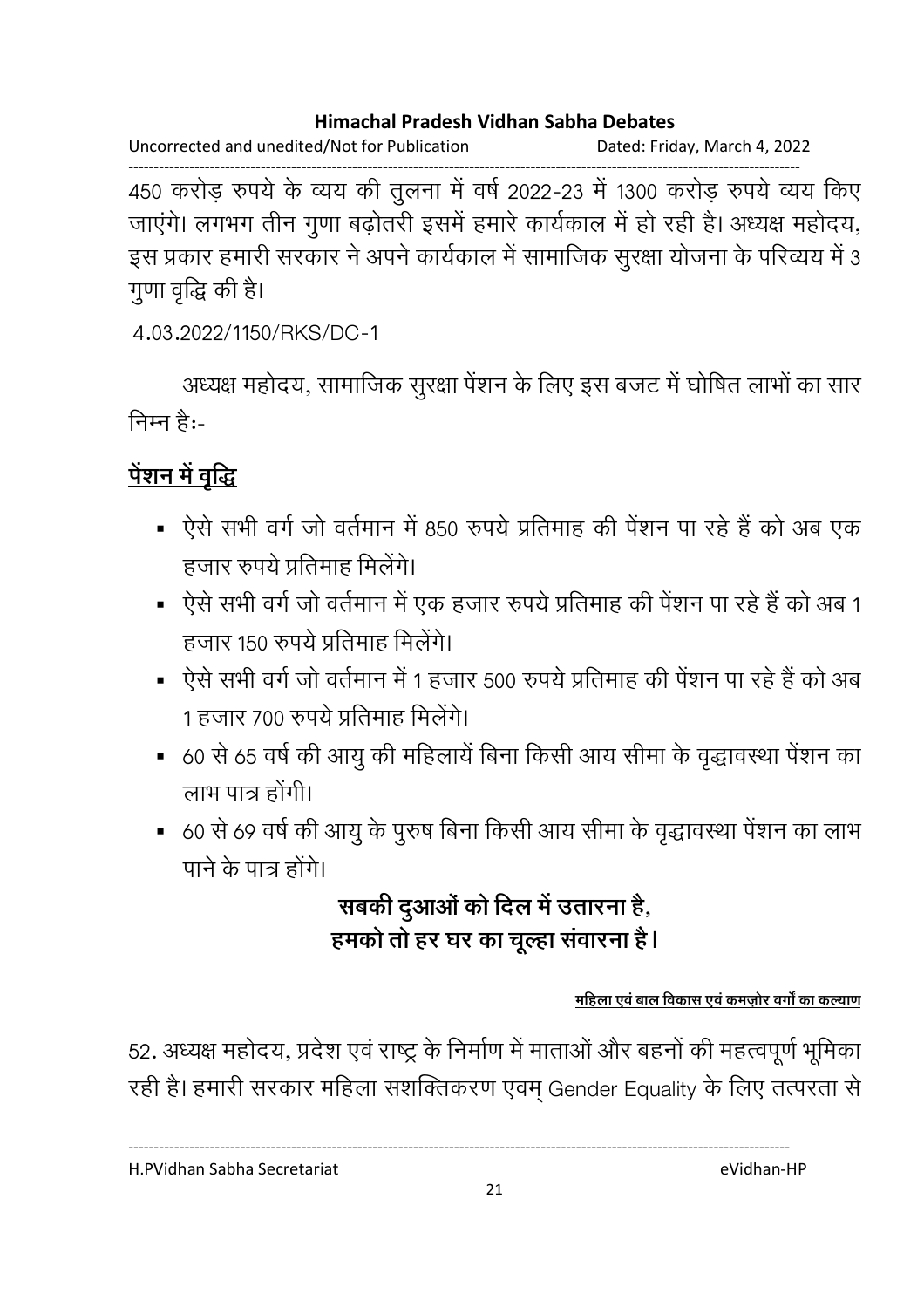Uncorrected and unedited/Not for Publication Dated: Friday, March 4, 2022

------------------------------------------------------------------------------------------------------------------------------------ प्रयास करने के लिए प्रतिबद्ध रही है। नई पहल करते हुए वर्ष 2022-23 में एक अलग से Budget Statement सदन के समक्ष प्रस्तुत कर रहा हूं। इस Statement में ऐसी सभी योजनाओं का विस्तृत वर्णन किया गया है जिनके अन्तर्गत महिलाओं के लिए सहायता उपलब्ध हैं। इस statement के माध्यम से महिला सशक्तिकरण के लिए कार्यान्वित की जा रही योजनाओं की समीक्षा तथा उनमें महिलाओं से संवाद के पश्चात् आवश्यक परिवर्तन करने में सहायता मिलेगी।

53. मैंने पिछले बजट अनुमान प्रस्तुत करते समय सदन को यह सूचित किया था कि हमारी सरकार बच्चों में स्टंटिंग, वेस्टिंग, कुपोषण एवं एनीमिया को समाप्त करने के लिए कृतसंकल्प है तथा हम नीति आयोग के साथ मिलकर इस गम्भीर विषय पर एक स्टडी करवाएंगे जिसके आधार पर एक एक्शन प्लान बनाया जाएगा।

54. प्रदेश सरकार ने इस में सम्बन्ध डॉ॰ वी. के. पॉल, जो नीति आयोग के सदस्य हैं, के साथ विस्तृत विचार-विमर्श प्लान बना लिया है। बच्चों को कुपोषण से मुक्त करने के लिए एक नई "**मुख्यमन्त्री बाल सुपोषण योजना**" प्रारम्भ की जाएगी। यह योजना सात स्तम्भों पर स्थापित होगी:-

- बच्चों की शारीरिक वृद्धि में दो मूल बीमारियों डायरिया तथा निमोनिया का शीघ्र पता लगाना और उसका सही उपचार करना।
- कम वज़न वाले नवजात शिशू एवं कुपोषण से सम्भावित प्रभावित होने वाले बच्चों के स्वास्थ्य की गहन निगरानी व सतत् समीक्षा।
- पूरक पोषाहार के लिए उपयुक्त प्रोटीन युक्त आहार।
- बच्चों, गर्भवती व धात्री महिलाओं में एनीमिया के उपचार के लिए विशेष प्रयास।

----------------------------------------------------------------------------------------------------------------------------------

22

- उच्च रक्तचाप और एनीमिया से पीड़ित गर्भवती व धात्री (दूध पिलाने वाली मातायें) की समय रहते पहचान और उपचार ।
- <u>कुपोषित बच्चों का सही उपचार ।</u>
- IEC और Monitoring पर विशेष बल।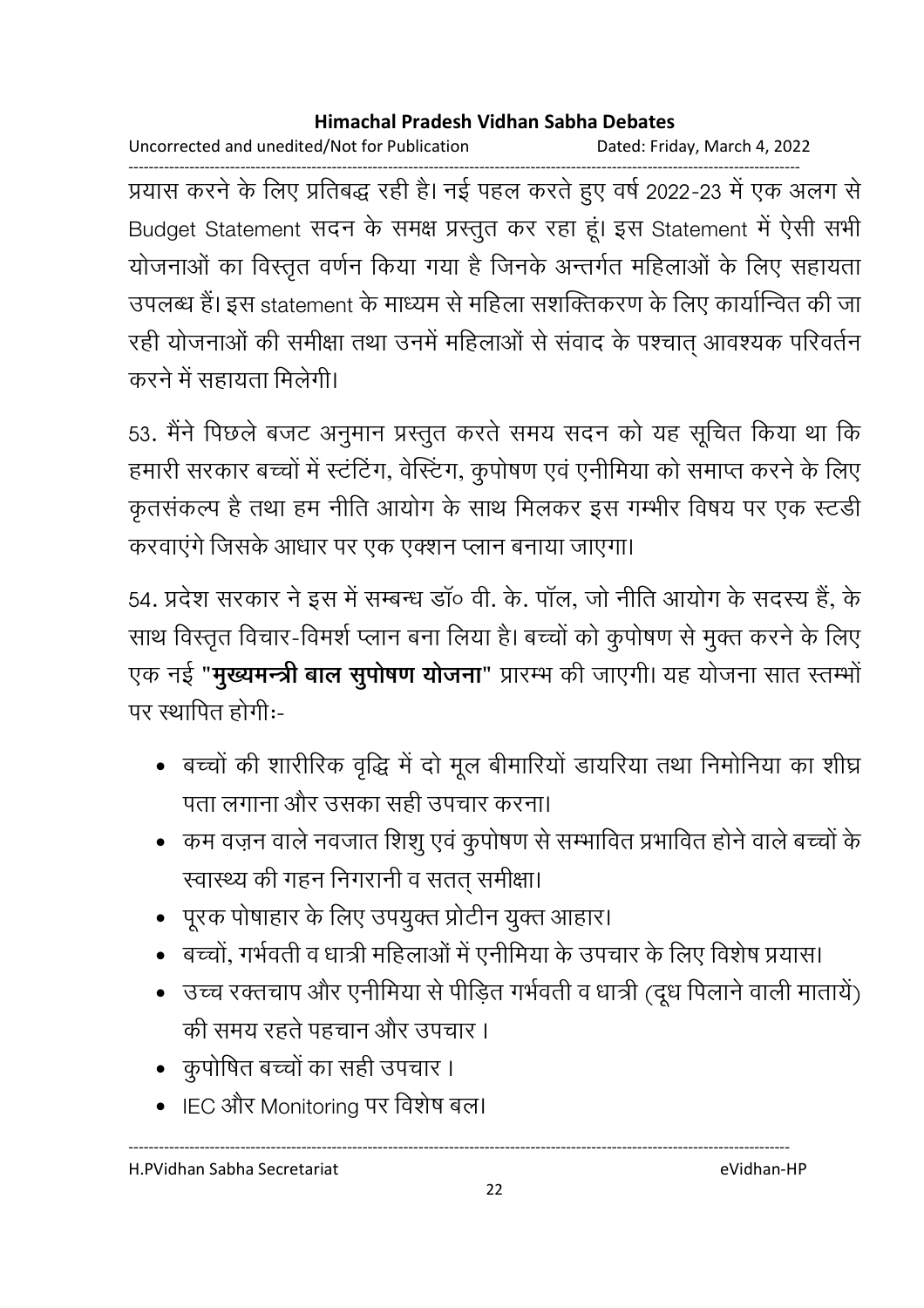Uncorrected and unedited/Not for Publication Dated: Friday, March 4, 2022

------------------------------------------------------------------------------------------------------------------------------------ 55. यह योजना भारत सरकार और राज्य सरकार के परस्पर समन्वय तथा प्रदेश के महिला एवं बाल विकास विभाग, स्वास्थ्य विभाग और प्रारम्भिक शिक्षा विभाग के तालमेल से चलाई जाएगी। यह अति आवश्यक है कि सभी विभागों के मध्य सम्पूर्ण समन्वय स्थापित हो और इनके कर्मियों के मध्य नियमित संवाद हो जिसके आधार पर आवश्यक सूचकांकों का चयन हो। इसके लिए सुदृढ़ इंटर फेस पोर्टेबिलिटी (Interface Portability) और डाटा इंटर-ऑपरेबिलिटी (Data Inter-operability) सुनिश्चित की जाएगी तथा विस्तृत दिशा-निर्देशों सहित Monitoring Mechanism दो माह में जारी कर दिया जाएगा।

56. **'मुख्यमन्त्री बाल सुपोषण योजना**' के अंतर्गत में 65 करोड़ रुपये का प्रावधान बजट में रख रहा हूं। भारत सरकार से इसमें अतिरिक्त सहयोग प्राप्त होगा।

57. अध्यक्ष महोदय, महिला एवं बाल विकास के महत्व को स्वीकार करते हुए केन्द्रीय बजट में महिलाओं और बच्चों को लाभ प्रदान करने के लिए सक्षम ऑगनवाडी और पोषण-2 योजना को नया रूप दिया गया है। मैं सदन को अवगत करवाना चाहूंगा कि हिमाचल प्रदेश में वर्तमान में 18 हजार 925 ऑगनवाड़ी केन्द्रों में से केवल 2 हजार 138 ऑगनवाड़ी केन्द्र विभागीय भवनों में चलाये जा रहे हैं। इस दिशा में पहल करते हुए में 1,000 नये आँगनवाड़ी भवनों के निर्माण की घोषणा करता हूं। भवन निर्माण भारत सरकार, राज्य सरकार और मनरेगा के परस्पर समन्वय से किया जाएगा व इस पर लगभग 70 करोड़ रुपये व्यय होंगे।

4.03.2022/1155/RKS/DC-1

58. वर्तमान में प्रदेश में चल रहे आँगनवाड़ी केन्द्रों में से 6 हजार 718 आँगनवाड़ी केन्द्रों को मॉडल आँगनवाड़ी केन्द्रों के रूप में स्थापित किया जा चुका है। इन मॉडल केन्द्रों में सलाइड, स्विंग, ब्लू मॉडल बेबी टेबल, कूर्सी इत्यादि सुविधाएं प्रदान की गई हैं। मैं शेष बचे 12 हजार 207 आँगनवाडी केन्द्रों को भी चरणबद्ध तरीके से मॉडल ऑंगनवाडी केन्द्र बनाने की घोषणा करता हूँ। इसके लिए 32 करोड़ रुपये व्यय किये जाएंगे।

H.PVidhan Sabha Secretariat eVidhan-HP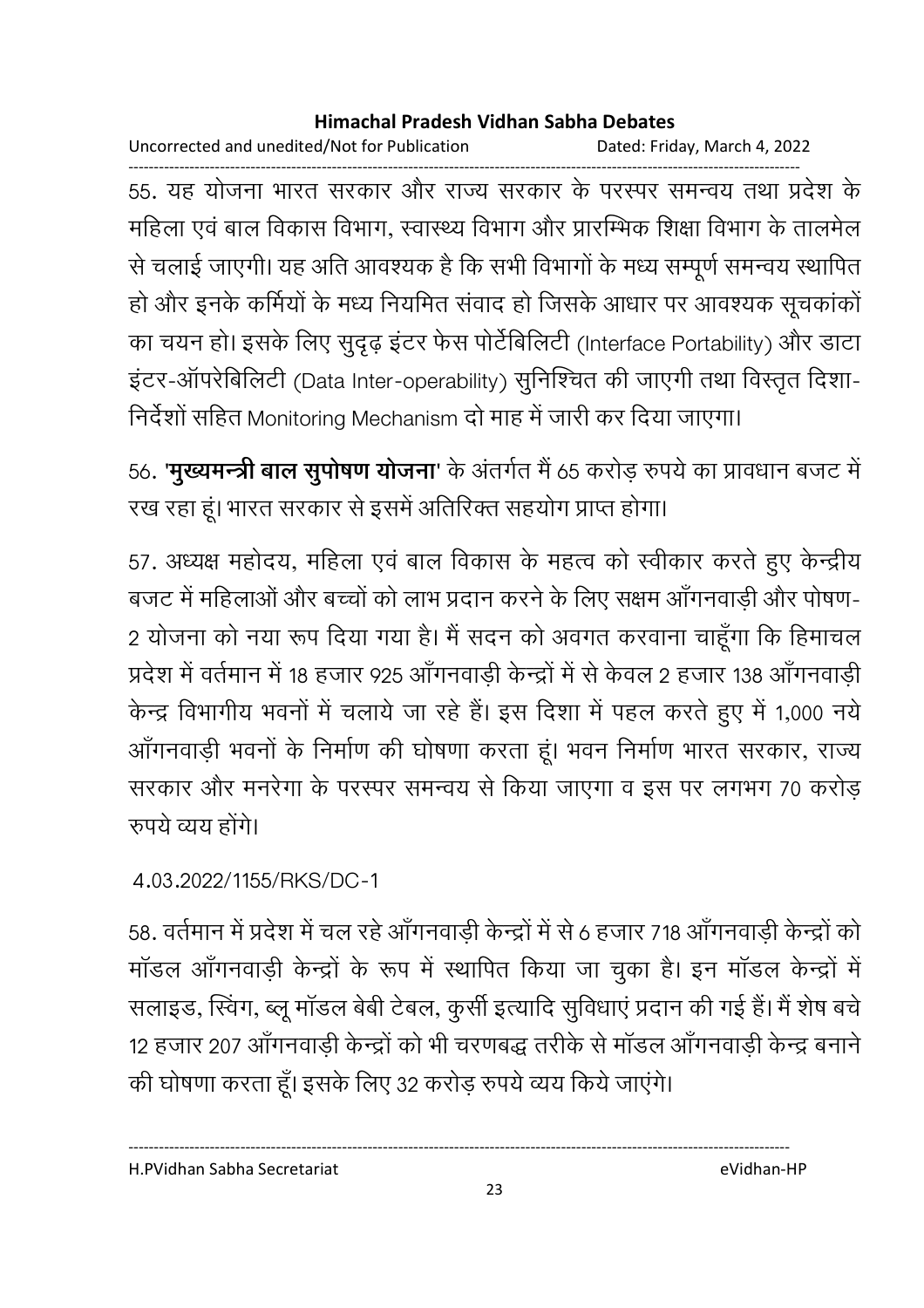Uncorrected and unedited/Not for Publication Dated: Friday, March 4, 2022

------------------------------------------------------------------------------------------------------------------------------------ अध्यक्ष महोदय, माता और बहनों के सम्मान में मैं इतना ही कहना चाहूगाः-

> <u>नारी शक्ति है. सम्मान है.</u> नारी गौरव है, अभिमान है l **नारी ने ही यह रचा विधान है,** <u>नारी को शत-शत प्रणाम है।</u>

59. वर्तमान में **'विधवा पुनर्विवाह योजना**' के अन्तर्गत पुनर्विवाह को प्रेरित करने के लिए 50 हजार रुपये की अनुदान राशि प्रति दम्पति देने का प्रावधान है। मैं इस अनुदान राशि को बढ़ाकर 65 हजार रुपये करने की सहर्ष घोषणा करता हूँ।

60. अनुसूचित जाति एव जनजाति वर्गा द्वारा प्रदेश के अनुसूचित जाति एव जनजाति विकास निगम के लिए One Time Settlement योजना को उदार बनाया जाएगा एवं इसकी समय सीमा बढ़ाई जाएगी। अभी तक एक हजार से अधिक लोगों ने इस योजना का लाभ लिया है। योजना की समय अवधि बढ़ने के फलस्वरूप 12 हजार से अधिक लोगों के लिए 12 करोड़ की ब्याज और जुर्माना राशि की settlement हो पाएगी। Himachal Backward Classes Financial Development Corporation के ऋणियों के लिए भी One Time Settlement Scheme बनाई जाएगी।

61. अध्यक्ष महोदय, सामाजिक न्याय एवं अधिकारिता विभाग विभिन्न संस्थान जैसे बाल देखभाल संस्थान, जिला बाल संरक्षण इकाईयां, वृद्ध आश्रम आदि चला रहा है। इन सभी संस्थानों में कार्यरत विभिन्न श्रेणियों के कर्मियों को दिये जाने वाले मानदेय में एकरूपता लाने के लिए राज्य सरकार की ओर से Top-up का प्रावधान किया जाएगा। यह Top-up तब तक मिलेगा जब तक कि भारत सरकार इन दरों में संशोधन नहीं करती।

62. **'मुख्यमन्त्री बाल उद्धार योजना**' के अन्तर्गत प्रदेश के बाल-बालिका आश्रमों से निकले सभी ऐसे बच्चे जोकि आश्रम छोड़ने के बाद अपनी पढ़ाई जारी न रख पाए हो, को

H.PVidhan Sabha Secretariat eVidhan-HP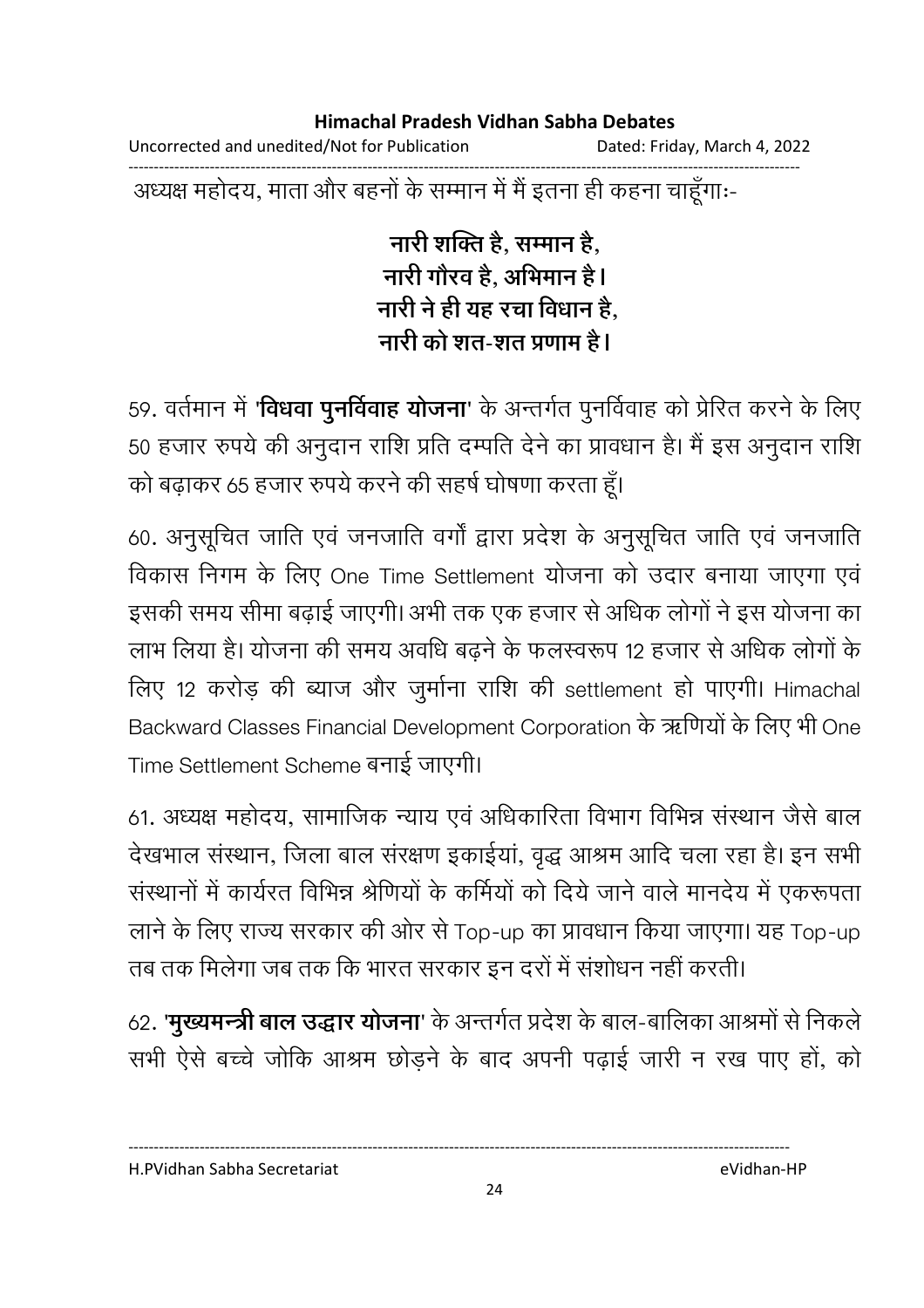Uncorrected and unedited/Not for Publication Dated: Friday, March 4, 2022

------------------------------------------------------------------------------------------------------------------------------------ स्वरोज़गार के लिए 20 हजार रुपये देने का प्रावधान है। मैं इस अनुदान राशि को बढ़ाकर 35 हज़ार रुपये करने की सहर्ष घोषणा करता हूँ।

63. मैं वर्ष 2022-23 से राज्य के बेसहारा बच्चों पुनर्वास तथा उन्हें शिक्षा प्रदान करने के लिए एक नई "**मुख्यमन्त्री असहाय बाल पुनर्वास योजना**" आरम्भ करने की घोषणा करता हूं।

## न जाने वो बच्चा किस खिलौने से खेलता है, जो दिन भर बाजार में खिलौने बेचता है l

श्री बी.एस. द्वारा जारी

 $04.03.2022/1200$ /बी.एस./एच0के0/-1

**मुख्य मंत्री जारी...** 

मैं कहना चाहूंगाः-

# न जाने वो बच्चा किस खिलौने से खेलता है, जो दिन भर बाजार में खिलोने बेचता है॥

## पचायती राज एवं ग्रामीण विकास

64. अध्यक्ष महोदय, भारत सरकार द्वारा "प्रधान मंत्री कृषि सिचाई योजना" के अन्तर्गत लगभग 54 हजार हैक्टेयर क्षेत्र के लिए 151 करोड़ रुपए की लागत से 26 विकास खंडों में 119 "जलागम विकास परियोजनाएं" स्वीकृत की गई हैं। इन्हें वर्ष 2022-23 में आरंभ कर दिया जाएगा।

65**. 'मनरेगा'** में **"पचवर्टी"** योजना के तहत 28 वार्टिकाओं का निर्माण किया जा चुका है तथा अन्य पर निर्माण कार्य प्रगति पर है। वर्ष 2022-23 में दो सौ अतिरिक्त वार्टिकाओं व पार्कों का निर्माण पूरा कर लिया जाएगा।

H.PVidhan Sabha Secretariat eVidhan-HP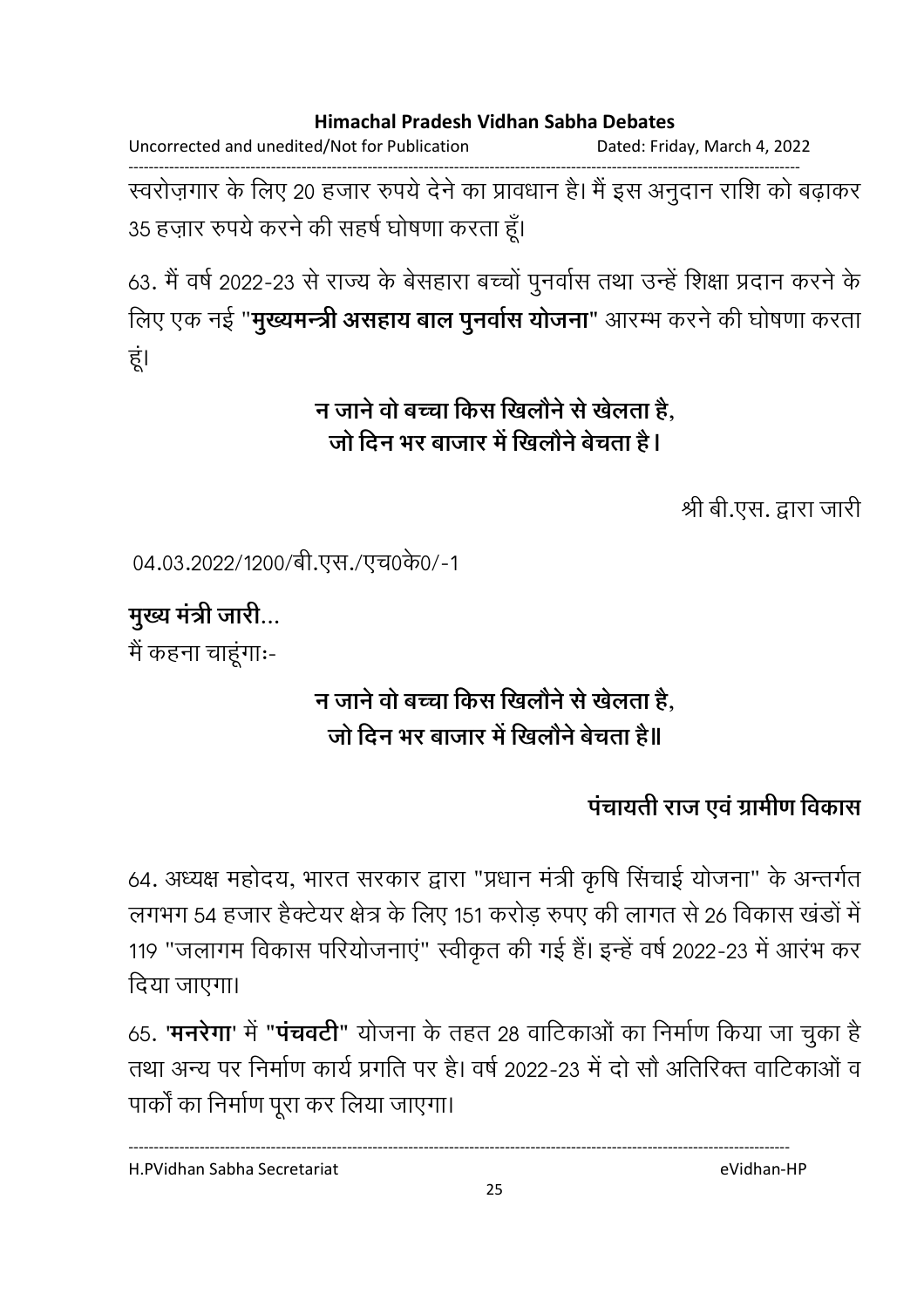| Uncorrected and unedited/Not for Publication |  |  |  |  |  |  |  | Dated: Friday, March 4, 2022                                               |  |  |  |  |
|----------------------------------------------|--|--|--|--|--|--|--|----------------------------------------------------------------------------|--|--|--|--|
|                                              |  |  |  |  |  |  |  | 66. 'मनरेगा' के तहत निजी व वन भूमि में वृक्षारोपण और बागवानी स्वीकार्य है। |  |  |  |  |
|                                              |  |  |  |  |  |  |  | वर्ष 2022-23 के दौरान वन विभाग के सहयोग से मनरेगा के तहत वृक्षारोपण        |  |  |  |  |

हेतु 50 करोड़ रुपए व्यय किए जाएंगे।

67. अध्यक्ष महोदय, धार्मिक एवं पर्यटन स्थलों को जोड़ने वाले मांगों पर निरंतर आवाजाही रहती है। इन सड़कों पर यात्रियों की सूविधा के लिए शौचालयों इत्यादि सहित 12 बहुउद्देश्यीय सुविधा केन्द्रों का convergence के माध्यम से प्रथम चरण में निर्माण किया जाएगा।

68. ग्रामीण क्षेत्रों में Solid and Liquid Waste Management हेतु प्लाज़मा तकनीक से चलने वाले प्लांट का पायलट आधार पर निर्माण किया जाएगा। Plastic Solid Waste and Grey Liquid Waste Management के तहत आठ हजार गावों को लाया जाएगा। साथ ही सभी विकास खंडों को क्रियाशील प्लास्टिक कचरा प्रबंधन से जोड़ा जाएगा। प्रदेश में 870 ग्राम पंचायतों के प्रधानों सहित 2,510 कर्मियों को आवश्यक प्रशिक्षण दिया जाएगा।

69. छंठे राज्य वित्तीय आयोग द्वारा की गई अनुशंसा के आधार पर मैं पंचायती राज संस्थाओं के प्रतिबद्ध दायित्वों के भुगतान के लिए 352 करोड़ रुपए का प्रावधान प्रस्तावित करता हूं। जोकि वर्ष 2021-22 से 104 करोड़ रुपए अधिक है।

70. अध्यक्ष महोदय, पंचायती राज संस्थाओं के प्रतिनिधियों का मानदेय बढ़ाने के लिए मैं सहर्ष निम्न घोषणा करता हूं:-

\* अध्यक्ष, जिला परिषद को तीन हजार बढ़ोतरी के साथ 15 हजार रुपए प्रति माह मानदेय मिलेगा और इस बढ़ोतरी को सम्मिलित करते हुए वर्तमान सरकार के कार्य काल में सात हजार

रुपए प्रति माह की वृद्धि की गई है।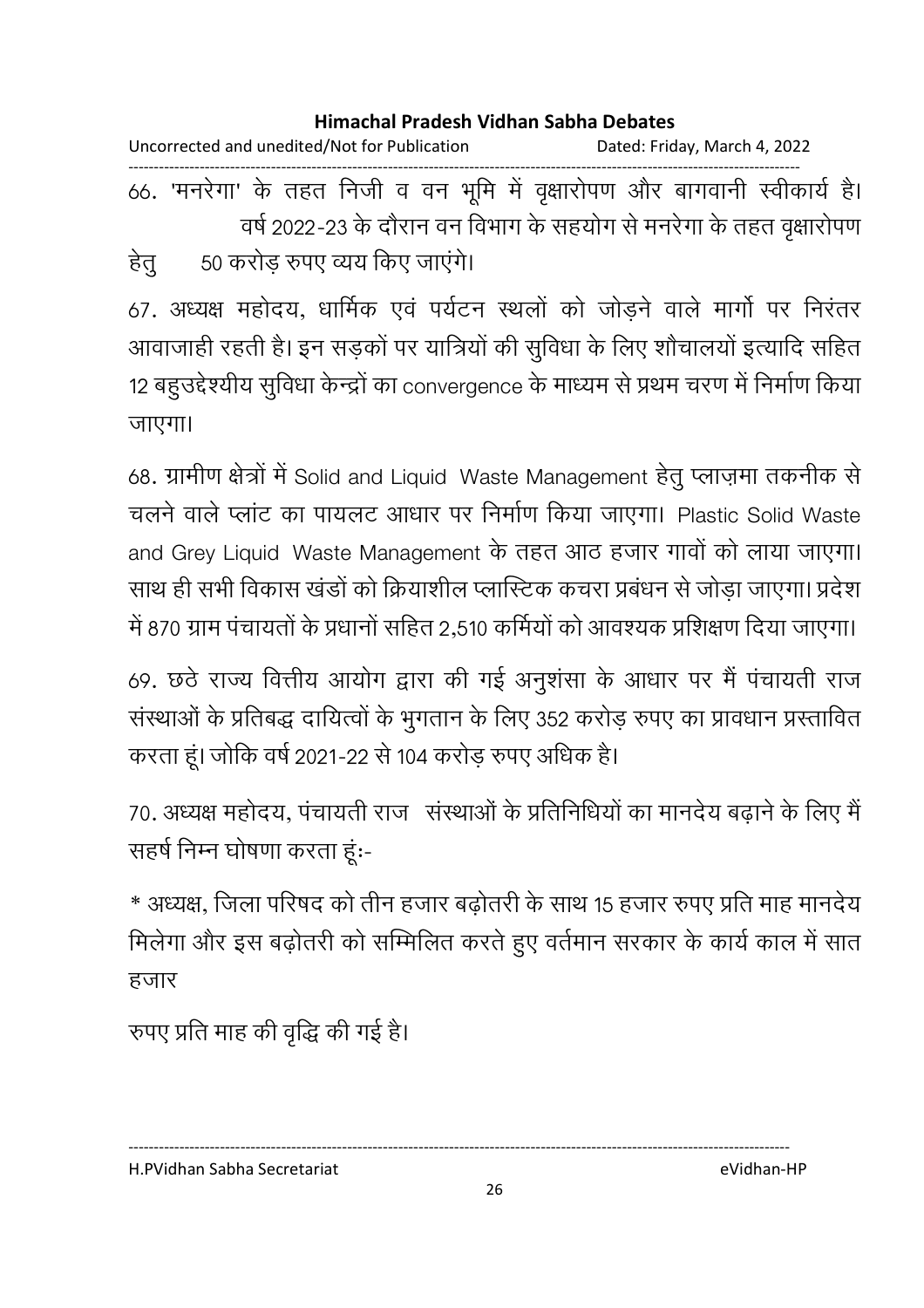Uncorrected and unedited/Not for Publication Dated: Friday, March 4, 2022

- ------------------------------------------------------------------------------------------------------------------------------------ • उपाध्यक्ष, जिला परषिद को दो हजार बढ़ोतरी के साथ 10 हजार रुपए प्रति माह मानदेय मिलेगा। इस बढोतरी को सम्मिलित करके वर्तमान सरकार के कार्यकाल में चार हजार रुपए प्रति माह की वृद्धि की गई है।
	- सदस्य, जिला परिषद को एक हजार रुपए बढ़ोतरी के साथ छः हजार रुपए प्रतिमाह मानदेय मिलेगा और इस बढ़ोतरी को सम्मिलित करते हुए वर्तमान सरकार के कार्याकाल में 2,500/- रुपए की वृद्धि की गई है।
	- अध्यक्ष, पंचायत समिति को दो हजार रुपए की बढ़ोतरी के साथ नौ हजार रुपए प्रति माह मानदेय मिलेगा। इस बढ़ोतरी को सम्मिलित करके वर्तमान सरकार के कार्याकाल में चार हजार रुपए प्रति माह की वृद्धि की गई है। यानी आज तक जितना मानदेय मिलता था, उसका 50 प्रतिशत इसे बढ़ाया गया है।
	- उपाध्यक्ष, पंचायत समिति को 1500/- रुपए की बढोतरी के साथ 6,500/- रुपए प्रति माह मानदेय मिलेगा। इस बढ़ोतरी को सम्मिलित करके वर्तमान सरकार के कार्याकाल में तीन हजार रुपए प्रति माह की वृद्धि की गई है। यह भी 50 प्रतिशत के करीब है।
	- इसी प्रकार सदस्य, पंचायत समिति को एक हजार रुपए की बढ़ोतरी के साथ 5,500/- रुपए प्रति माह मिलेगा। इस बढ़ोतरी को सम्मिलित करके वर्तमान सरकार के कार्याकाल में 2,500/- रुपए प्रति माह की वृद्धि की गई है।
	- प्रधान, ग्राम पंचायत को एक हजार रुपए की बढ़ोतरी के साथ 5,500/-रुपए प्रति माह मानदेय मिलेगा। इस बढ़ोतरी को सम्मिलित करके वर्तमान सरकार के कार्याकाल में 2,500/- रुपए प्रति माह की वृद्धि की गई है।
	- उप प्रधान, ग्राम पंचायत को 500 रुपए बढ़ोतरी के साथ 3,500 रुपए प्रति माह मानदेय मिलेगा। इस बढ़ोतरी को सम्मिलित करके वर्तमान सरकार के कार्याकाल में 1,300 रुपए प्रति माह की वृद्धि की गई है।
	- सदस्य, ग्राम पंचायत को 50 रुपए बढ़ोतरी के साथ तीन सौ रुपए प्रति ग्राम पंचायत बैठक हेतु मानदेय मिलेगा। इस बढ़ोतरी को सम्मिलित करके वर्तमान सरकार के कार्याकाल में 75 रुपए से प्रति बैठक की वृद्धि की गई है।

H.PVidhan Sabha Secretariat eVidhan-HP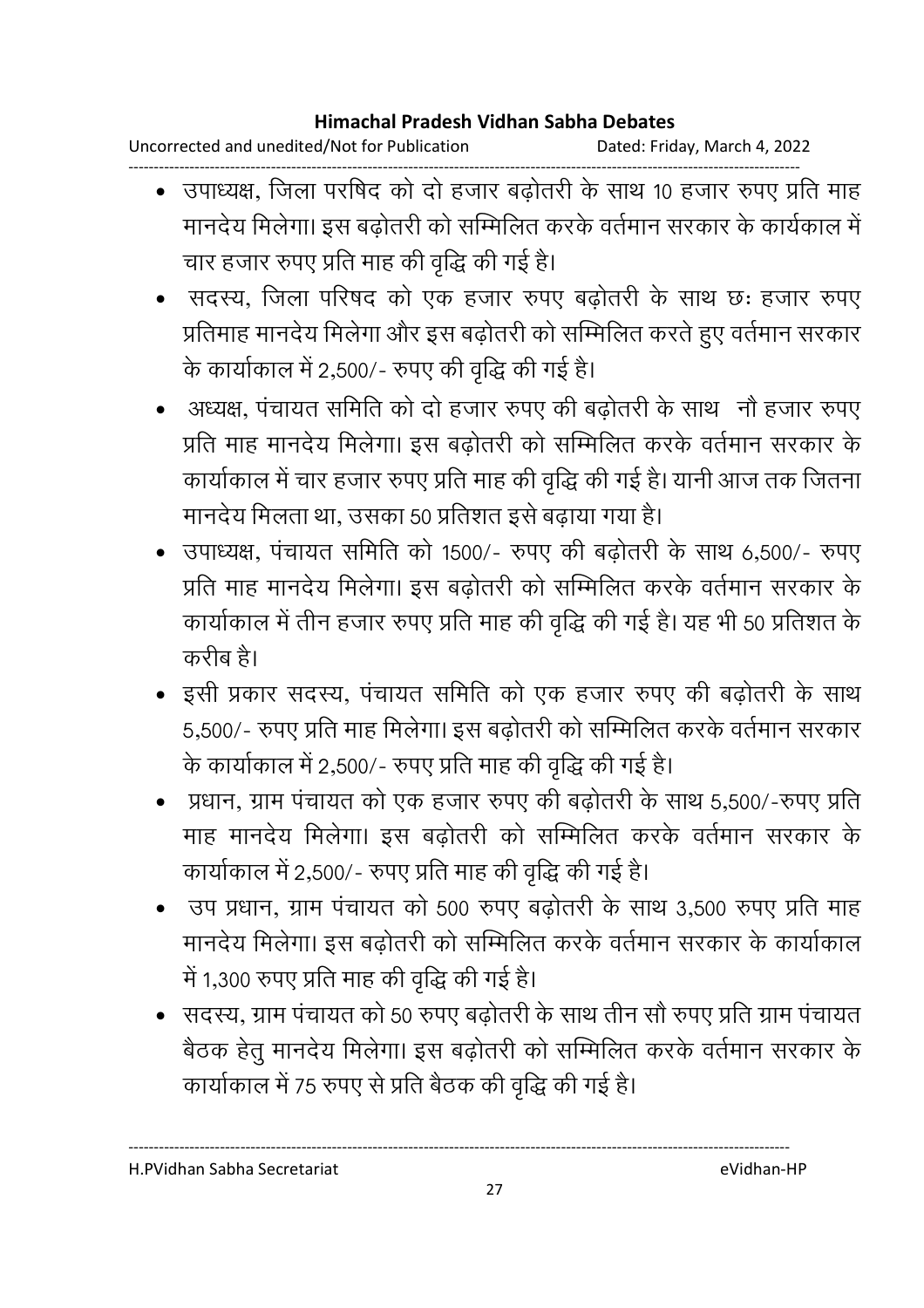Uncorrected and unedited/Not for Publication Dated: Friday, March 4, 2022 ------------------------------------------------------------------------------------------------------------------------------------

04.03.2022/1205/बी.एस./एच0के0/-1

# मुख्य मंत्री जारी...

71. अध्यक्ष महोदय, 'राष्ट्रीय ग्रामीण आजीविका मिशन' के अन्तर्गत कुल 32 हजार स्वय सहायता समूहों का गठन किया गया है। जिसमें लगभग 2,50,000 महिलाएं जुड़ी हैं। मैं यह घोषणा करता हूँ कि एक नई '**मुख्य मंत्री महिला संशक्तिकरण योजना**' के अन्तर्गत इन महिला सहायता समूहों को निम्न अतिरिक्त सहायता प्रदान की जाएगी:--

\* उन सभी स्वयं सहायता समूहों को, जोकि ग्राम संगठन से जुड़े हैं, को रिवॉल्विंग फंड के लिए अगले वित्तीय वर्ष में 25 हजार रुपए की One Time अतिरिक्त राशि Top-up के रूप में दी जाएगी। इसमें इन समूहों को 25 करोड़ रुपए की राशि मिलेगी।

\*आगामी एक वर्ष के लिए ग्रामीण विकास विभाग के तहत बने स्वयं सहायता समूहों की महिलाओं को 'प्रधान मंत्री सुरक्षा बीमा योजना' व 'प्रधान मंत्री जीवन ज्याति बीमा योजना' के तहत शामिल किया जाएगा व इन बीमा योजनाओं के वार्षिक प्रीमियम क्रमशः 12 रुपए एवं 330 रुपए का भुगतान राज्य सरकार वहन करेगी। इस पर लगभग 10 करोड़ रुपए की राशि व्यय होगी।

\*अध्यक्ष महोदय, Community Resource Person के कांडर में कृषि सखी, पशु सखी, कृषि उद्योग संखी, वित्त संखी, बैंक संखी आदि को वर्तमान में अपने गृह खंड विकास क्षेत्र में कार्य करने पर प्रति दिन 350 रुपए मानदेय दिया जाता है। मैं इस मानदेय को 350 रुपए से बढ़ा कर 500/- रुपए प्रति दिन करने की सहर्ष घोषणा करता हूं।

<u>\* '**राष्ट्रीय ग्रामीण आजीविका मिशन**' के अन्तर्गत श्रेणी-। जिलो क्रमशः शिमला, मण्डी, </u> कांगड़ा तथा ऊना में समय पर किस्त का भुगतान करने की व्यवस्था में भारत सरकार द्वारा ब्याज उपदान देने के बाद इन समूहों को अधिकतम चार प्रतिशत ब्याज पर ऋण उपलब्ध है। शेष आठ श्रेणी-॥ जिलों में यह ब्याज दर सात प्रतिशत रहती है। मैं घोषणा करता हूं कि श्रेणी-II के आठ जिलों के स्वयं सहायता समूहो को भी श्रेणी-I के चार जिलों के समरूप चार प्रतिशत की दर से ही ऋण उपलब्ध करवाया जाएगा। भारत सरकार द्वारा

H.PVidhan Sabha Secretariat eVidhan-HP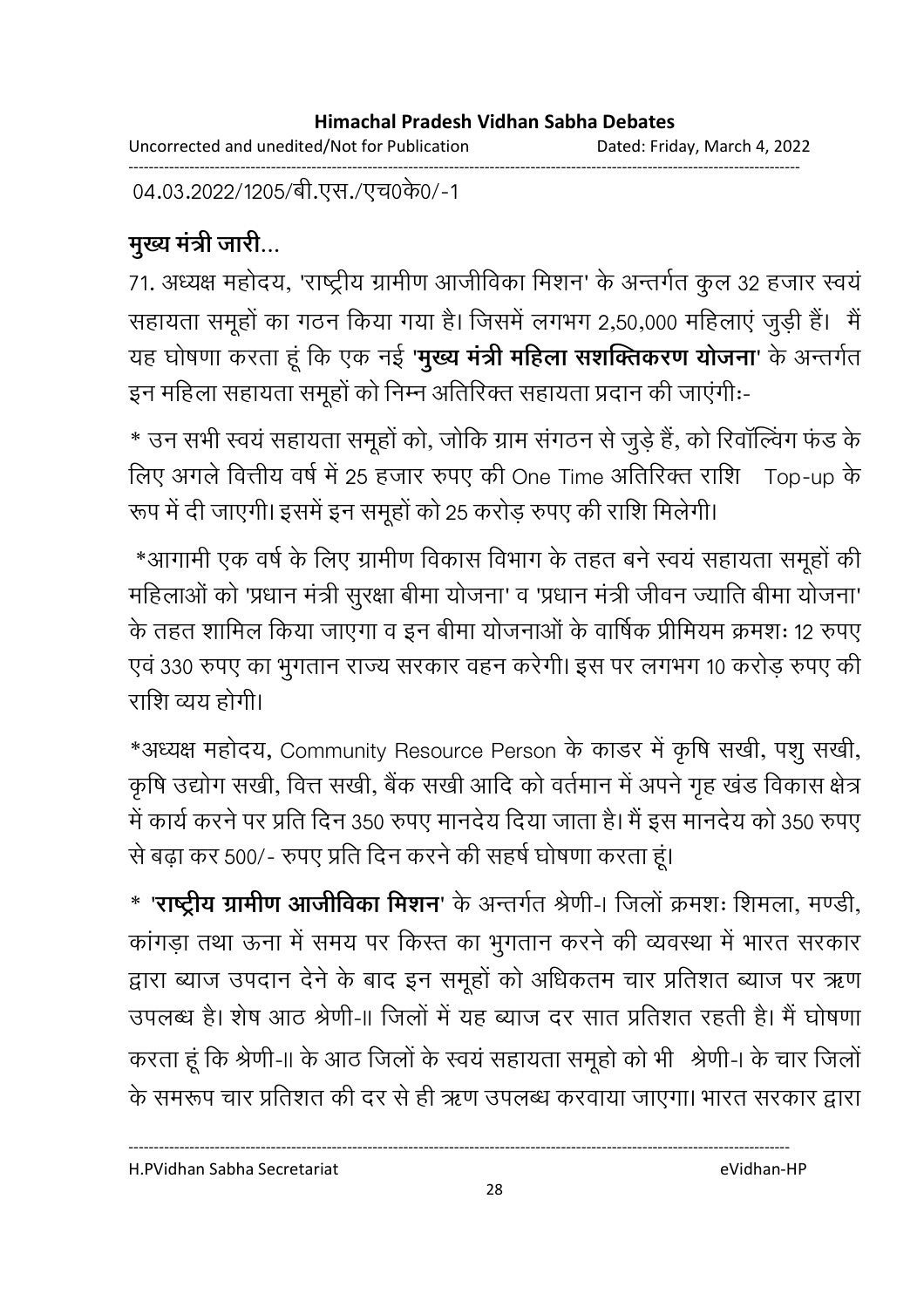Uncorrected and unedited/Not for Publication Dated: Friday, March 4, 2022 ------------------------------------------------------------------------------------------------------------------------------------ ब्याज उपदान देने के बाद जो भी अतिरिक्त ब्याज देय होगा उसे प्रदेश सरकार द्वारा

Interest Subvention के रूप में वहन किया जाएगा।

72. अध्यक्ष महोदय, पिछले वर्ष प्रारभ की गई "**स्वर्ण जयती SHG सहयोग योजना**" एक नए प्रारूप में इस वर्ष भी जारी रहेगी। इस योजना के माध्यम से स्वयं सहायता समूहों को प्रोत्साहन दिया जाएगा।

वर्ष 2022-23 में विभिन्न सहायता समूहों के लिए 65 करोड़ रुपए व्यय किए जाएंगे।

पंचायती राज एंव ग्रामीण विकास के लिए वर्ष 2022-23 में 1,662 करोड़ रुपए का प्रावधान किया गया है।

### <u>शहरी विकास</u>

73. अध्यक्ष महोदय, स्मार्ट सिटी मिशन के अन्तर्गत शिमला में जनता की सुविधा के लिए वर्ष 2022-23 में 160 करोड़ रुपए की लागत से 59 परियोजनाएं तथा धर्मशाला में 166 करोड़ रुपए की लागत से 65 परियोजनाएं पूरी की जाएंगी। शिमला में 104 करोड़ रुपए की लागत से तथा धर्मशाला में 65 करोड़ रुपए की लागत से नए कार्य आरंभ किए जाएंगे।

74. शहरी स्थानीय निकायों में पार्किंग के निर्माण के लिए कुल लागत का 50 प्रतिशत भाग सरकार द्वारा वहन किया जाता है, जबकि स्थानीय निकायों को शेष 50 प्रतिशत भाग वहन करना होता है। मैं सरकारी अशदान को बढ़ा ँ करके 75 प्रतिशत करने की भी सहर्ष घोषणा करता हू। अध्यक्ष महोदय, यहां मैं कहना चाहूंगा :-

श्री एन $0$  जी $0$  द्वारा जारी...

04-03-2022/1210/वाई.के.-एन.जी. /1

**मुख्य मंत्री.....** जारी

पैरा संख्या 74 के पश्चात…..

H.PVidhan Sabha Secretariat eVidhan-HP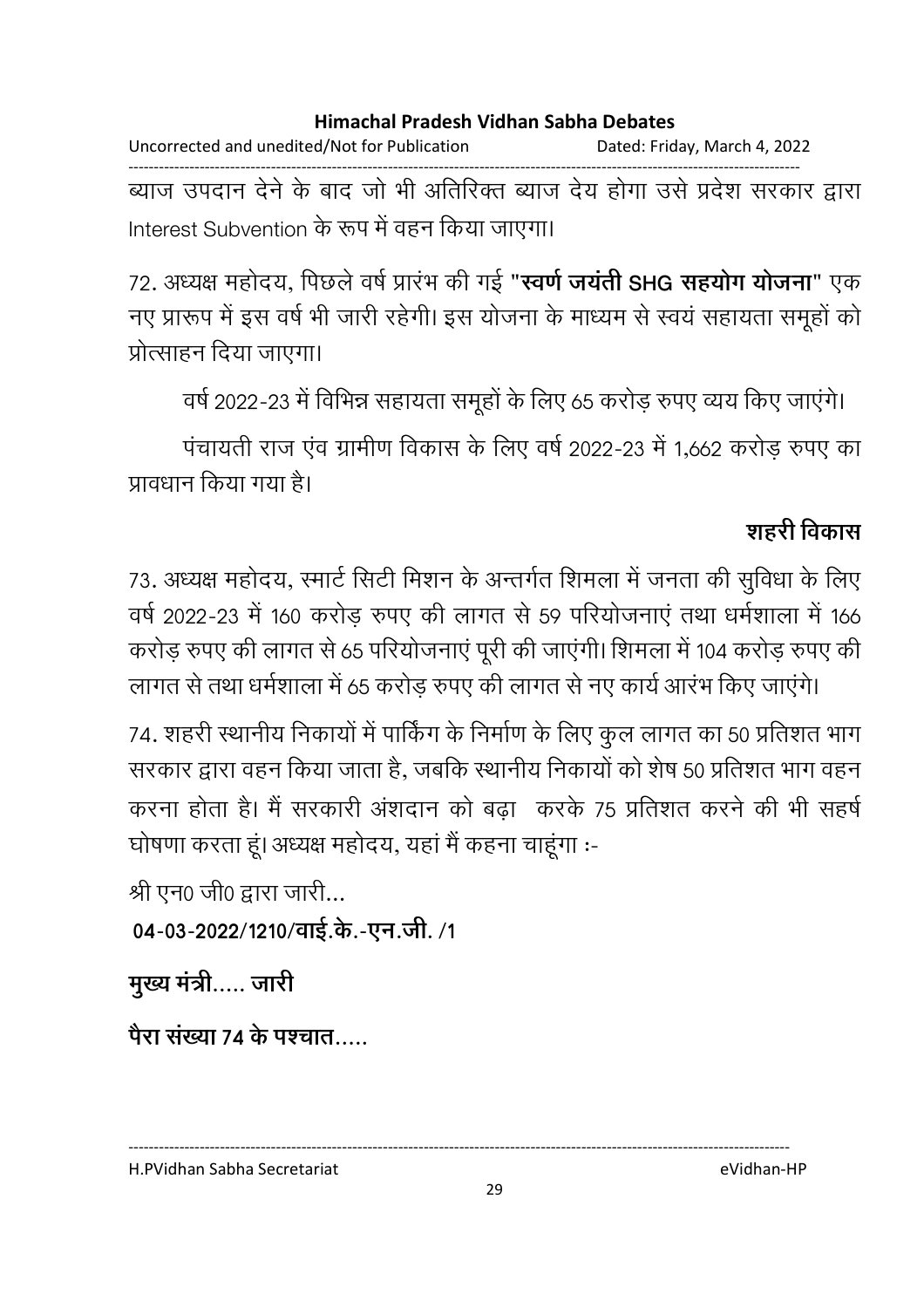#### ------------------------------------------------------------------------------------------------------------------------------------ सामने हो मजिल तो रास्ते न मोड़ना,

# जो भी मन में हो वह सपना न तोड़ना,

## कदम-कदम पर मिलेगी मुश्किल आपको,

# बस सितारे चुनने के लिए कभी जमीन न छोड़ना।

75. अध्यक्ष महोदय, कोविंड-19 महामारी के दौरान शहरी युवाओं को रोज़गार प्रदान करने के लिए वर्ष 2020 में '**मुख्यमन्त्री शहरी आजीविका गारटी योजना**' आरम्भ की गई थी। इसकी लोकप्रियता के चलते मैं इस योजना को वर्ष 2022-23 में कुछ संशोधनों सहित जारी रखने की घोषणा करता हूँ जिस पर 5 करोड़ रुपये व्यय किये जाएंगे। इस योजना के अन्तर्गत शहरी बेरोज़गार युवाओं को रोजगार की गारटी, पात्रता एवं अन्य शतों से सम्बन्धित विधेयक विधानसभा में पेश किया जाएगा।

76. अध्यक्ष महोदय, शहरी स्थानीय निकार्या को प्रोत्साहित करने के लिए सरकार ने अटल श्रेष्ठ शहर योजना शुरू की है जिसके अन्तर्गत सर्वश्रेष्ठ प्रदर्शन करने वाली 3 नगर परिषदों और 3 नगर पंचायतों को '**अटल श्रेष्ठ शहर पुरस्कार**' से सम्मानित किया जाता हैं। अब इस योजना का विस्तार नगर निगमों के लिए भी किया जाएगा।

77. Legacy Waste Sites को साफ करने के बाद इन स्थलों पर वृक्षारोपण एवं पौधारोपण करके इनका सौन्दर्यकरण करने के लिए कार्य योजना तैयार की जाएगी जिसके अन्तर्गत इनको पार्क तथा पर्यटन स्थलों के रूप में विकसित किया जाएगा।

## 04-03-2022/1210/वाई.के.-एन.जी. /2

78. छठे राज्य वित्तायोग द्वारा की गई अनुशंसा के आधार पर मैं शहरी स्थानीय निकार्यों के प्रतिबद्ध दायित्वों के भूगतान के लिए 187 करोड़ रुपये का प्रावधान प्रस्तावित करता हूं जोकि वर्ष 2021-22 से 24 करोड़ रुपये अधिक है।

H.PVidhan Sabha Secretariat eVidhan-HP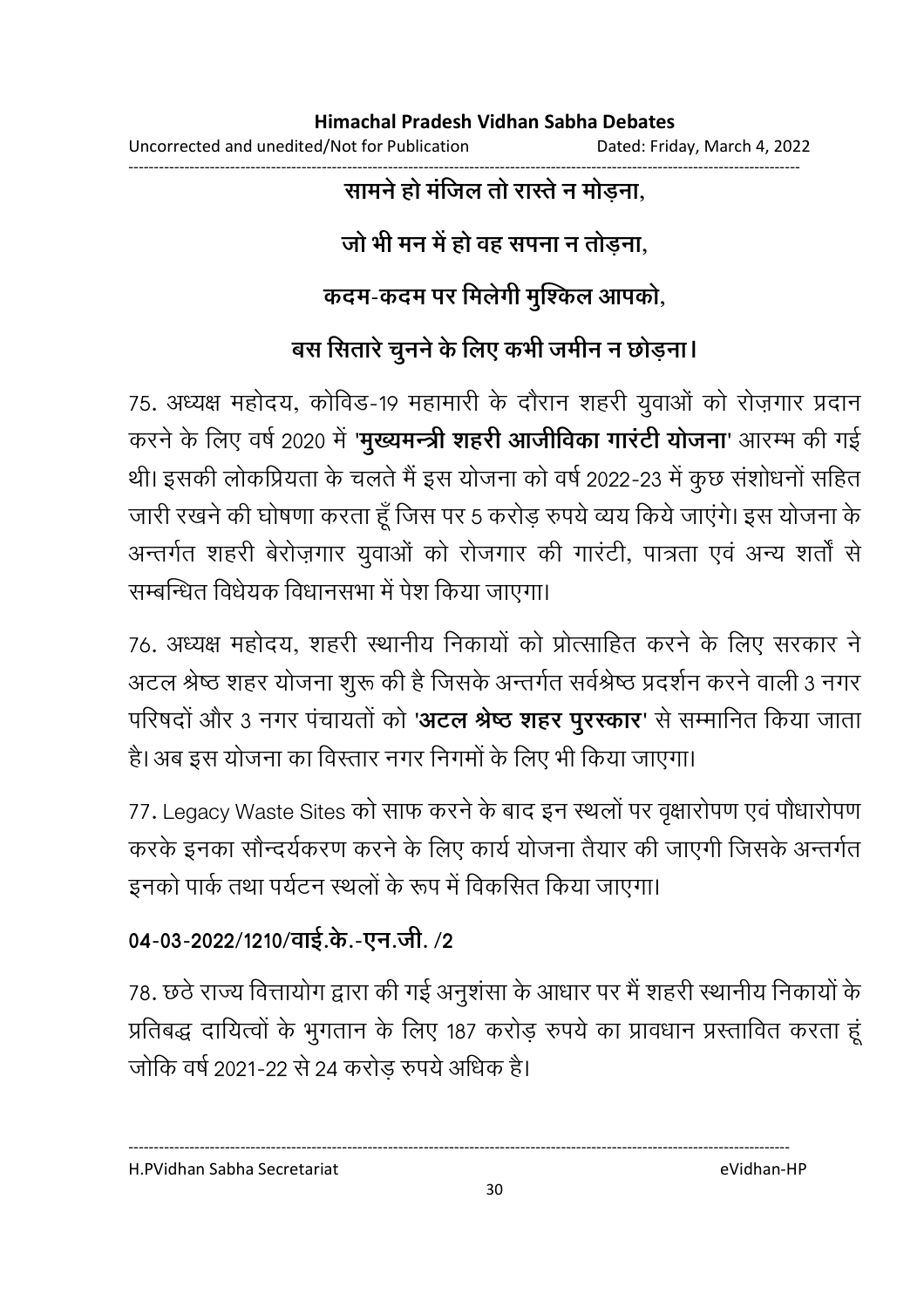Uncorrected and unedited/Not for Publication Dated: Friday, March 4, 2022

------------------------------------------------------------------------------------------------------------------------------------ 79. मैं स्थानीय नगर निकायों के प्रतिनिधियों को प्रतिमाह दिये जाने वाले मानदेय को भी निम्न प्रकार से बढ़ाने की सहर्ष घोषणा करता हूँ:

- महापौर, नगर निगम को 3,000 रुपये बढ़ौतरी के साथ 15,000 रुपये प्रतिमाह मानदेय मिलेगा। इस बढ़ौतरी को सम्मिलित करके वर्तमान सरकार के कार्यकाल में 7,000 रुपये प्रतिमाह की बढ़ौतरी की गई है जोकि लगभग दोगुने के करीब है।
- उप-महापौर, नगर निगम को 1.500 रुपये बढौतरी के साथ 10,000 रुपये प्रतिमाह मानदेय मिलेगा। इस बढौतरी को सम्मिलित करके वर्तमान सरकार के कार्यकाल में 4,000 रुपये प्रतिमाह की बढ़ौतरी की गई है।
- काउंसलर, नगर निगम को 1,000 रुपये बढौतरी के साथ 6,500 रुपये प्रतिमाह मानदेय मिलेगा। इस बढौतरी को सम्मिलित करके वर्तमान सरकार के कार्यकाल में 2,500 रुपये प्रतिमाह की बढ़ौतरी की गई है।
- अध्यक्ष, नगर परिषद को 1,500 रुपये बढ़ौतरी के साथ 8,000 रुपये प्रतिमाह मानदेय मिलेगा। इस बढौतरी को सम्मिलित करके वर्तमान सरकार के कार्यकाल में 4,000 रुपये प्रतिमाह की बढ़ौतरी की गई।
- उपाध्यक्ष, नगर परिषद को 1,000 रुपये बढ़ौतरी के साथ 6,500 रुपये प्रतिमाह मानदेय मिलेगा। इस बढ़ौतरी को सम्मिलित करके वर्तमान सरकार के कार्यकाल में 3,000 रुपये प्रतिमाह की बढ़ौतरी की गई।
- पार्षद, नगर परिषद को 500 रुपये बढ़ौतरी के साथ 3,000 रुपये प्रतिमाह मानदेय मिलेगा। इस बढ़ौतरी को सम्मिलित करके वर्तमान सरकार के कार्यकाल में 1,300 रुपये प्रतिमाह की बढ़ौतरी की गई।
- प्रधान, नगर पंचायत को 1,000 रुपये बढौतरी के साथ 6,500 रुपये प्रतिमाह मानदेय मिलेगा। इस बढौतरी को सम्मिलित करके वर्तमान सरकार के कार्यकाल में 3,000 रुपये प्रतिमाह की बढ़ौतरी की गई।

H.PVidhan Sabha Secretariat eVidhan-HP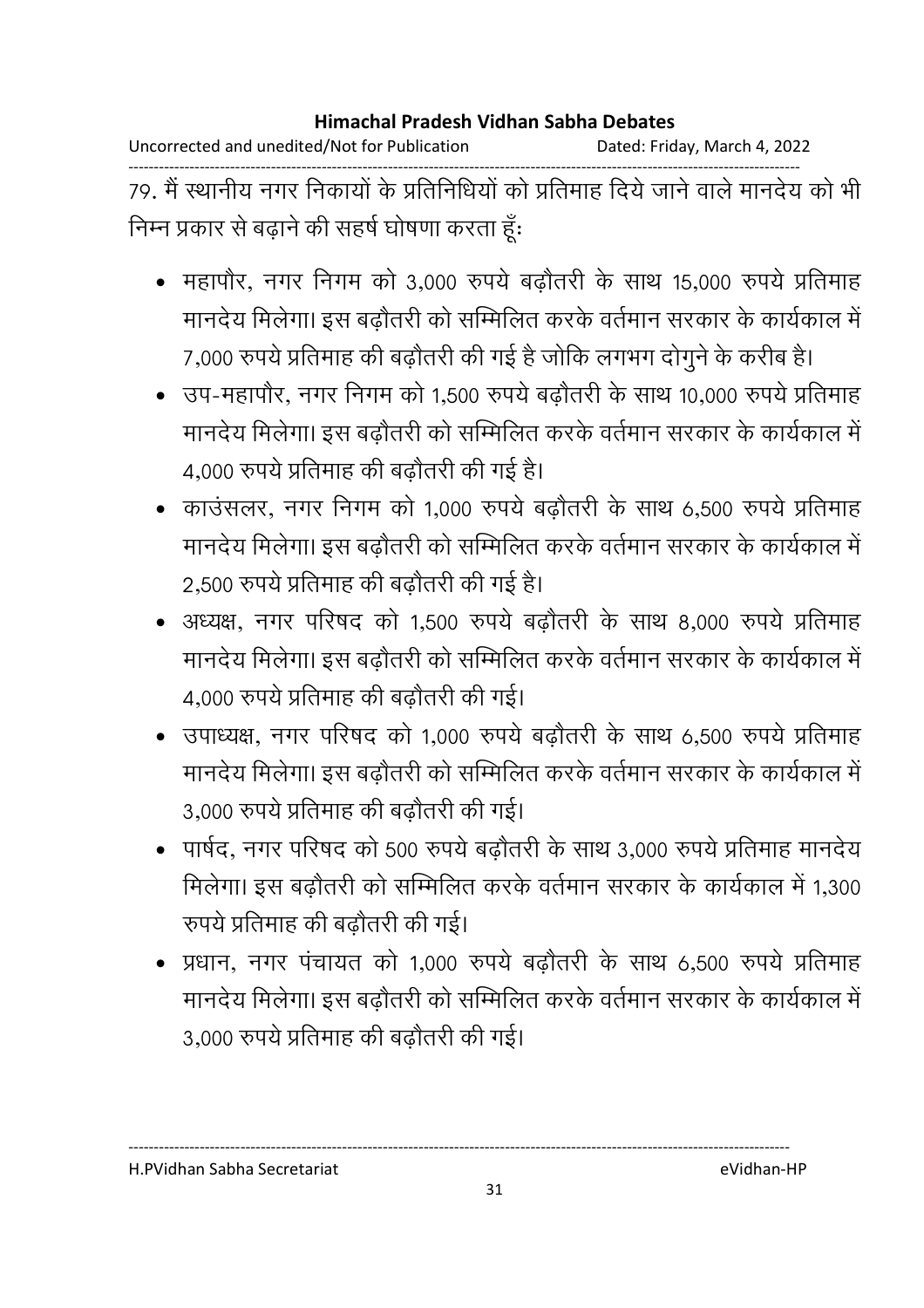Uncorrected and unedited/Not for Publication Dated: Friday, March 4, 2022

- ------------------------------------------------------------------------------------------------------------------------------------ • उप-प्रधान, नगर पंचायत को 1,000 रुपये बढ़ौतरी के साथ 5,000 रुपये प्रतिमाह मानदेय मिलेगा। इस बढ़ौतरी को सम्मिलित करके वर्तमान सरकार के कार्यकाल में 2,200 रुपये प्रतिमाह की बढ़ौतरी की गई।
	- . सदस्य, नगर पंचायत को 500 रुपये बढोतरी के साथ 3,000 रुपये प्रतिमाह मानदेय मिलेगा। इस बढ़ौतरी को सम्मिलित करके वर्तमान सरकार के कार्यकाल में 1,500 रुपये प्रतिमाह की बढ़ौतरी की गई।

शहरी विकास के लिए वर्ष 2022-23 में 713 करोड़ रुपये का प्रावधान किया गया

श्री एन.जी. द्वारा जारी.........

04-03-2022/1215/वाई.के.-एन.जी. /1

मुख्य मंत्री..... जारी

है।

### <u>गुणात्मक शिक्षा</u>

80. अध्यक्ष महोदय, प्रदेश में शिक्षा सुर्विधाओं में हुए विस्तार के बारे में न केवल राष्ट्रीय बल्कि अन्तर्राष्ट्रीय स्तर पर भी बहुत सी पुस्तको तथा रिपोर्टो में वर्णन मिलता है।

मेरे पिछले अभिभाषणों में घोषित शिक्षा की गुणवत्ता को बढ़ाने के प्रयासों को आगे बढ़ाते हुए मैं निम्न 6 सूत्रीय कार्य योजना लागू करने की घोषणा करता हूं जोकि इस प्रकार है

### सूत्र-। : राष्ट्रीय शिक्षा नीति-2020 का क्रियान्वयन **:-**

• शिक्षा के क्षेत्र में राष्ट्रीय शिक्षा नीति के अन्तर्गत चरणबद्ध ढंग से सरकारी प्राथमिक पाठशालाओं में 3 से 6 वर्ष की आयु के बच्चों के लिए पूर्व प्राथमिक शिक्षा कक्षायें आरम्भ की गई है। इनका और विस्तार किया जाएगा।

H.PVidhan Sabha Secretariat eVidhan-HP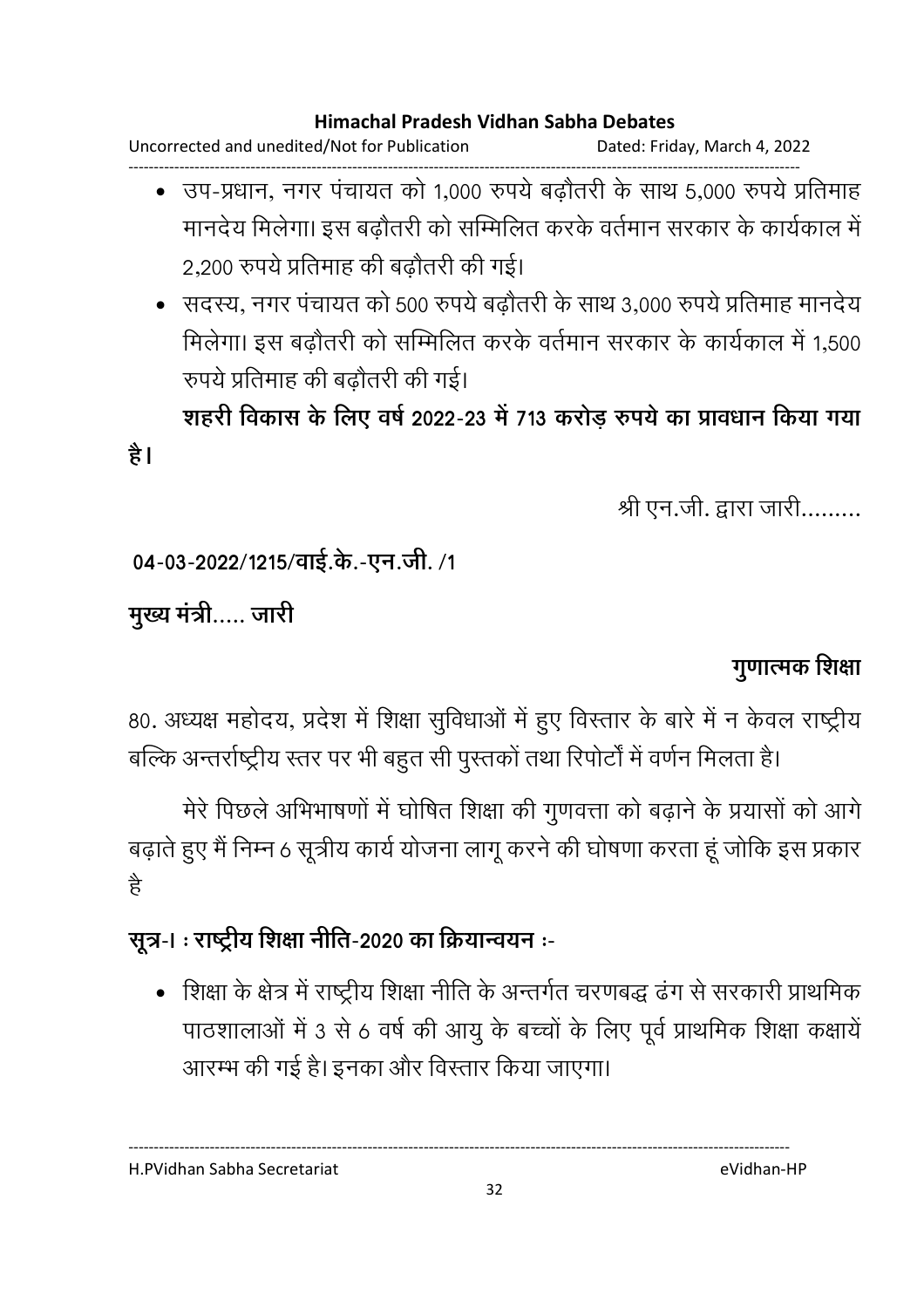Uncorrected and unedited/Not for Publication Dated: Friday, March 4, 2022 ------------------------------------------------------------------------------------------------------------------------------------

- सभी राजकीय माध्यमिक, उच्च और वरिष्ठ माध्यमिक पाठशालाओं में मिश्रित मोड के माध्यम से Real Time Online Teaching आरम्भ की जाएगी। इससे लगभग 6 लाख छात्र लाभान्वित होंगे।
- राज्य की सभी पाठशालाओं में एक नई "**श्रेष्ठ शिक्षा गुणवत्ता प्रोत्साहन योजना**" के अन्तर्गत प्रदर्शन के आधार पर रैंकिंग की जाएगी तथा राज्य के शीर्ष तीन स्कूलों को नकद पुरस्कार दिए जाने की घोषणा करता हूं। इसी योजना के अन्तर्गत प्रत्येक जिले की तीन शीर्ष पाठशालाओं को भी नकद पुरस्कार दिया जाएगा।

### सूत्र-II : IT के माध्यम से गुणवत्ता सुधार :-

• विगत दो वर्षों में प्राथमिक से लेकर कॉलेज तक गुणवत्ता को सुनिश्चित करने के लिए मेरे द्वारा घोषित तीन योजनाये अपने उद्देश्य में सफल होती दिख रही है। इन योजनाओं के अन्तर्गत निम्न प्रस्तावित है : (1) 'स्वर्ण जयन्ती ज्ञानोदय क्लस्टर श्रेष्ठ विद्यालय जिसके अन्तर्गत १०० नये राजकीय प्राथमिक विद्यालय, (2) 'स्वर्ण जयन्ती उत्कृष्ट विद्यालय' जिसके अन्तर्गत 68 नये वरिष्ठ माध्यमिक विद्यालय तथा। (3) 'स्वर्ण जयन्ती उत्कृष्ट 'महाविद्यालय' जिसके अन्तर्गत महाविद्यालय वर्षे 2022-23 में सम्मिलित किये जाएंगे। मैं 10 नये राजकीय वर्ष 2022-23 में इन तीनों योजनाओं को और अधिक बल देना चाहूंगा। योजनाओं के कार्यान्वयन में IT की विशेष भूमिका होगी। इन तीनों योजनाओं पर 54 करोड़ रुपये व्यय किए जाएंगे।

### सूत्र-III ः मेधा प्रोत्साहन ः-

• वर्तमान में राज्य सरकार द्वारा अनेक छात्रवृत्ति योजनाएं चलाई जा रही हैं। इनमें से बहुत सी ऐसी भी हैं जिनमें कई वर्षों से संशोधन नहीं हुआ है। इन सभी योजनाओं पर पुनर्विचार करते हुए मैं घोषणा करता हूं कि 'महर्षि बाल्मिकी छात्रवृत्ति योजना', 'इन्दिरा गान्धी उत्कृष्ट छात्रवृत्ति योजना', 'कल्पना चावला छात्रवृत्ति योजना', 'डाॅ0 अम्बेदकर मेधावी छात्रवृत्ति योजना' तथा 'स्वामी विवेकानद उत्कृष्ट छात्रवृत्ति | योजना' जिनमें 700 रुपये से लेकर 1,250 रुपये तक का प्रावधान है, को बढ़ाकर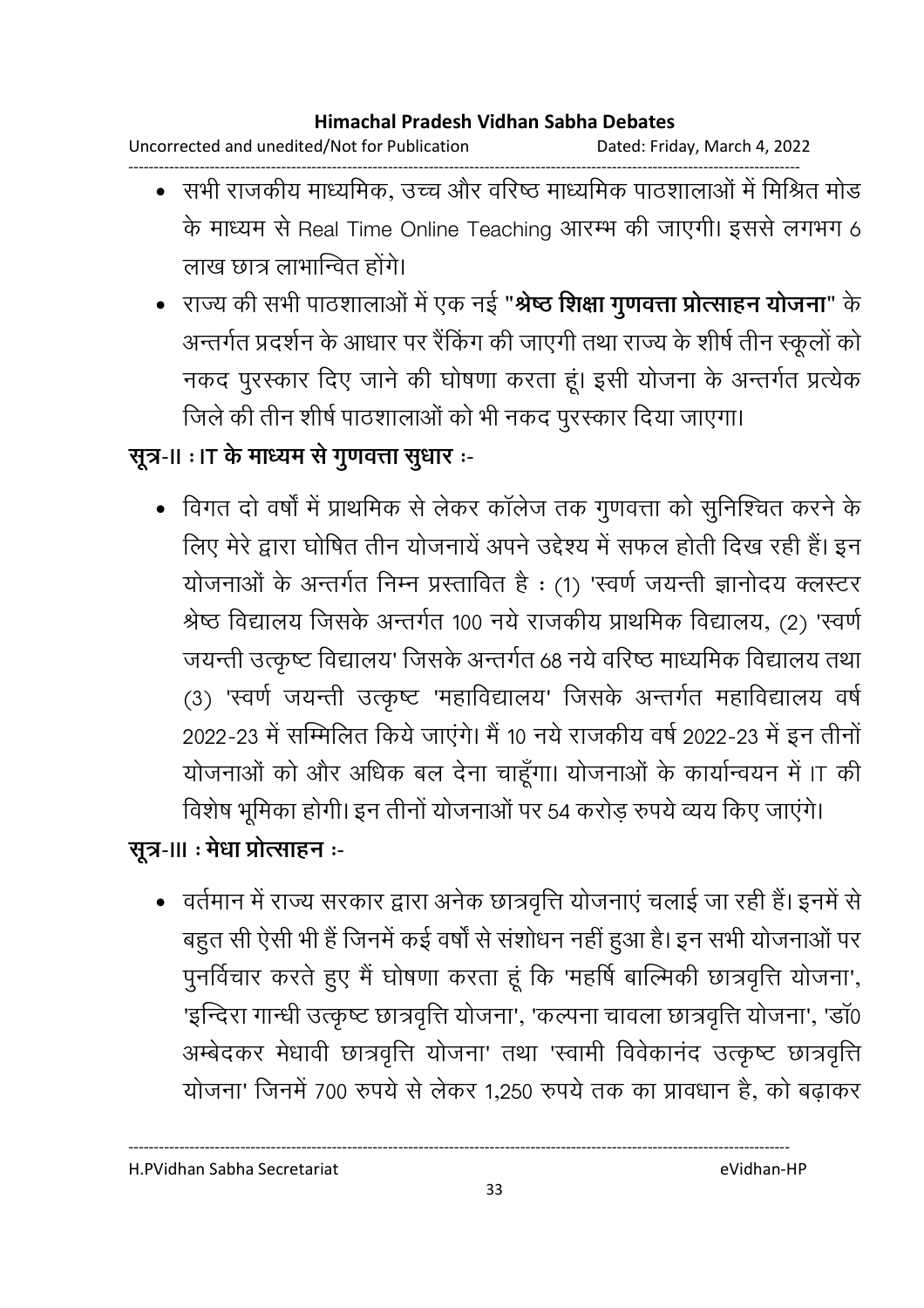Uncorrected and unedited/Not for Publication Dated: Friday, March 4, 2022

------------------------------------------------------------------------------------------------------------------------------------ 1,500 रुपये प्रतिमाह अर्थात् 18,000 रुपये प्रतिवर्ष किया जाएगा। 'राष्ट्रीय मिलिटरी' कॉलेज छात्रवृत्ति योजना' तथा 'सैनिक स्कूल छात्रवृत्ति योजना' में यह राशि बढ़ाकर 2,000 रुपये प्रतिमाह अर्थात् 24,000 रुपये प्रतिवर्ष की जाएगी।

- अध्यक्ष महोदय, इसके अतिरिक्त मैं विशेष रूप से सदन का ध्यान Armed Forces में शहीद अथवा विकलांग हुए जवानों के बच्चों को दी जाने वाली छात्रवृत्ति योजना की तरफ आकृष्ट करना चाहता हूं। यह आश्चर्य का विषय है कि इस छात्रवृत्ति योजना में वर्ष 1983 से कोई भी वृद्धि नहीं हुई हैं तथा अभी तक छात्रों के लिए मात्र 30 रुपये से 200 रुपये प्रतिमाह का ही प्रावधान है। मैं इस विसंगति को दूर करते हुए इस योजना में भी उपरोक्त वर्णित योजनाओं के समरूप वृद्धि करते हुए 1,500 रुपये प्रतिमाह अर्थात् १८,००० रुपर्य प्रतिवर्ष करने की घोषणा करता हूं।
- •) इसके अतिरिक्त मैं IRDP छात्रवृत्ति योजना, जिसमें वर्ष 1991 से कोई वृद्धि नहीं हुई है को पुनर्नामित करते हुए एक नई "**मुख्यमन्त्री विद्यार्थी कल्याण योजना**" श्री जे.एस. द्वारा जारी.........

### 04.03.2022/1220/जेएस/एजी/1

करने की घोषणा करता हूं तथा इनमें वृद्धि भी प्रस्तावित करता हूं। मैं छात्रों के लिए इसे 300 रुपये प्रतिवर्ष से बढाकर 1 हजार 500 रुपये प्रतिवर्ष तथा छात्राओं के लिए 600 रुपये से बढ़ाकर 2 हजार रुपये प्रतिवर्ष करता हूं। महाविद्यालयों में पढ़ रहे छात्रों के लिए इसे 1 हजार 200 रुपये प्रतिवर्ष से बढाकर 5 हजार रुपये प्रतिवर्ष तथा छात्रावास में रह रहे छात्रों के लिए 2 हजार 400 रुपये प्रतिवर्ष से बढ़ाकर 6 हजार रुपये प्रतिवर्ष किया जाएगा।

- मैं कक्षा-3 के 50 मेधावी छात्रों के लिए एक नई "**बाल प्रतिभा छात्रवृत्ति योजना**" शूरू करने की भी घोषणा करता हूं। मैरिट के आधार पर चौथी और पांचवीं कक्षाओं तक 3 हज़ार रुपये प्रतिवर्ष छात्रवृत्ति प्रदान की जाएगी।
- इन सभी योजनाओं में वृद्धि से 30 हजार विद्यार्थी लाभान्वित होंगे। इन सभी योजनाओं पर 15 करोड़ रुपये अतिरिक्त व्यय किए जाएंगे।

H.PVidhan Sabha Secretariat eVidhan-HP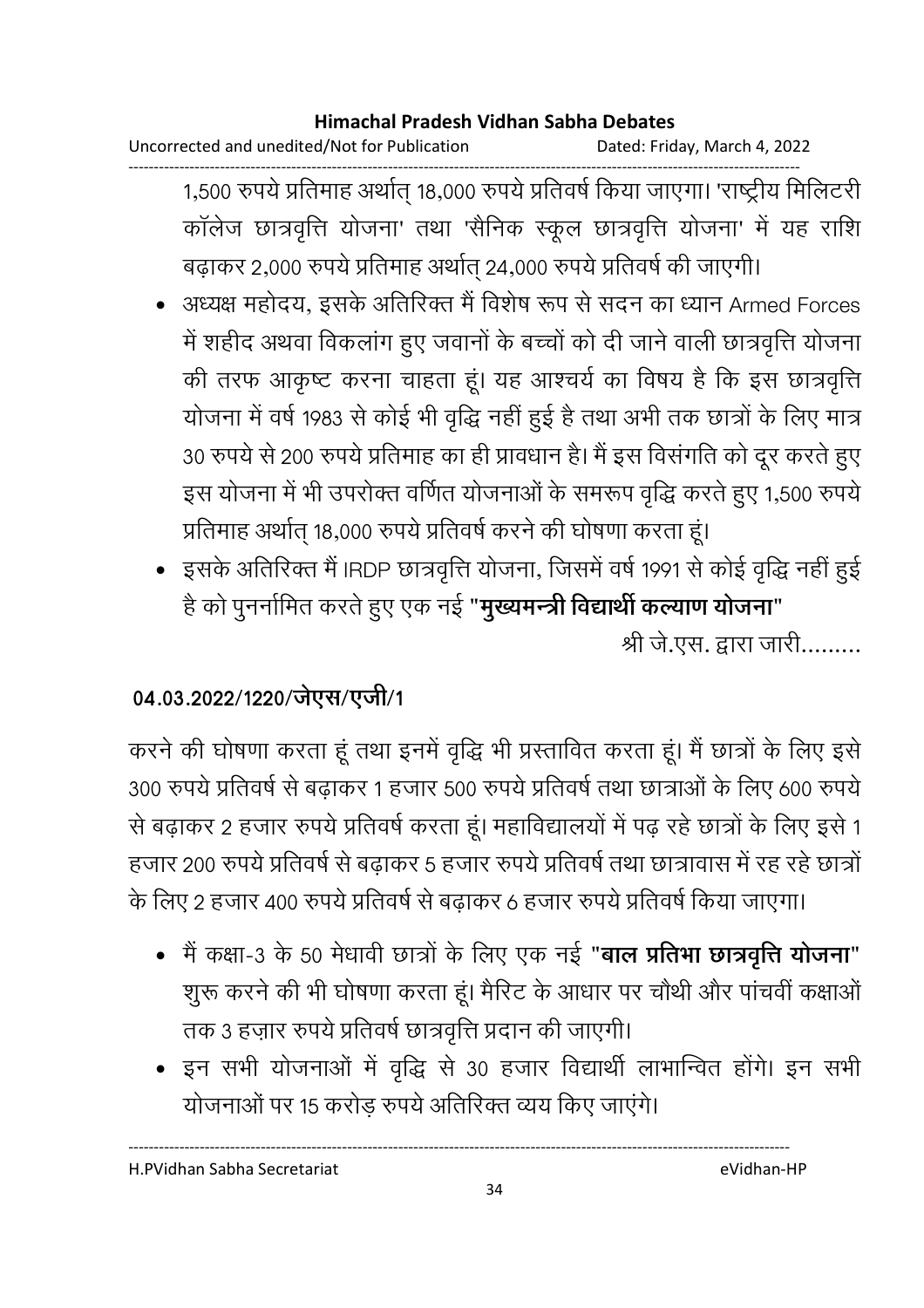Uncorrected and unedited/Not for Publication Dated: Friday, March 4, 2022

------------------------------------------------------------------------------------------------------------------------------------ • राजकीय विश्वविद्यालयों में शोध छात्र ऐसे भी हैं जिन्हें किसी भी स्त्रोत से कोई फैलोशिप प्राप्त नहीं होती। आर्थिक कारणों से ऐसे विद्यार्थियों को शोध कार्य करने में कोई बाधा न आए, इसको ध्यान में रखते हुए मैं वर्ष 2022-23 से एक नई "**मुख्य मंत्री शोध प्रोत्साहन योजना**" के अंतर्गत रजिस्ट्रेशन की तिथि से शोध के प्रारम्भिक तीन वर्षों तक शोधार्थी को 3 हजार रुपये प्रति माह फैलोशिप देने की भी घोषणा करता हूं। यह योजना शोध के क्षेत्र में मेधावी विद्यार्थियों के लिए न केवल सहायक होगी बल्कि साथ ही उच्च स्तरीय शोध को भी बढ़ावा देगी।

# सूत्र-IV : समाज एवं अभिभावकों की भागीदारी

• राज्य की शिक्षा प्रणाली तथा शिक्षा गुणवत्ता में सुधार हेतु छात्रों के अभिभावकों तथा शिक्षकों के बीच एक वर्ष में कम से कम तीन दिन सवाद अनिवायें रूप से सुनिश्चित किया जाएगा।

### 04.03.2022/1220/जेएस/एजी/2

# सूत्र-V ः पर्यावरण एव प्रकृति से परिचय

- सौर ऊर्जा को प्रोत्साहित करने के उद्देश्य से वर्ष 2022-23 में 50 राजकीय महाविद्यालय, 50 पाठशालाओं और 20 ITIs में सौर ऊर्जा पैनल सिस्टम स्थापित किए जाएंगे।
- वन विभाग तथा आयुष विभाग के सहयोग से वर्ष 2022-23 में 200 राजकीय विद्यालयों तथा 50 राजकीय महाविद्यालयों में आयुष वाटिकाओं की स्थापना की जाएगी जिनमें दुर्लभ औषधीय पौधों तथा जड़ी-बूटियों का रोपण किया जाएगा।

# सूत्र-**VI : रोज़गार परामर्श**

• छात्रों के मार्गदर्शन तथा Career परामर्श की दृष्टि से सभी उच्च एवं वरिष्ठ माध्यमिक विद्यालयों में कैरियर परामर्श मार्गदर्शन प्रकोष्ठ स्थापित किए जाएंगे। इसके साथ ही रोज़गार प्रदान करने के उद्देश्य से सभी राजकीय महाविद्यालयों,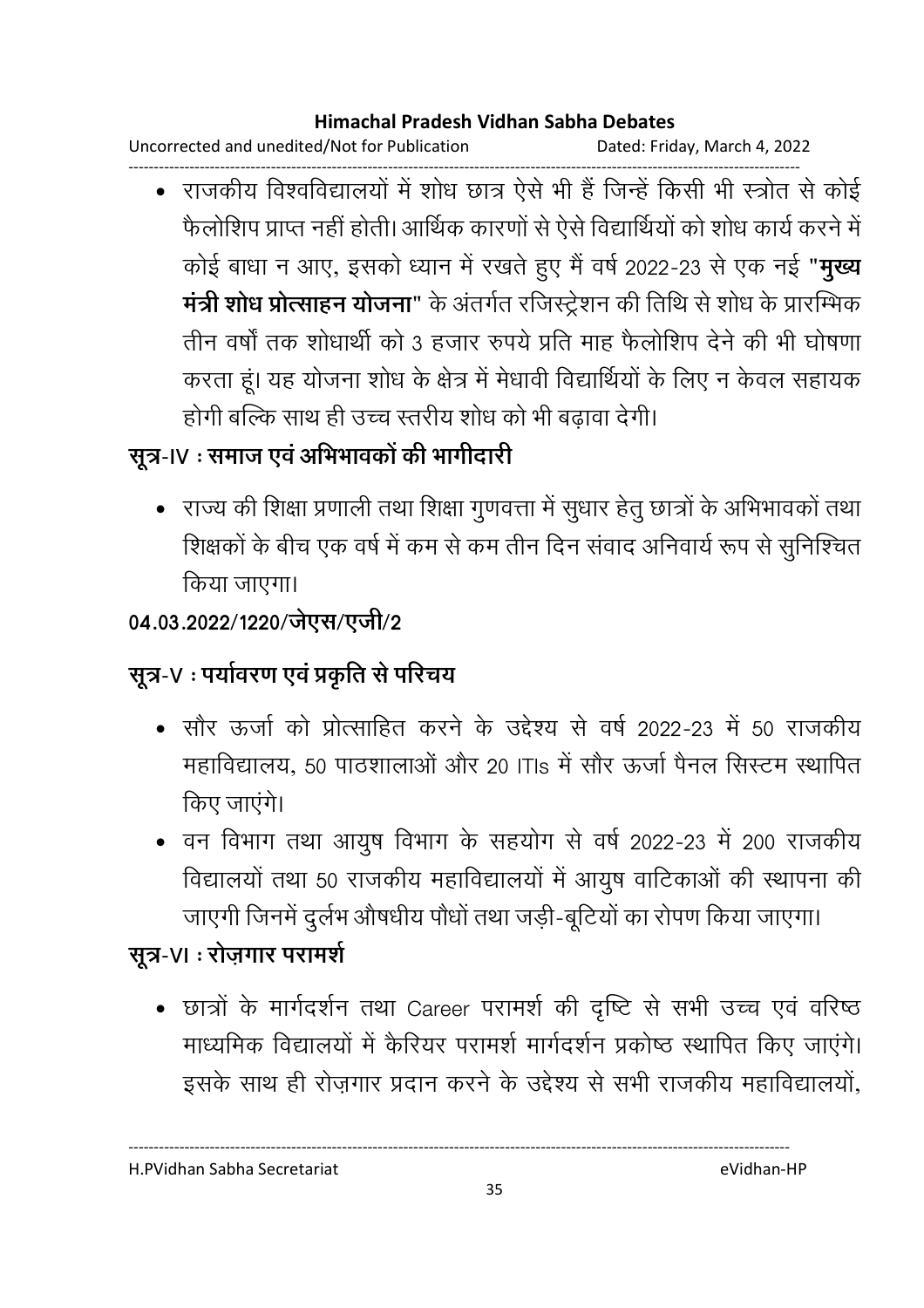Uncorrected and unedited/Not for Publication Dated: Friday, March 4, 2022

------------------------------------------------------------------------------------------------------------------------------------ संस्कृत महाविद्यालयों और विश्वविद्यालयों में Career Guidance and Placement cell की स्थापना की जाएगी और जहां यह पहले से ही विद्यमान हैं, उन्हें और सुदृढ़ किया जाएगा।

अध्यक्ष महोदय, मैं यहाँ कहना चाहूँगा :-

## किताब और कलम हर बच्चे की तकदीर बदलेगी,

## ज्ञान की ज्योति हिमाचल की तस्वीर बदलेगी।

81. अध्यक्ष महोदय, शिमला में हिमाचल प्रदेश विश्वविद्यालय वर्ष 1970 में स्थापित हुआ था। विगत 52 वर्षों में प्रदेश के लिए यह एक मात्र राज्य विश्वविद्यालय था। मैं घोषणा करता हूं कि मण्डी में बन रहा 'सरदार पटेल विश्वविद्यालय' अंप्रैल 2022 से कार्य करना आरम्भ कर देगा।

### 04.03.2022/1220/जेएस/एजी/3

82. अध्यक्ष महोदय, सबसे अधिकारी शिक्षा विभाग में है और इनमें से कुछ सवर्गा के Service Matters लम्बे समय से लम्बित हैं। पिछले बजट में मैंने उन्हें सुलझाने की बात की थी। इस संदर्भ में मैं यह कहना चाहूंगा कि :-

• B.Ed तथा TET योग्यता प्राप्त शास्त्री तथा भाषा अध्यापकों का पदनाम TGT (संस्कृत) तथा TGT (हिन्दी) किया जाएगा।

### 04.03.2022/1225/जेएस/एजी/1

अध्यक्ष महोदय, यह बहुत लम्बे समय से उस वर्ग की मांग थी। हमेशा इस बात को लेकर वे हमसे आग्रह करते थे और मैं समझता हूं कि इस निर्णय के साथ, इस घोषणा के साथ उनकी बहुत लम्बे समय से जो लम्बित मांग थी, वह पूरी हो रही है, उसका समाधान हो रहा है।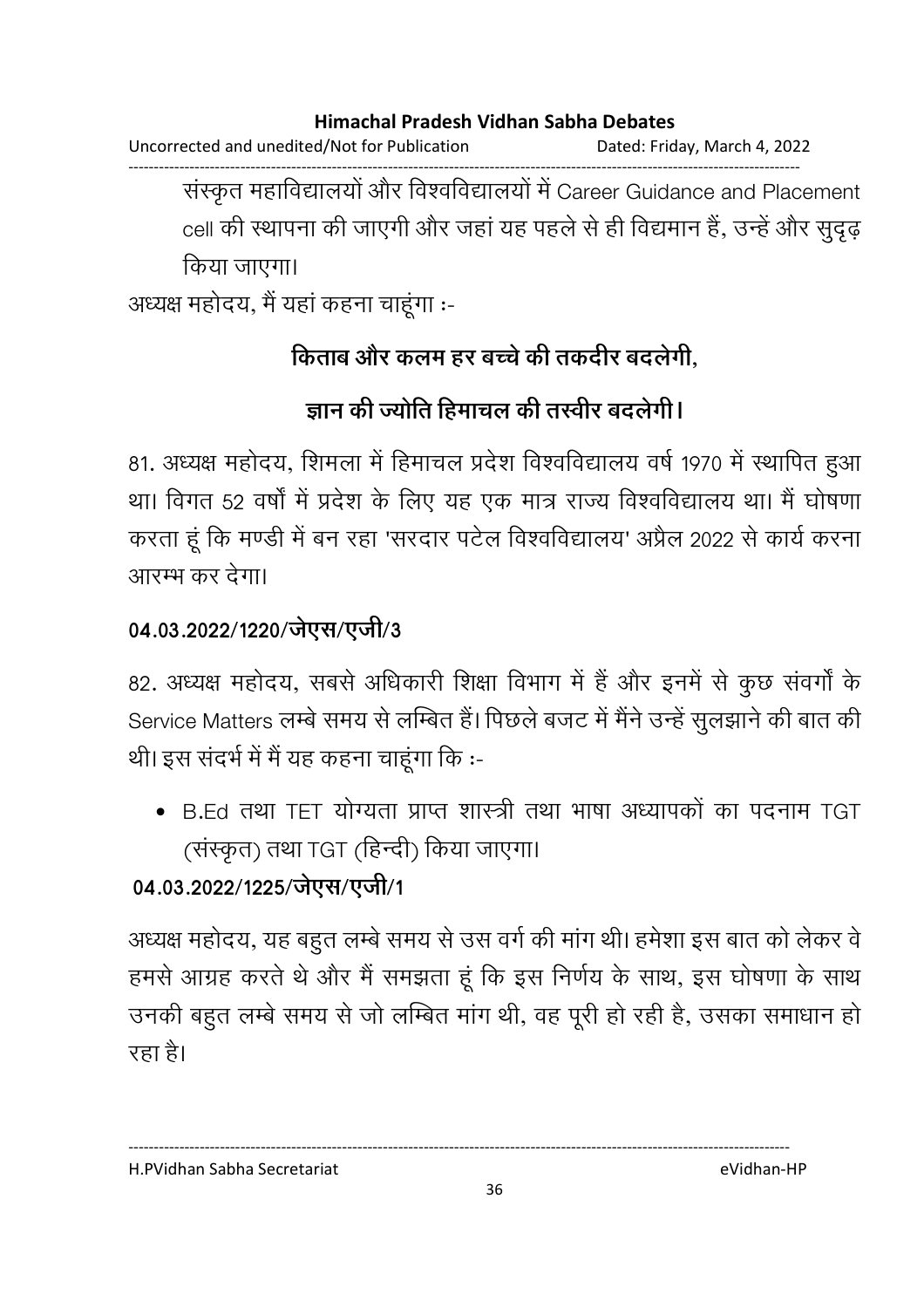Uncorrected and unedited/Not for Publication Dated: Friday, March 4, 2022 ------------------------------------------------------------------------------------------------------------------------------------

- प्रवक्ता (School Cadre) तथा प्रवक्ता (School New) श्रेणियों का समान पदनाम प्रवक्ता (School) स्कूल किया जाएगा। यह भी एक बहुत बड़ा मुद्दा चला हुआ था, मुझे लगता है कि इसके माध्यम से उनकी समस्या का काफी हद तक समाधान हो जाएगा।
- इसके अतिरिक्त TGTs से प्रवक्ता पदोन्नत हो चुके अध्यापकों को मुख्याध्यापक बनने के लिए एक विकल्प दिया जाएगा।

# शिक्षा क्षेत्र में लिए वर्ष 2022-23 में 8हजार 412 करोड़ रुपये का प्रावधान किया गया <del>है</del>।

# तकनीकी शिक्षा एवं कौशल विकास

83. अध्यक्ष महोदय, मुझे यह बताते हुए हर्ष हो रहा है कि सुन्दरनगर स्थित जवाहर लाल नेहरू इंजीनियरिंग महाविद्यालय में आगामी सत्र से कम्प्यूटर साइंस में B.Tech तथा सिविल इंजीनियरिंग में M.Tech प्रोग्राम आरम्भ किए जाएंगे। कंडाघाट स्थित राजकीय महिला बहुतकनीकी संस्थान में इलैक्ट्रिकल इंजीनियरिंग व राजकीय बहुतकनीकी संस्थान, तलवाड में फार्मेसी के डिप्लोमा कोर्स आरम्भ किए जाएंगे।

84. अध्यक्ष महोदय, प्रदेश में चार नए राजकीय ओद्योगिक प्रशिक्षण संस्थान नामतः लाड़ाघाट, श्री नैना देवीजी, जिला बिलासपुर एवं कटौला, जिला मण्डी तथा धारटीधार और बेचड़-का-बाग, सिरमौर जिला में खोलने हेतु DPRs बनाई जाएंगी।

## 04.03.2022/1225/जेएस/एजी/2

85. अध्यक्ष महोदय, मै प्लम्बिग, वैल्डिंग, इलैक्ट्रिशियन तथा फ्रिज एवं AC मुरम्मत जैसी सेवाओं को प्रदेश की जनता को उपलब्ध करवाने के उद्देश्य से एक नई "**कोशल आपके द्वार"** योजना आरम्भ करने की घोषणा करता हूं। इस योजना के अंतर्गत प्रदेश के जिन ओद्योगिक प्रशिक्षण संस्थानों में ये ट्रेड चल रहे हैं, उनके माध्यम से इन संस्थानों के

H.PVidhan Sabha Secretariat eVidhan-HP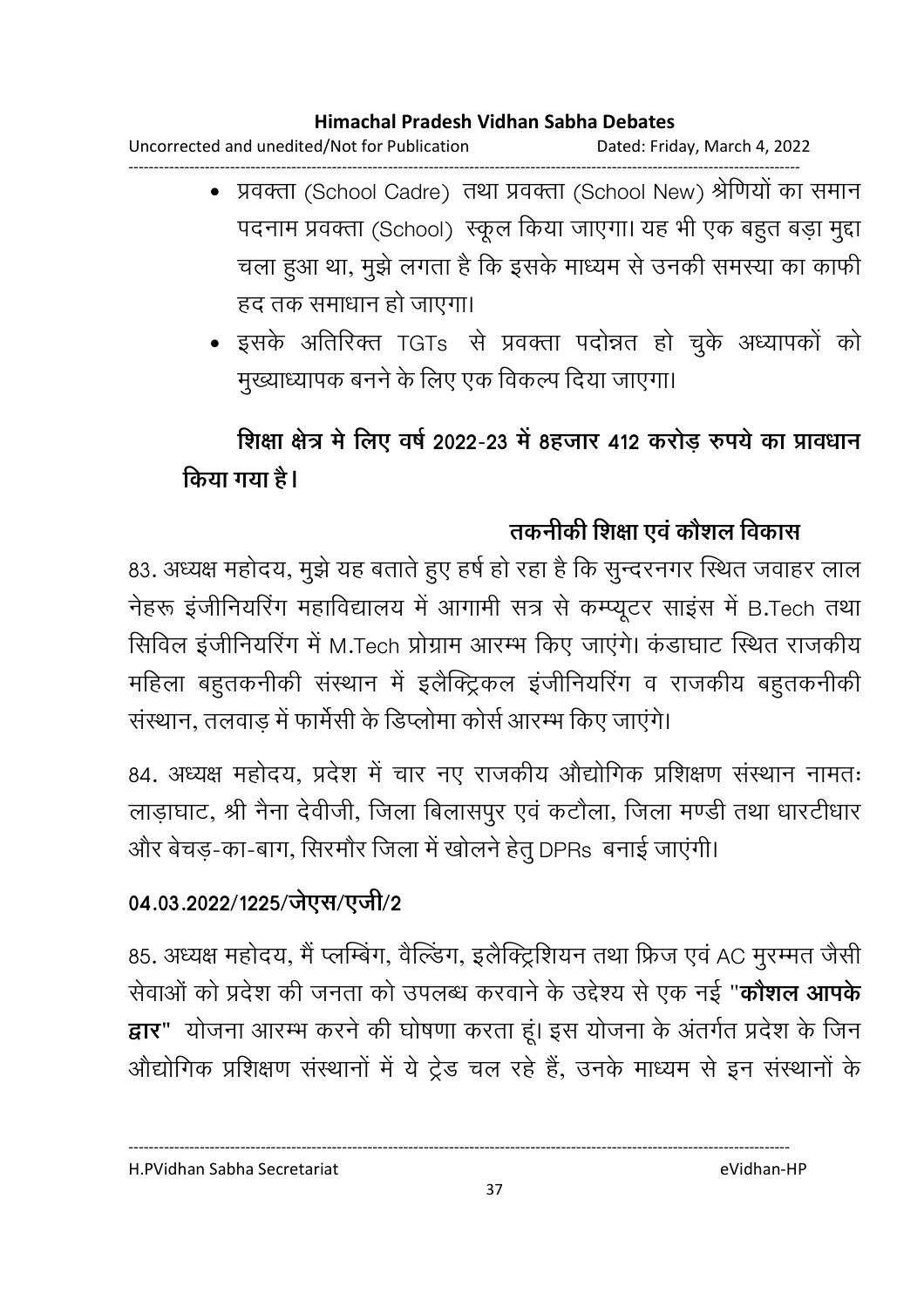Uncorrected and unedited/Not for Publication Dated: Friday, March 4, 2022

------------------------------------------------------------------------------------------------------------------------------------ नज़दीक रह रहे उपभोक्ताओं को ये सेवाए न्यूनतम दरों पर उपलब्ध करवाई जाएगी। अध्यक्ष महोदय, मैं यहाँ कहना चाहूँगाः-

# जिसमे कौशल होगा, वही कुशल होगा कौशल के दम पर ही, वह सफल होगा**।**

## स्वास्थ्य, स्वच्छता एव चिकित्सा शिक्षा

86. अध्यक्ष महोदय, प्रदेश में स्वास्थ्य सेवाओं में विस्तार के लिए केन्द्र सरकार द्वारा उदार वित्तीय संसाधन उपलब्ध करवाए गए हैं। वर्ष 2021-22 में भारत सरकार से प्राप्त हुए 419 करोड़ रुपये तथा वर्ष 2022-23 में विभिन्न केन्द्रीय प्रायोजित कार्यक्रमों के अंतर्गत उपलब्ध 848 करोड़ रुपये को मिलाकर वर्ष 2022-23 के अंत तक भारत सरकार के माध्यम से प्रदेश में स्वास्थ्य सेवाओं के लिए लगभग 1 हजार 267 करोड़ रुपये की सहायता उपलब्ध होगी। मैं प्रदेश की जनता की ओर से प्रधान मंत्री श्री नरेन्द्र मोदी जी का इस सहायता के लिए हृदय की गहराइयों से आभार व्यक्त करता हूं।

87. आयुष्मान भारत-प्रधान मंत्री जन आरोग्य योजना के पूरक के रूप में हमारी सरकार द्वारा 1 जनवरी, 2019 से "मुख्यमंत्री हिमाचल हैल्थ केयर योजना-हिमकेयर" आरम्भ की गई थी। इस योजना के अंतर्गत अब तक 2 लाख 40 हजार लाभार्थियों को 218 करोड़ रुपये | की लागत से निशुल्क चिकित्सा सेवाएं प्रदान की गई हैं। मैं घोषणा करता हूं कि हिमकेयर कार्ड की नवीनीकरण अवधि एक साल से बढ़ाकर तीन साल कर दी जाएगी। अध्यक्ष महोदय, इसमें लोगों को कठिनाई आ रही थी कि हर साल रेन्यूिल करनी पड़ रही थी। उसके बाद कई बार इसको कुछ लोग नहीं कर पाते थे इसलिए तीन साल के लिए हमने इसके रेन्यूअल का पीरियंड किया है।

## 04.03.2022/1225/जेएस/एजी/3

अध्यक्ष महादय, "हिमकेयर" में नए परिवारों का पंजीकरण जनवरी से मार्च माह में होता है। मैं यह घोषणा करता हूं कि इस योजना में नए परिवारों का पंजीकरण अब पूरा वर्षे होता रहेगा। इसके अतिरिक्त हिमकेयर के अंतर्गत प्रदेश की विभिन्न जेलों में बर्दियों को भी

H.PVidhan Sabha Secretariat eVidhan-HP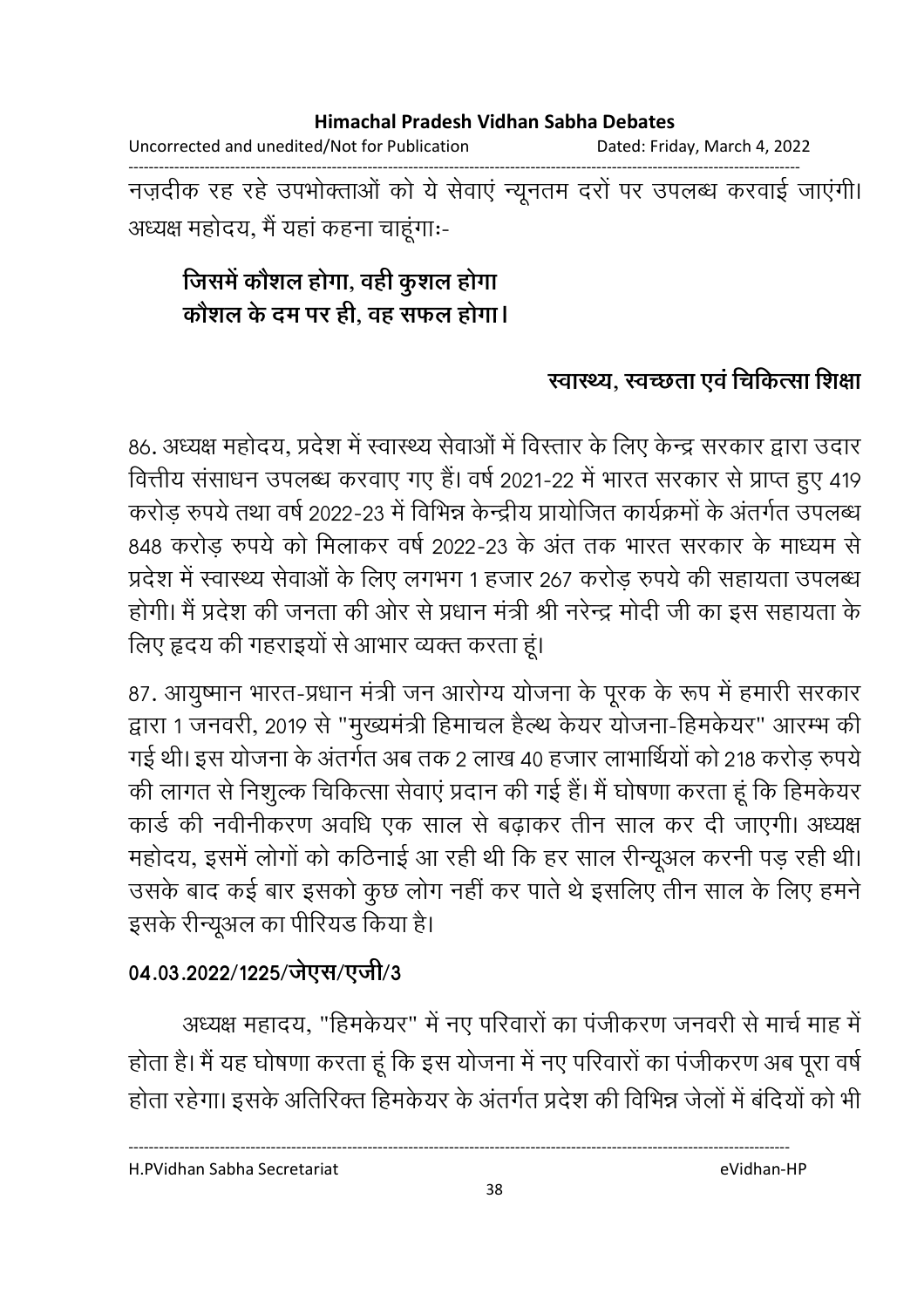Uncorrected and unedited/Not for Publication Dated: Friday, March 4, 2022 ------------------------------------------------------------------------------------------------------------------------------------

लाया जाएगा। जेल में जो हमारे संजायाफ्ता लोग है, उनको भी इसमें शामिल किया जाएगा।

88. प्रदेश के दूर-दराज क्षेत्रों में स्वास्थ्य सुविधाएं घर-द्वार उपलब्ध करवाने के उद्देश्य से मैं एक नई "**मुख्यमंत्री मोबाइल क्लिनिक** (M3C)" योजना की घोषणा कर रहा हू। यह बड़ा महत्वपूर्ण है जिसका मैं ज़िक्र कर रहा हूं।

# <u>श्री एस0एस0 द्वारा जारी---</u>

## **04.03.2022/1230-35/SS-AS/1**

मुख्य मंत्री मोबाइल क्लिनिक, उसका शार्टकट में नाम (M3C) रखा है, योजना को शुरू करने की घोषणा करता हूं। इस योजना के अंतर्गत प्रदेश के प्रत्येक विधान सभा क्षेत्र में एक मोबाइल क्लिनिक चलाया जाएगा। इसमें बेसिक स्वास्थ्य सुविधाएं उपलब्ध करवाने के लिए जरूरी उपकरण होंगे। इसमें एक डाक्टर द्वारा अपनी टीम के साथ गांव में जांकर चिकित्सा सुविधा दी जाएगी। इसमें डॉक्टर एक पारिवारिक डॉक्टर की तरह कार्य करेगा। कोविड से उत्पन्न स्थिति से निपटने हेतु तथा स्वास्थ्य सुविधाओं से वंचित रहने वाले लोगों के लिए यह योजना एक वरदान साबित होगी। इसको हमने अभी एक तरह से पायलट बेसिज पर 68 के 68 विधान सभा क्षेत्रों में शुरू करने का निर्णय लिया है। इसकी सफलता बेहतर होंगी तो आने वाले समय में अगर इसमें और एक्सपेशन करने की गंजाइश होंगी तो उसको भी करेंगे।

89. हृदय रोगों से पीड़ित रोगियों की बढ़ती संख्या के दृष्टिंगत IGMC तथा RPMC Tanda में उपलब्ध कैथ लैब की सुविधा के अतिरिक्त आयुर्विज्ञान महाविद्यालय हमीरपुर तथा नाहन में भी यह सुविधा उपलब्ध करवाई जाएगी। इस पर कुल 20 करोड़ रुपये खर्च किए जाएंगे।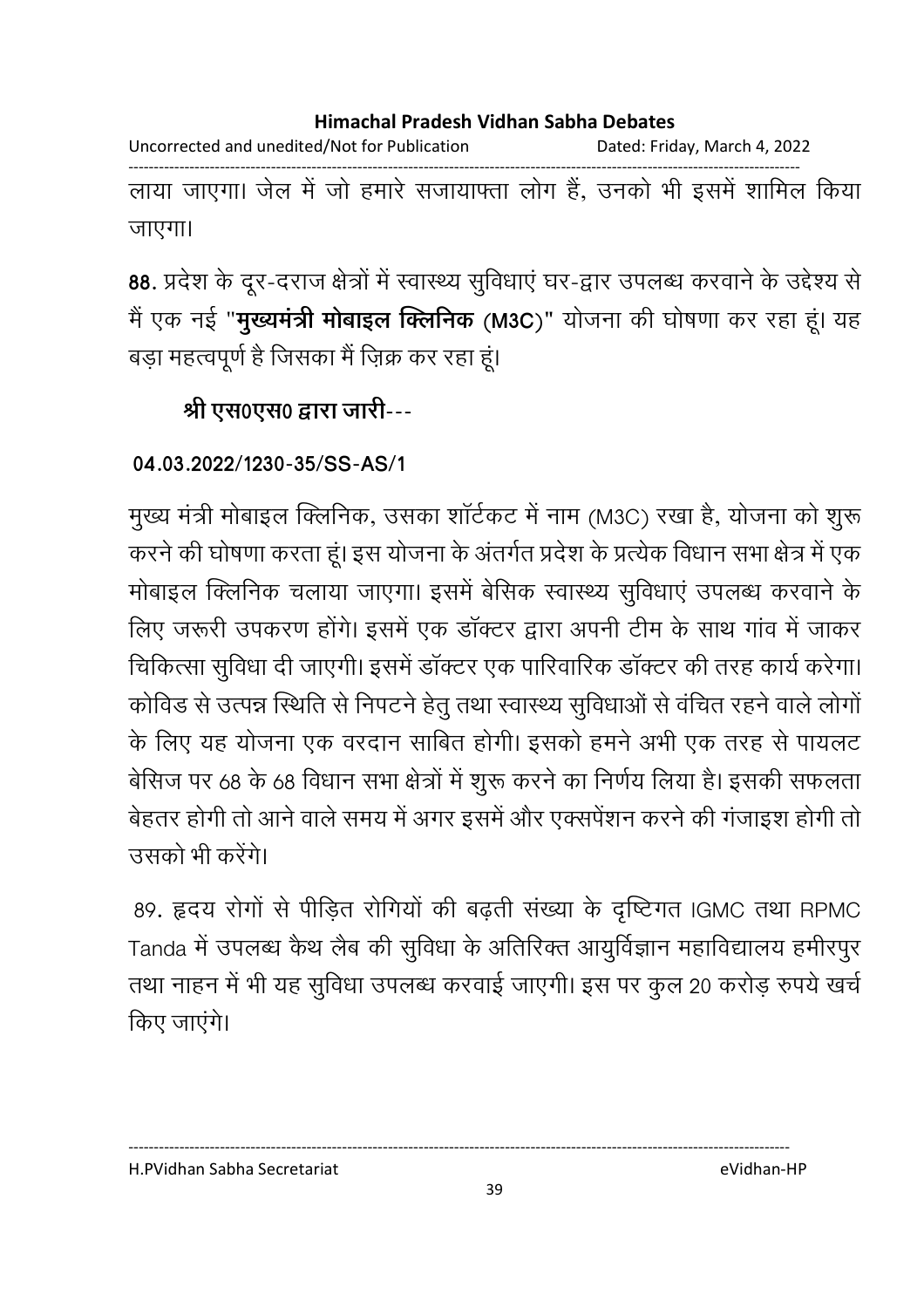Uncorrected and unedited/Not for Publication Dated: Friday, March 4, 2022 ------------------------------------------------------------------------------------------------------------------------------------ 90. कैंसर के मरीजों की सुविधा हेतु RPMC Tanda में पैट स्कैन एवं ब्रेकी थैरेपी (Brachytherapy) तथा आयुर्विज्ञान महाविद्यालय, नेरचौक में पैट स्कैन एवं MRI की सुविधा उपलब्ध करवाने की घोषणा करता हूं। इस पर 61 करोड़ रुपये व्यय किए जाएंगे।

91. आयुर्विज्ञान महाविद्यालय, नेरचौक में एक व्यापक स्तनपान प्रबन्धन केन्द्र स्थपित किया जाएगा जहां दानकर्ताओं के दूध का संग्रहण करने एवं परीक्षण, संरक्षण तथा वितरण की व्यवस्था होगी जिससे उपचाराधीन नवजात शिशुओं को दूध की उपलब्धता सुनिश्चित की जाएगी।

## **04.03.2022/1230-35/SS-AS/2**

92. 2022-23 में प्रत्येक स्वास्थ्य खण्ड में एक 'मॉडल प्राथमिक स्वास्थ्य केन्द्र' विकसित किया जाएगा जिसमें Indian Public Health Standards (IPHS) के मानकों वाली सुविधाएं सुनिश्चित की जाएंगी।

93. इस समय प्रदेश में नेशनल एम्बुलेस सेवाए-108 के अंतर्गत 198 एम्बुलेस चलाई जा रही हैं। इनके Response time को कम करने के उद्देश्य से 50 नई एम्बुलेंसों का क्रय किया जाएगा जिस पर 15 करोड़ रुपये खर्च किए जाएंगे।

अध्यक्ष महोदय, यहां मैं कहना चाहूंगा :-

# पूरा और निःशुल्क इलाज़ मिले सबको, <u>यह था हमारा सपना।</u> आयुष्मान भारत, हिमकेयर से, बना स्वस्थ हिमाचल अपना।

94. स्वास्थ्य संस्थानों में बेहतर चिकित्सा सुविधा सुनिश्चित करने के लिए चिकित्सा अधिकारियों के विशेषज्ञ कांडर की स्थापना की जाएगी। प्रत्येक नए आयुर्विज्ञान महाविद्यालयो क्रमशः नाहन, चम्बा, नेरचौंक तथा हमीरपुर में फैकल्टी और अन्य श्रेणी के समुचित पद भरे जाएंगे।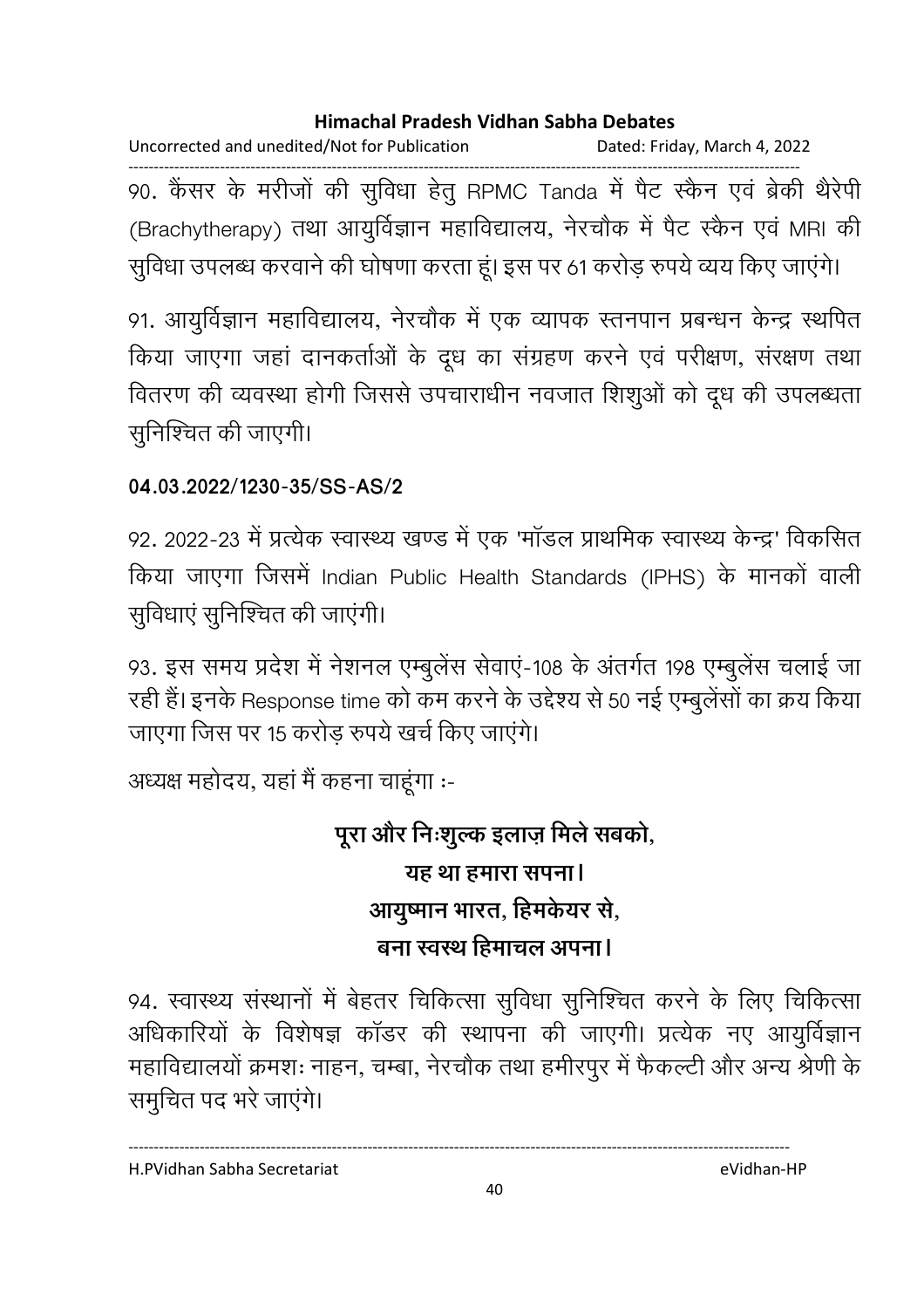Uncorrected and unedited/Not for Publication Dated: Friday, March 4, 2022

------------------------------------------------------------------------------------------------------------------------------------ 95. कोविंड के दुष्प्रभावों से निपटने के लिए प्रदेश में कार्यरत चिकित्सको द्वारा सराहनीय सेवाएं प्रदान की गईं। विगत वर्षों में स्वास्थ्य संस्थानों का व्यापक विस्तार हुआ है। उसको देखते हुए मैं यह घोषणा करता हूँ कि चिकित्सा अधिकारियों के 500 नए पद हिमाचल प्रदेश में सृजित किए जाएंगे।

अध्यक्ष महोदय, इस बात को हम देख रहे थे कि जो हमारा डाक्टर का कांडर है वह लगभग 2400 के करीब है और वह पूरा-का-पूरा भरा हुआ है। हैल्थ सैक्टर में पिछले काफी अरसे से पूर्व की सरकार और वर्तमान सरकार में भी बहुत एक्सपेशन हुई है। इसलिए यह बहुत आवश्यक था क्योंकि काडर को बढ़ाने की आवश्यकता थी तो 500 नए डॉक्टरों के पद सृजित किए जाएंगे ताकि दूर-दराज के इलाके में जहां

### **04.03.2022/1230-35/SS-AS/3**

पर एक्सपेंशन की गई है, नए स्वास्थ्य संस्थान खुले हैं, वहां पर डॉक्टर्ज उपलब्ध हो सकें। इस बात को सुनिश्चित करेंगे।

## स्वास्थ्य क्षेत्र के लिए 2022-23 में 2752 करोड़ रुपये का प्रावधान किया गया <del>है</del>।

96. 2022-23 में हमारी सरकार 100 आयुष औषधालयों को Wellness Centres के रूप में स्तरोन्नत करेगी।

97. माननीय प्रधान मंत्री श्री नरेन्द्र मोदी जी के प्रयासों से 'योग' ने अन्तर्राष्ट्रीय स्तर पर अपनी पहचान बनाई है तथा संयुक्त राष्ट्र संघ द्वारा 21 जून को अन्तर्राष्ट्रीय योग दिवस घोषित किया है। हमारी सरकार योग के प्रचार एवं प्रसार के लिए हमेशा ही प्रयासरत रही है। इसी श्रृंखला में आयुष विभाग द्वारा Aayush Wellness Centres में महिला एवं पुरुष योग प्रशिक्षकों के रूप में आरोग्य मित्र लगाए जाएंगे।

# ऊर्जा/बहुउद्देश्यीय परियोजनाए

---------------------------------------------------------------------------------------------------------------------------------- H.PVidhan Sabha Secretariat eVidhan-HP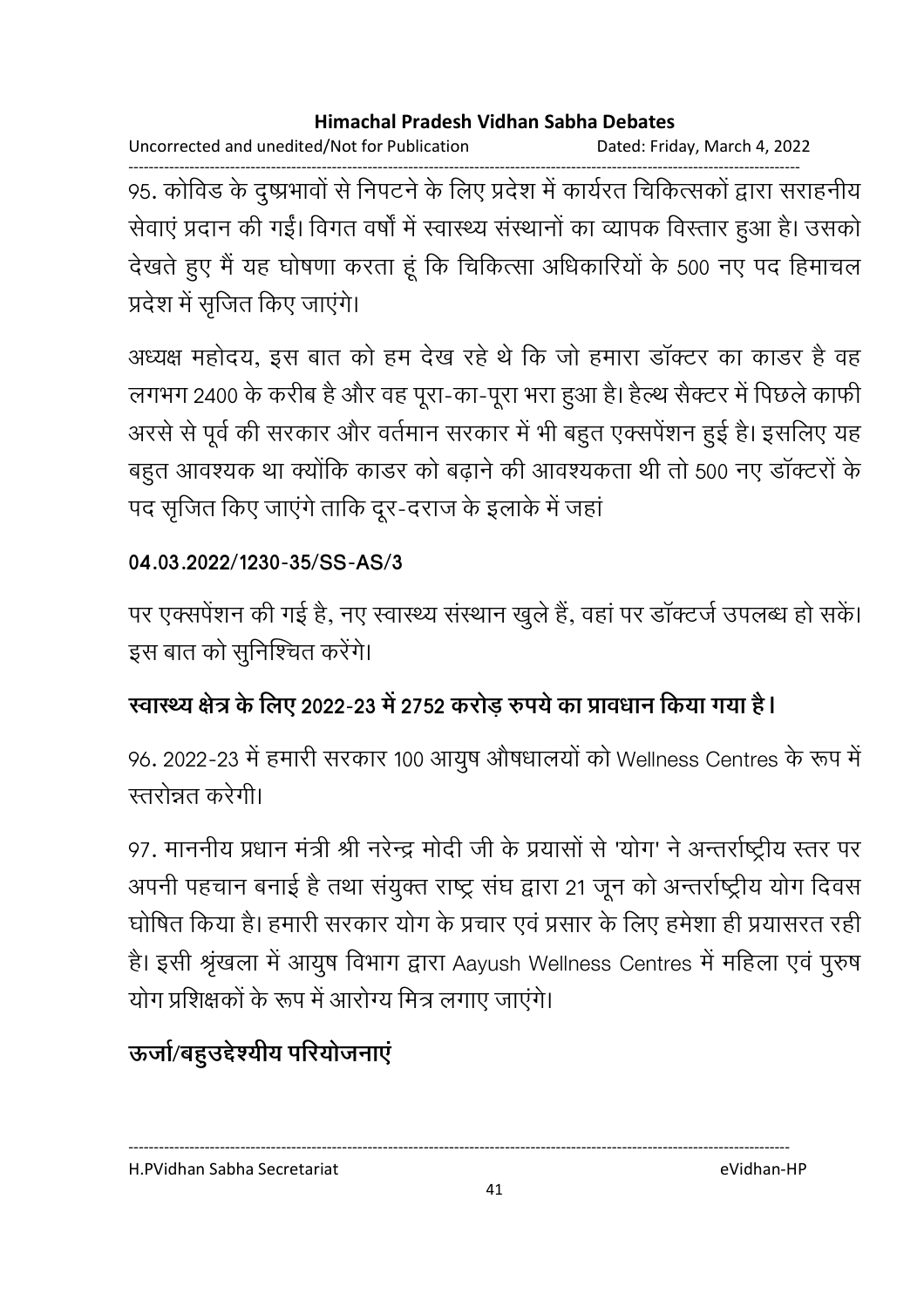Uncorrected and unedited/Not for Publication Dated: Friday, March 4, 2022

------------------------------------------------------------------------------------------------------------------------------------ 98. अध्यक्ष महोदय, प्रदेश सरकार घरेलू तथा कृषि उपभोक्ताओं के बिजली बिलों पर दिए जा रहे अनुदान को अग्रिम रूप से बिजली बोर्ड को अदा कर रही है जिस पर हमारी सरकार अगले वर्ष 500 करोड़ रुपये उपदान प्रदान करेगी। हमारी सरकार 1 अप्रैल, 2022 से 4.40 लाख ऐसे घरेलू उपभोक्ताओं, जिनकी मासिक बिजली खपत 60 यूनिट तक है, उन्हें जीरो बिलिंग की जाएगी। 61-125 यूनिट तक खपत करने वाले 7 लाख उपभोक्ताओं को एक रुपये प्रति यूनिट की दर से बिजली उपलब्ध करवाई जाएगी। इसके अलावा किसानों को राहत देने के लिए बिजली की दर 50 पैसे प्रति यूनिट से घटाकर 30 पैसे प्रति यूनिट की जाएगी। इन रियायतों से बिजली उपभोक्ताओं को वार्षिक 100 करोड़ रुपये का लाभ मिलेगा।

99. हमारी सरकार प्रदेश में 24x7 विश्वसनीय बिजली आपूर्ति सुनिश्चित करने के लिए प्रतिबद्ध है। गुणवत्तापूर्ण विद्युत आपूर्ति सुनिश्चित करने के लिए मेरी सरकार 12 अतिरिक्त HT योजनाओं पर कार्य कर रही है। एक अतिरिक्त HT योजना को

## **04.03.2022/1230-35/SS-AS/4**

2022-23 में शुरू किया जाएगा। बढ़ते लोड को देखते हुए मौजूदा प्रणाली में 393 MV क्षमता की वृद्धि की जाएगी जिससे वोल्टेज़ की समस्या कम होगी।

100. कम वोल्टेज की समस्या को समाप्त करने के लिए 33/11 KV HT केन्द्रों के निर्माण तथा मौजूदा 33/11 KV HT केन्द्रों की क्षमता के विस्तार हेतु 2022-23 में 23 नई योजनाएं शुरू की जाएंगी जिससे संबंधित क्षेत्रों में विद्युत आपूर्ति की गुणवत्ता में सुधार होगा।

101. 'मुख्य मंत्री रोशनी योजना' के अंतर्गत पात्र 12765 निर्धन परिवारों को निःशुल्क विद्युत कनेक्शन उपलब्ध करवाए गए हैं। इस योजना के तहत 2022-23 में 5 हजार परिवारों को कनेक्शन दिए जाएंगे।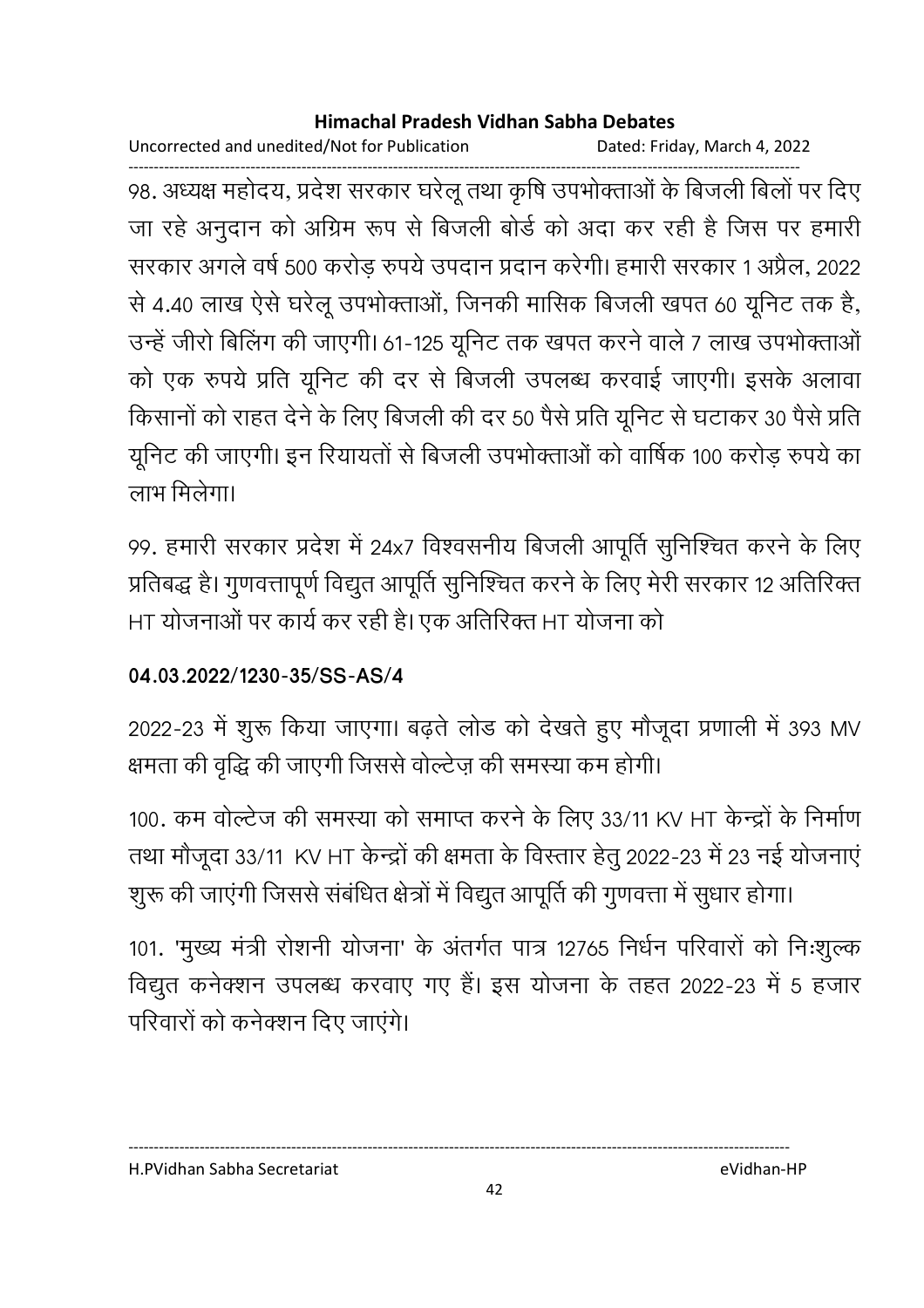Uncorrected and unedited/Not for Publication Dated: Friday, March 4, 2022 ------------------------------------------------------------------------------------------------------------------------------------ 102. हमारी सरकार विद्युत वितरण नेटवर्क में मौजूद लकड़ी के खम्बों को सौ प्रतिशत बदलने हेतु प्रतिबद्ध है। 2022-23 में लगभग 20 हजार लकड़ी के खम्बों को लोहे के खम्बों से बदलकर इस कार्य को सम्पूर्ण कर लिया जाएग।

अध्यक्ष महोदय, यहां मैं कहना चाहूंगा :-

# कुछ नहीं होगा अन्धेरों को बुरा कहने से, अपने हिस्से का दीया खुद ही जलाना होगा।

103. हाल ही में घोषित ऊर्जा नीति में राज्य को 2030 तक हरित ऊर्जा राज्य बनाने पर बल दिया गया है। मेरी सरकार ने बड़े पैमाने पर पम्प भण्डारण परियोजनाओं के निर्माण को प्रोत्साहित करने का लक्ष्य रखा है।

104. 2022-23 में 1000 मैगावाट क्षमता की जल विद्युत परियोजनाएं जनता की सेवा में समर्पित कर दी जाएंगी। साथ-ही-साथ 4 नई विद्युत परियोजनाओं साई कोठी-1 (15 मैगावाट), देवी कोठी (16 मैगावाट), साई कोठी-।। (16.5 मैगावाट) तथा हेल (18 मैगावाट) का निर्माण प्रारम्भ किया जाएगा। इन परियोजनाओं का निर्माण जर्मनी के Development Bank KFW की सहायता से होगा।

### **04.03.2022/1230-35/SS-AS/5**

105. 2021-22 में HPPTCL ने लगभग 360 करोड़ रुपये की लागत से अनेक ट्रांसमिशन लाइनें विकसित की हैं। 2022-23 में HPPTCL ने 7 Extra High Voltage (EHV) सब-स्टेशनों के निर्माण को पूरा करने का लक्ष्य रखा है। 231 सर्किट किलोमीटर की कुल लम्बाई वाली 5 ट्रांसमिशन लाइनों तथा कुनिहार में संयुक्त नियंत्रण केन्द्र के निर्माण को पूरा किया जाएगा। इन 13 परियोजनाओं पर 645 करोड़ रुपये खर्च किए जाएंगे।

## 04.03.2022/1240/केएस/डीसी/1

---------------------------------------------------------------------------------------------------------------------------------- H.PVidhan Sabha Secretariat eVidhan-HP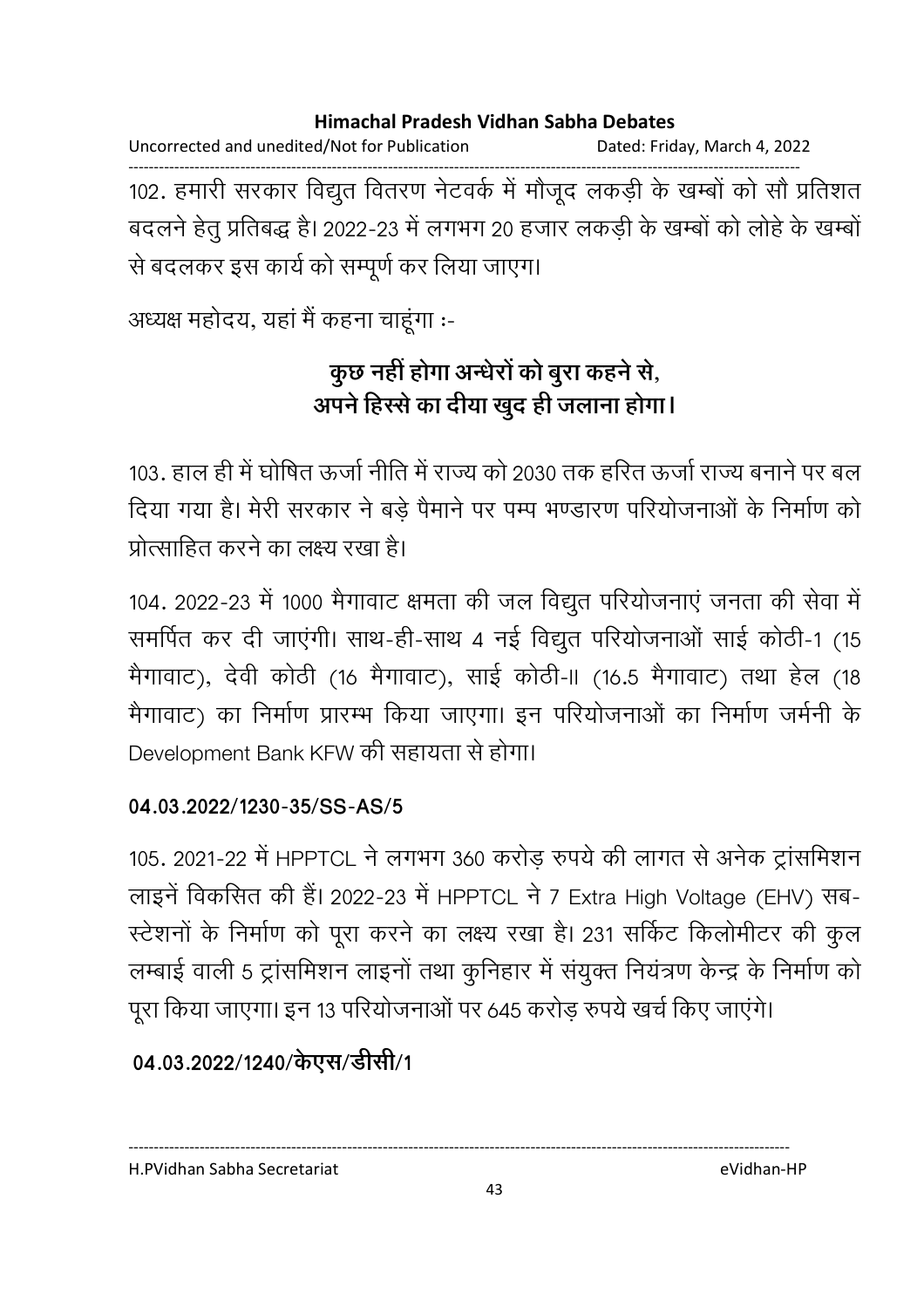Uncorrected and unedited/Not for Publication Dated: Friday, March 4, 2022

------------------------------------------------------------------------------------------------------------------------------------ 106. फ्रेंच विकास एजेंसी (AFD) से चांजू-III जल विद्युत परियोजना और दियोथल चांजू जल विद्युत परियोजना के वित्त पोषण के लिए सहमति दी है। AFD और भारत सरकार के बीच 800 करोड़ रुपये की राशि के क्रेडिट सुविधा समझौते (CFA) पर हस्ताक्षर किए हैं। दोनों परियोजनाओं की टैंडर प्रक्रिया शीघ्र पूरी की जाएगी। दोनों परियोजनाओं का निर्माण कार्य वर्ष 2022-23 में शुरू कर दिया जाएगा।

107. अध्यक्ष महोदय, स्पिति में बिजली की उपलब्धता तथा गुणवत्ता में सुधार के लिए बिजली बोर्ड तथा Solar Energy Corporation of India Limited (SECI) के संयुक्त उद्यम द्वारा काजा में 1 MWh बैटरी भंडारण प्रणाली सहित 2 MW क्षमता के सौर संयंत्र की स्थापना की जा रही है जो वर्ष 2022-23 में चालू कर दिया जाएगा।

108. अध्यक्ष महोदय, Grid Connected Roof Top सौर ऊर्जा को आम जनता तक पहुंचाने के लिए तथा हरित ऊर्जा संकल्प हासिल करने हेतु मैं इन संयंत्रों पर वर्तमान उपदान राशि को 4 हजार रुपये से बढ़ाकर 6 हजार रुपये प्रति KW करने की सहर्ष घोषणा करता हूं। यह उपदान राशि घरेलू उपभोक्ताओं को भी देय होगी।

109. अध्यक्ष महोदय, ऊर्जा के क्षेत्र में सौर ऊर्जा की भी प्रदेश में बहुत सम्भावनाएं हैं, जिनका अभी समुचित दोहन नहीं हुआ है। SJVNL द्वारा वर्ष 2022-23 में 600 करोड़ रुपये | के निवेश से 150 MW क्षमता की सोलर परियोजनाएं स्थापित की जाएंगी। प्रदेश में इससे युवाओं को रोज़गार के नए अवसर प्राप्त होंगे व सौर ऊर्जा उत्पादन के क्षेत्र में भी यह एक अच्छी पहल होगी।

# जल शक्ति

110. अध्यक्ष महोदय, मैं आपके माध्यम से इस सदन को सूचित करना चाहूंगा कि "जल जीवन मिशन" के अंतर्गत अब तक 8 लाख 35 हजार नल कनैक्शन दिए गए हैं। इसकी तूलना में पिछले 72 वर्षों में 7लाख 63 हजार नल कनैक्शन दिए गए। हमारी

H.PVidhan Sabha Secretariat eVidhan-HP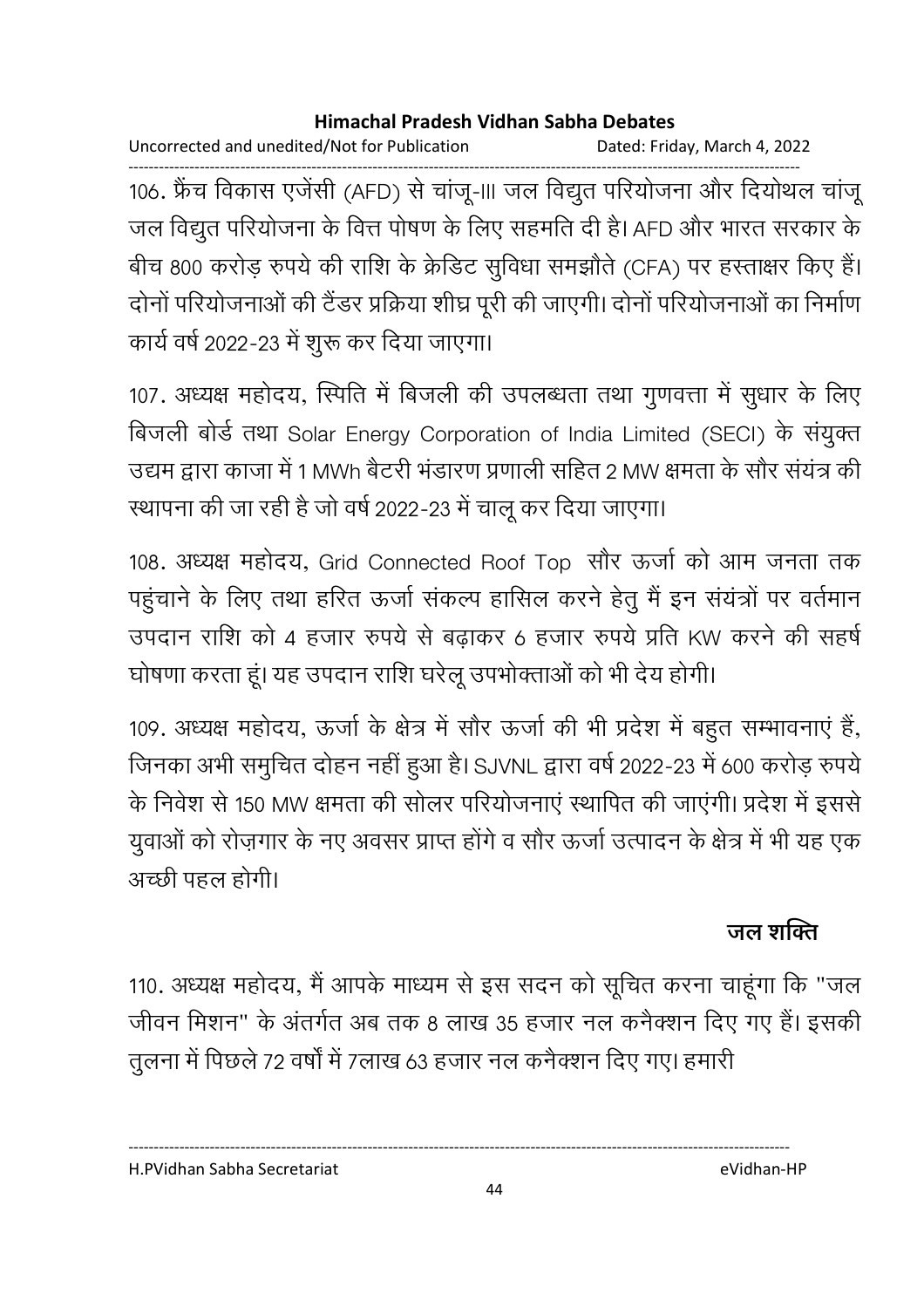Uncorrected and unedited/Not for Publication Dated: Friday, March 4, 2022

#### ------------------------------------------------------------------------------------------------------------------------------------ 04.03.2022/1240/केएस/डेसि*\*/2

सरकार की यह अभूतपूर्व उपलब्धि जनवरी, 2022 तक 17 लाख 28 हजार ग्रामीण परिवारों में से 15 लाख 79 हजार परिवारों को पेयजल कनैक्शन प्रदान कर दिए गए हैं। वर्ष 2022 के अंत तक प्रदेश के सभी ग्रामीण परिवारों को घरेलू नल कनैक्शन दें दिए जाएंगे। वर्ष 2021-22 में इस कार्यक्रम के अंतर्गत लगभग 1 हजार 500 करोड़ रुपये व्यय किए जाएंगे। मुझे यह बताते हुए भी प्रसन्नता है कि हिमाचल प्रदेश राष्ट्र का पहला राज्य है जिसे वर्ष 2021-22 में इस योजना की चौथी किश्त प्राप्त हुई है। यानि पूरे देश भर में सबसे बेहतरीन काम जल जीवन मिशन के अंतर्गत हिमाचल प्रदेश ने किया है।

111. "जल जीवन मिशन" के अंतर्गत सभी ग्रामीण परिवारों को पेयजल कर्नेक्शन प्रदान करने के बाद हमारी सरकार का लक्ष्य इन घरों को सूचारू रूप से पेयजल आपूर्ति करने का है। इसके लिए Sensor आधारित तकनीक की सहायता से Real Time Basis पर पेयजल उपलब्धता तथा आपूर्ति की सूचना उपलब्ध करवाई जाएगी। यहां मैं यह कहना चाहूंगाः-

# सोचने से कहा मिलते हैं, तमन्नाओं के शहर, चलना भी जरूरी है. **R** मजिल पाने के लिए।

112. अध्यक्ष महोदय, वर्ष 2018-19 का बजट प्रस्तुत करते समय निर्मित Culterable Command Area (CCA) का केवल 45 प्रतिशत ही उपयोग हो पाता था। हमारी सरकार के सफल प्रयासों के चलते दिसम्बर, 2021 के अंत तक लगभग 51 प्रतिशत CCA का उपयोग किया जाने लगा है। प्रदेश में विद्यमान सिंचाई योग्य 3.35 लाख हैक्टेयर क्षेत्र में से अब तक 1.87 लाख हैक्टेयर CCA का निर्माण किया जा चुका है। सिचाई सुविधाओं में विस्तार के उद्देश्य से वर्ष 2022-23 में 9 हजार हैक्टेयर CCA की

H.PVidhan Sabha Secretariat eVidhan-HP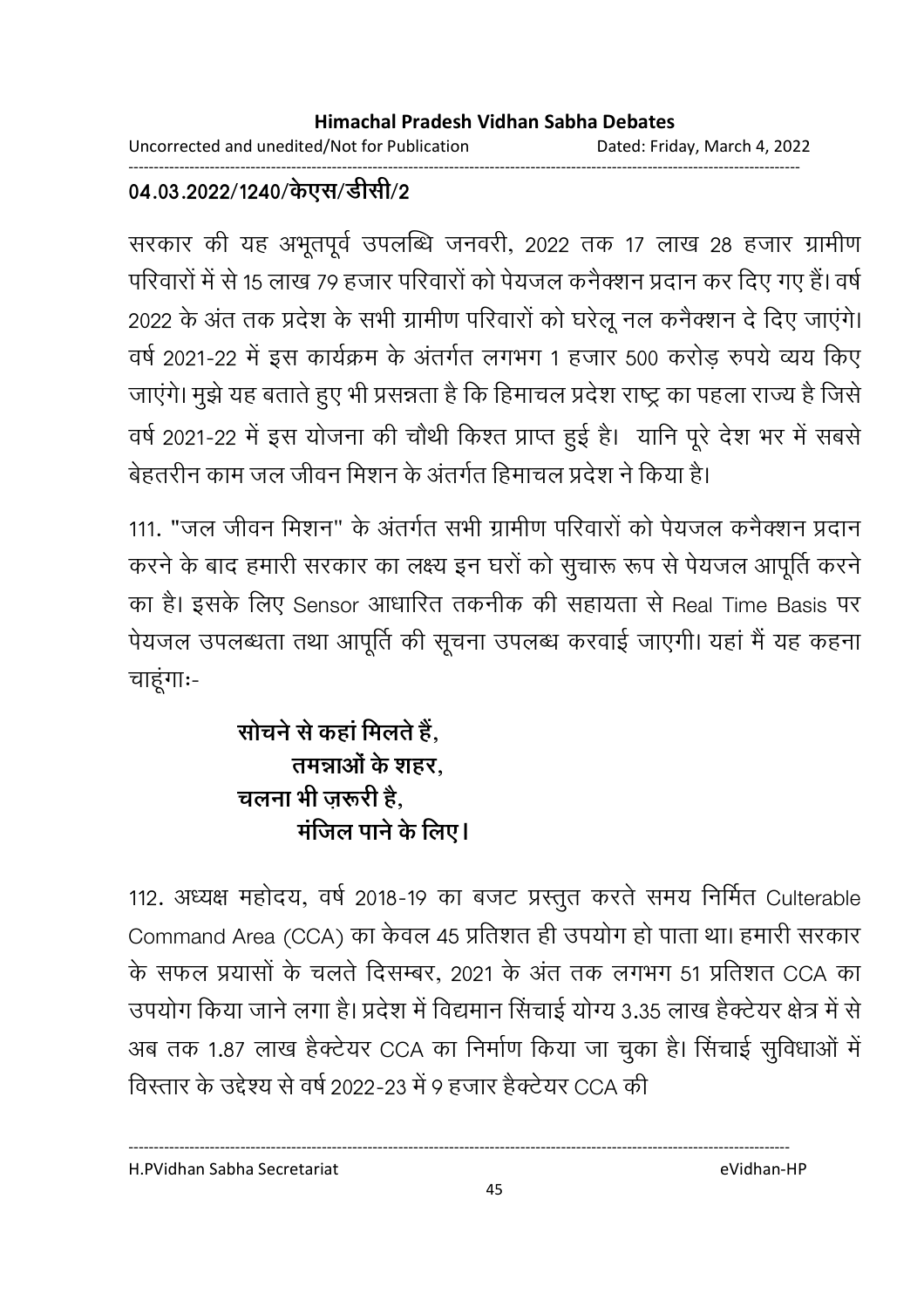#### ------------------------------------------------------------------------------------------------------------------------------------ 04.03.2022/1240/केएस/डेसि*\*3

आतीरक्त वृद्धि की जाएगी तथा 6 हजार 500 हैक्टेयर CCA के लिए Command Area Deveiopment (CAD) किया जाएगा।

113. वर्तमान में सिंचाई क्षेत्र की कार्य योजनाएं 80 के दशक में बनाए गए मास्टर प्लान के अनुरूप कार्यान्वित की जा रही है। GIS के माध्यम से पूरे प्रदेश के लिए एक नया मास्टर प्लान तैयार किया जाएगा। जिससे किसान बंधुओं को कम से कम समय में प्रभावी सिंचाई सुविधाएं उपलब्ध हो सके।

114. वर्ष 2022-23 के दौरान निम्न 5 बड़ी पेयजल योजनाओं को जनता को समर्पित करने की घोषणा करता हूं:-

- 65 करोड़ रुपये की लागत से AIIMS, बिलासपुर और हाईड्रो इंजीनियर कॉलेज के लिए कोल डैम उठाऊ पेयजल योजना
- 110 करोड़ रुपये की लागत से टॉरखोला और अन्य गांवों के लिए पेयजल योजना
- 121 करोड़ रुपये की लागत से सिराज और बाली चौकी क्षेत्र की 19 पंचायतों के लिए पेयजल संवर्द्धन योजना
- 147 करोड रुपये की लागत से कमलाह व मण्डप क्षेत्र के विभिन्न गांवों के लिए पेयजल योजना
- 56 करोड़ की लागत से डलहौजी के अन्तर्गत सलूणी, मंजीर, सुनदाई इत्यादि क्षेत्रों में संवर्द्धन पेयजल योजनाएं।

इन पांच योजनाओं में लगभग 1 लाख 25 हजार लोग लाभान्वित होंगे।

## 04.03.2022/1245/केएस/डीसी/1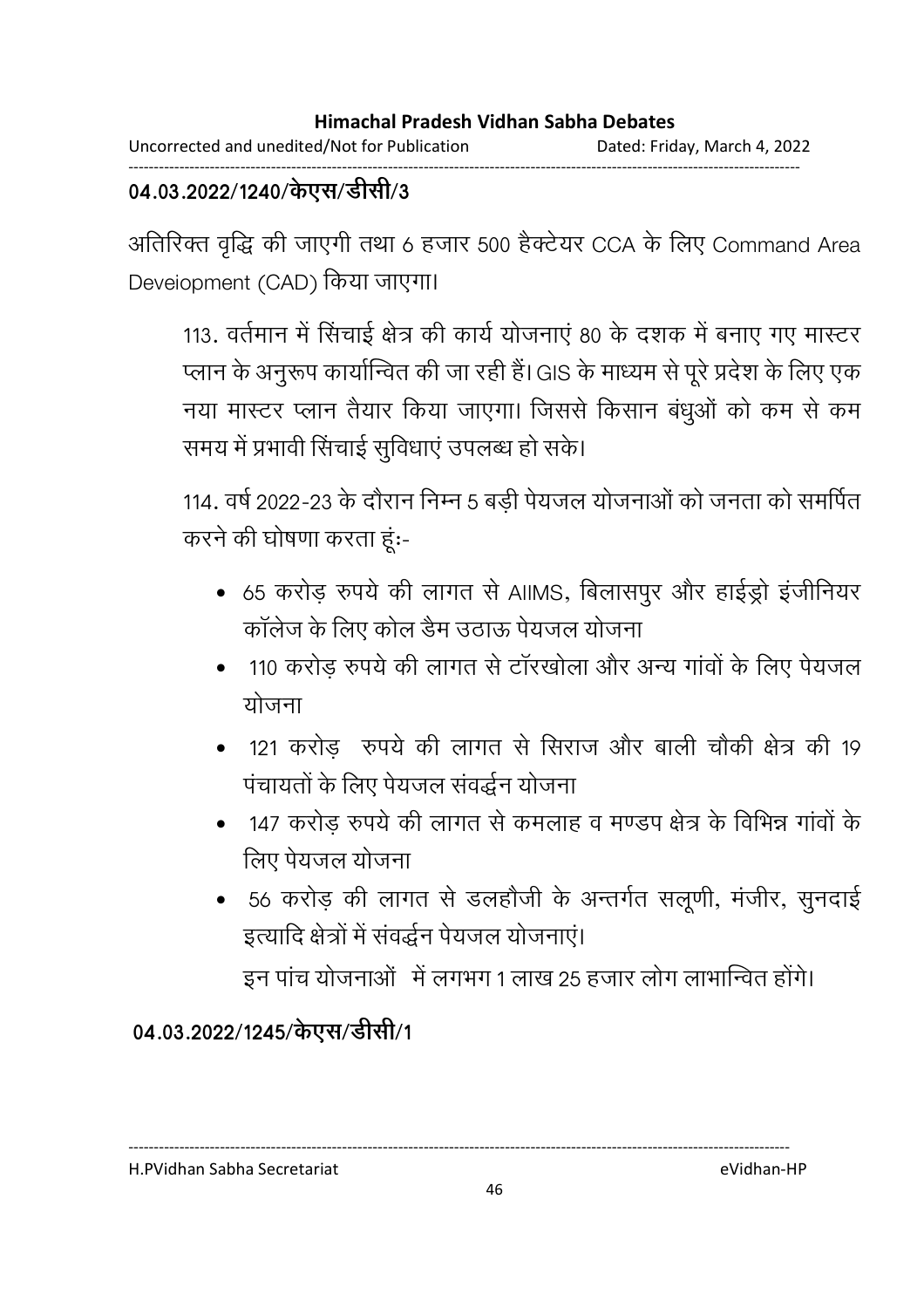Uncorrected and unedited/Not for Publication Dated: Friday, March 4, 2022

------------------------------------------------------------------------------------------------------------------------------------ 115. वर्ष 2022-23 में ही निम्नलिखित 4 उठाऊ सिंचाई योजनाओं का लोकार्पण किया जाएगाः-

- 6 करोड़ 11 लाख रुपये की लागत से भुंतर में जरीब्राधा योजना जिससे 256 हैक्टेयर भूमि सिंचित की जा सकेगी।
- 9 करोड़ 97 लाख रुपये की लागत से कुल्लू की ग्राम पंचायत बंदरोल के गिन्डौर, बनोगी, बबेली और सारी ग्राम समूहों हेतु योजना जिससे 417 हैक्टेयर भूमि सिंचित की जा सकेगी।
- जिला कुल्लू में ही 2 करोड़ 31 लाख रुपये की लागत से रेरी- मशगन योजना जिससे 93 हैक्टेयर भूमि सिंचित की जा सकेगी।
- ग्राम पंचायत, सिकवारी के लिए 2 करोड़ 88 लाख रुपये की लागत की योजना जिससे 120 हैक्टेयर भूमि सिंचित की जा सकेगी।

116. वर्ष 2022-23 में निम्नलिखित मल निकासी योजनाओं को जनता को समर्पित किया जाएगाः-

- 20 करोड़ 90 लाख रुपये की लागत से काला अम्ब के लिए मल निकासी योजना।
- 14 करोड़ 51 लाख रुपये की लागत से त्रिलोकपूर-खेरी के लिए मल निकासी <u>योजना।</u>
- 13 करोड़ 88 लाख रुपये की लागत से परवाणु जोन-1 के लिए मन निकासी योजना।
- 4 करोड़ 23 लाख की लागत से ठियोग क्षेत्र के लिए मल निकासी योजना।
- 2 करोड़ 81 लाख की लागत से कोटखाई क्षेत्र के लिए मल निकासी योजना।
- 2 करोड़ 45 लाख की लागत से मैहतपुर के लिए मल निकासी योजना।

----------------------------------------------------------------------------------------------------------------------------------

2 करोड़ 11 लाख की लागत से सुन्नी के लिए मल निकासी योजना।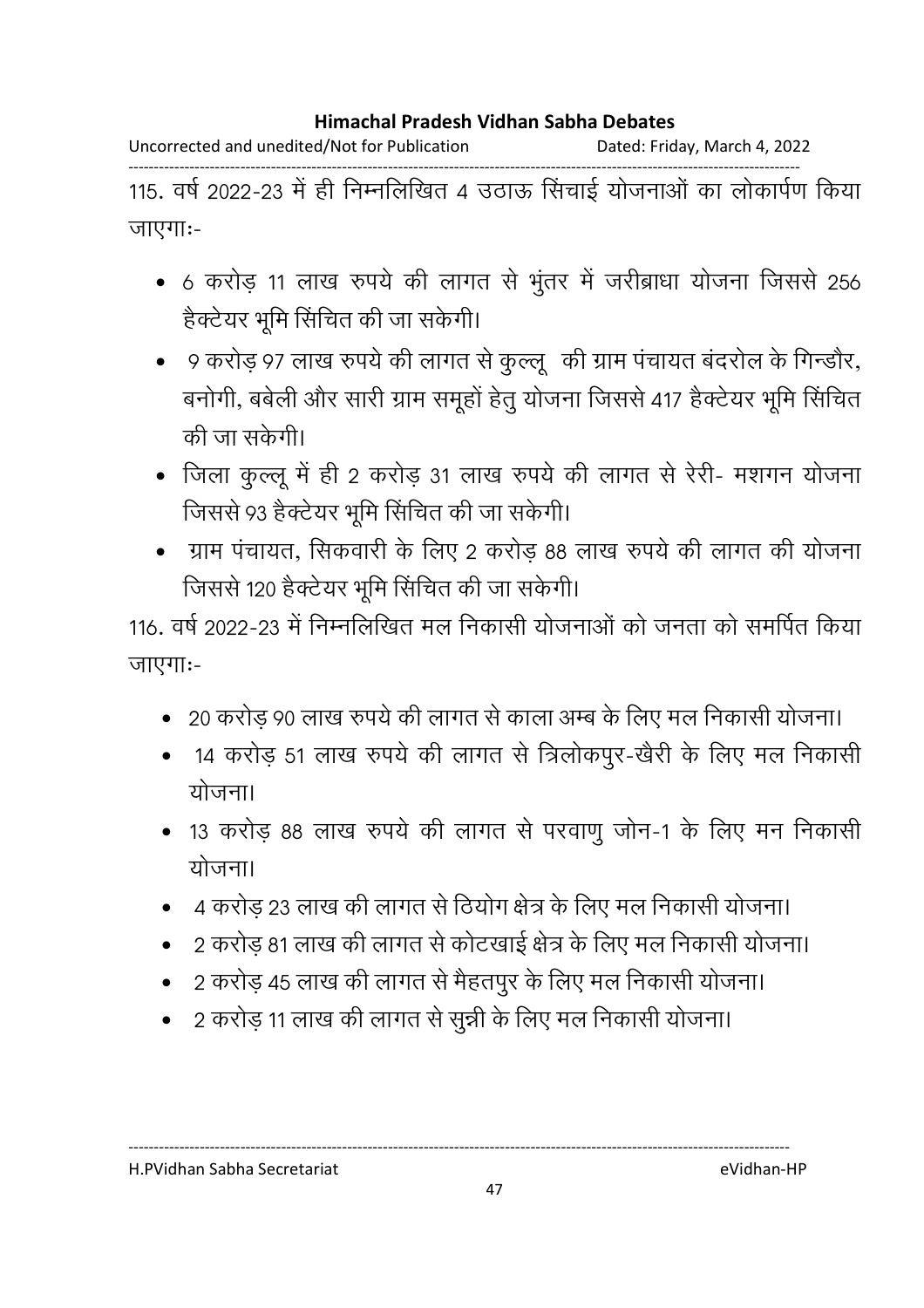Uncorrected and unedited/Not for Publication Dated: Friday, March 4, 2022 ------------------------------------------------------------------------------------------------------------------------------------

117. वर्ष 2022-23 के दौरान एक राज्य स्तरीय जल परीक्षण प्रयोगशाला) की स्थापना की जाएगी जिसमें भारत सरकार के Uniform Drinking Water Quality Monitoring Protocol) के अनुसार लगभग 70 प्रकार के परीक्षण करने की सुविधा होगी।

> अध्यक्ष महोदय, पानी का कुशल प्रबन्ध ही लम्बे समय तक इसकी उपलब्धता को बनाए रख सकता है। मैं यहां यह कहना चाहूंगाः-

> > श्रीमती अ0व0 द्वारा जारी---

**04.03.2022/1250/av/hk/1**

# <u>पानी हं, जल हं, नीर हं मैं,</u> मुझे यू न व्यथे बहाया करो। <u>बन पड़े जितना भी तुमर्स,</u> <u> मु</u>झे उतना ही तुम बचाया करो।।

जल शक्ति विभाग के लिए वर्ष 2022-23 में 2,772 करोड़ रुपये का प्रावधान किया गया है।

# **सड़कें** एवं पूल

118. अध्यक्ष महोदय, वर्तमान में प्रदेश में लगभग 39,000 किलोमीटर लंबी वाहन योग्य सड़कें हैं जिसमें से लगभग 32,000 किलोमीटर लंबी पक्की सड़कें हैं। गत वर्ष पंचायतों के पुनर्गठन के फलस्वरूप कुल पचायतों की संख्या बढ़ करके 3,615 हो गई हैं। इनमें से 3,556 पंचायतें सड़क के माध्यम से जुड़ी हुई हैं। शेष बची हुई 59 पंचायतों में से 20 पंचायतों को वर्ष 2022-23 में सड़कों से जोड़ दिया जाएगा।

119. वर्ष 2022-23 में प्रधान मंत्री ग्रामीण संड़क योजना के अंतर्गत 1500 किलोमीटर लंबी सड़कें बनाई जाएंगी जिनमें से 300 किलोमीटर की लंबी सड़कें तथा 1200 किलोमीटर सड़को का उन्नयन किया जाएगा। इसी कार्यक्रम के अंतर्गत 23 पुलो का निर्माण किया जाएगा, 315 किलोमीटर क्रॉस ड्रेनेज की जाएगी तथा 22 आबादियों को सड़क से जोड़

----------------------------------------------------------------------------------------------------------------------------------

H.PVidhan Sabha Secretariat eVidhan-HP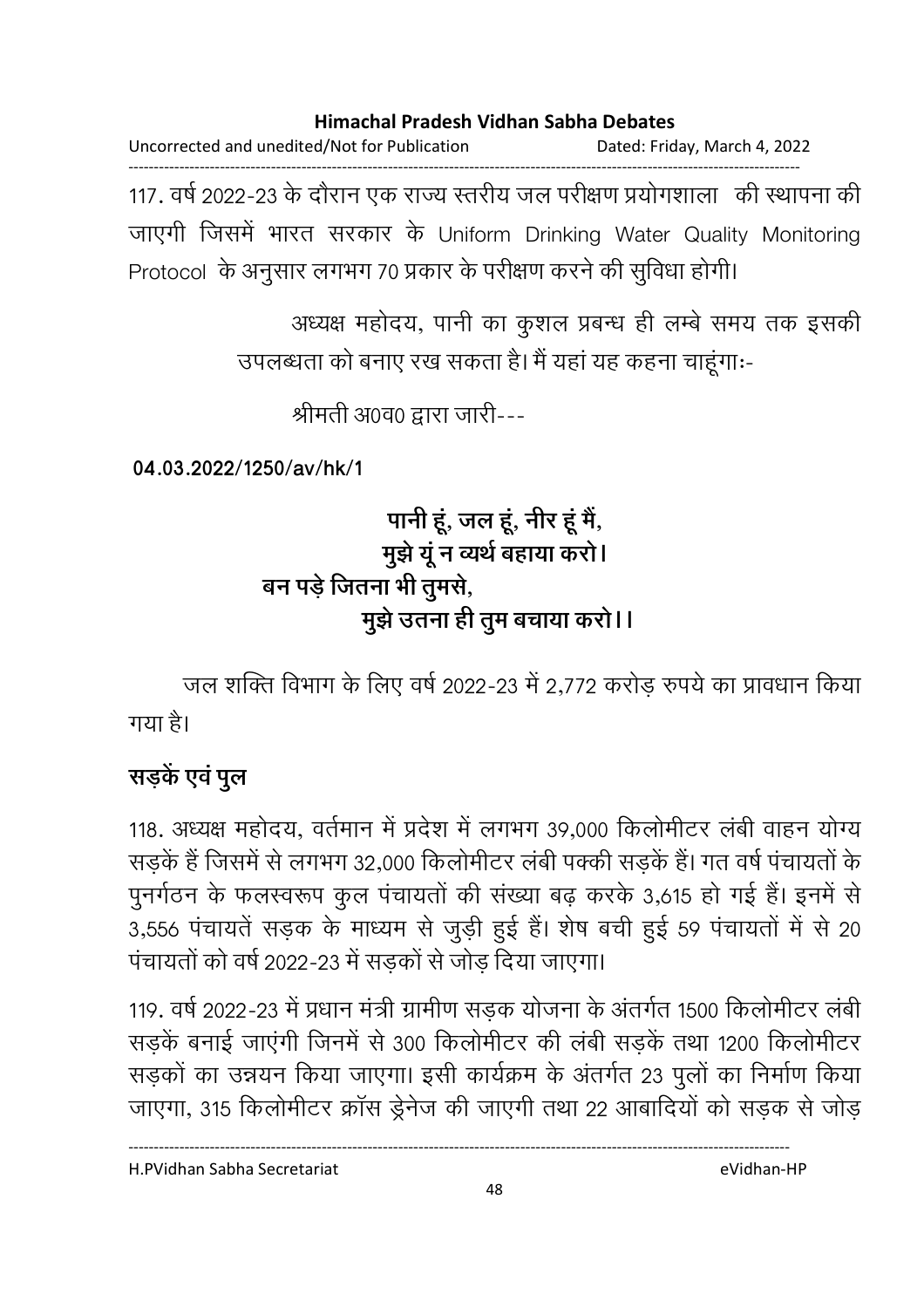Uncorrected and unedited/Not for Publication Dated: Friday, March 4, 2022

------------------------------------------------------------------------------------------------------------------------------------ दिया जाएगा। प्रधान मंत्री ग्रामीण संडक योजना फेज़-iii के अंतर्गत 440 किलोमीटर लंबी 45 सड़कों का प्रस्ताव भारत सरकार को भेज दिया गया है। इन 45 सड़कों की कुल लागत 552 करोड़ रुपये है। जून, 2023 तक शेष बची डी0पी0आर्ज0 भी भारत सरकार को स्वीकृति हेतु प्रेषित कर दी जाएगी।

120. वर्तमान में प्रदेश में कुल 2,592 किलोमीटर लंबे राष्ट्रीय उच्च मार्ग हैं। इनमें से 1,238 किलोमीटर लंबे राष्ट्रीय उच्च मार्ग लोक निर्माण विभाग के पास हैं। वर्ष 2022-23 में पीरियोडिकल रख-रखाव कार्यक्रम के अंतर्गत 110 किलोमीटर लंबे राष्ट्रीय उच्च मार्गा पर काम किया जाएगा जिसकी लागत लगभग 700 करोड़ रुपये होगी।

## **04.03.2022/1250/av/hk/2**

121. वर्ष 2022-23 में नाबार्ड के आर0आई0र्डी0एफ0 के अंतर्गत पोषित 180 किलोमीटर लंबी सड़कें, 235 किलोमीटर क्रॉस ड्रेनेज, 395 किलोमीटर सड़कों को पक्का करने तथा 25 पुलों के निर्माण का लक्ष्य रखा गया है।

122. वर्ष 2022-23 में लगभग 60 किलोमीटर लंबी सड़कों पर चिन्हित ब्लैक स्पॉट्स को सुरक्षित किए जाने का लक्ष्य है ताकि इन चिन्हित स्थानों पर दुर्घटनाओं की संभावना को न्यूनतम किया जा सके।

123. अध्यक्ष महोदय, लोक निर्माण विभाग की कार्यशैली में बदलते समय की आवश्यकताओं के अनुरूप बंदलाव का समय आ गया है। वर्ष 2022-23 में निम्नोलेखित नीतिगत परिवर्तन प्रस्तावित हैं $:$ 

• मैं महत्वपूर्ण पर्यटक स्थलों को जोड़ने वाली सड़कों के पीरियोडिकल रख-रखाव की सीमा को 5 एवं 6 वर्षों से कम करके 3 वर्ष करने की घोषणा करता हूं ताकि आंधक-से-अधिक पर्यटक इन स्थलों पर भ्रमण का आन्नद ले सके। इस पर 350 करोड़ रुपये व्यय किए जाएंगे। यह इसलिए महत्वपूर्ण है क्योंकि सड़कों का 5 साल का जो मेंटेनेंस का विषय आता है उसमें यहां की भौगोलिक परिस्थितियां और जो

H.PVidhan Sabha Secretariat eVidhan-HP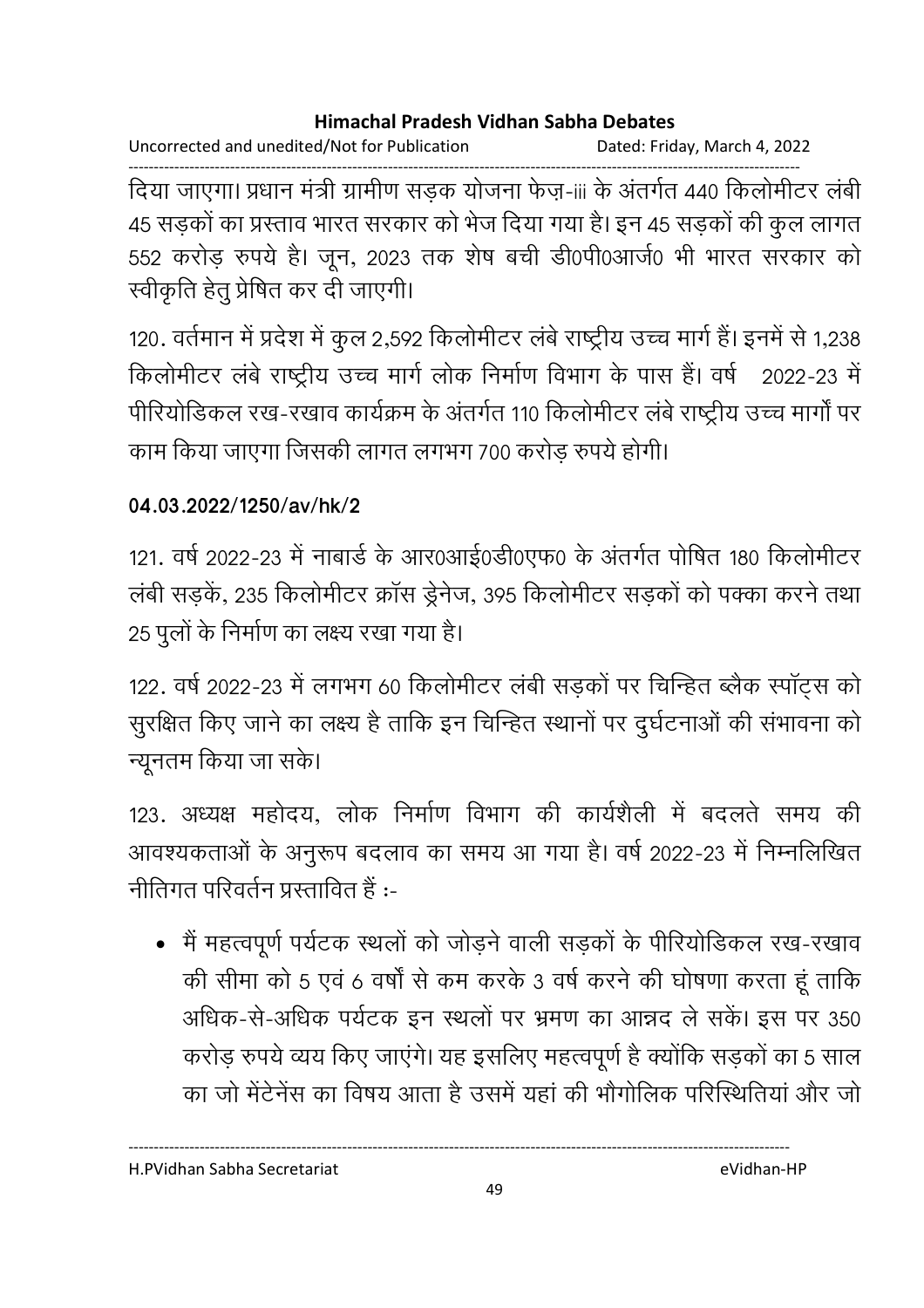Uncorrected and unedited/Not for Publication Dated: Friday, March 4, 2022

------------------------------------------------------------------------------------------------------------------------------------ क्लाइमेंट चेजिज हैं; जैसे सर्दियों में बर्फ पड़ती है और बरसात में भारी बारिश के कारण सड़कें जल्दी खराब होती हैं। इसलिए इस पीरियड को घटाकर 3 वर्ष करने से मैं समझता हूं कि पर्यटकों को अच्छी सड़कों की सुविधा प्राप्त होगी।

- डिफेक्ट लायबिलिटी पीरियड के बाद रख-रखाव के बजट का कम-से-कम 20 प्रतिशत भाग सड़कों के गड्ढों को भरने के उपयोग में लाया जाएगा।
- मैं घोषणा करता हूं कि सड़कों की मुरम्मत अथवा उन्नयन के समय, जहां पर भी सड़कों को उखाड़ कर दोबारा से बिछाने की आवश्यकता हो, को आधुनिकतम तकनीक से उखाड़ा जाएगा। उखाड़ी गई सामग्री को रीसाईकल करके उसे उपयोग में लाया जाएगा ताकि कम समय तथा कम लागत में यह कार्य किया जा सके।
- सड़कों की उम्र व गुणवत्ता बढ़ाने हेतु जियो-सिंथैटिक मैटीरियल तकनीक का इस्तेमाल किया जाएगा।
- बर्फबारी के दौरान वाहनों को फिसलने और दूर्घटनाग्रस्त होने से रोकने के लिए एक नए अधिक प्रभावी पदार्थ |

# टी सी द्वारा जारी

## **04.03.2022/1255/av/yk/1**

Calcium Chloride Brine का इस्तेमाल किया जाएगा।

• 'हिमाचल प्रदेश सड़क उन्नयन कार्यक्रम' के अंतर्गत 25 करोड़ रुपये की लागत से सड़कों में क्रॉस ड्रेनेज और कल्वटर्स का प्रावधान किया जाएगा।

124. अध्यक्ष महोदय, मैं तथ्यों के आधार पर पिछली सरकार और हमारी वर्तमान सरकार के कार्यकाल में निर्मित सड़कों की तुलना करना चाहता हूं। हमारी सरकार के प्रथम चार वर्षों में ही पिछली सरकार के 5 वर्षों में निर्मित जीप योग्य सडकें 33 किलोमीटर अधिक हैं, मोटर योग्य सड़के 660 किलोमीटर अधिक है, पक्की सड़के 1008 किलोमीटर अधिक है तथा 13 पुल अधिक है। अध्यक्ष महोदय, उपरोक्त क्रम को

H.PVidhan Sabha Secretariat eVidhan-HP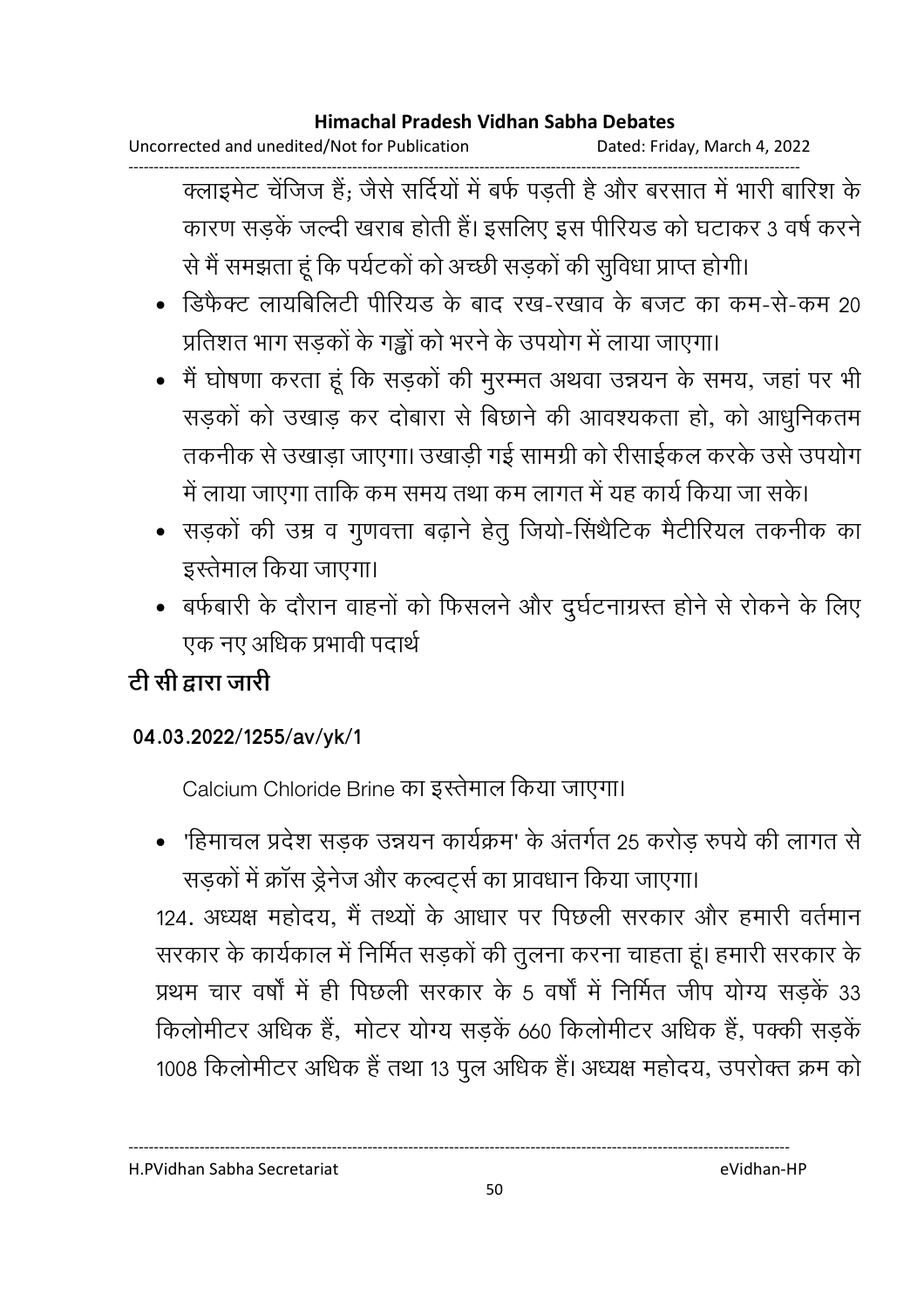Uncorrected and unedited/Not for Publication Dated: Friday, March 4, 2022

------------------------------------------------------------------------------------------------------------------------------------ जारी रखते हुए वर्ष 2022-23 में सड़को एवं उनसे संबंधित सभी गतिविधियों के माध्यम से संक्षेप निम्नलिखित लक्ष्य निर्धारित किए गए हैं :-

- 1060 किलोमीटर लंबी वाहन योग्य सडकों का निर्माण।
- 2065 किलोमीटर लंबाई की सड़कों को पक्का करना।
- 990 किलोमीटर लंबी सड़कों पर क्रॉस ड्रेनेज।
- <u>75 पु</u>लों का निर्माण।
- 20 पंचायतों, 80 गांवों तथा 22 आबादियों को सड़क से जोड़ने का लक्ष्य।
- <u>२२०० किलोमीटर लंबी सडकों की पीरियोडिकल मेंटेनेंस।</u>

125. इन लक्ष्यों की पूर्ति से प्रदेश में वाहन योग्य सड़कों की लंबाई 40,000 किलोमीटर से आंधेक तथा पक्की सड़कों की लबाई बढ़कर 34,000 किलोमीटर हो जाएगी।

# इस नदी की धार से ठण्डी हवा आती तो है, इस अर्धरे से इक सड़क उस भोर तक जाती तो है।

लोक निर्माण विभाग के लिए वर्ष 2022-23 में 4,373 करोड रुपये का प्रावधान किया गया है।

## **04.03.2022/1255/av/yk/2**

## उद्योग/निजी निर्वेश

126. अध्यक्ष महोदय, 'मुख्य मंत्री स्वावलम्बन योजना' रोजगार सृजन की अब तक सर्वाधिक लोकप्रिय योजना बन करके उभरी है। इस योजना के अंतर्गत 5,000 से अधिक प्रकरण बैंकों द्वारा स्वीकृत किए जा चुके हैं तथा 457 करोड़ रुपये के निवेश से 2,800 उद्यमों में लगभग 8,000 युवाओं को रोजगर के अवसर मिले हैं। मैं यह भी घोषणा करता हू कि इस योजना के अंतर्गत महिलाओं को मिलने वाले अनुदान को बढ़ाकर 35 प्रतिशत यानी सभी केटेगरी की महिलाओं को पहले इसमें 30 प्रतिशत की व्यवस्था थी और

H.PVidhan Sabha Secretariat eVidhan-HP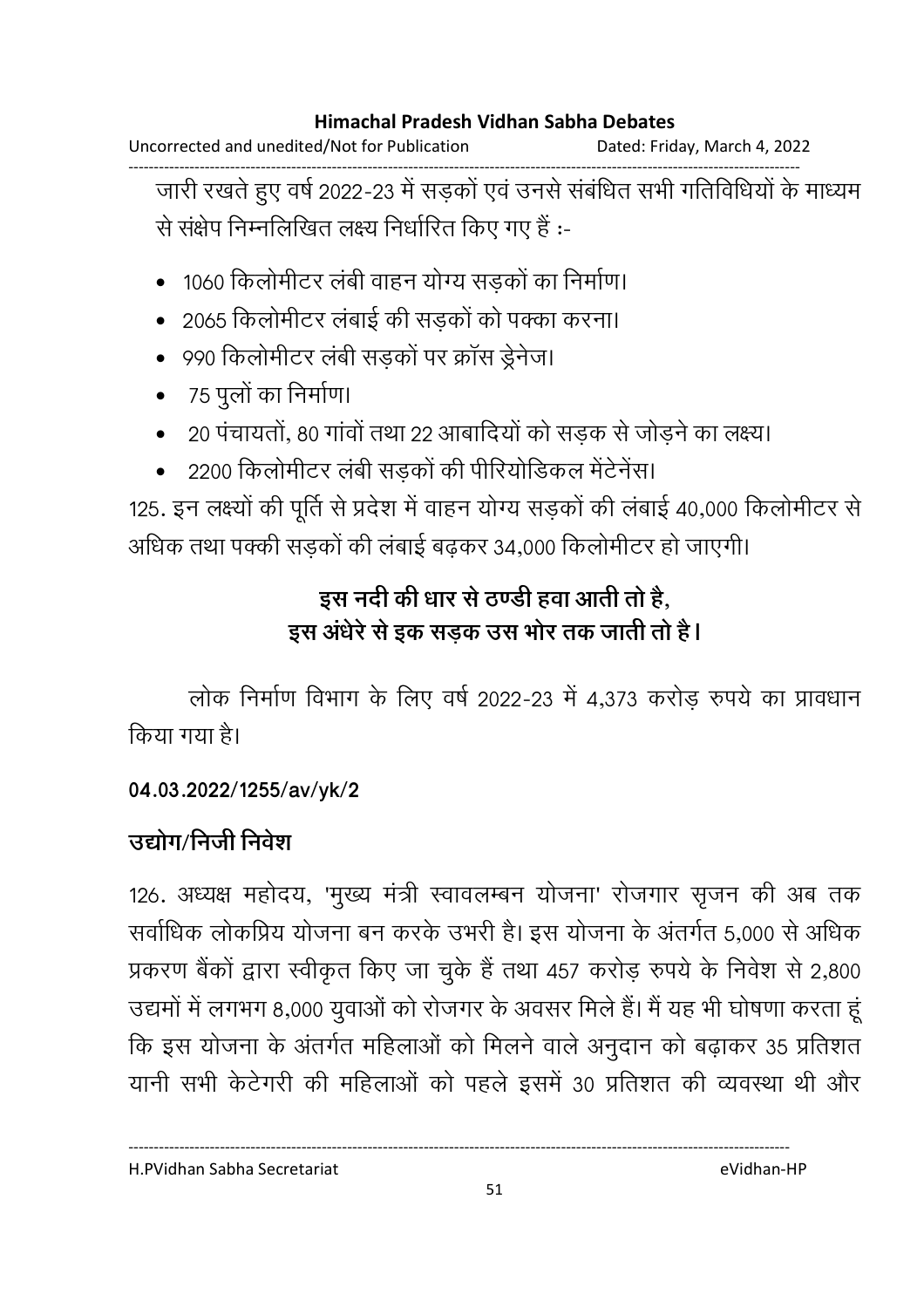Uncorrected and unedited/Not for Publication Dated: Friday, March 4, 2022

------------------------------------------------------------------------------------------------------------------------------------ विधवाओं के लिए 35 प्रतिशत था। अभी मैं यह भी घोषणा करता हूं कि इस योजना के अंतर्गत महिलाओं को मिलने वाले अनुदान को बढ़ाकर 35 प्रतिशत तथा अनुसूचित जाति, अनुसूचित जनजाति एवं दिव्यांगों को मिलने वाले अनुदान को बढ़ाकर 30 प्रतिशत कर दिया जाएगा। योजना के अंतर्गत लाभार्थियों को तुरंत भूमि उपलब्ध करवाने के उद्देश्य से पायलट आधार पर जिला कागड़ा में 'मुख्य मंत्री स्वावलम्बन पार्क' स्थापित किया जाएगा। जिसमें 250 वर्ग मीटर तक के प्लॉट व शैड विकसित किए जाएंगे।

127. अध्यक्ष महोदय, 'औद्योगिक निवेश नीति-2019' औद्योगिक विकास के लिए, विशेषकर सूक्ष्म, लघु व मध्यम उद्यमियों के लिए अनुकूल साबित हो रही हैं। मैं सहर्ष घोषणा करता हूं कि यह नीति दिसम्बर, 2022 के स्थान पर दिसम्बर, 2025 तक जारी रहेगी।

128. 'मैडिकल डिवाइस पार्क' की घोषणा केंद्र सरकार द्वारा प्रदेश के पक्ष में की जा चुकी है। नालागढ़ स्थित इस पार्क को विकसित करने के लिए वर्ष 2022-23 में कार्य आरंभ कर दिया जाएगा। इस पार्क के विकसित हो जाने से विदेशों पर निर्भरता कम होगी, प्रदेश में 5,000 करोड रुपये का निवेश होगा जिससे 10,000 लोगों को रोजगार मिलेगा। इस पार्क के विकास पर सरकार द्वारा 332 करोड़ रुपये खर्च किए जाएंगे।

# <u>टी सी द्वारा जारी</u>

# 04/03/2022/1300/टी0सी0वी0/वाई0के0/1 **मुख्य मंत्री ... जारी**

129. प्रदेश में रेशम उत्पादन की गतिविधियों से जुड़े लगभग 12 हजार किसान परिवारों की आय में वृद्धि के लिए Central Silk Board के माध्यम से चलाई जा रही योजनाओं का कार्यान्वयन कंवर्जेंस के माध्यम से सूनिश्चित किया जाएगा।

130. अध्यक्ष महोदय, हमारी सरकार द्वारा परिवहन के क्षेत्र की सभी कर व्यवस्थाओं के सफल सरलीकरण के पश्चात् वर्ष 2022-23 में इन करों का पड़ोसी राज्य के अनुरूप

H.PVidhan Sabha Secretariat eVidhan-HP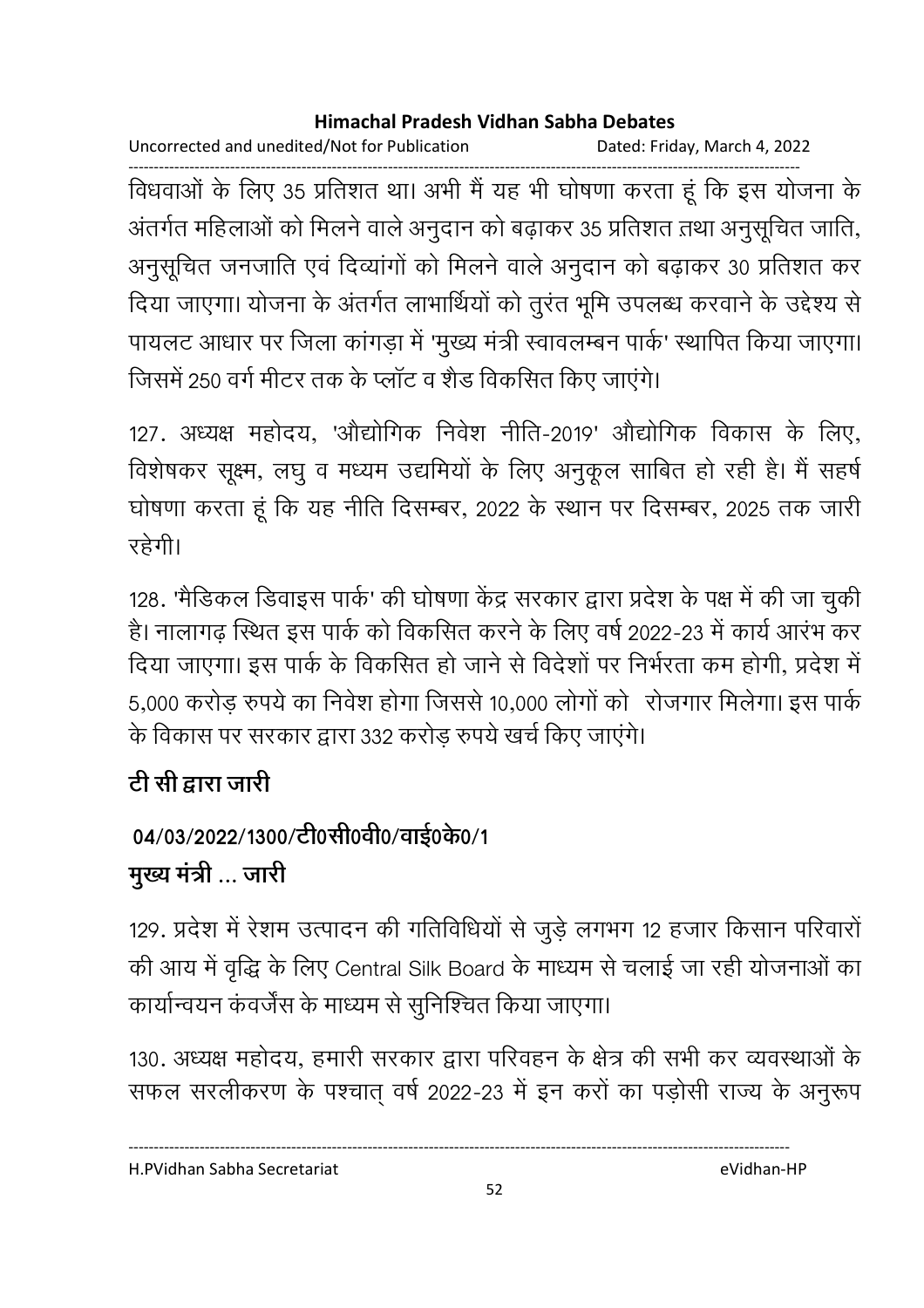Uncorrected and unedited/Not for Publication Dated: Friday, March 4, 2022

------------------------------------------------------------------------------------------------------------------------------------ सरलेकिरण किया जाएगा। सड़को पर वाहन एव यात्री सुरक्षा की दृष्टि से दुर्घटनाओं में कमी लाने के उद्देश्य से प्रत्येक आर0टी0ओ0 को एल्कोहन सेंसर स्पीड राइडर क्रैश इंवेस्टिगेशन लैब तथा ई-चालान व्वयस्था से सुसज्जित Interceptor Electric वाहन उपलब्ध करवाए जाएंगे। इन वाहनों में उपस्थित अधिकारियों की सुर्विधा के लिए Body Worn Cameras बॉडी वाउंड कैमरे भी उपलब्ध होंगे।

132. अध्यक्ष महोदय, हमारी सरकार द्वारा ई-परिवहन व्यवस्था के माध्यम से परिवहन क्षेत्र लर्नर लाइसेंस को छोडकर लगभग हर सेवा ऑनलाइन उपलब्ध करवाई जा रही है। वर्ष 2022-23 में इस सुविधा को भी ई-परिवहन व्यवस्था में सम्मिलित कर दिया जाएगा।

133. अध्यक्ष महोदय, ग्रामीण क्षेत्रों में बनी सड़कों की पार्सिंग के लिए निर्धारित मापदण्डो की समीक्षा की जाएगी तथा छोटे 4 पहिए वाहनों व छोटी बसों के लिए रोड पासिंग हेतु अलग से दिशा-निर्देश जारी किए जाएंगे।

134. वर्तमान में एम्बुलेंस के पंजीकरण के लिए कोई दिशा-निर्देश नहीं हैं। संबंधित प्रावधानों में आवश्यक संशोधन किए जाएंगे जिससे एंबुलेंसिंज का भी पंजीकरण हो सके तथा मापदण्डों के आधार पर उनका भी सावधिक (periodic) रखरखाव किया जा सके।

135. अध्यक्ष महोदय, एच0आर0टी0सी0 के बेड़े में अप्रैल माह तक 220 नई बसे सम्मिलित हो जाएंगे। वर्ष 2022-23 में 200 बसें क्रय की जाएंगी जिनमें से 50 छोटी इलैक्ट्रिक बसें 'स्मार्ट सिटी मिशन' के अंतर्गत खरीदी जाएगी। अध्यक्ष महोदय, मैं यहां कहना चाहूंगा कि

> मुश्किले कितनी भी हो सामने हमारे, हिम्मत हो तो रास्ता जरूर निकलता है, जो खुद पर यकीन करके आगे बढ़ते हैं, <u>उनके साथ ही यह ज़माना चलता है।</u>

----------------------------------------------------------------------------------------------------------------------------------

: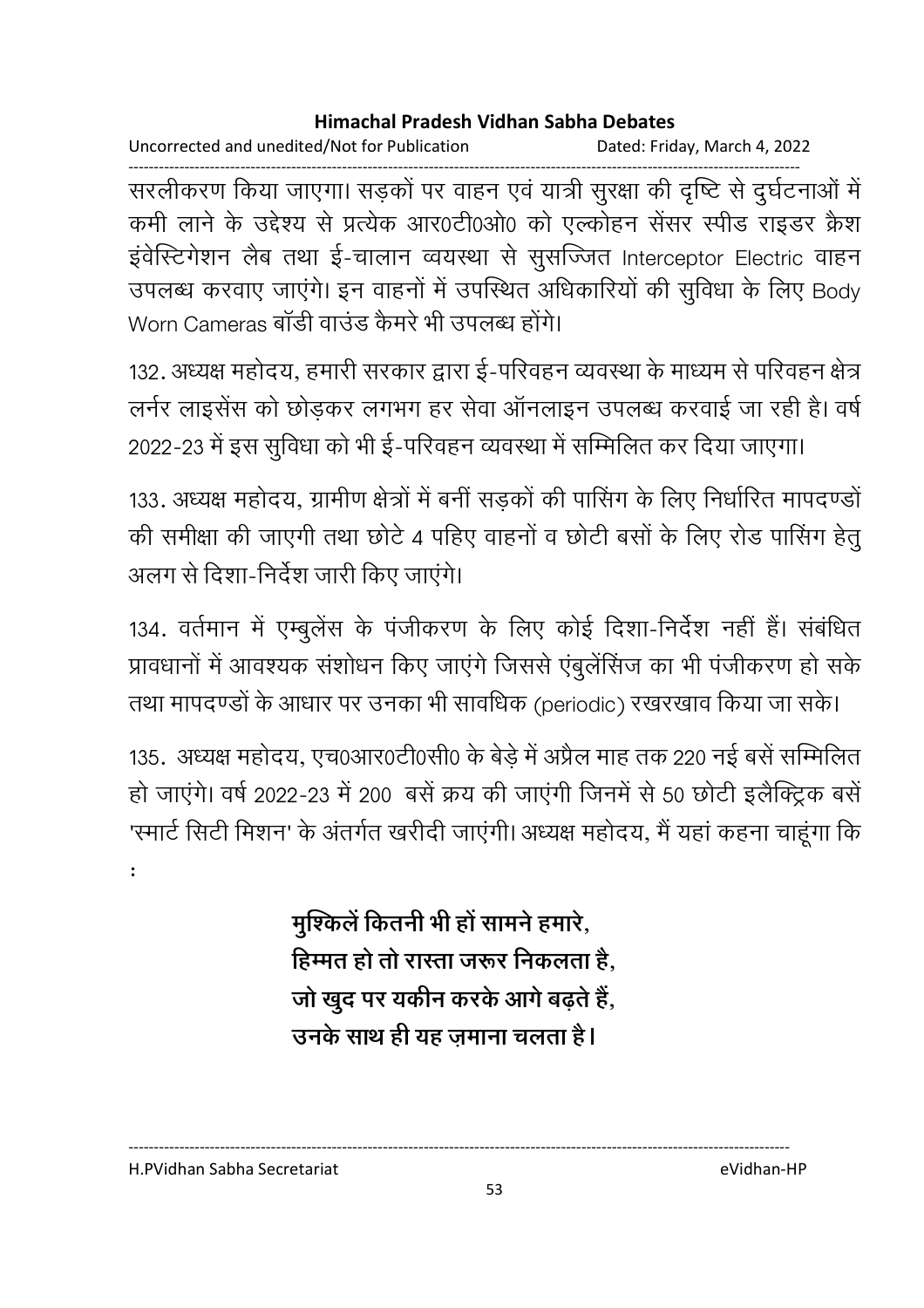Uncorrected and unedited/Not for Publication Dated: Friday, March 4, 2022

------------------------------------------------------------------------------------------------------------------------------------ 136. अध्यक्ष महोदय, वर्ष 2021-22 में 7 बस अड्डो का निर्माण पूरा करने के पश्चात् वर्षे 2022-23 में 8 और बस अड्डो क्रमशः ठियोग, भजराडू, बरछवाड़, हरिपुर, देहरा, थुनाग, बंगाणा, नदौन तथा जंजैहली का निर्माण कार्य पूरा कर लिया जाएगा।

137. मैंने पिछले अभिभाषण में माननीय सदन को सूचित किया था कि नीति आयोग ने 'इलैक्ट्रिक वाहन नीति' बनाने के लिए प्रदेश सरकार को "लाइट हाउस स्टेट" के रूप में चयनित किया है। मुझे यह बताते हुए प्रसन्नता हो रही है कि प्रदेश सरकार द्वारा इलैक्ट्रिक व्हीकल पॉलिसी-2021 को मंजूरी दे दी गई है। हमारी सरकार भारत सरकार के सहयोग से 'इलैक्ट्रिक व्हीकल्ज एण्ड कम्पोनेंट मैन्युफैक्चरिंग' पार्क स्थापित करेगी।

138. अध्यक्ष महोदय, हमारी सरकार के प्रयासों से राज्य में पर्यटन अधोसरचना के विकास एवं पर्यटन को बढ़ावा देने के लिए एशियाई विकास बैंक की सहायता से 2 हजार 95 करोड़ रुपये की नई परियोजना स्वीकृत करवाई है। यह परियोजना क्रमशः 1,000 करोड़ रुपये तथा लगभग 1,095 करोड़ रुपये के दो चरणों में कार्यान्वित की जाएगी। इन दोनों चरणों के अंतर्गत शहरों का सौंदर्यकरण, धरोहर भवनों का संरक्षण एवं संवर्धन, हेलीपोर्ट का निमार्ण, ईको-टूरिज्म वॉटर स्पोर्ट्स, वैलनेस सेंटर, Budhist Circuits, पर्यटन अर्धासरचना, युवाओं का प्रशिक्षण इत्यादि सम्मिलित है। आगामी वित्त वर्ष में विस्तृत परियोजना रिपोर्ट तैयार करके इनकी निविदाएं आमंत्रित की जाएंगी। इनमें प्रमुख तौर पर कन्वेंशन सेंटर, धर्मशाला, पालमपुर का सौंदर्यकरण, शिवधाम चरण-॥, बाबा बालक नाथ मंदिर का सौंदर्यकरण, वैलनेस सेंटर झटींगरी, कल्पा, रेणुकाजी इत्यादि परियोजनाएं शामिल हैं।

# 04/03/2022/1305/टी0सी0वी0/वाई0के0/1

139. अध्यक्ष महोदय, गत 4 वर्षा में हमारी सरकार ने पर्यटन क्षेत्र में बहुत से नये प्रयास किए हैं। मैं वर्ष 2022-23 में निम्न कार्यों को पूरा करना प्रस्तावित करता हूं:-

- क्यारीघाट में कन्वेंशन सेंटर।
- टाउन हाल, शिमला में लाइट एंड साउंड शो।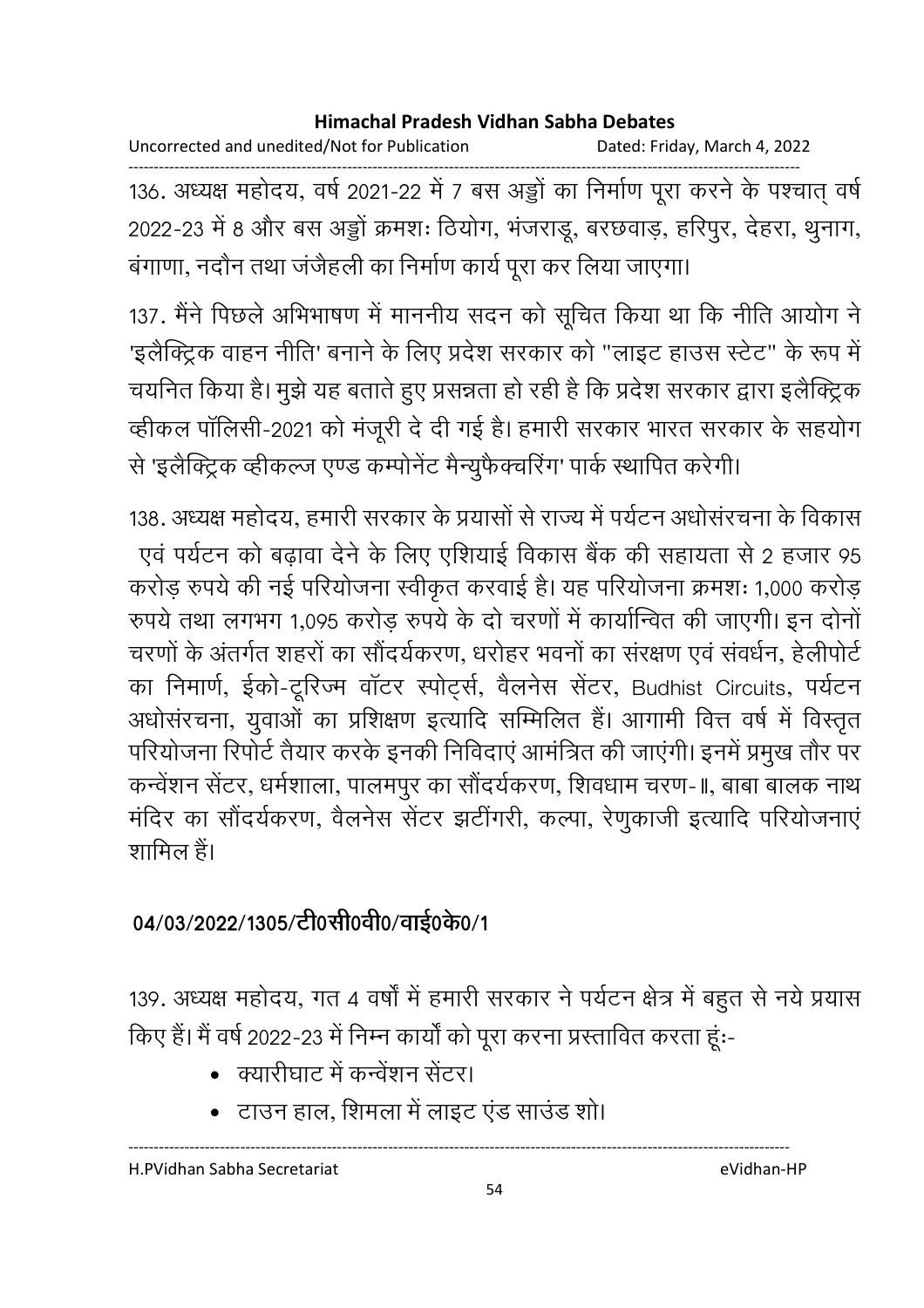Uncorrected and unedited/Not for Publication Dated: Friday, March 4, 2022

------------------------------------------------------------------------------------------------------------------------------------ • फूड एण्ड क्राप्ट इंस्टीट्यूट धर्मशाला का इंस्टीट्यूट ऑफ होटल मैनेजमेंट के स्तर पर उन्रग्नन।

140. अध्यक्ष महोदय, वर्ष 2022-23 में 'नई राहे, नई मर्जिले' योजना के अंतर्गत 50 करोड़ रुपर्य व्यय किए जाएंगे। इस योजना के अंतर्गत मण्डी में शिवधाम, लारजी तथा तत्तापानी में वॉटर स्पोर्ट्स बीड़ बिलिंग में पैराग्लाइडिंग व चांशल को विकसित करना शामिल है।

141. अध्यक्ष महोदय, राज्य में अधिक-से-अधिक घरेलू व विदेशी पर्यटकों को आकर्षित करने के उद्देश्य से निजी क्षेत्र की भागीदारी से कुछ नये प्रयास किए जाएंगे जिनमें से निम्न प्रमुख है:-

- नये पर्यटन गंतव्य पर जाने के लिए कारवां पर्यटन को प्रोत्साहन।
- पारंपरिक काठकुनी शैली को वास्तुकला वाले स्थानों को विभिन्न पर्यटक स्थलों से जोडना।
- कांगड़ा जिले में आर्ट गैलरी को पर्यटन सर्किट से जोड़ना।
- ऐतिहासिक विरासत को प्रसारित एंव प्रचारित करने के लिए प्रदेश के ऐतिहासिक किलों को पर्यटकों के आकर्षण के रूप में विकसित करना।
- माउंटिंग बाइकिंग ट्रैक शुरू करना।

142. अध्यक्ष महोदय, वर्ष 2022-23 के दौरान पर्यटन क्षेत्र से जुड़े उद्यमियों के लिए 'Interest Subvention' योजना जारी रखी जाएगी। मैं यहां यह कहना चाहूगा कि :-

# सबकी तकदीर बदलनी है, राह दिखानी है तुझे, हाथों की लकीरों तक नहीं, उनसे आगे जाना है मुझें l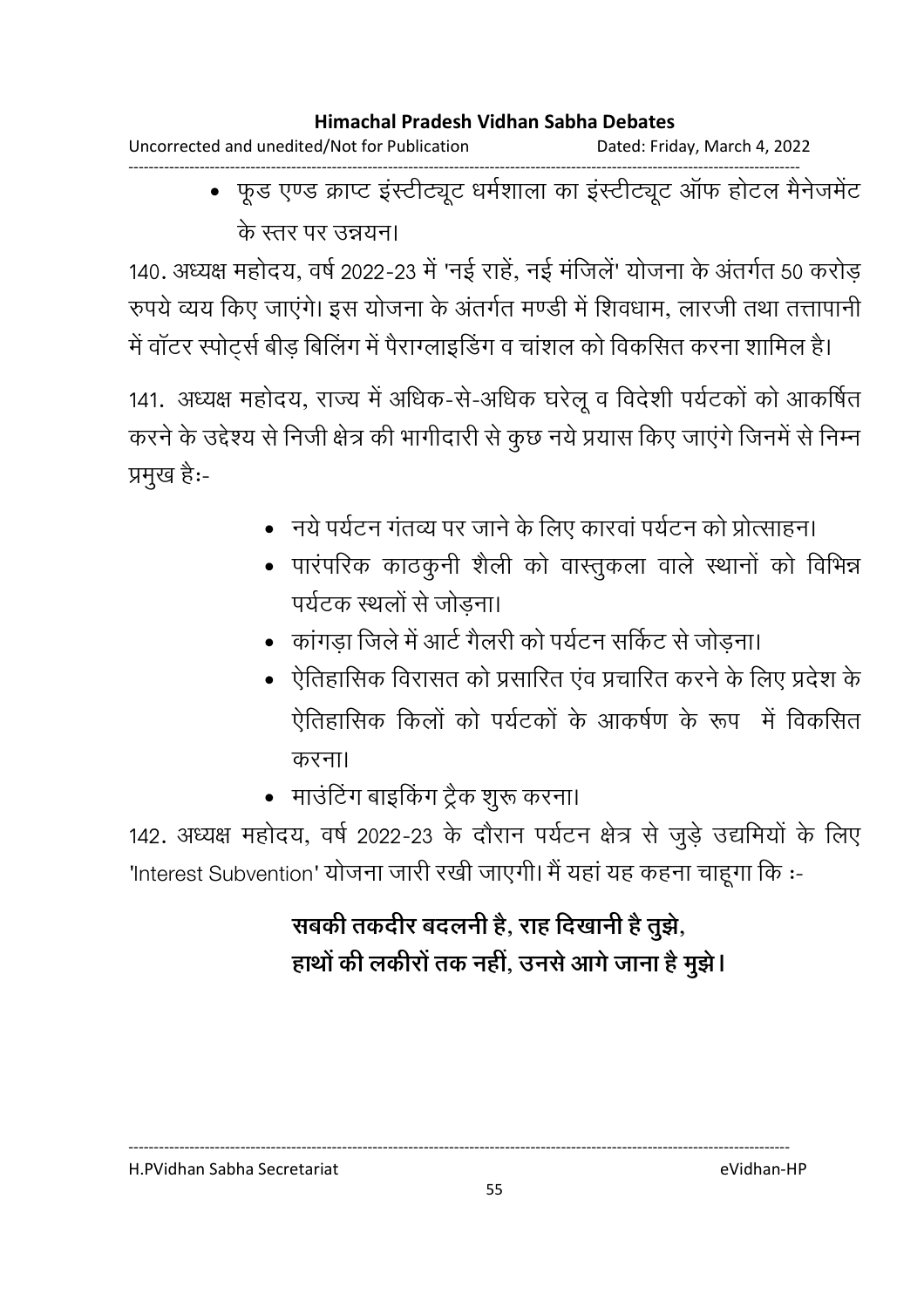Uncorrected and unedited/Not for Publication Dated: Friday, March 4, 2022 ------------------------------------------------------------------------------------------------------------------------------------

वन सरंक्षण एवं प्रदेश के प्रदेश के बाद प्रदेश के बाद प्रदेश के बाद प्रदेश के बाद प्रदेश के बाद प्रदेश के बाद प्रदेश के बाद प् <u>वनों से रोजगार</u>

143. अध्यक्ष महोदय, सत्त विकास लक्ष्य के अंतर्गत वर्ष 2030 तक राज्य के 30 प्रतिशत क्षेत्र को वन आवरण अर्धीन लाया जाना है। इस लक्ष्य को प्राप्त करने के लिए वर्ष 2022-23 में 15 हजार हैक्टेयर भूमि पर पौधारोपण किया जाएगा।

144. ईको-टूरिज्म को बढ़ावा देने के लिए फूलों और हिमालयन वनस्पतियों पर आधारित 20 नेचर ट्रेल्ज विकसित किए जाएंगे।

145. जंगलों में भूमि कटावा रोकने और नमीं को बढ़ाने हेतु 25 करोड़ रुपये की लागत से 125 स्थानों पर बांध निर्माण किया जा रहा है। वर्ष 2022-23 में जलाश्यों के आसपास के क्षेत्रों को ईको-टूरिज्म की दृष्टि से विकसित किया जाएगा।

146. अध्यक्ष महोदय, चीड़ के जगलों में स्थानीय समुदायों को बहुत सीमित आर्थिक लाभ प्राप्त होता है। समुदाय के सहयोग से वर्ष 2022-23 में 50 हेक्टेयर क्षेत्र में चीड़ के पेड़ों के स्थान पर चौड़ी पत्ती वाले पौधे रोपित किए जाएंगे। इससे पशुओं के लिए चारा मिलेगा, जंगलों में लगने वाली आग की घटनाएं कम होंगी तथा भूमि कटाव रोकने में भी सहायता मिलेगी।

147. अध्यक्ष महोदय, वन विभाग द्वारा कार्यान्वित की जा रही 3 बाह्य सहायता प्राप्त योजनाओं के अंतर्गत निम्न कार्य किए जाएंगे :-

- 6 जिलों क्रमशः बिलासपूर, किन्नौर, लाहौल-स्पीति, मण्डी तथा शिमला के 260 ग्राम पंचायत वार्डों में 50 करोड़ की लागत से आजीविका सर्जन तथा अन्य विकास गतिविधिया की जाएगी।
- 100 करोड़ रुपये की लागत से 428 ग्राम पंचायतों में जल संरक्षण एवं प्रबंधन परियोजनाएं चलाई जाएंगी।
- कांगड़ा और चम्बा जिला में 40 करोड़ रुपये की लागत से 150 वॉटर रिचार्ज जोन्ज का स्प्रिंग्जर्शैंड एप्रोच के अंतर्गत उपचार तथा कट रुट स्टॉक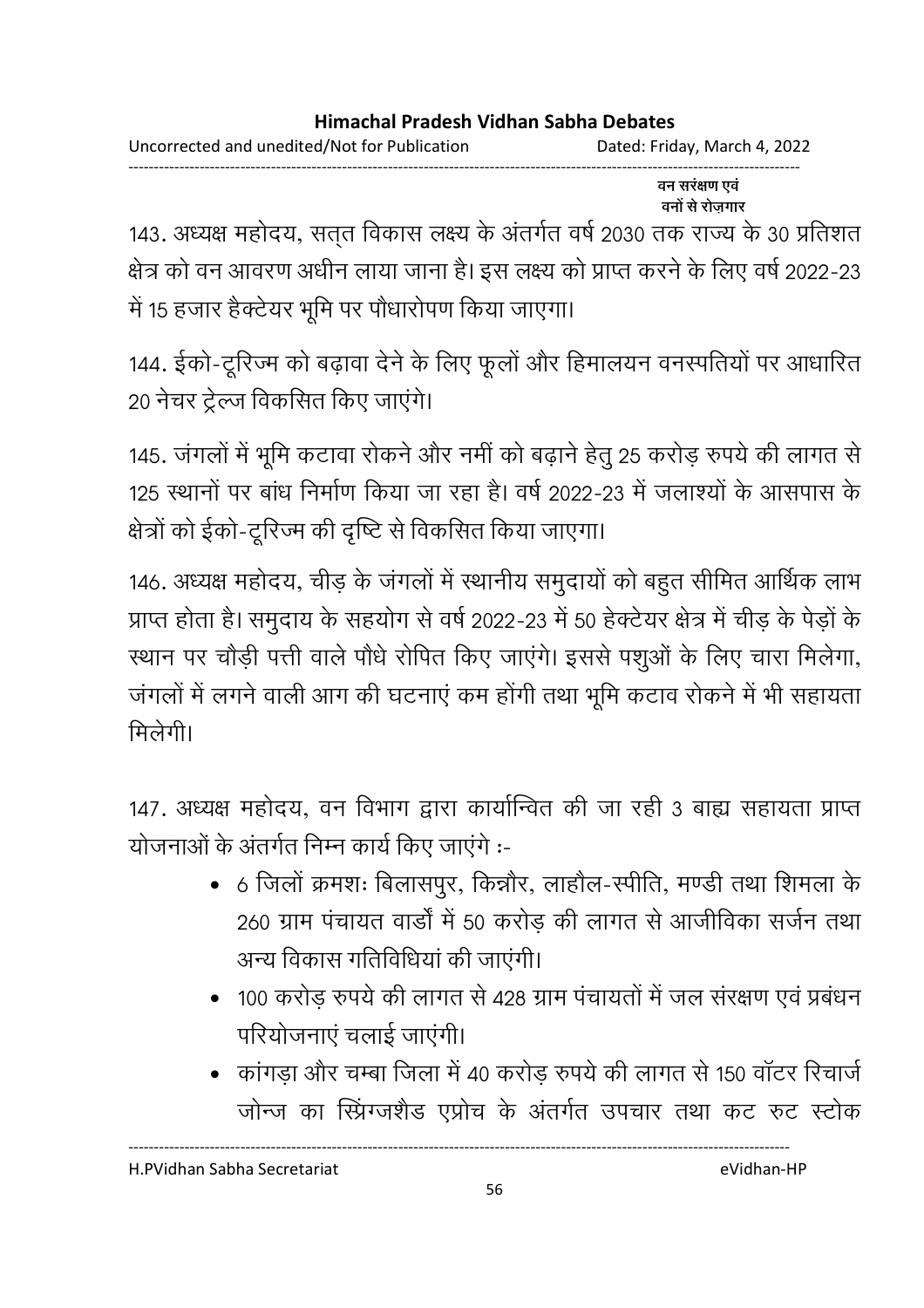Uncorrected and unedited/Not for Publication Dated: Friday, March 4, 2022 ------------------------------------------------------------------------------------------------------------------------------------

(सी०आर०एस०) विधि से 500 हेक्टेयर क्षेत्र में लैटान उन्नमूलन कार्य किया जाएगा और उस भूमि पर उपयोगी प्रजातियों का रोपण किया जाएगा।

148. अध्यक्ष महोदय, वर्ष 2022-23 में विभिन्न कार्यक्रमों के तहत लगभग 63 लाख मानव दिवस सृजित किए जाएंगे जिस पर 200 करोड़ रुपये व्यय किए जाएंगे। इसके लिए

वृक्षारोपण, भू-संरक्षण, जल भण्डारण, पर्यावरण, पर्यटन जैसे कार्य किए जाएंगे। पैरा 149. एन0एस0 द्वारा ... जारी।

04-03-2022/1310/NS/AG/1

## पर्यावरण, विज्ञान एवं प्रौद्योगिकी

149. माननीय प्रधानमंत्री श्री नरेन्द्र मोदी जी ने पिछले वर्ष नवम्बर में ग्लासगो में संयुक्त राष्ट्र जलवायु परिवर्तन शिखर सम्मेलन (COP-26) में अपने संबोधन में जलवायु परिवर्तन की चुनौती से निपटने के लिए पांच अमृत तत्व प्रस्तुत किए जिसमें गैर-जीवाश्म ऊर्जा क्षमता 500 GW तक पहुचाने व अक्षय ऊर्जा से 50 प्रतिशत ऊर्जा आवश्यकताओं को वर्ष 2030 तक पूरा करने के लक्ष्य को प्राप्त करने के लिए भारत की प्रतिबद्धता को रेखांकित किया। इस लक्ष्य को ध्यान में रखते हुए सरकार का यह प्रयास रहेगा कि प्रदेश की शत-प्रतिशत ऊर्जा आवश्यकताओं को अक्षय ऊर्जा एवं ग्रीन ऊर्जा से पूर्ण किया जाए। इससे एक ओर हिमाचल प्रदेश देश का पहला पूर्णतः ग्रीन स्टेट बन जाएगा वहीं दूसरी ओर इस प्रमाणन से राज्य में निर्मित उत्पादों को देश और विदेश के बाजारों में बेहतर मूल्य प्राप्त करने में सफलता मिलेगी। अध्यक्ष महोदय, हमारी सरकार का प्रयास रहेगा कि शीघ्र ही इस लक्ष्य को प्राप्त कर लिया जाए।

150. शिमला-सोलन राष्ट्रीय उच्च मार्ग के लिए एक "Green-e-Mobility" कार्यक्रम का एक प्रस्ताव बाह्य द्विपक्षीय सहयोग के अंतर्गत तैयार किया जाएगा। इसके अंतर्गत परिवहन संचालन व्यवस्था, Charging Station Network तथा ई-बेटरियों की रिप्लेसमेंट का प्रावधान किया जाएगा।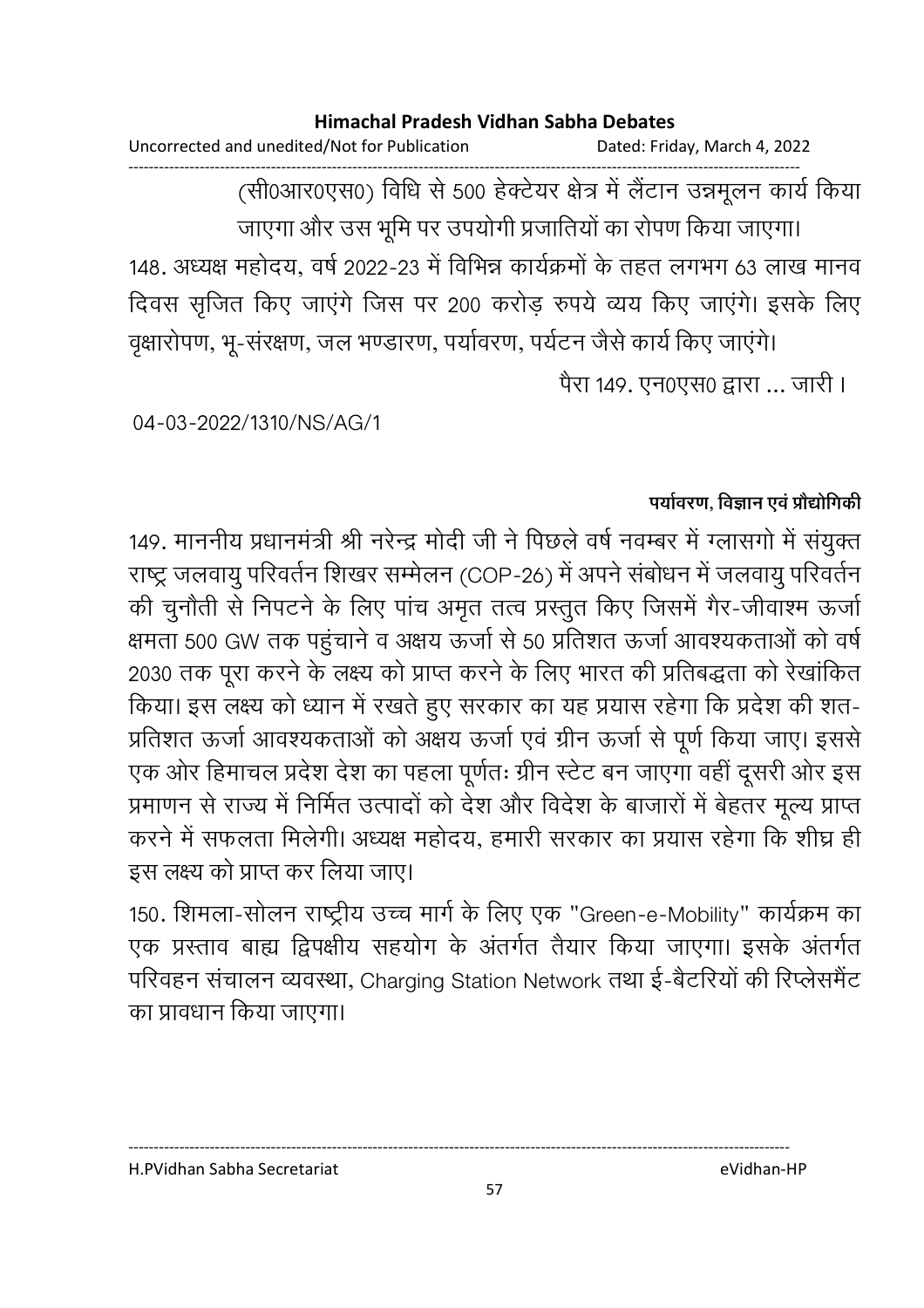------------------------------------------------------------------------------------------------------------------------------------ 151. प्लास्टिक कचरे के बढ़ते दबाव को देखते हुए प्रदेश में प्लास्टिक कचरे की Value Chain के प्रभावी प्रबंधन हेतू Extended Producer Responsibilty हेल्प डेस्क स्थापित किया जाएगा।

152. अध्यक्ष महोदय, मैं माननीय सदन को बताना चाहूंगा कि वर्ष 2022-23 में जर्मनी सरकार की संस्था GIZ के सहयोग से वर्षा जल संग्रहण नीति बनाई जाएगी तथा एक हज़ार गरीब किसानों के लिए इस नीति पर आधारित Demonstration Model स्थापित किए जाएंगे।

153. वर्ष 2022-23 में Geographical Indication Act- 1999 के अंतर्गत राज्य के उत्पादो जैसे लाल चावल, किन्नौरी सेब, मण्डी की सेपूबड़ी, हिमाचली टोपी, सिरमौरी लोईया, हिमाचली धाम, थाची (मण्डी) धातु शिल्प, हिमाचली वाद्य यन्त्रों तथा किन्नौरी आभूषणों के पंजीकरण की प्रक्रिया आरंभ की जाएगी।

154. राज्य में Integrated Solid Waste Management से संबंधित प्रस्तावों को ऑनलाइन स्वीकृति देने तथा आवेदनों की ऑनलाइन मोनिटरिंग के लिए एक आधुनिक पोर्टल की स्थापनी की जाएगी।

155. राज्य प्रदूषण नियन्त्रण बोर्ड का एक-एक नया क्षेत्रीय कार्यालय मण्डी तथा ऊना में रथापित किया जाएगा ताकि बोर्ड प्रभावी ढंग से काम कर सके। शिमला और पांवटा साहिब स्थित राज्य प्रदूषण नियंत्रण बोर्ड की प्रयोगशाला में निरीक्षण एवं परीक्षण की उच्च गुणवत्ता सुनिश्चित करने के लिए इनकी संबद्धता National Accreditation Board of Testing and Calibration Laboratories (NABL) के साथ सुनिश्चित की जाएगी।

156. वर्ष 2022-23 में प्रदेश में स्थित नदियों तथा उनकी सहायक नदियों पर 14 नए निगरानी केंद्रों की स्थापना की जाएगी जोकि नदियों के जल की गुणवत्ता पर निगरानी रखेंगे।

अध्यक्ष महोदय, मैं आस्ट्रेलिया के प्रसिद्ध पर्यावरणविद् Robert James Brown के कथन, जिसमें कि उन्होंने Green Growth के महत्व को बतलाया है, का वर्णन करना चाहूंगा जोकि चिंता और चिंतन का विषय है:-

# "भविष्य या तो हरा होगा या तो नहीं होगा"

<u>डिजिटाईजेशन</u>

H.PVidhan Sabha Secretariat eVidhan-HP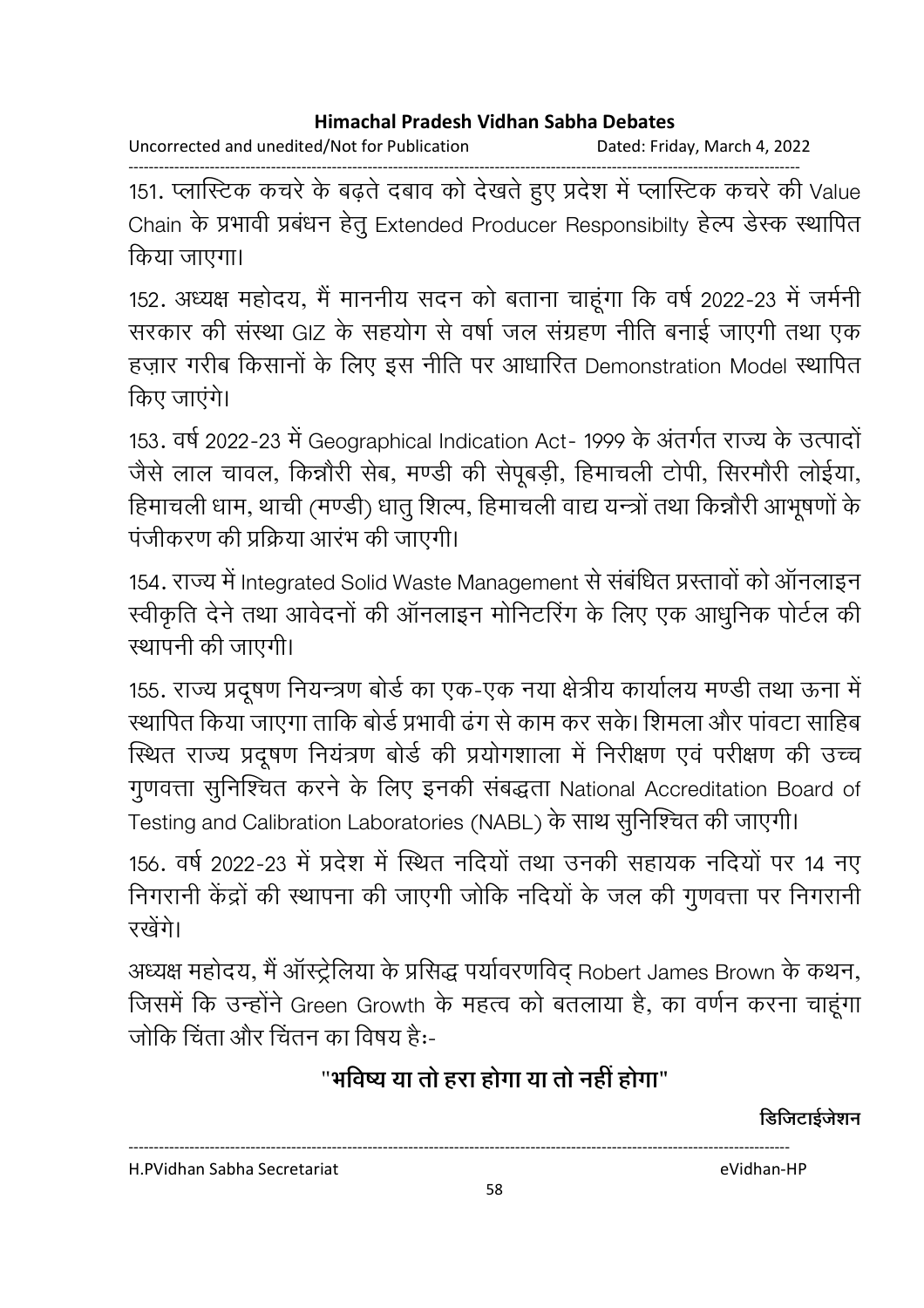Uncorrected and unedited/Not for Publication Dated: Friday, March 4, 2022

------------------------------------------------------------------------------------------------------------------------------------ 157. अध्यक्ष महोदय, स्वास्थ्य, वन सरक्षण, भू-सर्वेक्षण, कृषि एव बागवानी, आपदा प्रबंधन, खनन् इत्यादि क्षेत्रों में ड्रोन के उपयोग की असीमित संभावनाएं हैं। अतः मैं चार रतम्भों क्रमशः सक्षम शासन, ड्रोन मेले और महोत्सव, सक्षम नीतिगत ढांचा और ड्रोन फ्लाइंग ट्रेनिंग स्कूल पर आधारित एक नई "Governance and Reforms Using Drones (GARUD)" योजना आरम्भ करने की घोषणा करता हूं।

158. वर्ष 2022-23 में ड्रोन प्रशिक्षण के लिए हिमाचल प्रदेश में चार फ्लाईंग स्कूल स्थापित किए जाएंगे। सरकारी विभागों के साथ-साथ राज्य के युवा भी ड्रोन संबंधित प्रशिक्षण पाकर रोज़गार के अवसर का लाभ उठा सकेगे।

04-03-2022/1315/NS/AG/1

159. वर्ष 2022-23 में गवर्नेंस को और प्रभावी बनाने के लिए निम्न कदम उठाए जाएंगे:-

- हमीरपुर जिला में पायलट आधार पर आरम्भ किए गए 'स्वामित्व' कार्यक्रम के अंतर्गत पूरे जिले का सर्वेक्षण समाप्त किया जाएगा तथा सभी आबादी देह क्षेत्रों में पात्र लाभार्थियों को भू-स्वामित्व सुनिश्चित किया जाएगा।
- e-District के माध्यम से उपलब्ध की जा रही सेवाओं की संख्या को मौजूदा 96 से बढ़ा करके 150 किया जाएगा।
- प्रदेश के छात्रों की सुविधा के लिए एक डिजिटल लाइब्रेरी स्थापित की जाएगी जिसमें विभिन्न प्रतिस्पर्धात्मक परीक्षाओं की तैयारी के लिए स्टडी मटीरियल ऑनलाइन उपलब्ध करवाया जाएगा।
- सरकारी योजनाओं में pilferage रोकने के लिए बाउचर आधारित e-RUPI प्रणाली का प्रयोग किया जाएगा।
- ट्रेकर्ज़ को बेहतर सुविधाएं प्रदान करने और उनकी सुरक्षा सुनिश्चित करने के लिए ट्रेकर इनफॉर्मेशन पोर्टल विकसित किया जाएगा।
- दस पर्यटन और स्वास्थ्य संबंधी सार्वजनिक स्थलों में WiFi हॉटस्पोट स्थापित किए जाएंगे।
- लिटिगेशन मोनिटरिंग सिस्टम (LMS) को हिमाचल प्रदेश उच्च न्यायालय के पोर्टल के साथ एकीकृत किया जाएगा ताकि सभी कोर्ट केंसिज की अद्यतन स्थिति. <u>को लिटिगेशन मोनिटरिंग सिस्टम के माध्यम से देखा जा सके।</u>

H.PVidhan Sabha Secretariat eVidhan-HP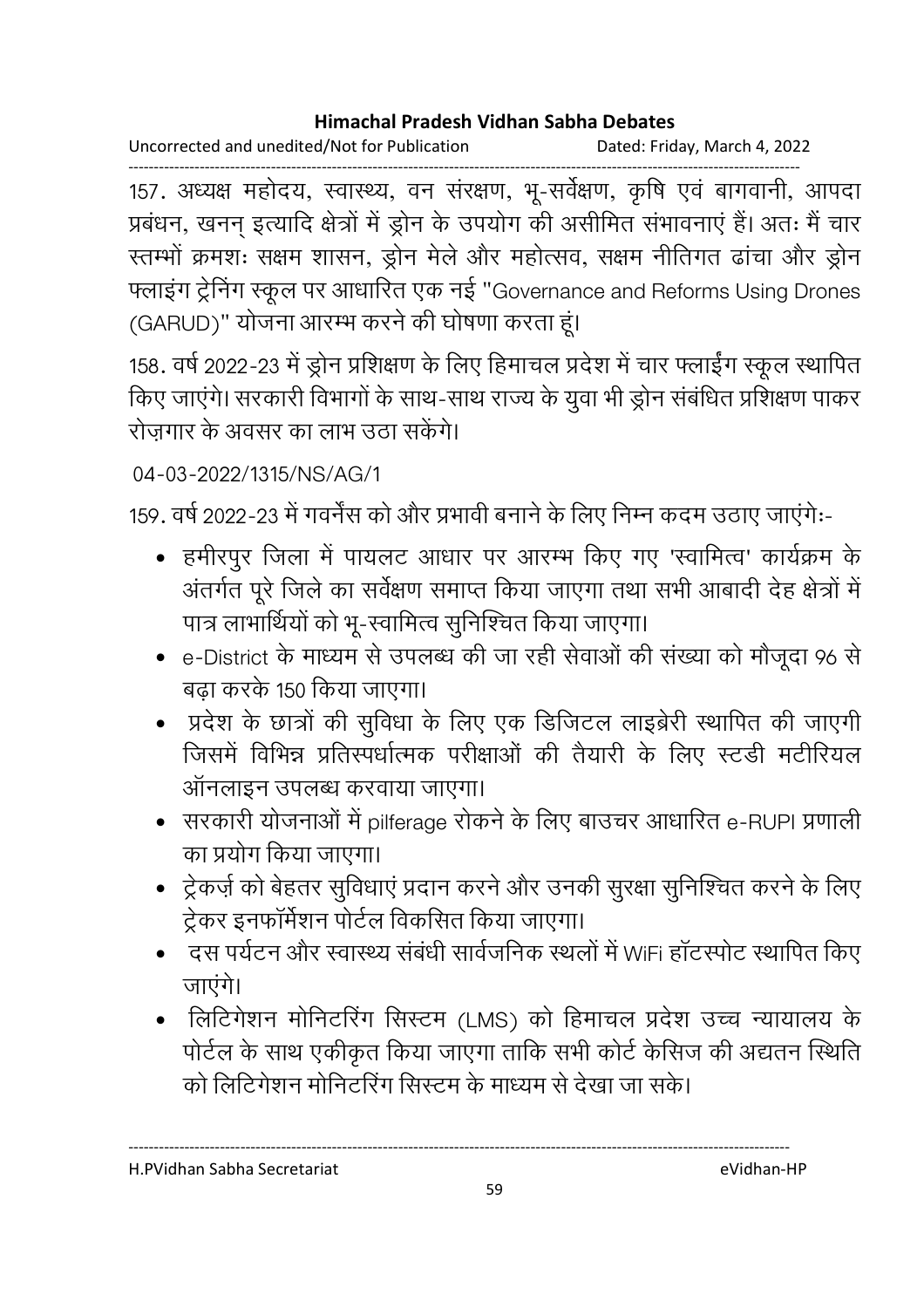Uncorrected and unedited/Not for Publication Dated: Friday, March 4, 2022

- ------------------------------------------------------------------------------------------------------------------------------------ • सरकारी योजनाओं के संचालन के लिए फैमिली रजिस्टर डाटा बेस को अपडेट किया जाएगा।
	- राहत कोष से प्रदेश के असहाय और जरूरतमंद लोगों का आर्थिक सहायता देने हेतु एक वेबसाइट और मोबाइल एप्लीकेशन के माध्यम से राहत वितरण की वर्तमान प्रक्रिया को स्वचालित किया जाएगा।

160. मैं सरकारी योजनाओं के बढ़ते डिजिटलीकरण की मांग को पूरा करने के लिए वर्तमान डाटा सेंटर को अपग्रेड करने की घोषणा करता हूं। इस पर लगभग 38 करोड़ रुपये खर्च होंगे।

अध्यक्ष महोदय, यहां मैं कहना चाहूंगा

# उनका यही है दावा कि सूरज उन्ही का है,

# मेरी यह जिंद है कि सबको एक ही धूप मिले।

भू-प्रशासन एवं

आपदा प्रबन्धन

161. अध्यक्ष महोदय, नेशनल जेनरिक डाक्यूमेंट रजिस्ट्रेशन सिस्टम प्रदेश के सभी जिलो में कार्यान्वित किया जा रहा है। केंद्रीय बजट 2022-23 में घोषित ऑनलाइन नेशनल One Nation-One Registration के अनुरूप इस प्रणाली को राजकोष एवं भू-अभिलेखों के साथ integrate करके इसे और प्रभावी और सुदृढ़ बनाया जाएगा।

162. Geological Survey of India (GSI) की मदद से किन्नौर जिला में भूस्खलन पूर्व चेतावनी प्रणाली शुरू की जाएगी। तदोपरान्त अन्य सर्वदनशील जिलों में भी यह प्रणाली चरणबद्ध तरीके से शुरू की जाएगी जिसके लिए विस्तृत योजना रिपोर्ट बनाकर वित्त पोषण हेतु National Disaster Management Authority को प्रेषित किया जाएगा।

163. अध्यक्ष महोदय, भारत सरकार की 'आपदा मित्र योजना' के अंतर्गत 1 हजार 500 सामुदायिक स्वयंसेवकों को प्रशिक्षित किया जाएगा।

राजस्व संसाधन

164. अध्यक्ष महोदय, कोविड-19 के कारण देश एवं प्रदेश की अर्थव्यवस्था पर काफी बुरा असर पड़ा है। इसके फलस्वरूप प्रदेश के कर राजस्व पर भी विपरीत प्रभाव पड़ा। प्रदेश

H.PVidhan Sabha Secretariat eVidhan-HP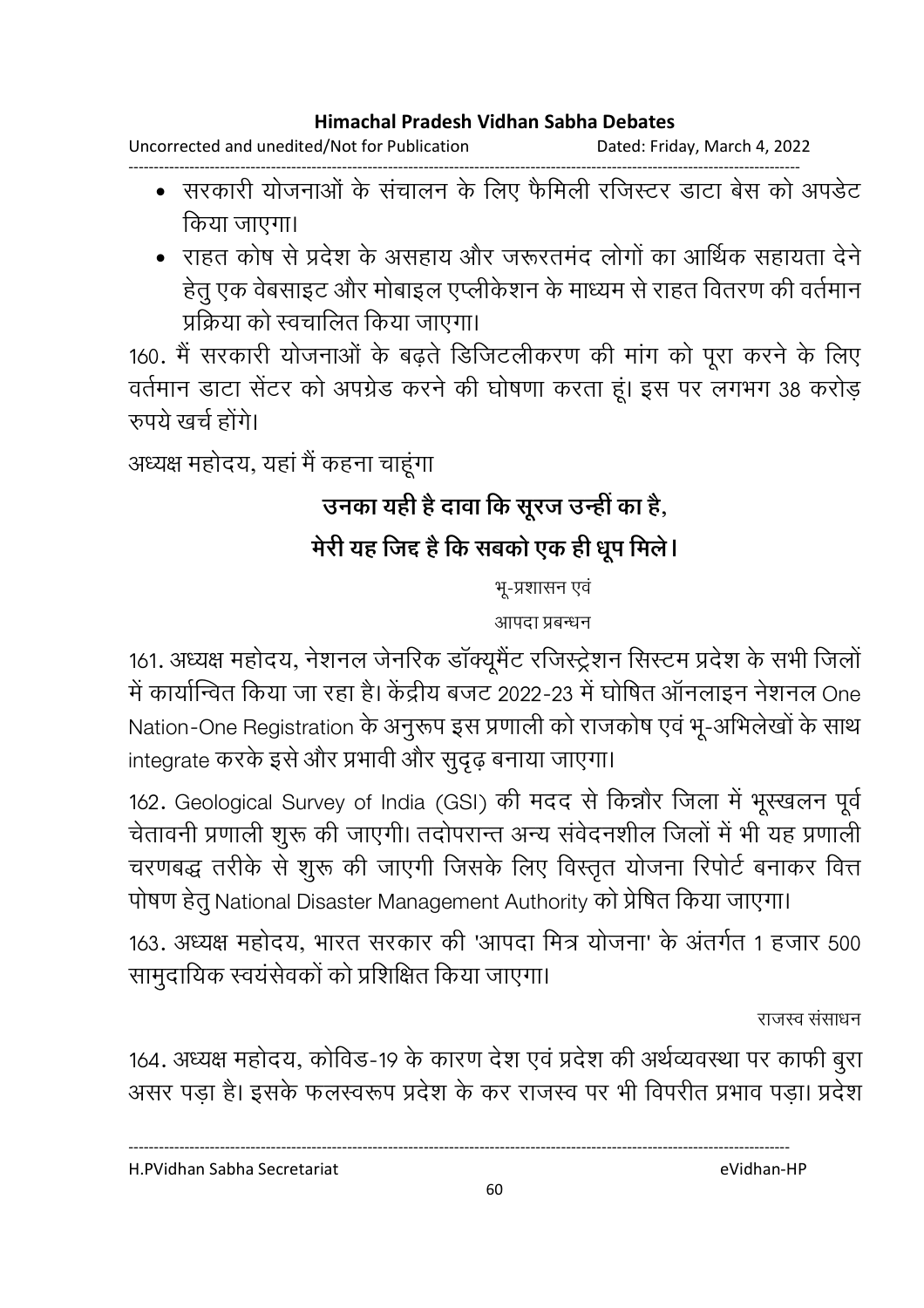Uncorrected and unedited/Not for Publication Dated: Friday, March 4, 2022

------------------------------------------------------------------------------------------------------------------------------------ सरकार के प्रयत्नों एवं लाकडाउन के खुलने के उपरांत कर राजस्व में भी आशानुसार बढ़ोतरी हो रही है जोकि हर्ष का विषय है। वर्ष 2022-23 में 9 हजार 282 करोड़ रुपये कर राजस्व के रूप में प्राप्त होने की संभावना है। वर्ष 2022-23 में कर राजस्व में वर्ष 2021-22 के अनुमानों की अपेक्षा 15 प्रतिशत वृद्धि अनुमानित है जोकि प्रदेश का प्रगति के पथ पर अंग्रसर होने में मददगार सिद्ध होगी।

4.03.2022/1320/RKS/DC-1

### <u>कर एवं आबकारी</u>

165. अध्यक्ष महोदय, प्रदेश में नशे के दुष्प्रभावों और नशीले पदार्थों के दुरुपयोग की रोकथाम हेतु तथा प्रवर्तन (enforcement) को सुदृढ़ करने के लिए आबकारी विभाग को आवश्यक बल उपलब्ध करवाया जाएगा।

166. हिमाचल प्रदेश एकीकृत नशा निवारण एवम् ड्रग्स नीति के प्रभावी कार्यान्वयन तथा नशा निवारण से सम्बन्धित गतिविधियों के लिए विभिन्न विभागों, बोर्डो/निगमों एवम् संस्थाओं के समन्वय के लिए आबकारी विभाग में एक नशा निवारण प्रकोष्ठ स्थापित किया जाएगा।

167. हमारी सरकार द्वारा घोषित 'टैक्स हाट' की सफलता और लोकप्रियता के दृष्टिगत मैं घोषणा करता हूँ कि GST एकत्रिकरण व्यवस्था को और सरल तथा सुदृढ़ बनाने के लिए एक GST प्रशिक्षण प्रकोष्ठ स्थापित किया जाएगा। इसके माध्यम से विभागीय आंधकारियों और कर्मचारियों को आवश्यक प्रशिक्षण दिया जाएगा।

168. कर एवं आबकारी विभाग में करदाताओं की सुविधा हेतू IT पर आधारित एक समर्पित व्यवस्था का प्रावधान किया जाएगा। इससे करदाताओं तथा व्यापारी वर्ग के लिए GST अनुपालना और सुविधाजनक हो जाएगी ।

169. हाल ही में हुए अवैध शराब जैसे प्रकरण की पुनवृति को भविष्य में रोकने के लिए शराब की प्रमाणिकता जांच हेतु एक मोबाइल App आरम्भ करने की घोषणा करता हूँ। इस

H.PVidhan Sabha Secretariat eVidhan-HP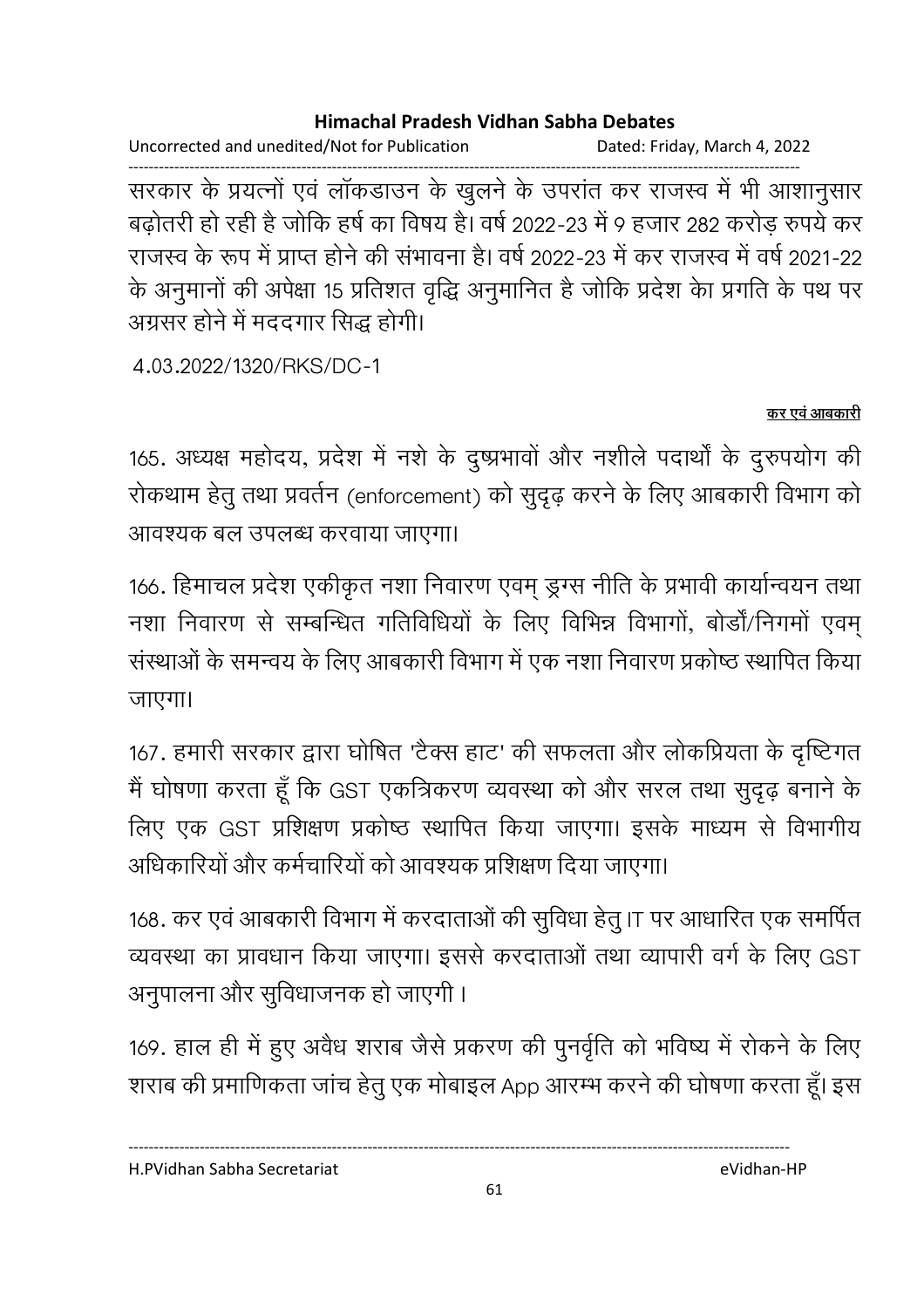Uncorrected and unedited/Not for Publication Dated: Friday, March 4, 2022 ------------------------------------------------------------------------------------------------------------------------------------ मोबाइल App के माध्यम से बोतल पर लगे होलोग्राम को स्कैन करने से ही शराब के वैध स्रोत का पता चल सकेगा।

170. गौवश सेवा के कार्य के लिए शराब की प्रत्येक बोतल पर एक रुपया का अतिरिक्त Cess लगाया जाएगा।

### श्रम एवं रोजगार

171. अध्यक्ष महोदय, कोरोना काल के अनुभवों से सीख लेते हुए हमारी सरकार online रोज़गार मेले आयोजित करेगी। वर्ष 2022-23 में 9 रोज़गार मेलों व 120 कैम्पस साक्षात्कार आयोजित किए जाएंगे। इसके साथ रोज़गार कार्यालयों में registration की पूरी प्रक्रिया की digitization की जाएगी।

### <u>गृह/कानून व्यवस्था</u>

172. अध्यक्ष महोदय, मैं अपराध का पता लगाने और इसकी रोकथाम के उद्देश्य से प्रत्येक जिला मुख्यालय में कमांड-एण्ड-कंट्रोल सेंटर (CCC) की स्थापना की घोषणा करता हूं। इन केन्द्रों की सहायता से CCTV तथा Integrated Traffic Management System (ITMS) के माध्यम से प्रभावी निगरानी की जाएगी। यह केन्द्र अवैध खनन, शराब की तस्करी, मादक पदार्थों की तस्करी और सीमावर्ती क्षेत्रों पर रोक लगाने में सक्षम होंगे। इसके लिए 7 करोड़ रुपये व्यय किये जाएंगे।

173. साइबर अपराध से निपटने के लिए पुलिस मुख्यालय शिमला में केवल एकमात्र पुलिस स्टेशन है। मैं घोषणा करता हूँ कि धर्मशाला और मण्डी में रेंज स्तर पर दो और साइबर अपराध पुलिस स्टेशन खोले जाएगे।

174. अध्यक्ष महोदय, पिछले वर्ष प्रदेश सरकार ने आपातकाल के दौरान मीसा, DIR, CrPC के अर्धीन राजनीतिक व सामाजिक कारणों से कारावास व पुलिस स्टेशनों में आंनेरुद्ध रहे व्यक्तियों के लिए हिमाचल प्रदेश लोकतन्त्र प्रहरी सम्मान राशि योजना

H.PVidhan Sabha Secretariat eVidhan-HP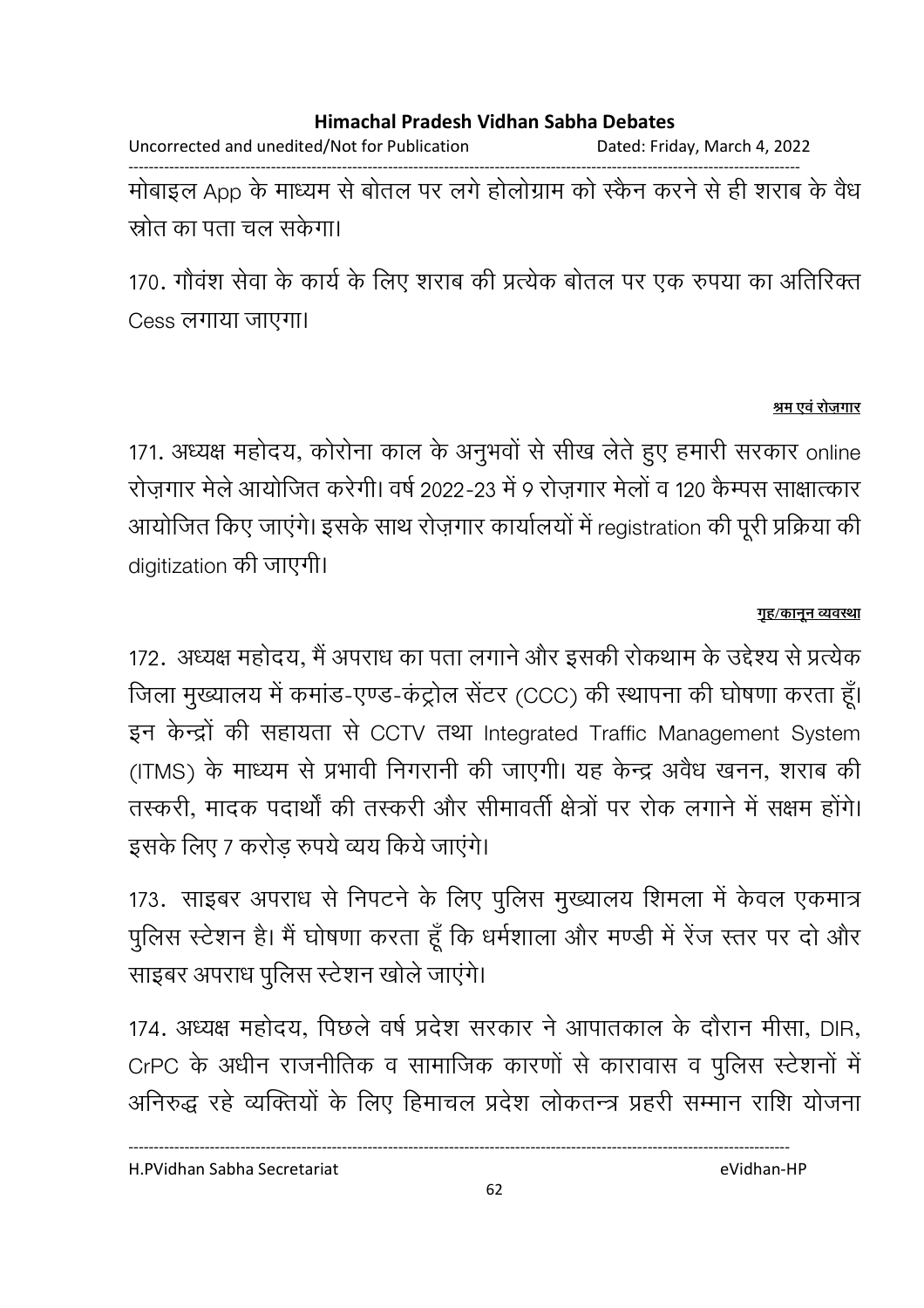Uncorrected and unedited/Not for Publication Dated: Friday, March 4, 2022 ------------------------------------------------------------------------------------------------------------------------------------ आरम्भ की है। इसके अन्तर्गत 1 से 15 दिनों तक कारावास व पुलिस स्टेशनों में निरुद्ध रहें व्यक्तियों को 8 हजार व 15 दिनों से अधिक समय तक निरुद्ध रहे व्यक्तियों को 12 हजार रुपये प्रतिमाह की दर से सम्मान राशि प्रदान की जा रही है। इस राशि को बढाकर में क्रमशः १२ हजार रुपये तथा २० हजार रुपये करने की घोषणा करता हूँ।

```
4.03.2022/1325/RKS/DC-1
```
175. पुलिस आवास, पुलिस चौंकियों, पुलिस थाने और अन्य पुलिस प्रतिष्ठानों जैसे पुलिस प्रशिक्षण और राज्य आपदा रिस्पॉंस बल प्रतिष्ठानों में ढाँचागत विकास और पूँजीगत कार्यों तथा आवश्यक उपकरणों को उपलब्ध करवाने में गति दी जाएगी। इस पर 50 करोड़ रुपये व्यय किये जाएंगे।

176. प्रदेश के दुर्गम क्षेत्रों में आग जैसी दुर्घटनाओं की स्थिति में तुरन्त राहत प्रदान करने के उद्देश्य से मैं वर्ष 2022-23 में 4 नये ओग्नेशमन केन्द्र खोलने और 5 ओग्ने शमन पोस्टो को अग्निशमन उपकेन्द्र के रूप में उन्नयनित करने की घोषणा करता हूं।

177. मैं गृह रक्षकों के लिए जिला और प्रदेश से बाहर जाने पर दैनिक भत्ता देने की घोषणा करता हूं। साथ ही गृह रक्षा विभाग के अधिकारियों एवम् कर्मचारियों का Rank Allowance भी बढ़ाया जाएगा।

### <u>भाषा, कला एव संस्कृति</u>

178. अध्यक्ष महोदय, भारतवर्ष स्वतन्त्रता के 75 वर्ष पूरे होने पर आजादी का अमृत महोत्सव मना रहा है। हमने प्रदेश के विशिष्ट पहचान वाले 75 गाँवों का चयन किया है। इन गाँवों को देश के सांस्कृतिक मानचित्र पर लाने के लिए एक बड़ी कार्य योजना लागू की जाएगी। इससे इन गाँवों और हिमाचल प्रदेश की समृद्ध विरासत पर्यटन की दृष्टि से भी देश और दुनिया के सामने आ सकेगी। इन गाँवों की सांस्कृतिक, ऐतिहासिक और प्राकृतिक विशिष्टता को दर्शाने वाले लघु वृत्तचित्रो, पुस्तको और अन्य प्रचार सामग्री का प्रकाशन किया जाएगा।

H.PVidhan Sabha Secretariat eVidhan-HP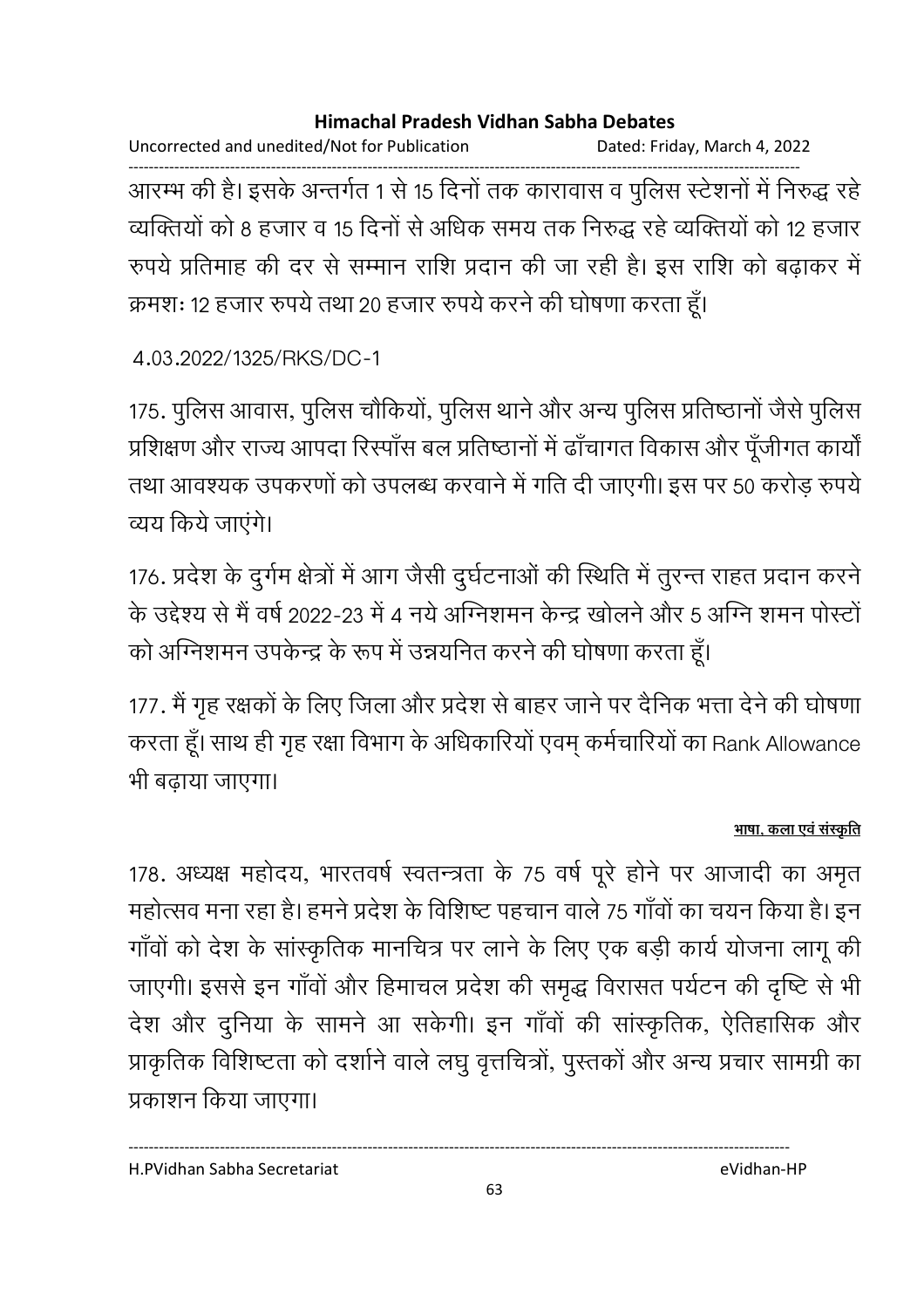Uncorrected and unedited/Not for Publication Dated: Friday, March 4, 2022

------------------------------------------------------------------------------------------------------------------------------------ 179. सरकार ने वर्ष 2021 में सांस्कृतिक नीति की घोषणा की थी। इस नीति में घोषित लक्ष्यों की प्राप्ति के लिए प्रारम्भ में 2 करोड़ रुपये की राशि से सांस्कृतिक कोष गठित करने की मैं घोषणा करता हूँ।

180. स्वर कोकिला स्वर्गीय लता मंगेशकर जी को श्रद्धांजलि के रूप में में घोषणा करता हूँ कि प्रदेश में एक "**लता मर्गशकर सर्गीत महाविद्यालय**" की स्थापना की जाएगी।

181. स्वर कोकिला भारत रत्न लता मंगेशकर जी की पावन स्मृति में प्रदेश सरकार हिमाचली लोक संगीत को बढ़ावा देने के लिए, **ज्लता मंगेशकर स्मृति राज्य सम्मान"** प्रारम्भ करेगी जोकि प्रति वर्ष लोक गायन के क्षेत्र में श्रेष्ठ योगदान के लिए प्रदान किया जाएगा।

182. शिमला के बैटनी कैसल (Castle) के जीणोद्धार का कार्य अतिम चरण में हैं। इसे शीघ्र ही शिमला शहर के इतिहास, कला एवं संस्कृति को प्रदर्शित करते हुए विशिष्ट पर्यटन स्थल के रूप में जनता को समर्पित किया जाएगा।

183. बिलासपुर में गोबिन्द सागर के निर्माण के समय जो मन्दिर पानी में समा गए थे को पुनःस्थापित करने के लिए विस्तृत परियोजना तैयार की गई है। 1 हजार 400 करोड़ रुपये की इस परियोजना का प्रस्ताव अन्तर्राष्ट्रीय संस्थाओं को भेजा जाएगा।

# जब तक संस्कृति <del>है</del> तब तक आस है, बिना संस्कृति के मानव का विनाश है ॥

184. बहुउद्देशीय साँस्कृतिक केन्द्र, कुल्लू का निर्माण लगभग 20 करोड़ रुपये की लागत से पूरा कर लिया गया है। ऊना के सांस्कृतिक केन्द्र का लोकार्पण भी कर दिया गया है। बिलासपुर, मण्डी और सोलन में इन केन्द्रों का निर्माण कार्य अन्तिम चरण में हैं। ये सभी वर्ष 2022-23 में पूरे कर लिए जाएंगे जिन पर लगभग 22 करोड़ रुपये व्यय किये जाएंगे। चम्बा व नाहन में बन रहे केन्द्रों के निर्माण कार्य को भी गति दी जाएगी।

H.PVidhan Sabha Secretariat eVidhan-HP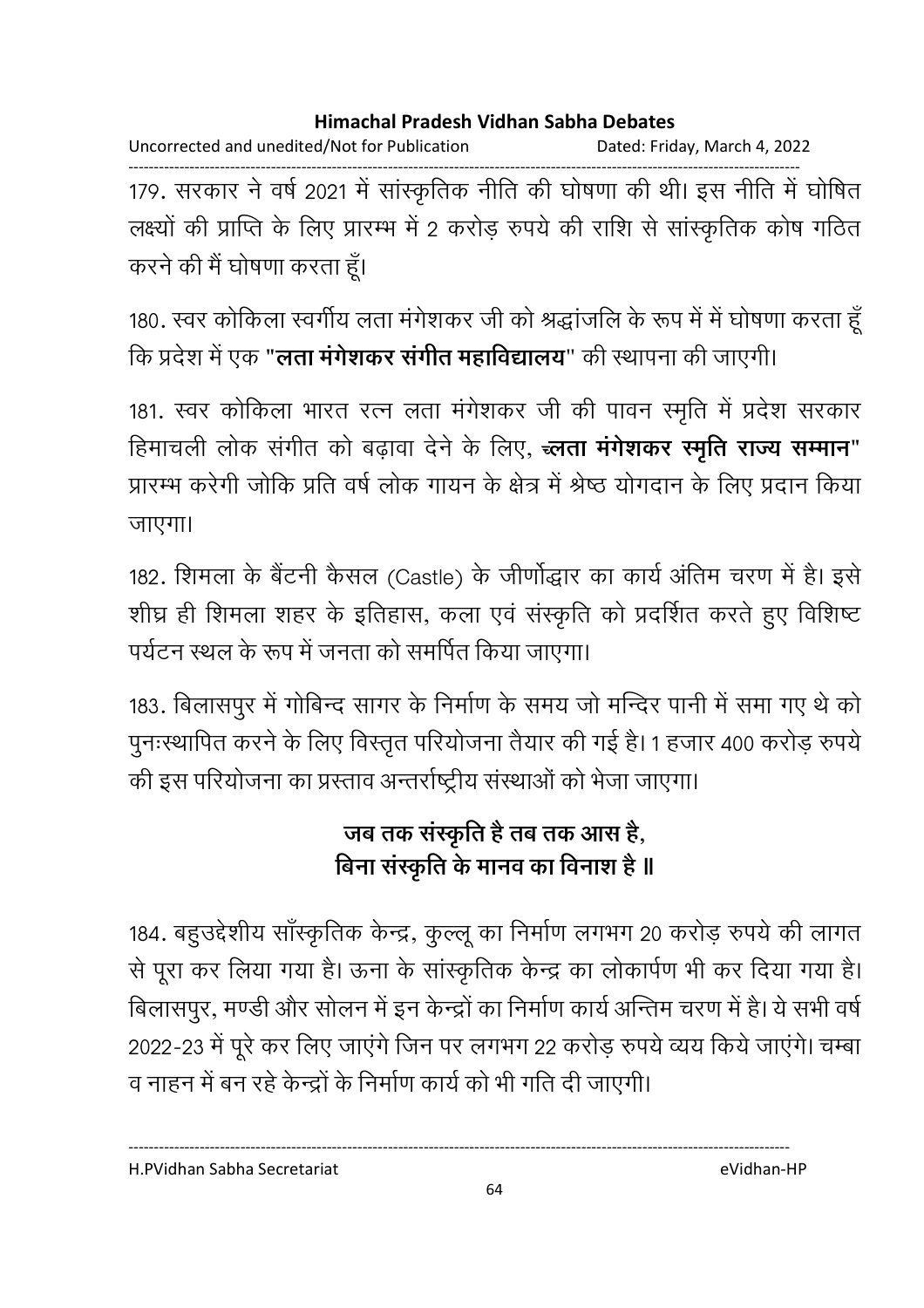Uncorrected and unedited/Not for Publication Dated: Friday, March 4, 2022

------------------------------------------------------------------------------------------------------------------------------------ 185. प्रदेश सरकार द्वारा भारत सरकार संस्कृति मन्त्रालय के सहयोग से 100 करोड़ रुपये की लागत से स्पिति के ताबो में 'भारतीय बौद्ध दर्शन संस्थान' की स्थापना की जाएगी। इसके लिए 7.87 हैक्टेयर भूमि हस्तांतरित कर दी गई है। वर्ष 2022-23 में इसका निर्माण कार्य आरम्भ कर दिया जाएगा।

### <u>युवा सेवाए एव खेल</u>

186. अध्यक्ष महोदय, प्रदेश में खेलों को बढ़ावा देने हेतु राज्य खेल संस्थान की स्थापना करने की सम्भावनाओं को तलाशने के लिए एक राज्य स्तरीय समिति के गठन की मैं घोषणा करता हूँ।

187. प्रदेश में त्रिस्तरीय खेल महाकुम्भ का आयोजन सांसदों और विधायकों की सक्रिय भागीदारी से सुनिश्चित किया जाएगा जिसमें क्रिकेट, कबड्डी, एथेलेटिक्स, वालीबॉल, बास्केटबाल और कुश्ती खेल स्पर्धाओं का आयोजन किया जाएगा जो जमीनी स्तर पर खेल प्रतिभाओं की पहचान में सहायक सिद्ध होगा।

188, मैं वर्ष 2022-23 में निम्नलिखित Indoor तथा Outdoor खेल परिसरों के लोकार्पण की घोषणा करता हूँ:-

- नूरपुर में pre-fabricated बहुउद्देशीय हॉल।
- जंजैहली में indoor स्टेडियम।
- सरकारी महाविद्यालय बंगाणा में बहुउद्देशीय हॉल।
- माजरा (सिरमौर) में Hockey Astroturf Field
- सरस्वती नगर में 8 Lane 400 Meter SyntheticTrack
- 10 करोड रुपये की लागत से टाण्डाखोली, जिला कॉंगड़ा में प्रस्तावित इण्डोर स्टेडियम का निर्माण शुरु किया जाएगा। इन सभी कार्यों को पूर्ण करने के लिए 20 करोड़ रुपये व्यय किये जाएंगे।

श्री बी.एस. द्वारा जारी

H.PVidhan Sabha Secretariat eVidhan-HP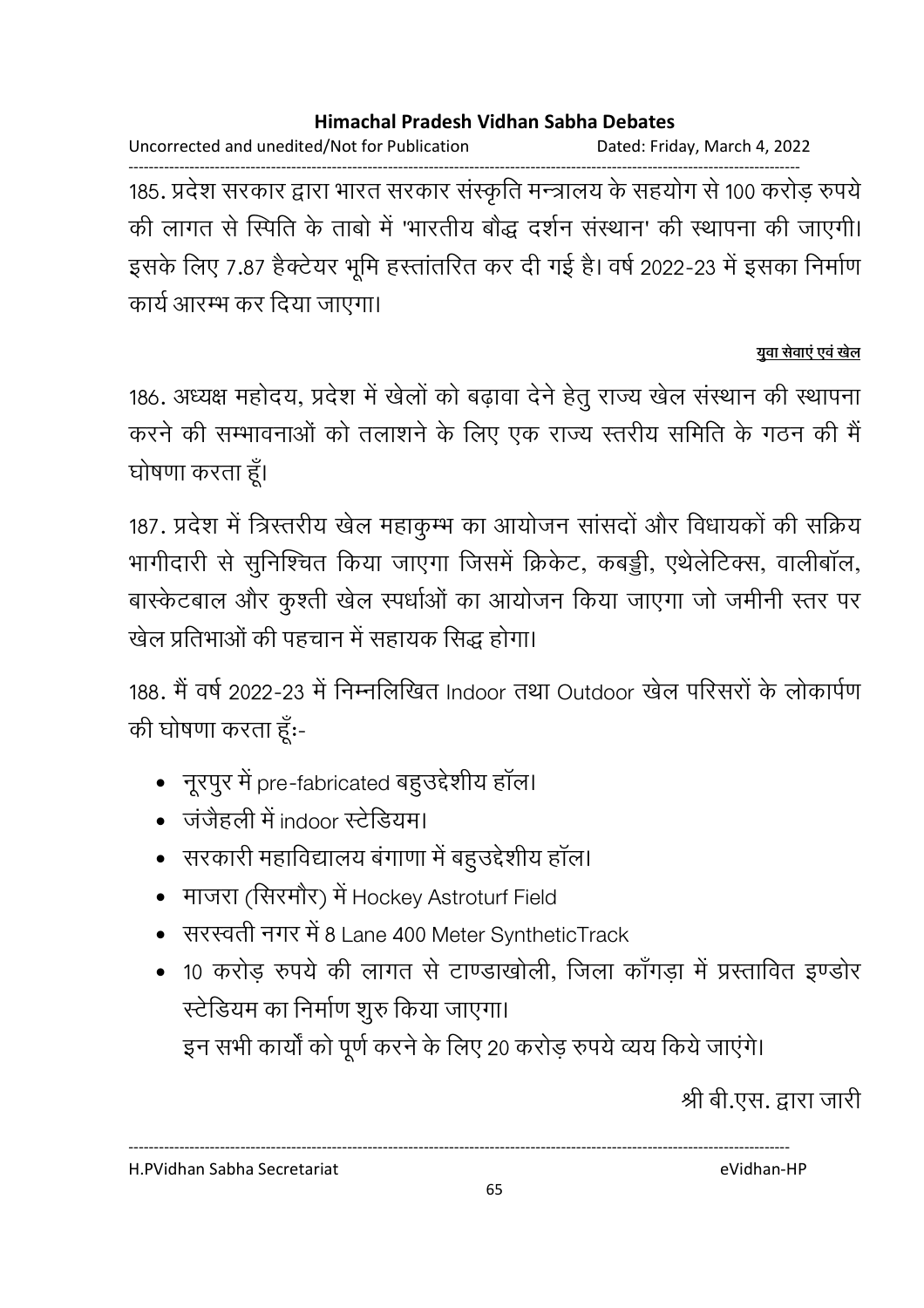04.03.2022/1330/बी.एस./डी0सी0/-1

189. सरकार स्वैच्छिक युवा क्लबों और विशेष रूप से युवाओं के क्षमता निर्माण को और मजबूत करेगी। सर्वश्रेष्ठ तीन युवा मंडलों को वार्षिक तौर पर सर्वश्रेष्ठ युवा मंडल घोषित कर पुरस्कृत किया जाएगा। जिसमें प्रथम स्थान पाने वाले को 51 हजार रुपए, द्वितीय स्थान पाने वाले को 31 हजार रुपए तथा तृतीय स्थान प्राप्त करने वाले 21 हजार रुपए की पुरस्कार राशि प्रदान की जाएगी।

190. अध्यक्ष महोदय, विभिन्न स्तरों पर आयोजित होने वाली खेल-कूद प्रतियोगिताओं तथा प्रशिक्षण शिविरों में युवा प्रतिभागियों को मिलने वाली डाइट मनी को मैं प्रदेश के अन्दर 120 रुपए से बढ़ा करके 240 रुपए प्रतिदिन तथा प्रदेश के बाहर 200 रुपए से बढ़ाकर 400 रुपए प्रति दिन करने की सहर्ष घोषणा करता हूं।

## जनजातीय विकास

191. अध्यक्ष महोदय, प्रदेश में जनजातीय वर्ग की एक बहुत बड़ी संख्या गैर-जनजातीय क्षेत्रों में रह रही है। मैं घोषणा करता हूं कि प्रदेश में जनजातीय क्षेत्रों से बाहर रह रहे जनजातीय वर्ग के कल्याण के लिए उचित कार्य योजना तैयार की जाएगी।

192. भारत सरकार द्वारा वर्ष 2022-23 में देश की उत्तरी सीमा के साथ लगते क्षेत्र के सर्वांगीण विकास के लिए Vibrant Villages Programme घोषित किया गया है। वर्ष 2022-23 में प्रदेश के सभी सीमावर्ती क्षेत्रों के विकास के लिए उचित कार्य योजना तैयार करके इस योजना के अन्तर्गत भारत सरकार की स्वीकृति के लिए प्रेषित की जाएगी।

## वैकल्पिक यातायात

193. अध्यक्ष महोदय, लैंड लाक्ड पहाड़ी राज्य होने की वजह से हिमाचल प्रदेश में सड़क के अलावा यातायात के बहुत सीमित विकल्प उपलब्ध है। हमारी सरकार ने भारत सरकार के सहयोग से विगत वर्षों में इस परिदृश्य को परिवर्तित करने का सशक्त प्रयास किया है। मैं इस सदन के माध्यम से भारत सरकार का दिल की गहराइयों से धन्यवाद करना चाहूंगा कि वर्ष 2022-23 के बजट में प्रदेश में निर्माणधीन तीन रेल लाइनों क्रमशः भानूपल्ली-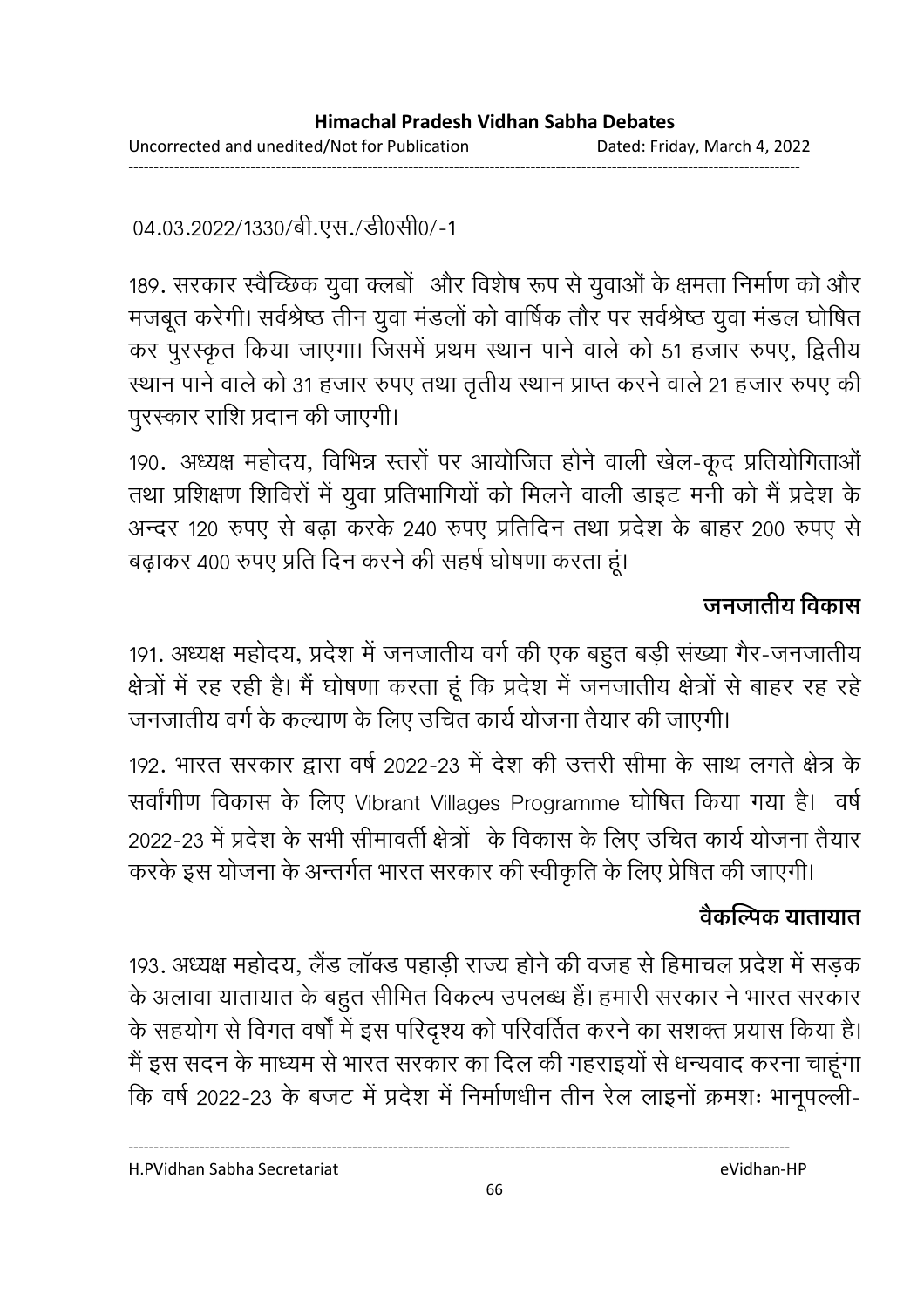Uncorrected and unedited/Not for Publication Dated: Friday, March 4, 2022

------------------------------------------------------------------------------------------------------------------------------------ बिलासपुर-बैरी के लिए 1,868 करोड़ रुपए, नंगल-तलवाड़ा रेल लाइन के लिए 335 करोड रुपए तथा मद्दी-चण्डीगढ रेल लाइन के लिए 450 करोड रुपए का बजटीय प्रावधन किया है। इन प्रावधानों के माध्यम से इन रेल लाइनों के कार्यान्वयन को गति मिलेगी। हमारी सरकार राज्य अशदान देने के लिए प्रतिबद्ध है।

194. अध्यक्ष महोदय, हमारी सरकार के प्रयासों के फलस्वरूप पावटा ँ साहिब-जगाधरी रेल लाइन का सर्वेक्षण पूरा कर रेल मंत्रालय द्वारा डी0पी0आर0 तैयार की जाएगी। इसके साथ ही भारत सरकार और प्रदेश सरकार द्वारा ऊना-हमीरपुर नई रेल नाइन के निर्माण की लागत के अशदान पर भी सहमति बनाई जाएगी।

195. अध्यक्ष महोदय, केन्द्रीय सरकार के वर्ष 2022-23 के बजट में घोषित 'पर्वत माला-राष्ट्रीय रज्जू मार्ग विकास कार्यक्रम' योजना प्रदेश के लिए हितकारी सिद्ध होगी। योजना के अन्तर्गत रोपवेज को, निजी भागीदारी से सड़क मार्ग के विकल्प के रूप में स्वीकार किया गया है, जिससे कि पर्यटन तथा दैनिक आवाजाही में सुविधा होगी। हमारी सरकार द्वारा प्रदेश में चार रज्जू मार्गों के निर्माण हेतु भारत सरकार के साथ समौझता ज्ञापन हस्ताक्षरित किए जाएंगे। इस नई योजना के लिए मैं भारत सरकार का आभारी हूं।

196. अध्यक्ष महोदय, हमारी सरकार के प्रयासों के परिणामस्वरूप नाबार्ड तथा भारत सरकार ने प्रदेश में रज्जू मार्ग को नाबार्ड के Rural Infrastructure Development Fund(RIDF) के माध्यम से ऋण लेने की स्वीकृति प्रदान कर दी है। इस ऋण के माध्यम से प्रदेश में रज्जू मार्ग बनाने के लिए एक व्यापक योजना बनाई जाएगी। निर्माणाधीन बगलामुखी रज्जू मार्ग का वर्ष 2022-23 में लोकार्पण कर दिया जाएगा।

श्री एन0 जी0 द्वारा जारी...

04.03.2022/1335/बी.एस./डी0सी0/-1

**मुख्य मंत्री जारी...** 

H.PVidhan Sabha Secretariat eVidhan-HP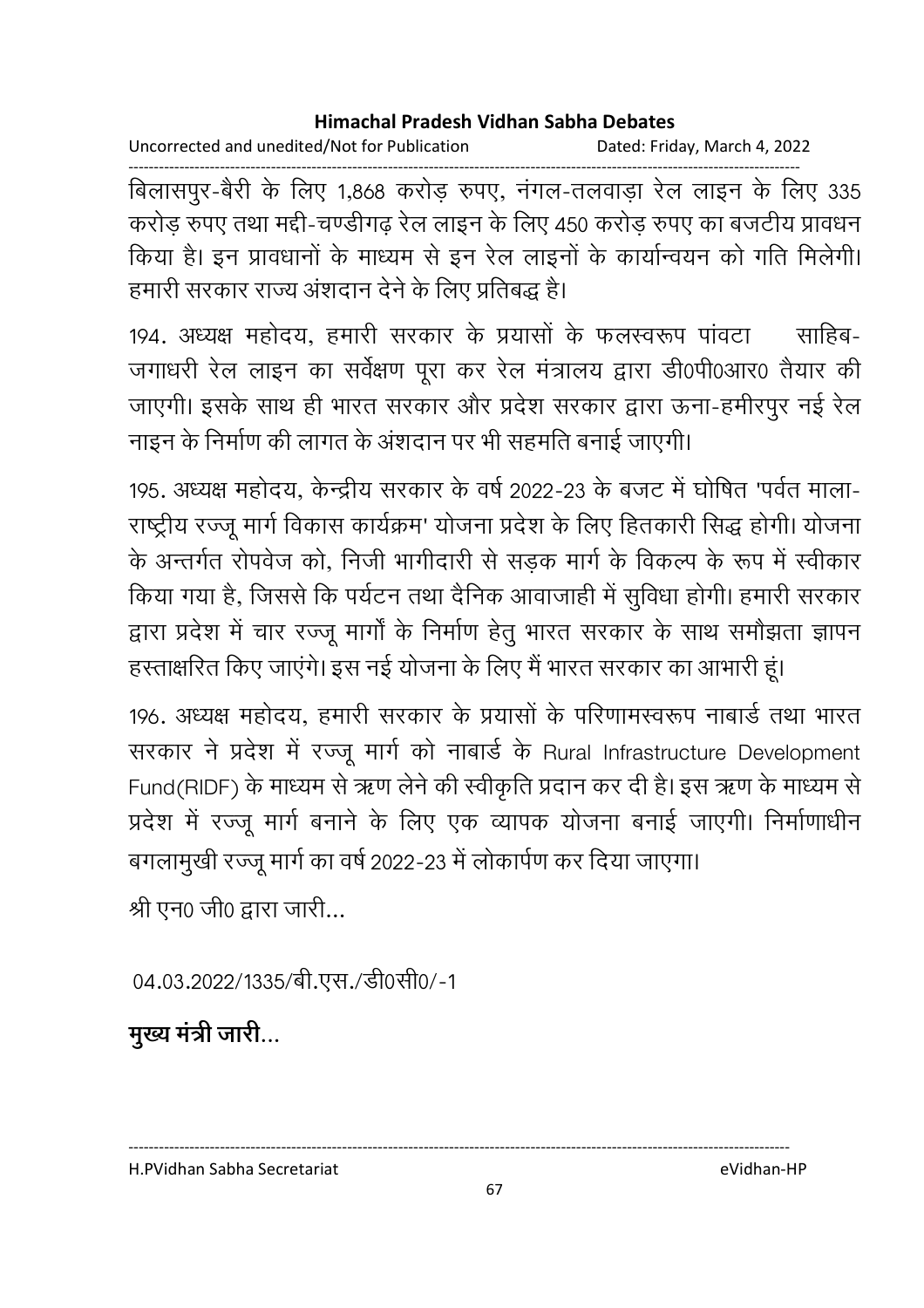Uncorrected and unedited/Not for Publication Dated: Friday, March 4, 2022

------------------------------------------------------------------------------------------------------------------------------------ 197. अध्यक्ष महोदय, हमारी सरकार के निरंतर प्रयासों के कारण ही संभव हो पाया है कि आखिरकार भारतीय विमानपत्तन प्राधिकरण ने बल्ह में ग्रीनफील्ड हवाई अड्डा के निर्माण को तकनीकी रूप से स्वीकार कर लिया गया है, यह हवाई अड्डा, उपकरण व रात्रि लैंडिंग सुविधाओं के साथ, एयर बस 320 जैसे बड़े विमानों को उतारने में सक्षम होगा। इसके निर्माण हेतू भारतीय विमानपत्तन प्राधिकरण के साथ एम0ओ0यू0 हस्ताक्षरित करने के पश्चात भूमि अधिग्रहण प्रक्रिया शीघ्र ही आरंभ कर दी जाएगी।

198. अध्यक्ष महोदय, वैकल्पिक यातायात सुविधाओं के सृजन के लिए वर्ष 2022-23 के दो हजार करोड रुपए राज्य कोष से व्यय किए जाएंगे।

# अवासीय सुवर्धिाए

199. अध्यक्ष महोदय, मैंने 2020-21 के बजट अभिभाषण में 'स्वर्ण जयती आश्रय' योजना आरभ करते हुए अनुसूची जाति वर्ग के सभी पात्र लबित आवेदकों को आवासीय सहायता. देने की घोषणा की थी। हमारी सरकार की इस प्रतिबद्वता को दोहराते हुए मुझे सदन को यह सूचित करते हुए अत्यन्त हर्ष हो रहा है कि गत दो वर्षों में सभी श्रीणेयो सहित 22 हजार लाभार्थियों को विभिन्न आवासीय योजनाओं के अन्तर्गत 300 करोड़ रुपए के बजटीय परिव्ययों से सहायता प्रदान की जा चुकी है। इनमें जन जातीय क्षेत्रों में तथा इससे बाहर रह रहे जनजातीय वर्ग के लाभार्थी भी सम्मिलित हैं।

200. मैं पूर्व की घोषणा के अनुसरण में वर्ष 2022-23 में कुल 12,769 लाभार्थियों को आवासीय सुवधिाएं प्रदान की जाएंगी। योजनावार लक्ष्य निम्न प्रकार से रहेगाः-

- \* 'मुख्य मंत्री आवास योजना' के अन्तर्गत 1,533 आवास।
- ै\* 'प्रधान मंत्री आवास योजना ( ग्रामीण)' के अन्तर्गत 1,262 आवास।
- \* 'प्रधान मंत्री आवास योजना ( शहरी)' के अन्तर्गत 2,346 आवास।

04.03.2022/1200/बी.एस./डी0सी0/-2

H.PVidhan Sabha Secretariat eVidhan-HP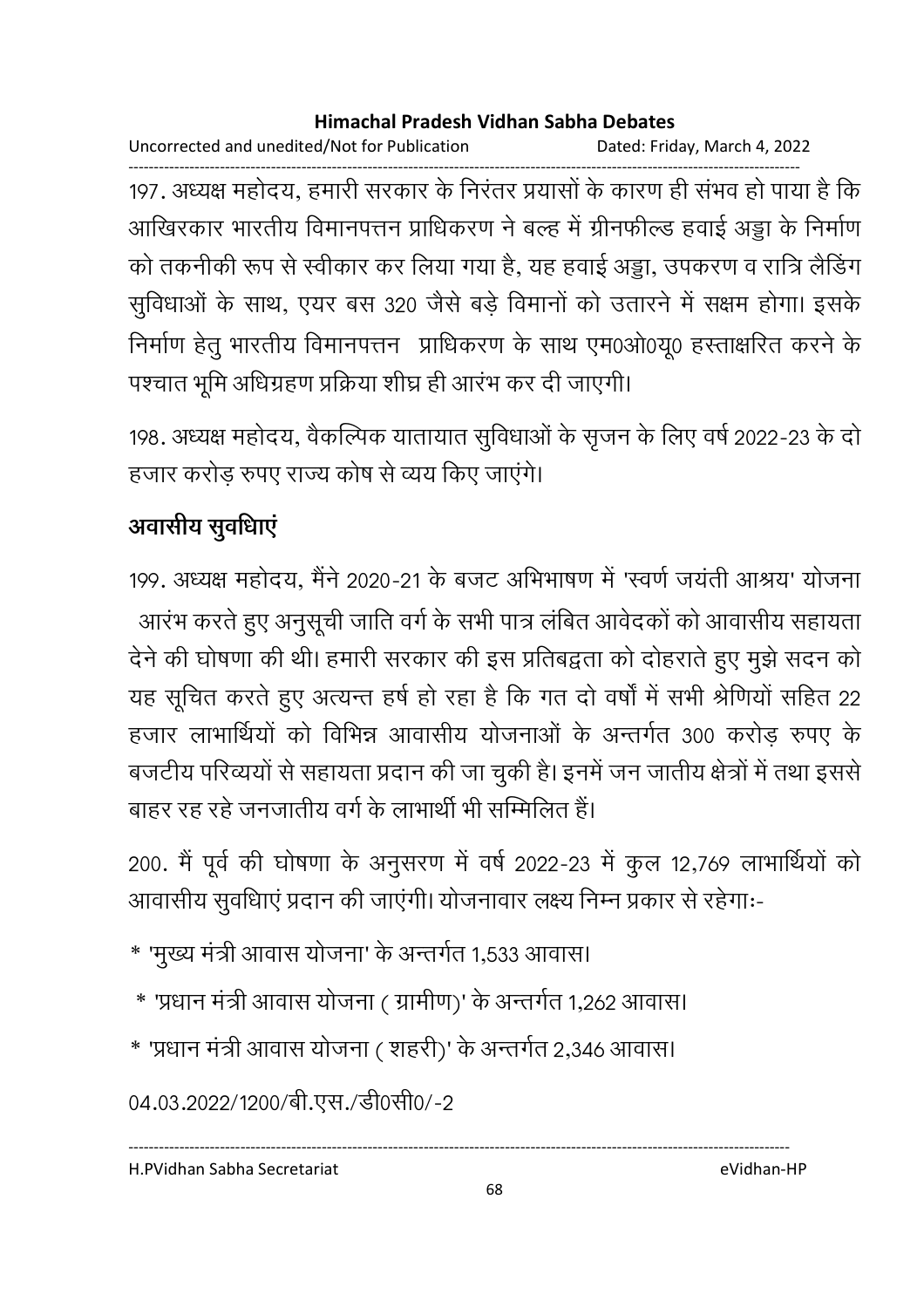\* 'स्वर्ग जयन्ती आश्रय योजना' के अन्तर्गत शेष बचे सभी 7,628 आवास।

अध्यक्ष महोदय, मैं यहा जरूर कहना चाहूगा कि:-

# ख्वाब देखे हैं, होसले भी अभी जिंदा है, हम वो है जिनसे, मुश्किले भी शर्मिंदा है

# **भर्तियां**

201. अध्यक्ष महोदय, हमारी सरकार ने हमेशा ही फक्शनल पर्दा को भारने को प्राथमिकता दी है। आगामी वर्ष में भी इस दिशा में आवश्यक कदम उठाए जाएंगे। स्वास्थ्य विभाग में विभिन्न श्रेणियों जिनमें विशेषज्ञ डॉक्टर, डॉक्टर, नर्सें, रेडियोग्राफर, ओ0टी0 सहायक, लैब टैक्निशियन, Dental Hygienist, फार्मासिस्ट, MRI टैक्निशियन, ई0सी0जी0 टैक्निशियन तथा अन्य टैक्निशियनों के पद आदि शामिल हैं, 780 आशा कार्यकताओं के नए पद भरे जाएंगे साथ ही 437 पद आशा फैसिलीटेटर, 870 Community Health Officer के पद भी भरे जाएंगे। राष्ट्रीय स्वास्थ्य मिशन के अन्तर्गत विभिन्न श्रीणयों के 264 पद भी भरे जाएंगे। हमीरपुर, नाहन, चम्बा तथा नेरचौक में स्थित नए आयुर्विज्ञान महाविद्यालय में समुचित फैकल्टी तथा अन्य श्रीणयों के पद भरे जाएंगे।

202. इसके इतिरिक्त विभिन्न विभागों में खाली फंक्शंनल पदों को भी सरकार भरेगी। जल शक्ति विभाग में पैराफिटर, पंप ऑपरेटर तथा Multi Task Part Time Workers शामिल हैं, भरे जाएंगे। जिनमें शिक्षा विभाग में विभन्न शिक्षकों की भर्ती, पुलिस आरक्षी भर्ती, बिजली बोर्ड के तकनीकी पद जैसे लाइनमैंन, जुनियर टी मेट इत्यादि, एच0आर0टी0सी0 में ड्राइवर तथा कंडक्टर इत्यादि की आवश्यक भर्तियां, राजस्व विभाग के कर्मीं, पशुपालन विभाग के डॉक्टर व कर्मी, शहरी निकायों के लिए स्टाफ, पंचायत सचिव,

श्री एन0 जी0 द्वारा जारी...

H.PVidhan Sabha Secretariat eVidhan-HP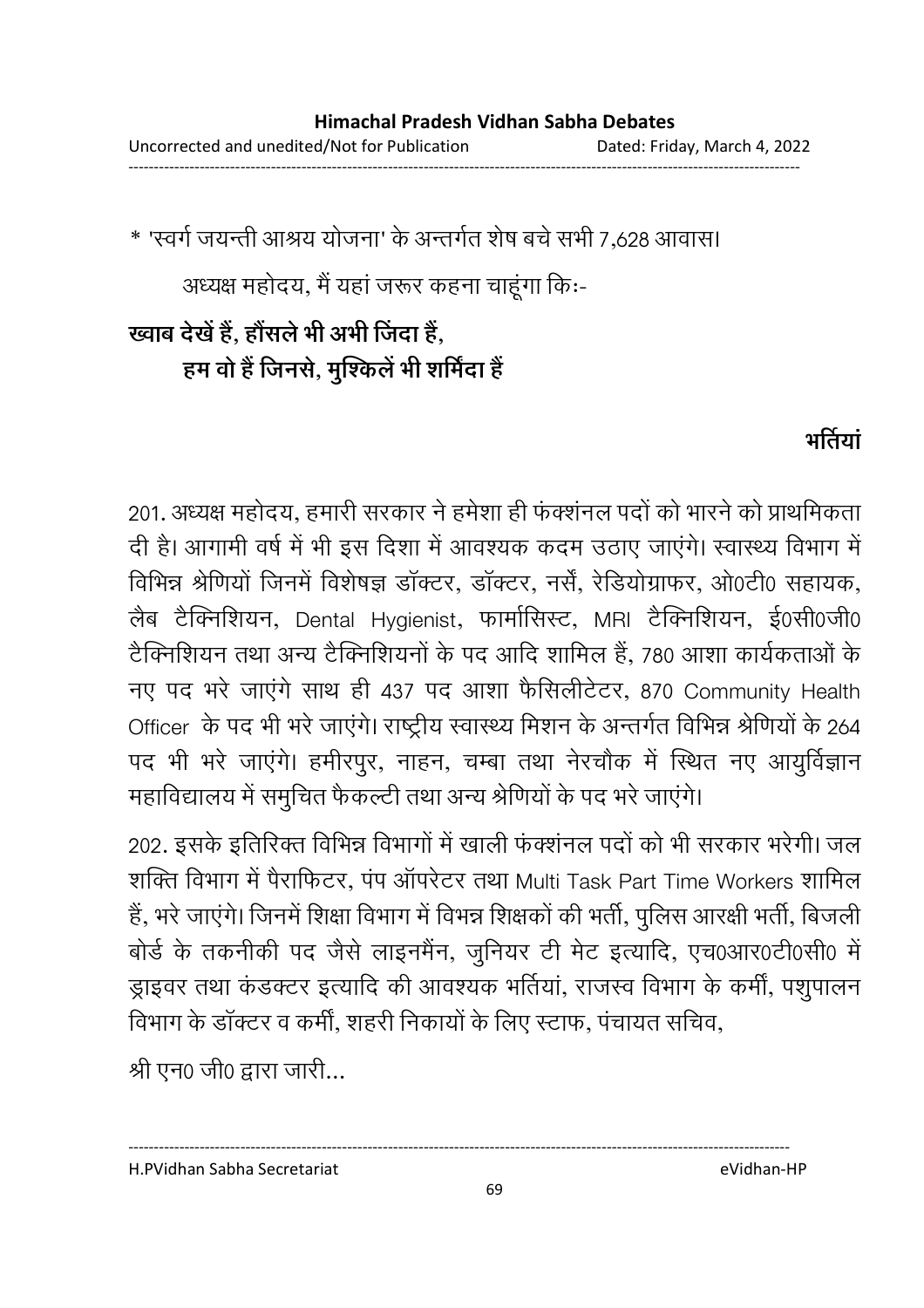Uncorrected and unedited/Not for Publication Dated: Friday, March 4, 2022 ------------------------------------------------------------------------------------------------------------------------------------

04-03-2022/1340/एच.के.-एन.जी. /1

मुख्य मंत्री..... जारी

## <u>पैरा संख्या - 202...जारी</u>

पंचायतों के लिए तकनीकी सहायक और ग्राम रोजगार सहायक, विभिन्न विभागों में लिपिक, JOA (IT), तकनीकी शिक्षा विभाग में विभिन्न श्रीणेयों के अध्यापक एवं इस्ट्रक्टर, रेशम विभाग के इंस्पेक्टर तथा विभिन्न विभागों में चतुर्थ श्रेणी के कर्मचारी आदि शामिल हैं। आगामी वर्ष में शिक्षा एवं लोक निर्माण विभाग में अशकालीन मल्टी टास्क वर्करों की भर्ती प्रक्रिया को पूर्ण किया जाएगा। गृह रक्षकों की नई भर्ती कई वर्षों से नहीं हो रही है। आगामी वर्ष में गृह रक्षकों की आवश्यक भर्ती करने का भी सरकार ने निर्णय लिया है। वर्ष 2022-23 में प्रदेश सरकार 30,000 रोज़गार के अवसर उपलब्ध करवाएगी।

## कर्मचारी कल्याण

203. अध्यक्ष महोदय, कर्मचारियों का कल्याण हमेशा ही मेरी सरकार की प्राथमिकता रही है। मैं सरकारी आवासों के रख-रखाव एवं मुरम्मत के लिए वर्ष 2022-23 में 37 करोड़ रुपये और सरकारी आवासों के निर्माण के लिए 35 करोड़ रुपये के प्रावधान का प्रस्ताव करता हूँ।

204. अटल पेशन योजना, असंगठित क्षेत्र के श्रमिकों के लिए भारत सरकार की पेशन योजना है जिसके तहत 5,000 रुपये तक की मासिक पैंशन 60 वर्ष के बाद, नागरिकों को अशदान के हिसाब से मिलती है। इस समय प्रदेश में 'अटल पेशन योजना के अन्तर्गत 1 लाख से अधिक लोग जुड़े हैं। योजना के तहत श्रमिक, गृहिणी, व्यापारी वर्ग, किसान, बागवान और स्वरोजगारी युवाओं के लिए प्रदेश सरकार वर्ष 2021-22 में 15 करोड़ रुपये का सरकारी अशदान उनकी पेशन निधि के लिए प्रदान करेगी। सरकार इस समय योजना के तहत 2,000 रुपये प्रति वर्ष तक का अशदान प्रदान करती है ।

H.PVidhan Sabha Secretariat eVidhan-HP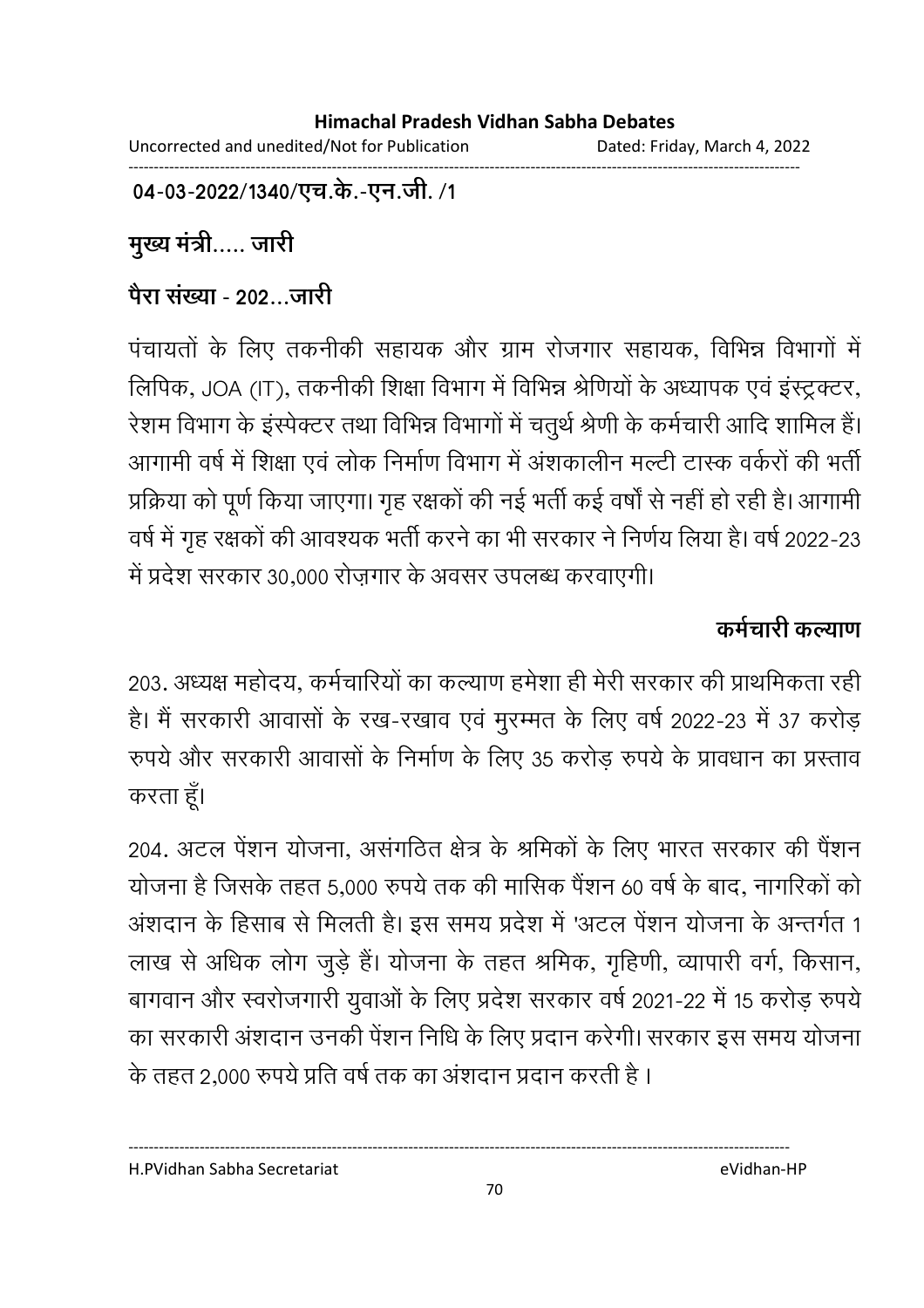Uncorrected and unedited/Not for Publication Dated: Friday, March 4, 2022 ------------------------------------------------------------------------------------------------------------------------------------

### 04-03-2022/1340/एच.के.-एन.जी. **/2**

205. हमारी सरकार सुनिश्चित करेगी कि विभिन्न विभागों से जुड़े सभी पैरा वर्कर्ज़ को इस योजना से आगामी वर्ष में जोड़ा जाए। इन्हें प्रोत्साहित करने के लिए मैं प्रदेश सरकार के अशदान की मौजूदा सीमा को 2,000 रुपये से बढ़ाकर 3,000 रुपये प्रति वर्ष करने की सहर्ष घोषणा करता हूं। साथ ही वर्तमान और नए लाभार्थियों को अटल पेशन योजना के तहत देय सरकारी अशदान की समय सीमा को मैं दिनाक 31-03-2023 तक बढ़ाने की भी मैं सहर्ष घोषणा करता हूं। इससे 1,50,000 से अधिक लोगों को लाभ मिलेगा परिणामस्वरूप हमारा प्रदेश Universal सामाजिक सूरक्षा के लक्ष्य को प्राप्त कर सकेगा।

206. आफटसोर्स कर्मियों से सम्बन्धित शिकायतों को मेरी सरकार ने गम्भीरता से लिया है। मेरी बजट घोषणा के अनुरूप दिसम्बर माह में सरकार ने एक मांडल टेंडर सभी विभागों से साझा किया है। इस मांडल टेंडर के अनुसार हर कमी को एक पे-स्लिप देना अनिवार्य कर दी गई है। इस पे-स्लिप में सर्विस प्रोवाइडर कर्मी को लिखित रूप से समस्त कटौतियों जैसे EPF इत्यादि एवं कर्मी को प्राप्त होने वाले Net Wages को दिखाना होगा। श्रम विभाग इन दिशा-निर्देशों की अनुपालना सुनिश्चित करेगा। मेरे हर बजट में न्यूनतम दिहाड़ी में प्रभावी बढ़ौतरी हुई है जिसका सीधा लाभ आऊटसोर्स कर्मियों को मिला है।

207, प्रदेश की विकास यात्रा में कर्मचारियों के साथ-साथ विभिन्न विभागों में कार्यरत पैरा वर्कज़े का अंतुलनीय योगदान है। कोरोना काल में इन्होंने सरकार के साथ कदम से कदम मिलाकर सेवायें दी हैं। हमारी सरकार इनके कल्याण के प्रति पूर्णतः प्रतिबद्ध है एवं विगत चार बजटों में इनके मानदेय में यथासम्भव वृद्धि की है। आगामी वर्ष के लिए मेरा प्रस्ताव निम्नलिखित $\hat{\epsilon}$  :-

श्री एन.जी. द्वारा जारी.........

04-03-2022/1345/एच.के.-एन.जी. /1

H.PVidhan Sabha Secretariat eVidhan-HP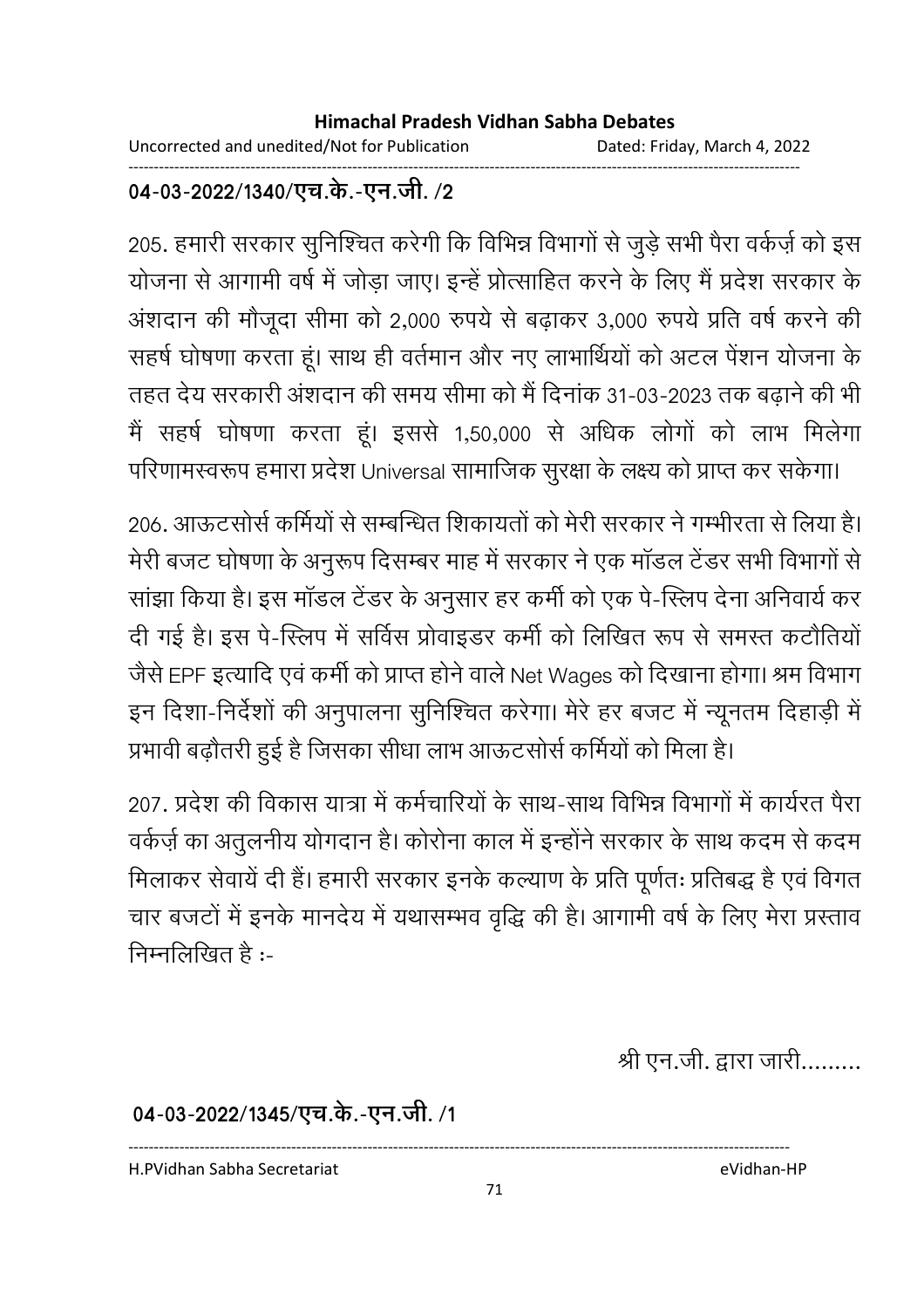Uncorrected and unedited/Not for Publication Dated: Friday, March 4, 2022 ------------------------------------------------------------------------------------------------------------------------------------

# मुख्य मंत्री..... जारी

- आंगनवाड़ी कार्यकर्त्ताओं को 1,700 रुपये की बढ़ौतरी के साथ अब 9,000 रुपये मासिक मानदेय देने की घोषणा करता हूं। इस बढ़ौतरी को सम्मिलित करके हमारी सरकार द्वारा अपने वर्तमान कार्यकाल में 4,550 रुपये प्रतिमाह की वृद्धि की गई।
- मिनि आंगनवाड़ी कार्यकर्त्ताओं को 900 रुपये मासिक बढ़ौतरी के साथ अब 6,100 रुपर्य मिलेगे। इस बढ़ौतरी को सम्मिलित करके हमारी सरकार द्वारा अपने वर्तमान कार्यकाल में 3,100 रुपये प्रतिमाह की बढौतरी की गई।
- .2&
X ह #%ह 900 Ö/ C=% ? 4,700 Ö/ प्रतिमाह मानदेय मिलेगा। इस बढौतरी को सम्मिलित करके हमारी सरकार द्वारा अपने वर्तमान कार्यकाल में 2,600 रुपये प्रतिमाह की बढ़ौतरी की गई।
- अध्यक्ष महोदय, आशा वर्कर्ज़ का कोविड के इस दौर में बहुत महत्वपूर्ण योगदान रहा है। आशा वर्कर को 1.825 रुपये की बढ़ौतरी के साथ 4.700 रुपये प्रतिमाह मानदेय मिलेगा। इस बढ़ौतरी को सम्मिलित करके हमारी सरकार द्वारा अपने वर्तमान कार्यकाल में 3,700 रुपये की प्रतिमाह बढ़ौतरी की गई। इसके अतिरिक्त आशा वर्कर को भारत सरकार का अशदान तथा Incentives दिये जाने का भी प्रावधान है।
- सिलाई अध्यापिकाओं को 900 रुपये बढ़ौतरी के साथ 7,950 रुपये प्रतिमाह मिलेंगे। इस बढ़ौतरी को सम्मिलित करके हमारी सरकार द्वारा अपने वर्तमान कार्यकाल में 1,650 रुपये प्रतिमाह की बढ़ौतरी की गई।
- मिड-डे-मील वर्कर्ज़ को 900 रुपये बढ़ौतरी के साथ 3,500 रुपये प्रतिमाह मिलेंगे। इस बढ़ौतरी को सम्मिलित करके हमारी सरकार द्वारा अपने वर्तमान कार्यकाल में 2,000 रुपये प्रतिमाह की बढ़ौतरी की गई।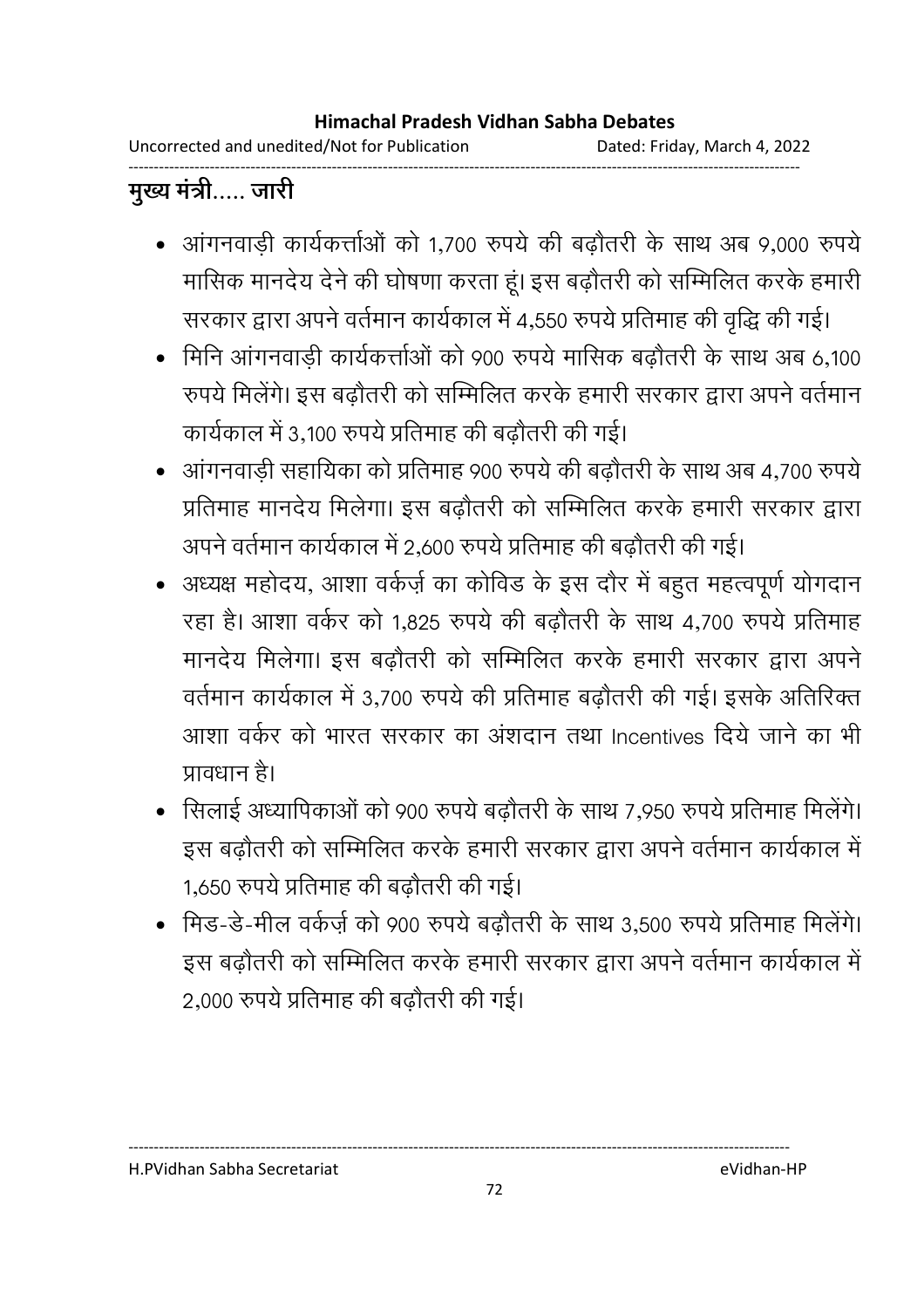Uncorrected and unedited/Not for Publication Dated: Friday, March 4, 2022 ------------------------------------------------------------------------------------------------------------------------------------

# 04-03-2022/1345/एच.के.-एन.जी. **/2**

- वाटर कैरियर (शिक्षा विभाग) को 900 रुपये बढ़ौतरी के साथ 3,900 रुपये प्रतिमाह मिलेगे। इस बढ़ौतरी को सम्मिलित करके हमारी सरकार द्वारा अपने वर्तमान कार्यकाल में 2,000 रुपये प्रतिमाह की बढ़ौतरी की गई।
- जल रक्षक को 900 रुपये बढ़ौतरी के साथ 4,500 रुपये प्रतिमाह मिलेंगे। इस बढ़ौतरी को सम्मिलित करके हमारी सरकार द्वारा अपने वर्तमान कार्यकाल में 2,800 रुपये प्रतिमाह की बढ़ौतरी की गई।
- हाल ही में नियुक्त हूये जल शक्ति विभाग के Multi Purpose Workers को 900 रुपये बढौतरी के साथ 3,900 रुपये प्रतिमाह मिलेंगे।
- पेरा फिटर तथा पम्प ऑपरेटर को 900 रुपये बढौतरी के साथ 5.500 रुपये प्रतिमाह मिलेगे। इस बढ़ौतरी को सम्मिलित करके हमारी सरकार द्वारा अपने वर्तमान कार्यकाल में 2,500 रुपये प्रतिमाह की बढौतरी की गई।
- दिहाडीदारों को 50 रुपये बढोंतरी साथ के 350 रुपये प्रतिदिन दिहाडी मिलेगी। इस बढ़ौतरी को सम्मिलित करके हमारी सरकार द्वारा अपने वर्तमान कार्यकाल में न्यूनतम 140 रुपये प्रतिदिन अर्थात 4,200 रुपये प्रतिमाह की बढ़ौतरी की गई।
- इसके साथ हमारी सरकार के कार्यकाल में आऊटसोर्स कर्मियों की दिहाड़ी में न्यूनतम 4,200 रुपये प्रतिमाह की बढ़ौतरी हो जाएगी। प्रत्येक आऊटसोर्स कर्मी को अब न्यूनतम 10,500 रुपये प्रतिमाह मिलेगे।
- पंचायत चौकीदार को 900 रुपये की बढ़ौतरी के साथ 6,500 रुपये प्रतिमाह मिलेंगे। इस बढ़ौतरी को सम्मिलित करके हमारी सरकार द्वारा अपने वर्तमान कार्यकाल में 2,350 रुपये प्रतिमाह की बढौतरी की गई। पंचायत चौकीदारों की सेवाओं से सम्बन्धित एक स्पष्ट नीति बनाई जाएगी क्योंकि उनकी यह मांग बहुत लम्बे समय से है। उनकी समस्या का समाधान करने की दिशा में कदम उठाएंगे।

H.PVidhan Sabha Secretariat eVidhan-HP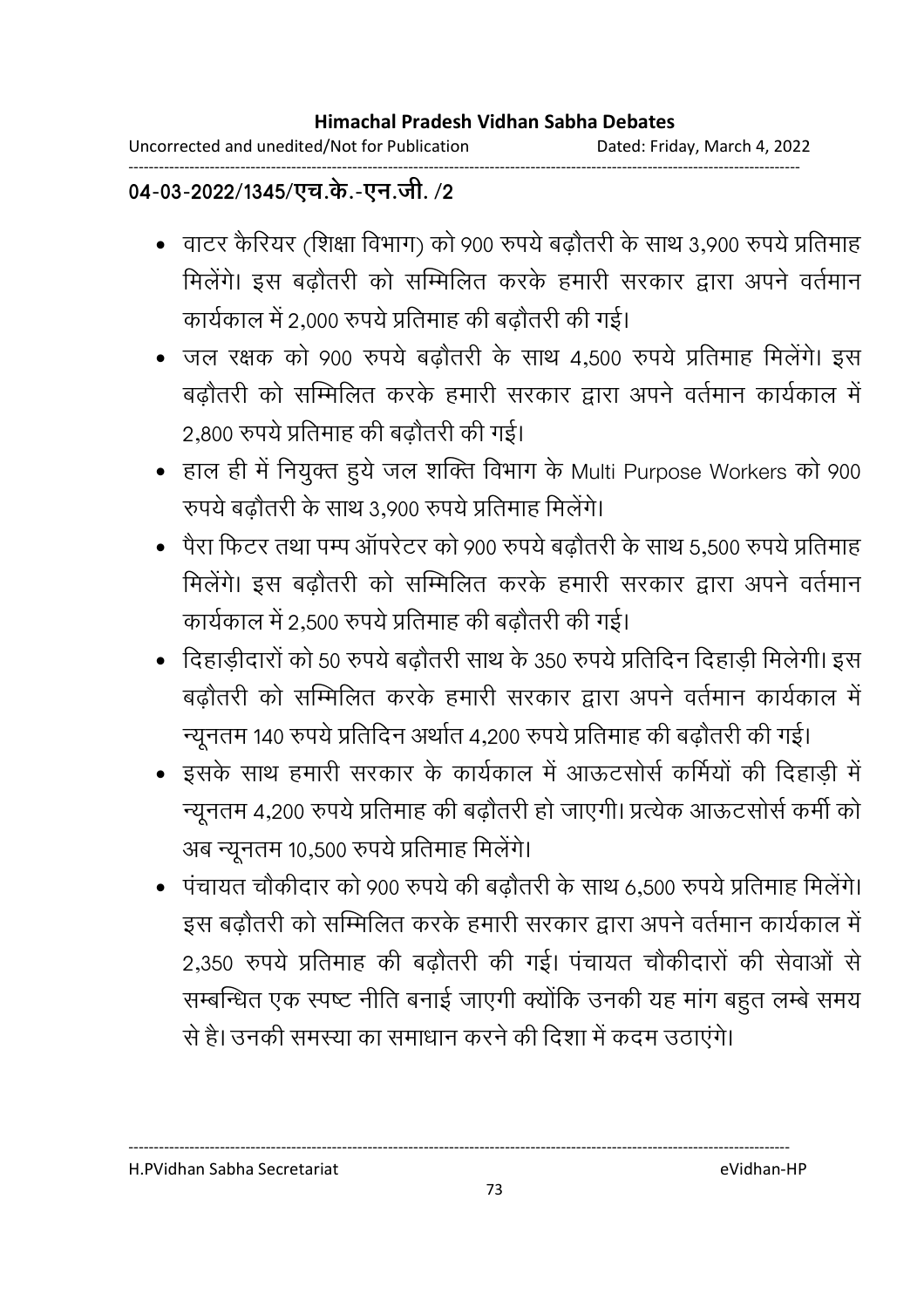Uncorrected and unedited/Not for Publication Dated: Friday, March 4, 2022 ------------------------------------------------------------------------------------------------------------------------------------

### 04-03-2022/1345/एच.के.-एन.जी. **/3**

- राजस्व चौकीदार को 900 रुपये बढ़ौतरी के साथ 5,000 रुपये प्रतिमाह मिलेंगे। इस बढ़ौतरी को सम्मिलित करके हमारी सरकार द्वारा अपने वर्तमान कार्यकाल में 2,000 रुपये प्रतिमाह की बढ़ौतरी की गई।
- राजस्व लम्बरदार को 900 रुपये बढ़ौतरी के साथ 3,200 रुपये प्रतिमाह मिलेंगे। इस बढ़ौतरी को सम्मिलित करके हमारी सरकार द्वारा अपने वर्तमान कार्यकाल में 1,700 रुपये प्रतिमाह की बढौतरी की गई।

श्री जे.एस. द्वारा जारी.........

### 04.03.2022/1350-1355/जेएस/वाईके/1

- SMC अध्यापकों के मानदेय में 1,000 रुपये प्रतिमाह बढ़ौतरी की जाएगी। SMC शिक्षकों की सेवाओं को यथावत् रखा जाएगा। अध्यक्ष महोदय, यह महत्वपूर्ण है कि जहाँ हमारे SMC के अध्यापक लगे हैं, वहाँ उनको यथावत रखा जाएगा उनको वहाँ से नहीं हटाएंगे। इन अध्यापकों की सेवाओं से सम्बन्धित नीति बनाने के बारे में भी विचार किया जाएगा।
- IT Teachers को 1,000 रुपये प्रतिमाह बढ़ौतरी की जाएगी।
- sPOs को 900 रुपये प्रतिमाह बढौतरी की जाएगी। खासतौर से चम्बा जिला और लाहौल में हमारे जो SPOs लगे हैं, मुझे कल उनका डैपुटेशन भी मिला था तो उसमें उनको 900 रुपये की बढ़ौत्तरी करेंगे। मैं यहां कहना चाहूंगा कि:-

हर एक का दर्द सीने में ले के चलते हैं, सब के दामन को खुशियों से भरते हैं l यही चाहते है न रहे कोई जरूरतमन्द, दिन रात सब के सपनों को पूरा करते हैं l

### बजट अनूमान

H.PVidhan Sabha Secretariat eVidhan-HP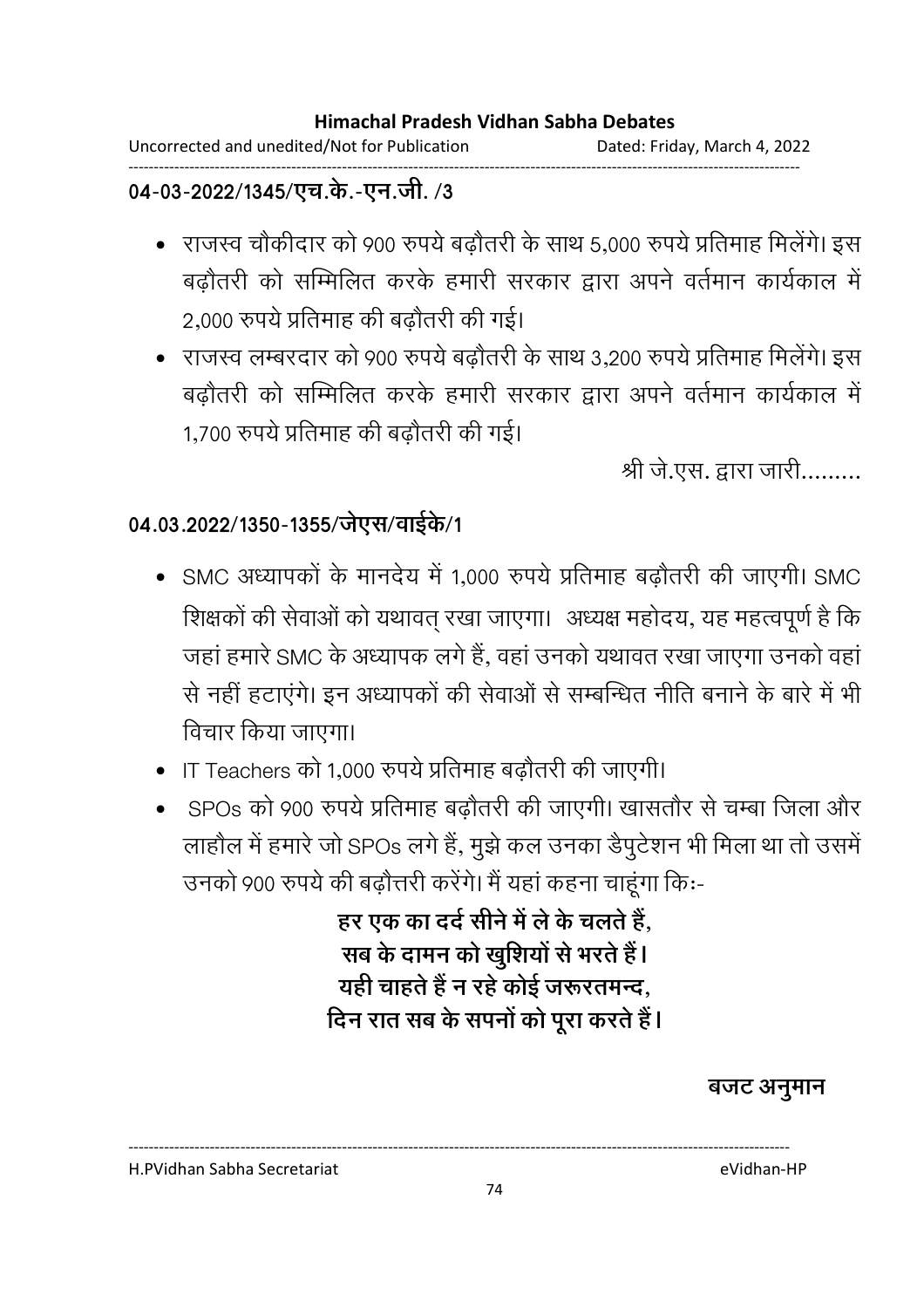Uncorrected and unedited/Not for Publication Dated: Friday, March 4, 2022

------------------------------------------------------------------------------------------------------------------------------------ 208. अध्यक्ष महोदय, मैं वर्ष 2022-23 के लिए 51 हजार 365 करोड़ रुपये का बजट प्रस्तुत कर रहा हूं।

209. अध्यक्ष महोदय, अब मै 2021-22 के संशोधित अनुमानों पर आता हूं। वर्ष 2021-22 के सशोधित अनुमानों के अनुसार कुल राजस्व प्राप्तिया 37 हजार 312 करोड़ रुपये हैं।

2021-22 के संशोधित अनुमानों के अनुसार कुल राजस्व व्यय 37 हजार 34 करोड़ रुपये | रहने का अनुमान है। 2021-22 के संशोधित अनुमानों के अनुसार 278 करोड़ रुपये का राजस्व surplus अनुमानित है।

210. वर्ष 2022-23 में राजस्व प्राप्तिया 36 हजार 375 करोड़ रुपये रहने का अनुमान है तथा कुल राजस्व व्यय ४० हजार २७८ करोड़ रुपये अनुमानित है। इस प्रकार कुल राजस्व

# 04.03.2022/1350/जेएस/वाईके/2

घाटा 3 हजार 903 करोड़ रुपर्य अनुमानित है। राजकर्षिय घाटा 9 हजार 602 करोड़ रुपर्य अनुमानित है जो कि प्रदेश के सकल घरेलू उत्पाद का 4.98 प्रतिशत है।

211. वित्तीय वर्ष 2022-23 के लिए प्रस्तुत बजट अनुमानों में नए कर का प्रस्ताव नहीं हैं। मुझे विश्वास है कि प्रभावी कर अनुपालन, भारत सरकार के सहयोग तथा बेहतर वित्तीय प्रबन्धन से संसाधनों की व्यवस्था की जाएगी।

212. 2022-23 के बजट अनुसार प्रति 100 रुपये में से, वेतन पर 26 रुपये, पैशन पर 15 रुपर्य, ब्याज अदायगी पर 10 रुपर्य, ऋण अदायगी पर 11रुपर्य, स्वायत्त संस्थानों के लिए ग्राट पर 9 रुपर्य, जबकि शेष 29 रुपर्य पूजीगत कार्या सहित अन्य गतिविधियों पर व्यय किये जाएंगे। अंगले वर्ष के बजट का पूर्ण विवरण इस मान्य सदन में प्रस्तुत किये जा रहें विस्तृत बजट दस्तावेज़ों में उपलब्ध है।

213. कोरोना के बावजूद विकास की गति को बनाये रखने के लिए भारत सरकार ने सभी राज्यों को GDP के 3 प्रतिशत से अधिक ऋण लेने की अनुमति प्रदान की है। इस कारण से

H.PVidhan Sabha Secretariat eVidhan-HP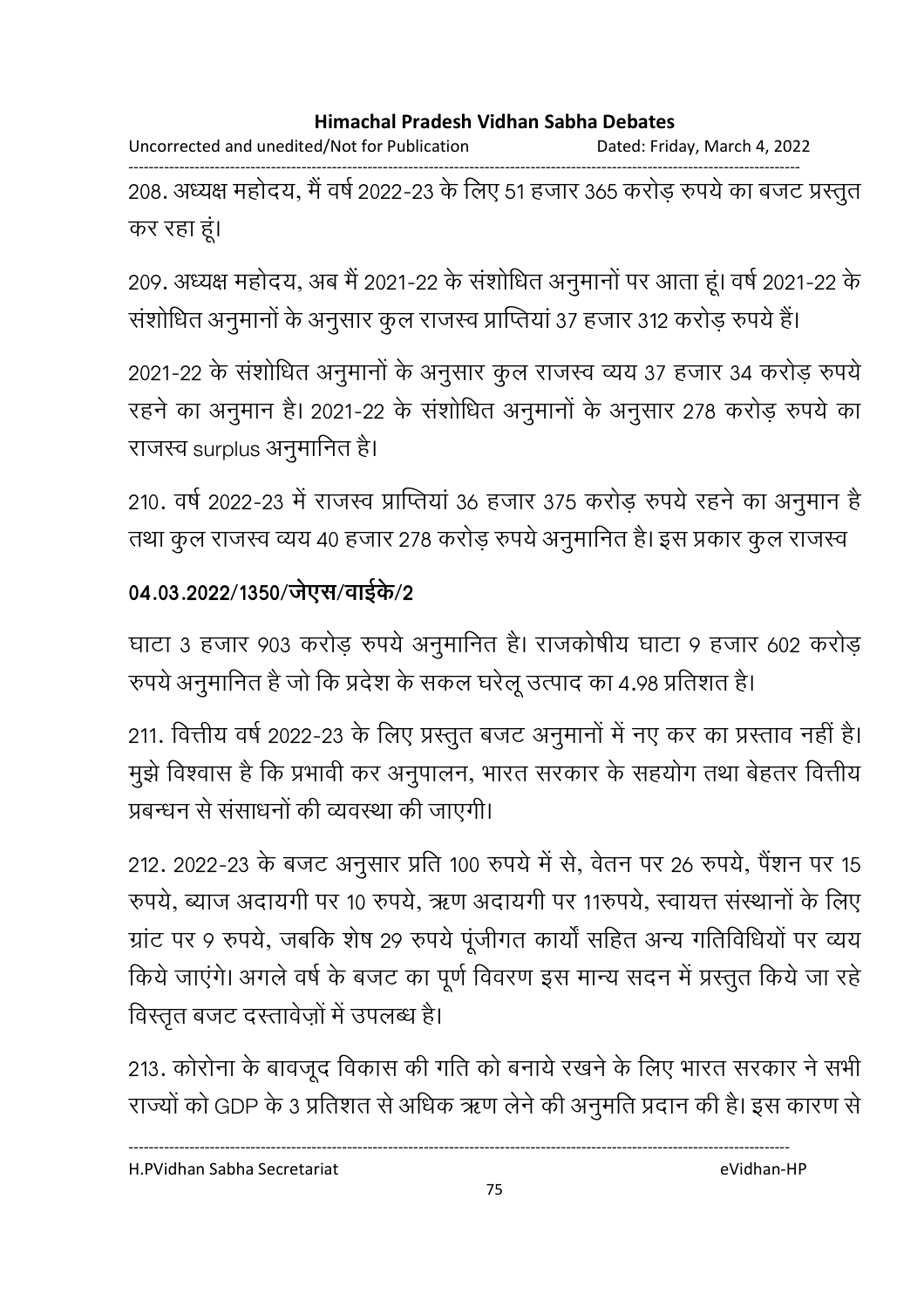Uncorrected and unedited/Not for Publication Dated: Friday, March 4, 2022 ------------------------------------------------------------------------------------------------------------------------------------ प्रदेश के Fiscal Responsibility and Budget Management (FRBM) Act में सशोधन करने की आवश्यकता है। इस बारे संशोधन विधेयक इसी सत्र में सदन में लाया जाएगा। इसके अलावा FRBM Statement भी बजट के साथ प्रस्तुत किया जा रहा है।

> वक्त की हलचल से घबराते नहीं हम, हमारे होसले मुश्किलो में पलते हैं l रुकते नहीं हम बाधाओं को देख कर, हम वो चिराग है जो आंधियों में जलते हैं I I

214. अध्यक्ष महोदय, इस बजट के मुख्य बिन्दु सलगित अनुबन्ध में निहित हैं।

अध्यक्ष महोदय, मैं पूरी विनम्रता से इस सदन का आभार व्यक्त करते हुए यह कहना चाहूंगा कि मैंने वर्तमान सरकार के कार्यकाल का 5वां एवं अन्तिम बजट प्रस्तुत किया है। मेरे लिए यह अत्यन्त गौरव और प्रसन्नता का विषय है तथा मैंने इस दौरान बहुत

### 04.03.2022/1350/जेएस/वाईके/3

कुछ नया सीखा है। हमारे लिए विगत् दो वर्ष अप्रत्याशित रूप से चुनौतीपूर्ण रहे क्योंकि इससे पूर्व किसी भी सरकार को महामारी और वैश्विक मन्दी का सामना एक साथ नहीं करना पड़ा। इस महामारी से जीवन के समस्त पहलू प्रभावित रहे। हमें एक साथ सभी मोर्चों पर संघर्ष करना पड़ा।

इस कार्यकाल में वित्तीय बाधाओं का धैर्यपूर्वक सामना करते हुए हमने सामाज के सभी वर्गा, विशेषकर उन वर्गा, जिन्हें सरकार द्वारा सहायता की अधिक अपेक्षा होती है, की सेवा करने का प्रयास किया है। सामान्यतः पूर्व सरकारें समाज के ज़रूरतमन्द वर्गों के बारे में चुनाव के नज़दीक ही चिन्ता करना आरम्भ करती हैं किन्तु हमारी सरकार ने पहले बजट से ही सर्वजन कल्याण के लिए आवश्यक तथा प्रभावी कदम उठाये हैं।

H.PVidhan Sabha Secretariat eVidhan-HP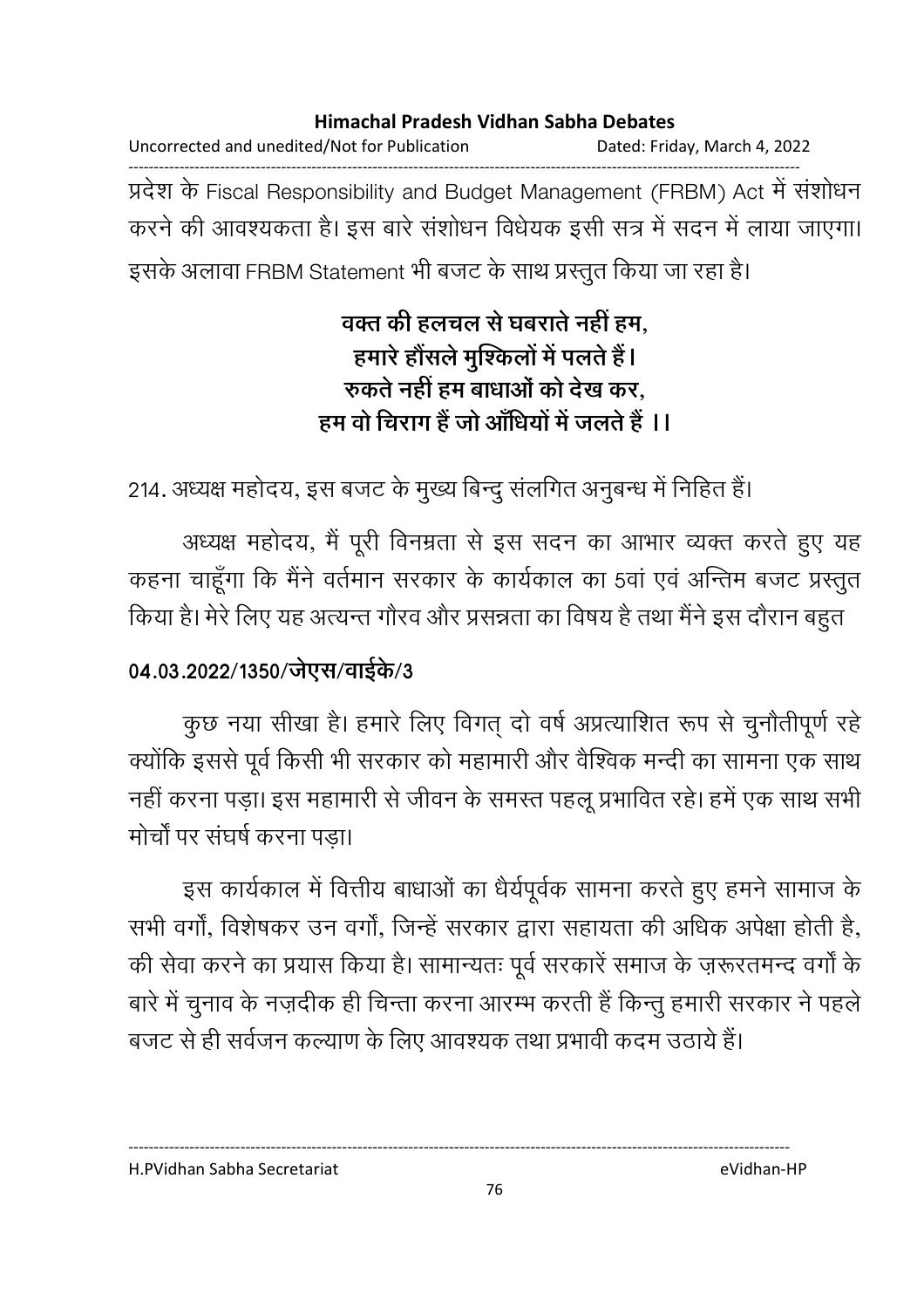Uncorrected and unedited/Not for Publication Dated: Friday, March 4, 2022

------------------------------------------------------------------------------------------------------------------------------------ मेरे द्वारा प्रस्तुत किया गया यह बजट इस सदन में पहले प्रस्तुत बजटों से कहीं आंधक सम्पूर्ण एवम् समावेशी है। इस बजट में सामाजिक सुरक्षा पेशन प्रणाली में अभूतपूर्व विस्तार किया गया है। मैं इस सदन के माननीय सदस्यों का ध्यान महिलाओं में उद्यमिता प्रोत्साहित करने के लिए की गई घोषणाओं की ओर आकर्षित करता चाहूंगा।

इस बजट में सभी कर्मचारी वर्गों एवं पैरा-वर्कर्ज़ का भी विशेष ध्यान रखा गया है। यह बजट महिला संशक्तिकरण तथा अनुसूचित जाति एवम् जनजाति वर्गा के कल्याण पर केन्द्रित है।

अध्यक्ष महोदय, जन कल्याण के साथ-साथ यह बजट विकासोन्मुखी भी है। इस बजट में पूजीगत व्यय के माध्यम से बड़ी अर्धासरचना परियोजनाओं के निर्माण पर बल दिया गया है। मैं यह बजट प्रत्येक हिमाचलवासी के समृद्ध भविष्य के प्रति समर्पित करता हूं।

# जो रुक गया उसे क्या मुश्किलों से, जो चलेगा उसी के पावों में छाला होगा। औरों का दर्द होना चाहिए सीने में, जो जलेगा उसी देयि से उजाला होगा।।

## 04.03.2022/1350/जेएस/वाईके/4

अध्यक्ष महोदय, इसी के साथ मैं यह बजट माननीय सदन को संस्तुत करना चाहंगा।

मैं उम्मीद करता हूं कि इस बजट पर यहां पर सार्थक चर्चा होगी। मैं इतना ज़रूर कहना चाहूगा, जो हमारे कर्मचारी भाई अपनी OPS को ले कर आदोलित है, उनकी भावनाए हम तक पहुंची है। मैं उन भावनाओं का सम्मान करता हूं और हमने मुख्य सचिव की अध्यक्षता में एक कमेटी का गठन किया है। जो भी सुझाव होंगे, समाधान की दृष्टि से इसका क्या रास्ता हो सकता है, उनके सुझावों का स्वागत होगा। मैं इतना ज़रूर कहना चाहता हूं कि बातचीत के लिए वे जब भी चाहे, जिससे भी चाहें, आ सकते हैं और मिलकर

H.PVidhan Sabha Secretariat eVidhan-HP